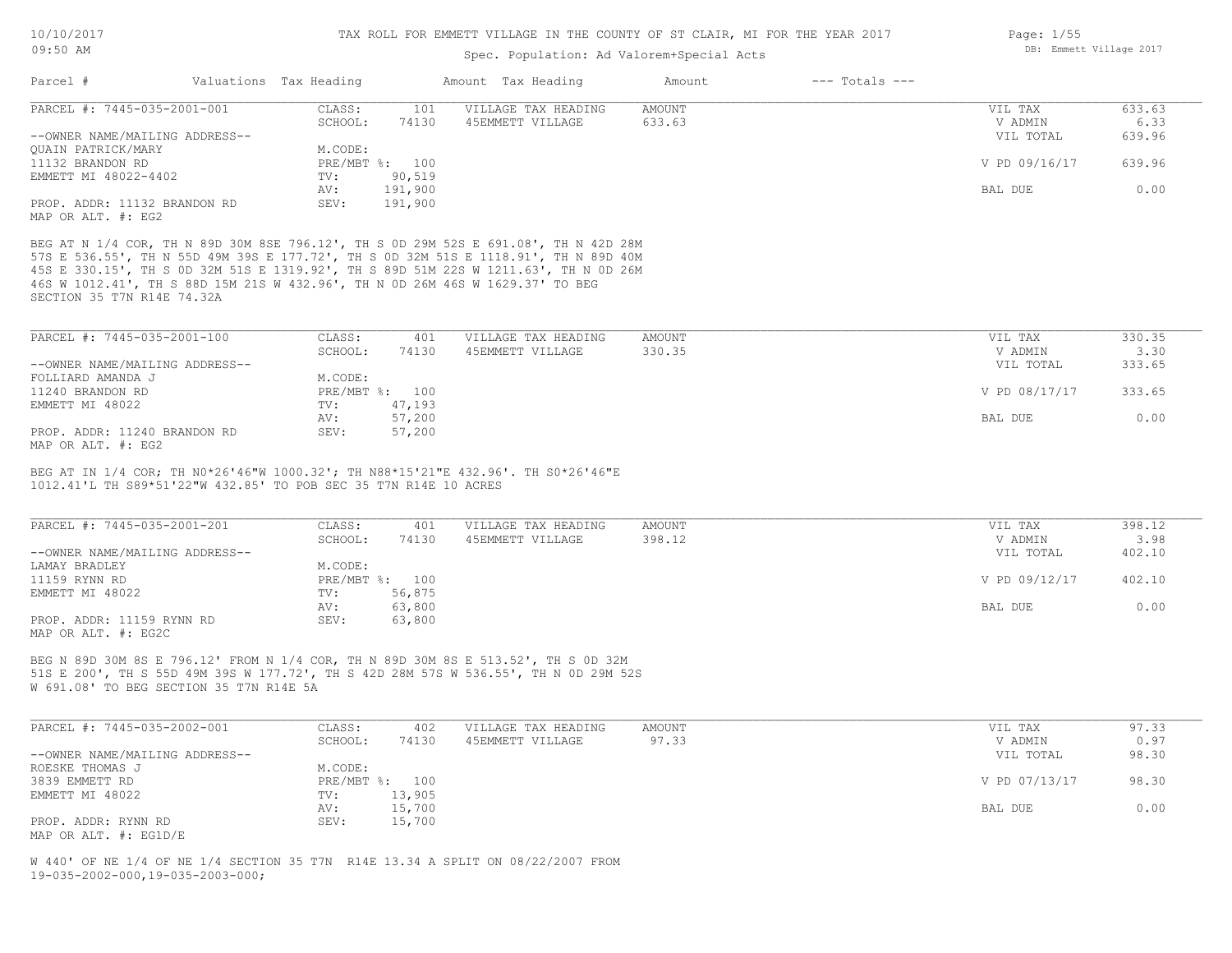| 10/10/2017 |  |
|------------|--|
| 09:50 AM   |  |

## Spec. Population: Ad Valorem+Special Acts

| Parcel #                                                                                    | Valuations Tax Heading |                             | Amount Tax Heading                                                                 | Amount           | $---$ Totals $---$ |                                 |                          |
|---------------------------------------------------------------------------------------------|------------------------|-----------------------------|------------------------------------------------------------------------------------|------------------|--------------------|---------------------------------|--------------------------|
| PARCEL #: 7445-035-2005-000<br>--OWNER NAME/MAILING ADDRESS--                               | CLASS:<br>SCHOOL:      | 401<br>74130                | VILLAGE TAX HEADING<br>45EMMETT VILLAGE                                            | AMOUNT<br>274.98 |                    | VIL TAX<br>V ADMIN<br>VIL TOTAL | 274.98<br>2.74<br>277.72 |
| BRANDON ELLEN L. LIV. TRUST                                                                 | M.CODE:                |                             |                                                                                    |                  |                    |                                 |                          |
| 11041 RYNN RD<br>EMMETT MI 48022                                                            | TV:                    | PRE/MBT %: 100<br>39,283    |                                                                                    |                  |                    | V PD 09/08/17                   | 277.72                   |
| PROP. ADDR: 11041 RYNN RD                                                                   | AV:<br>SEV:            | 56,000<br>56,000            |                                                                                    |                  |                    | BAL DUE                         | 0.00                     |
| MAP OR ALT. #: EG1A                                                                         |                        |                             |                                                                                    |                  |                    |                                 |                          |
|                                                                                             |                        |                             | BEG 220' W OF NE SEC COR, THE S 1320', TH W 440', TH N 1320', TH E 440' TO BEG EXC |                  |                    |                                 |                          |
| N 300' OF W 150' SECTION 35                                                                 |                        | T7N R14E                    | 12.3 A                                                                             |                  |                    |                                 |                          |
| PARCEL #: 7445-035-2005-100                                                                 | CLASS:                 | 402                         | VILLAGE TAX HEADING                                                                | AMOUNT           |                    | VIL TAX                         | 68.60                    |
|                                                                                             | SCHOOL:                | 74130                       | 45EMMETT VILLAGE                                                                   | 68.60            |                    | V ADMIN                         | 0.68                     |
| --OWNER NAME/MAILING ADDRESS--                                                              |                        |                             |                                                                                    |                  |                    | VIL TOTAL                       | 69.28                    |
| BRANDON ELLEN/PHELPS NANCY MAE<br>11041 RYNN RD                                             | M.CODE:                | PRE/MBT %: 0                |                                                                                    |                  |                    | V PD 09/08/17                   | 69.28                    |
| EMMETT MI 48022                                                                             | TV:                    | 9,800                       |                                                                                    |                  |                    |                                 |                          |
|                                                                                             | AV:                    | 9,800                       |                                                                                    |                  |                    | BAL DUE                         | 0.00                     |
| PROP. ADDR: RYNN RD<br>MAP OR ALT. #: EG1F                                                  | SEV:                   | 9,800                       |                                                                                    |                  |                    |                                 |                          |
| W220' OF E 880' OF NE 1/4 OF NE 1/4 SECTION 35 T7N R14E 6.66 A                              |                        |                             |                                                                                    |                  |                    |                                 |                          |
| PARCEL #: 7445-035-2005-200                                                                 | CLASS:<br>SCHOOL:      | 402<br>74130                | VILLAGE TAX HEADING<br>45EMMETT VILLAGE                                            | AMOUNT<br>42.50  |                    | VIL TAX<br>V ADMIN              | 42.50<br>0.42            |
| --OWNER NAME/MAILING ADDRESS--                                                              |                        |                             |                                                                                    |                  |                    | VIL TOTAL                       | 42.92                    |
| BRANDON ELLEN L. LIV. TRUST                                                                 | M.CODE:                |                             |                                                                                    |                  |                    |                                 |                          |
| 11041 RYNN RD<br>EMMETT MI 48022                                                            | TV:                    | PRE/MBT %: 100<br>6,072     |                                                                                    |                  |                    | V PD 09/08/17                   | 42.92                    |
|                                                                                             | AV:                    | 7,000                       |                                                                                    |                  |                    | BAL DUE                         | 0.00                     |
| PROP. ADDR: RYNN RD                                                                         | SEV:                   | 7,000                       |                                                                                    |                  |                    |                                 |                          |
| MAP OR ALT. #: EG1A2                                                                        |                        |                             |                                                                                    |                  |                    |                                 |                          |
| BEG W 510' FROM NE SEC COR, TH W 150', TH S 300', TH E 150', TH N 300' TO BEG<br>SECTION 35 | T7N R14E               |                             | 1.03 A                                                                             |                  |                    |                                 |                          |
|                                                                                             |                        |                             |                                                                                    |                  |                    |                                 |                          |
| PARCEL #: 7445-035-2005-500                                                                 | CLASS:                 | 401                         | VILLAGE TAX HEADING                                                                | AMOUNT           |                    | VIL TAX                         | 155.45                   |
|                                                                                             | SCHOOL:                | 74130                       | 45EMMETT VILLAGE                                                                   | 155.45           |                    | V ADMIN                         | 1.55                     |
| --OWNER NAME/MAILING ADDRESS--                                                              |                        |                             |                                                                                    |                  |                    | VIL TOTAL                       | 157.00                   |
| BRANDON ELLEN/PHELPS NANCY MAE<br>11041 RYNN RD                                             | M.CODE:                | $PRE/MBT$ $\frac{1}{6}$ : 0 |                                                                                    |                  |                    | V PD 09/08/17                   | 157.00                   |
| EMMETT MI 48022                                                                             | TV:                    | 22,208                      |                                                                                    |                  |                    |                                 |                          |
|                                                                                             | AV:                    | 25,400                      |                                                                                    |                  |                    | BAL DUE                         | 0.00                     |
| PROP. ADDR: 11013 RYNN RD<br>MAP OR ALT. #: EG1B                                            | SEV:                   | 25,400                      |                                                                                    |                  |                    |                                 |                          |
|                                                                                             |                        |                             |                                                                                    |                  |                    |                                 |                          |

E220' OF NE 1/4 OF NE 1/4 SEC 35 T7N R14E 6.67 A

DB: Emmett Village 2017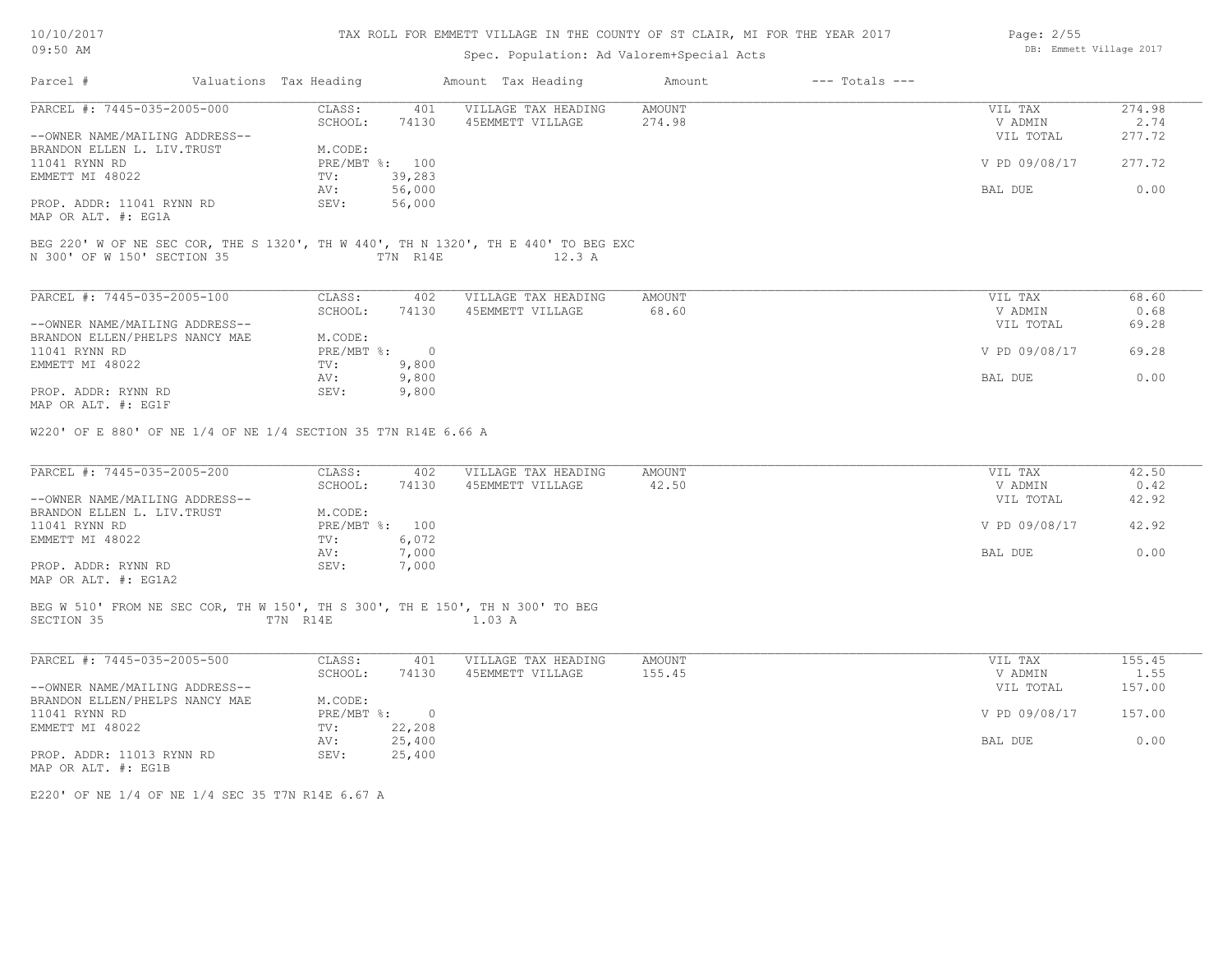#### TAX ROLL FOR EMMETT VILLAGE IN THE COUNTY OF ST CLAIR, MI FOR THE YEAR 2017

## Spec. Population: Ad Valorem+Special Acts

| Parcel #                                                                                   |  | Valuations Tax Heading |                | Amount Tax Heading                                                              | Amount | $---$ Totals $---$ |               |       |
|--------------------------------------------------------------------------------------------|--|------------------------|----------------|---------------------------------------------------------------------------------|--------|--------------------|---------------|-------|
| PARCEL #: 7445-035-2007-000                                                                |  | CLASS:                 | 402            | VILLAGE TAX HEADING                                                             | AMOUNT |                    | VIL TAX       | 84.70 |
|                                                                                            |  | SCHOOL:                | 74130          | 45EMMETT VILLAGE                                                                | 84.70  |                    | V ADMIN       | 0.84  |
| --OWNER NAME/MAILING ADDRESS--                                                             |  |                        |                |                                                                                 |        |                    | VIL TOTAL     | 85.54 |
| QUAIN MICHAEL                                                                              |  | M.CODE:                |                |                                                                                 |        |                    |               |       |
| 11006 BRANDON RD                                                                           |  |                        | PRE/MBT %: 100 |                                                                                 |        |                    | V PD 07/20/17 | 85.54 |
| EMMETT MI 48022-4400                                                                       |  | TV:                    | 12,100         |                                                                                 |        |                    |               |       |
|                                                                                            |  | AV:                    | 12,100         |                                                                                 |        |                    | BAL DUE       | 0.00  |
| PROP. ADDR: 11006 BRANDON RD<br>MAP OR ALT. #: EG3A                                        |  | SEV:                   | 12,100         |                                                                                 |        |                    |               |       |
| BEG S89*51'22"W 650' FROM E 1/4 COR, TH S89*51'22"W 334.17'; TH N0*32'51"W<br>R14E 10.09 A |  |                        |                | 1319.92'; TH N89*40'45"E 331.85'; TH S0*38'52"E 1320.96' TO POB. SECTION 35 T7N |        |                    |               |       |

| PARCEL #: 7445-035-2007-100    | CLASS:  | 401            | VILLAGE TAX HEADING | AMOUNT | VIL TAX       | 343.31 |
|--------------------------------|---------|----------------|---------------------|--------|---------------|--------|
|                                | SCHOOL: | 74130          | 45EMMETT VILLAGE    | 343.31 | V ADMIN       | 3.43   |
| --OWNER NAME/MAILING ADDRESS-- |         |                |                     |        | VIL TOTAL     | 346.74 |
| PALAZZOLO LINDA                | M.CODE: |                |                     |        |               |        |
| 11030 BRANDON RD               |         | PRE/MBT %: 100 |                     |        | V PD 08/23/17 | 346.74 |
| EMMETT MI 48022                | TV:     | 49,045         |                     |        |               |        |
|                                | AV:     | 59,200         |                     |        | BAL DUE       | 0.00   |
| PROP. ADDR: 11030 BRANDON RD   | SEV:    | 59,200         |                     |        |               |        |
| MAP OR ALT. #: EG3B            |         |                |                     |        |               |        |

#### 9.8 A

| PARCEL #: 7445-035-2007-200    | CLASS:         | 401    | VILLAGE TAX HEADING | AMOUNT | VIL TAX       | 360.58 |
|--------------------------------|----------------|--------|---------------------|--------|---------------|--------|
|                                | SCHOOL:        | 74130  | 45EMMETT VILLAGE    | 360.58 | V ADMIN       | 3.60   |
| --OWNER NAME/MAILING ADDRESS-- |                |        |                     |        | VIL TOTAL     | 364.18 |
| QUAIN ROBERT/DONNA             | M.CODE:        |        |                     |        |               |        |
| 11006 BRANDON RD               | PRE/MBT %: 100 |        |                     |        | V PD 09/12/17 | 364.18 |
| EMMETT MI 48022-4400           | TV:            | 51,512 |                     |        |               |        |
|                                | AV:            | 62,400 |                     |        | BAL DUE       | 0.00   |
| PROP. ADDR: 11006 BRANDON RD   | SEV:           | 62,400 |                     |        |               |        |
|                                |                |        |                     |        |               |        |

MAP OR ALT. #: EG3C

E325' OF SE 1/4 OF NE 1/4 SECTION 35 T7N R14E 9.8 A

| PARCEL #: 7445-035-3001-000    | CLASS:       | 401    | VILLAGE TAX HEADING | AMOUNT | VIL TAX       | 463.93 |
|--------------------------------|--------------|--------|---------------------|--------|---------------|--------|
|                                | SCHOOL:      | 74130  | 45EMMETT VILLAGE    | 463.93 | V ADMIN       | 4.63   |
| --OWNER NAME/MAILING ADDRESS-- |              |        |                     |        | VIL TOTAL     | 468.56 |
| KILIAN EDWARD M/ANNA           | M.CODE:      |        |                     |        |               |        |
| 11141 BRANDON RD               | $PRE/MBT$ %: | 100    |                     |        | V PD 09/08/17 | 468.56 |
| EMMETT MI 48022                | TV:          | 66,276 |                     |        |               |        |
|                                | AV:          | 87,000 |                     |        | BAL DUE       | 0.00   |
| PROP. ADDR: 11141 BRANDON RD   | SEV:         | 87,000 |                     |        |               |        |
| MAP OR ALT. #: EG5             |              |        |                     |        |               |        |

EXC G.T.R.R. ROW SECTION 35 T7N R14E 22.94 A 32M 54S E 1325.15', TH S 89D 58M 19S W 779.84', TH N 0D 32M 54S W 1325.51' TO BEG BEG N 89D 59M 53S E 534.45' FROM INT 1/4 COR, TH N 89D 59M 53S E 779.84', TH S 0D Page: 3/55 DB: Emmett Village 2017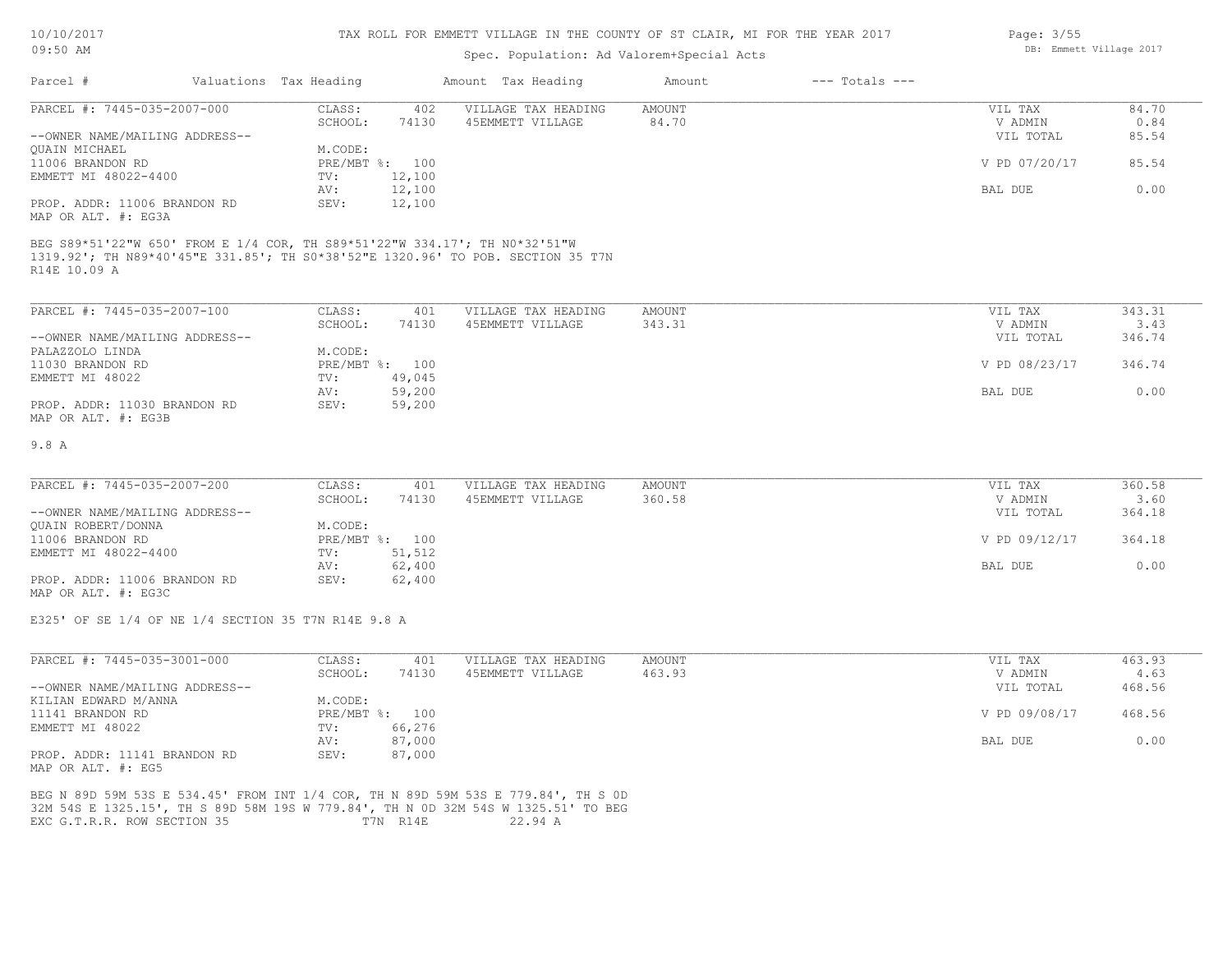|  |  |  | 10/10/2017 |
|--|--|--|------------|
|--|--|--|------------|

| 09:50 AM                                                                                                                                                 |  |                        | DB: Emmett Village 2017 |                                                                                  |               |                    |               |        |
|----------------------------------------------------------------------------------------------------------------------------------------------------------|--|------------------------|-------------------------|----------------------------------------------------------------------------------|---------------|--------------------|---------------|--------|
| Parcel #                                                                                                                                                 |  | Valuations Tax Heading |                         | Amount Tax Heading                                                               | Amount        | $---$ Totals $---$ |               |        |
| PARCEL #: 7445-035-3001-100                                                                                                                              |  | CLASS:                 | 402                     | VILLAGE TAX HEADING                                                              | <b>AMOUNT</b> |                    | VIL TAX       | 115.50 |
|                                                                                                                                                          |  | SCHOOL:                | 74130                   | 45EMMETT VILLAGE                                                                 | 115.50        |                    | V ADMIN       | 1.15   |
| --OWNER NAME/MAILING ADDRESS--                                                                                                                           |  |                        |                         |                                                                                  |               |                    | VIL TOTAL     | 116.65 |
| KILIAN JOHN T/MAUREEN                                                                                                                                    |  | M.CODE:                |                         |                                                                                  |               |                    |               |        |
| 1584 WESTBROOK                                                                                                                                           |  |                        | PRE/MBT %: 100          |                                                                                  |               |                    | V PD 07/27/17 | 116.65 |
| MADISON HEIGHTS MI 48071                                                                                                                                 |  | TV:                    | 16,500                  |                                                                                  |               |                    |               |        |
|                                                                                                                                                          |  | AV:                    | 16,500                  |                                                                                  |               |                    | BAL DUE       | 0.00   |
| PROP. ADDR: BRANDON RD                                                                                                                                   |  | SEV:                   | 16,500                  |                                                                                  |               |                    |               |        |
| MAP OR ALT. #: EG58                                                                                                                                      |  |                        |                         |                                                                                  |               |                    |               |        |
| BEG AT INT 1/4 COR, TH N89^59'53"E 534.45', TH S0^32'54"E 1325.51', TH S89^58'19W<br>538.98', TH NO^21'9"W TO BEG EXC G.T.R.R. ROW SECTION 35<br>14.06 A |  |                        |                         | T7N R14E                                                                         |               |                    |               |        |
| PARCEL #: 7445-035-3002-000                                                                                                                              |  | CLASS:                 | 401                     | VILLAGE TAX HEADING                                                              | <b>AMOUNT</b> |                    | VIL TAX       | 316.68 |
|                                                                                                                                                          |  | SCHOOL:                | 74130                   | 45EMMETT VILLAGE                                                                 | 316.68        |                    | V ADMIN       | 3.16   |
| --OWNER NAME/MAILING ADDRESS--                                                                                                                           |  |                        |                         |                                                                                  |               |                    | VIL TOTAL     | 319.84 |
| LA MAY DANIEL/HELEN                                                                                                                                      |  | M.CODE:                |                         |                                                                                  |               |                    |               |        |
| 11007 BRANDON RD                                                                                                                                         |  |                        | PRE/MBT %: 100          |                                                                                  |               |                    | V PD 08/28/17 | 319.84 |
| EMMETT MI 48022-4401                                                                                                                                     |  | TV:                    | 45,241                  |                                                                                  |               |                    |               |        |
|                                                                                                                                                          |  | AV:                    | 57,800                  |                                                                                  |               |                    | BAL DUE       | 0.00   |
| PROP. ADDR: 11007 BRANDON RD                                                                                                                             |  | SEV:                   | 57,800                  |                                                                                  |               |                    |               |        |
| MAP OR ALT. #: EG4                                                                                                                                       |  |                        |                         |                                                                                  |               |                    |               |        |
| N233 FT OF E 139 FT OF SE 1/4 0.74 A SEC 35 T7N R14E                                                                                                     |  |                        |                         |                                                                                  |               |                    |               |        |
| PARCEL #: 7445-035-3003-000                                                                                                                              |  | CLASS:                 | 102                     | VILLAGE TAX HEADING                                                              | AMOUNT        |                    | VIL TAX       | 164.83 |
|                                                                                                                                                          |  | SCHOOL:                | 74130                   | 45EMMETT VILLAGE                                                                 | 164.83        |                    | V ADMIN       | 1.64   |
| --OWNER NAME/MAILING ADDRESS--                                                                                                                           |  |                        |                         |                                                                                  |               |                    | VIL TOTAL     | 166.47 |
| <b>OUAIN REV. TRUST</b>                                                                                                                                  |  | M.CODE:                |                         |                                                                                  |               |                    |               |        |
| 11225 CHERRYLAWN                                                                                                                                         |  |                        | PRE/MBT %: 100          |                                                                                  |               |                    | V PD 09/08/17 | 166.47 |
| BRIGHTON MI 48114                                                                                                                                        |  | TV:                    | 23,548                  |                                                                                  |               |                    |               |        |
|                                                                                                                                                          |  | AV:                    | 90,700                  |                                                                                  |               |                    | BAL DUE       | 0.00   |
| PROP. ADDR: BRANDON RD                                                                                                                                   |  | SEV:                   | 90,700                  |                                                                                  |               |                    |               |        |
| MAP OR ALT. #: EG8A                                                                                                                                      |  |                        |                         |                                                                                  |               |                    |               |        |
| 1/4 EXC W 150' OF E 499' OF N 415' SECTION 35 T7N R14E 55.84 A                                                                                           |  |                        |                         | NE 1/4 OF SE 1/4 EXC GTRR R/W & EXC N 233 FT OF E 139 FT & N 1/2 OF SE 1/4 OF SE |               |                    |               |        |
| PARCEL #: 7445-035-3003-100                                                                                                                              |  | CLASS:                 | 401                     | VILLAGE TAX HEADING                                                              | AMOUNT        |                    | VIL TAX       | 327.75 |
|                                                                                                                                                          |  | SCHOOL:                | 74130                   | 45EMMETT VILLAGE                                                                 | 327.75        |                    | V ADMIN       | 3.27   |
| --OWNER NAME/MAILING ADDRESS--                                                                                                                           |  |                        |                         |                                                                                  |               |                    | VIL TOTAL     | 331.02 |
| LAMAY HOLLY M                                                                                                                                            |  | M.CODE:                |                         |                                                                                  |               |                    |               |        |
| 11043 BRANDON RD                                                                                                                                         |  |                        | PRE/MBT %: 100          |                                                                                  |               |                    | V PD 09/12/17 | 331.02 |
|                                                                                                                                                          |  |                        |                         |                                                                                  |               |                    |               |        |

| II043 BRANDON RD                                    | PRE/MBT %:    | TOO    | V PD 09/12/17 | 331.UZ |
|-----------------------------------------------------|---------------|--------|---------------|--------|
| EMMETT MI 48022                                     | 46,822<br>TTV |        |               |        |
|                                                     | AV:           | 59,000 | BAL DUE       | 0.00   |
| PROP. ADDR: 11043 BRANDON RD<br>MAP OR ALT. #: EG8B | SEV:          | 59,000 |               |        |

W150' OF E 499' OF N 415' OF SE 1/4 SECTION 35 T7N R14E 1.42 A

Page: 4/55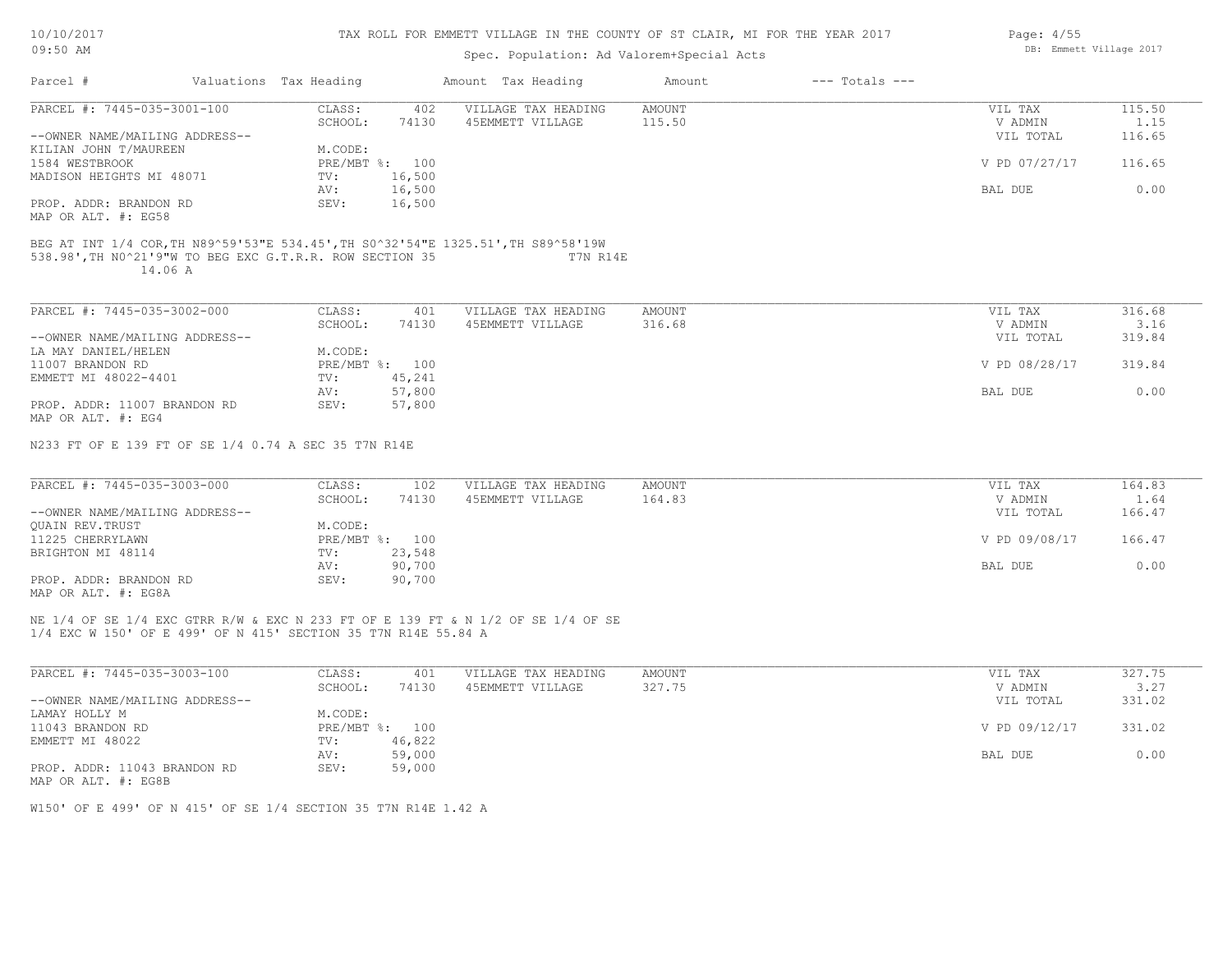#### TAX ROLL FOR EMMETT VILLAGE IN THE COUNTY OF ST CLAIR, MI FOR THE YEAR 2017

### Spec. Population: Ad Valorem+Special Acts

| Parcel #                        | Valuations Tax Heading |        | Amount Tax Heading  | Amount | $---$ Totals $---$ |               |       |
|---------------------------------|------------------------|--------|---------------------|--------|--------------------|---------------|-------|
| PARCEL #: 7445-035-3004-000     | CLASS:                 | 402    | VILLAGE TAX HEADING | AMOUNT |                    | VIL TAX       | 84.00 |
|                                 | SCHOOL:                | 74130  | 45EMMETT VILLAGE    | 84.00  |                    | V ADMIN       | 0.84  |
| --OWNER NAME/MAILING ADDRESS--  |                        |        |                     |        |                    | VIL TOTAL     | 84.84 |
| R & R PROPERTY ENTERPRISES, LLC | M.CODE:                |        |                     |        |                    |               |       |
| 36516 SAMOA                     | $PRE/MBT$ %:           |        |                     |        |                    | V PD 09/12/17 | 84.84 |
| STERLING HEIGHTS MI 48312       | TV:                    | 12,000 |                     |        |                    |               |       |
|                                 | AV:                    | 12,000 |                     |        |                    | BAL DUE       | 0.00  |
| PROP. ADDR: BURT RD             | SEV:                   | 12,000 |                     |        |                    |               |       |
|                                 |                        |        |                     |        |                    |               |       |

MAP OR ALT. #: EG7A

S041'25"E 651.06' TO BEG SECTION 35 T7N R14E 10.006 A BEG W 648.38' FROM SE SEC COR,TH W 675',TH N028'16"W 648',TH N8944'24"E 667.13' TH

| PARCEL #: 7445-035-3004-100       | CLASS:     | 302   | VILLAGE TAX HEADING | AMOUNT | VIL TAX       | 63.00 |
|-----------------------------------|------------|-------|---------------------|--------|---------------|-------|
|                                   | SCHOOL:    | 74130 | 45EMMETT VILLAGE    | 63.00  | V ADMIN       | 0.63  |
| --OWNER NAME/MAILING ADDRESS--    |            |       |                     |        | VIL TOTAL     | 63.63 |
| DORSEY DANNY W H/W, DORSEY MARY A | M.CODE:    |       |                     |        |               |       |
| 4518 EMMETT RD                    | PRE/MBT %: |       |                     |        | V PD 08/17/17 | 63.63 |
| EMMETT MI 48022                   | TV:        | 9,000 |                     |        |               |       |
|                                   | AV:        | 9,000 |                     |        | BAL DUE       | 0.00  |
| PROP. ADDR: 11118 BURT RD         | SEV:       | 9,000 |                     |        |               |       |
| MAP OR ALT. #: EG7B               |            |       |                     |        |               |       |

24S E 318.38', TH S 0D 41M 25S E 652.5' TO BEG SECTION 35 T7N R14E 4.76 A BEG W 330' FROM SE SEC COR, TH W 318.38', TH N 0D 41M 25S W 651.06', TH N 89D 44M

| PARCEL #: 7445-035-3004-200        | CLASS:     | 201    | VILLAGE TAX HEADING | AMOUNT | VIL TAX       | 528.31 |
|------------------------------------|------------|--------|---------------------|--------|---------------|--------|
|                                    | SCHOOL:    | 74130  | 45EMMETT VILLAGE    | 528.31 | V ADMIN       | 5.28   |
| --OWNER NAME/MAILING ADDRESS--     |            |        |                     |        | VIL TOTAL     | 533.59 |
| REEVES KENNETH A./JASON S./CHELSEA | M.CODE:    |        |                     |        |               |        |
| 3961 HITCHINGS                     | PRE/MBT %: |        |                     |        | V PD 09/12/17 | 533.59 |
| FORT GRATIOT MI 48059              | TV:        | 75,473 |                     |        |               |        |
|                                    | AV:        | 88,600 |                     |        | BAL DUE       | 0.00   |
| PROP. ADDR: 11116 BURT RD          | SEV:       | 88,600 |                     |        |               |        |
|                                    |            |        |                     |        |               |        |

MAP OR ALT. #: EG7C

654' TO BEG SECTION 35 T7N R14E 4.94 A BEG AT SE SEC COR,TH W 330',TH N041'25"W 652.5',TH N89 44'24"E 330',TH S041'25"E

| PARCEL #: 7445-035-3005-000    | CLASS:  | 401            | VILLAGE TAX HEADING | AMOUNT | VIL TAX       | 439.04 |
|--------------------------------|---------|----------------|---------------------|--------|---------------|--------|
|                                | SCHOOL: | 74130          | 45EMMETT VILLAGE    | 439.04 | V ADMIN       | 4.39   |
| --OWNER NAME/MAILING ADDRESS-- |         |                |                     |        | VIL TOTAL     | 443.43 |
| GUDME BRAD                     | M.CODE: |                |                     |        |               |        |
| 11172 BURT RD                  |         | PRE/MBT %: 100 |                     |        | V PD 09/08/17 | 443.43 |
| EMMETT MI 48022                | TV:     | 62,720         |                     |        |               |        |
|                                | AV:     | 78,100         |                     |        | BAL DUE       | 0.00   |
| PROP. ADDR: 11172 BURT RD      | SEV:    | 78,100         |                     |        |               |        |
| MAP OR ALT. #: EG6C            |         |                |                     |        |               |        |

5.41 A S0^15'9"E 1325.13',TH W 177.95' TO BEG SECTION 35 T7N R14E BEG E 964.94' FROM S 1/4 COR, TH NO^15'9"W 1325.21', TH S 89^58'24"E 177.95', TH

Page: 5/55 DB: Emmett Village 2017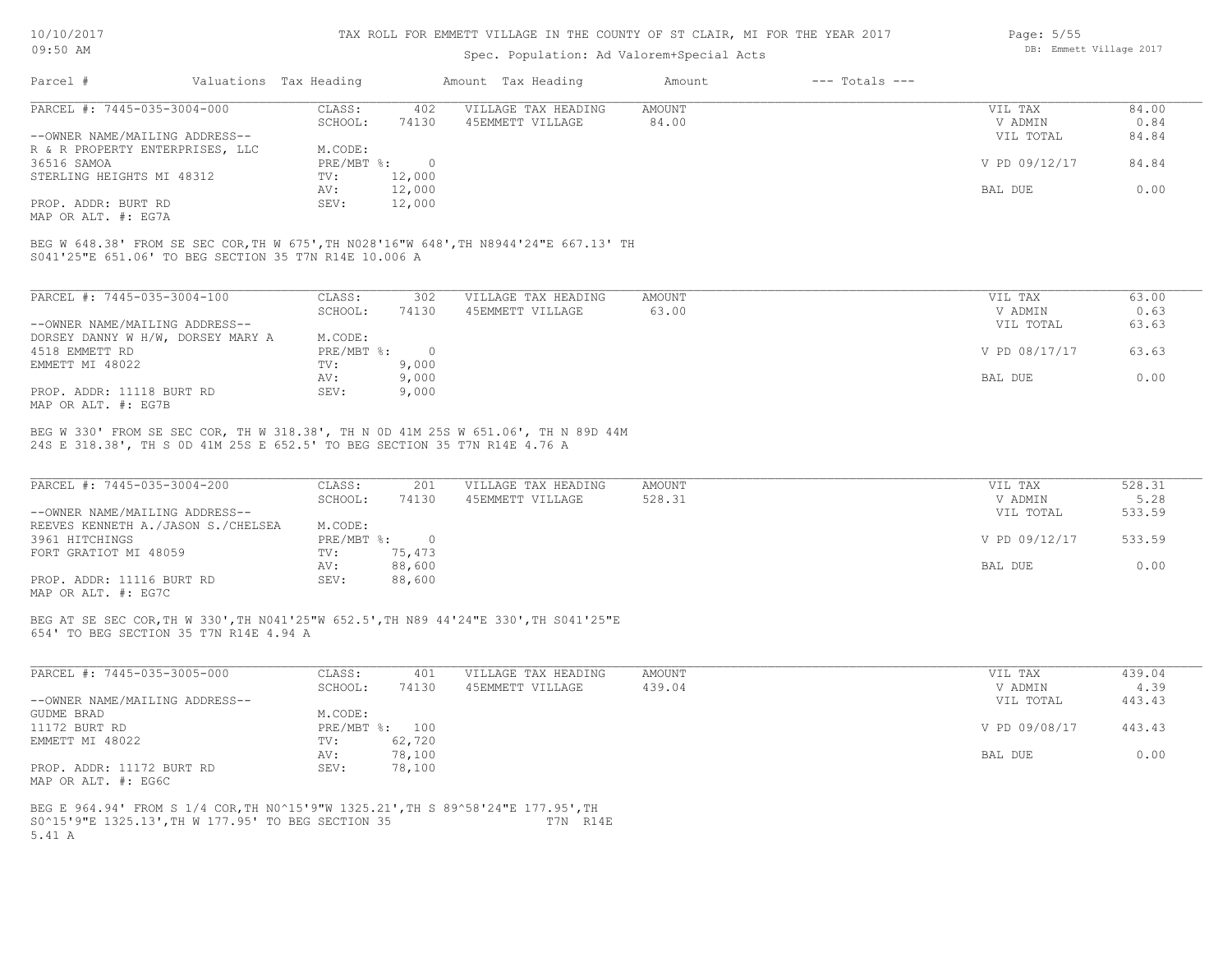| 10/10/2017 |  |
|------------|--|
| 09:50 AM   |  |

## Spec. Population: Ad Valorem+Special Acts

| Page: $6/55$ |                         |  |
|--------------|-------------------------|--|
|              | DB: Emmett Village 2017 |  |

| Parcel #                                                                                                                                             | Valuations Tax Heading |            |                | Amount Tax Heading                                                                                       | Amount | $---$ Totals $---$ |                |        |
|------------------------------------------------------------------------------------------------------------------------------------------------------|------------------------|------------|----------------|----------------------------------------------------------------------------------------------------------|--------|--------------------|----------------|--------|
| PARCEL #: 7445-035-3005-100                                                                                                                          |                        | CLASS:     | 401            | VILLAGE TAX HEADING                                                                                      | AMOUNT |                    | VIL TAX        | 63.70  |
|                                                                                                                                                      |                        | SCHOOL:    | 74130          | 45EMMETT VILLAGE                                                                                         | 63.70  |                    | V ADMIN        | 0.63   |
| --OWNER NAME/MAILING ADDRESS--                                                                                                                       |                        |            |                |                                                                                                          |        |                    | VIL TOTAL      | 64.33  |
| QUAIN GALIA L/TUCKER A/FRANKLIN J                                                                                                                    |                        | M.CODE:    |                |                                                                                                          |        |                    |                |        |
| 410 N. BATCHEWANA                                                                                                                                    |                        | PRE/MBT %: | $\overline{0}$ |                                                                                                          |        |                    | V PD 09/08/17  | 64.33  |
| CLAWSON MI 48017                                                                                                                                     |                        | TV:        | 9,100          |                                                                                                          |        |                    |                |        |
|                                                                                                                                                      |                        | AV:        | 9,100          |                                                                                                          |        |                    | BAL DUE        | 0.00   |
| PROP. ADDR: BURT RD                                                                                                                                  |                        | SEV:       | 9,100          |                                                                                                          |        |                    |                |        |
| MAP OR ALT. #: EG6D                                                                                                                                  |                        |            |                |                                                                                                          |        |                    |                |        |
| BEG E 1142.89' FROM S 1/4 COR, TH N015'9"W 1325.13', TH S8958'24"E 175.43', TH<br>S028'16"E 1325.08', TH W 180.49' TO BEG SECTION 35 T7N R14E 5.14 A |                        |            |                |                                                                                                          |        |                    |                |        |
| PARCEL #: 7445-035-3005-200                                                                                                                          |                        | CLASS:     | 401            | VILLAGE TAX HEADING                                                                                      | AMOUNT |                    | VIL TAX        | 416.01 |
|                                                                                                                                                      |                        | SCHOOL:    | 74130          | 45EMMETT VILLAGE                                                                                         | 416.01 |                    | V ADMIN        | 4.16   |
| --OWNER NAME/MAILING ADDRESS--                                                                                                                       |                        |            |                |                                                                                                          |        |                    | VIL TOTAL      | 420.17 |
| MC CLELLAND LARRY                                                                                                                                    |                        | M.CODE:    |                |                                                                                                          |        |                    |                |        |
| 11176 BURT RD                                                                                                                                        |                        |            | PRE/MBT %: 100 |                                                                                                          |        |                    | V PD 08/17/17  | 420.17 |
| EMMETT MI 48022                                                                                                                                      |                        | TV:        | 59,430         |                                                                                                          |        |                    |                |        |
|                                                                                                                                                      |                        | AV:        | 74,000         |                                                                                                          |        |                    | BAL DUE        | 0.00   |
| PROP. ADDR: 11176 BURT RD                                                                                                                            |                        | SEV:       | 74,000         |                                                                                                          |        |                    |                |        |
| MAP OR ALT. #: EG6E                                                                                                                                  |                        |            |                |                                                                                                          |        |                    |                |        |
| 1325.21', TH W 177.94' TO BEG SECTION 35                                                                                                             |                        |            |                | BEG E 787' FROM S 1/4 COR, TH N0^15'9"W 13325.29', TH S89^58'24"E 177.94'TH S0^15'9"E<br>T7N R14E 5.41 A |        |                    |                |        |
| PARCEL #: 7445-035-3006-000                                                                                                                          |                        | CLASS:     | 401            | VILLAGE TAX HEADING                                                                                      | AMOUNT |                    | VIL TAX        | 259.10 |
|                                                                                                                                                      |                        | SCHOOL:    | 74130          | 45EMMETT VILLAGE                                                                                         | 259.10 |                    | V ADMIN        | 2.59   |
| --OWNER NAME/MAILING ADDRESS--                                                                                                                       |                        |            |                |                                                                                                          |        |                    | VIL TOTAL      | 261.69 |
| WALENTY DANIEL/BETTE TRUSTEE                                                                                                                         |                        | M.CODE:    |                |                                                                                                          |        |                    |                |        |
| 11188 BURT RD                                                                                                                                        |                        |            | PRE/MBT %: 100 |                                                                                                          |        |                    | V PD 09/14/17  | 261.69 |
| EMMETT MI 48022-4407                                                                                                                                 |                        | TV:        | 37,015         |                                                                                                          |        |                    |                |        |
|                                                                                                                                                      |                        | AV:        | 43,700         |                                                                                                          |        |                    | <b>BAL DUE</b> | 0.00   |
| PROP. ADDR: 11188 BURT RD                                                                                                                            |                        | SEV:       | 43,700         |                                                                                                          |        |                    |                |        |
| MAP OR ALT. #: EG6B                                                                                                                                  |                        |            |                |                                                                                                          |        |                    |                |        |
|                                                                                                                                                      |                        |            |                |                                                                                                          |        |                    |                |        |
|                                                                                                                                                      |                        |            |                | E324 FT MEAS ON S SEC LINE OF W 787 FT OF SW 1/4 OF SE 1/4 9.82 A SEC 35 T7N R14E                        |        |                    |                |        |
|                                                                                                                                                      |                        |            |                |                                                                                                          |        |                    |                |        |
|                                                                                                                                                      |                        |            |                |                                                                                                          |        |                    |                |        |

| PARCEL #: 7445-035-3007-000    | CLASS:     | 401      | VILLAGE TAX HEADING | AMOUNT | VIL TAX   | 63.00 |
|--------------------------------|------------|----------|---------------------|--------|-----------|-------|
|                                | SCHOOL:    | 74130    | 45EMMETT VILLAGE    | 63.00  | V ADMIN   | 0.63  |
| --OWNER NAME/MAILING ADDRESS-- |            |          |                     |        | VIL TOTAL | 63.63 |
| BERNARDI DINO / BRENDA         | M.CODE:    |          |                     |        |           |       |
| P.O. BOX 241                   | PRE/MBT %: | $\Omega$ |                     |        | BAL DUE   | 63.63 |
| DRYDEN MI 48428                | TV:        | 9,000    |                     |        |           |       |
|                                | AV:        | 9,000    |                     |        |           |       |
| PROP. ADDR: 11276 BURT RD      | SEV:       | 9,000    |                     |        |           |       |
| MAP OR ALT. #: EG6A            |            |          |                     |        |           |       |

9S E 1325.59'TH W 154.33' TOTHE BEG SEC 35 T7N R14E 4.7 A BEG AT S 1/4 COR.TH N 0D 15M 9S W 1325.66',TH S 89D 58M 24S E 154.33', TH S OD 15M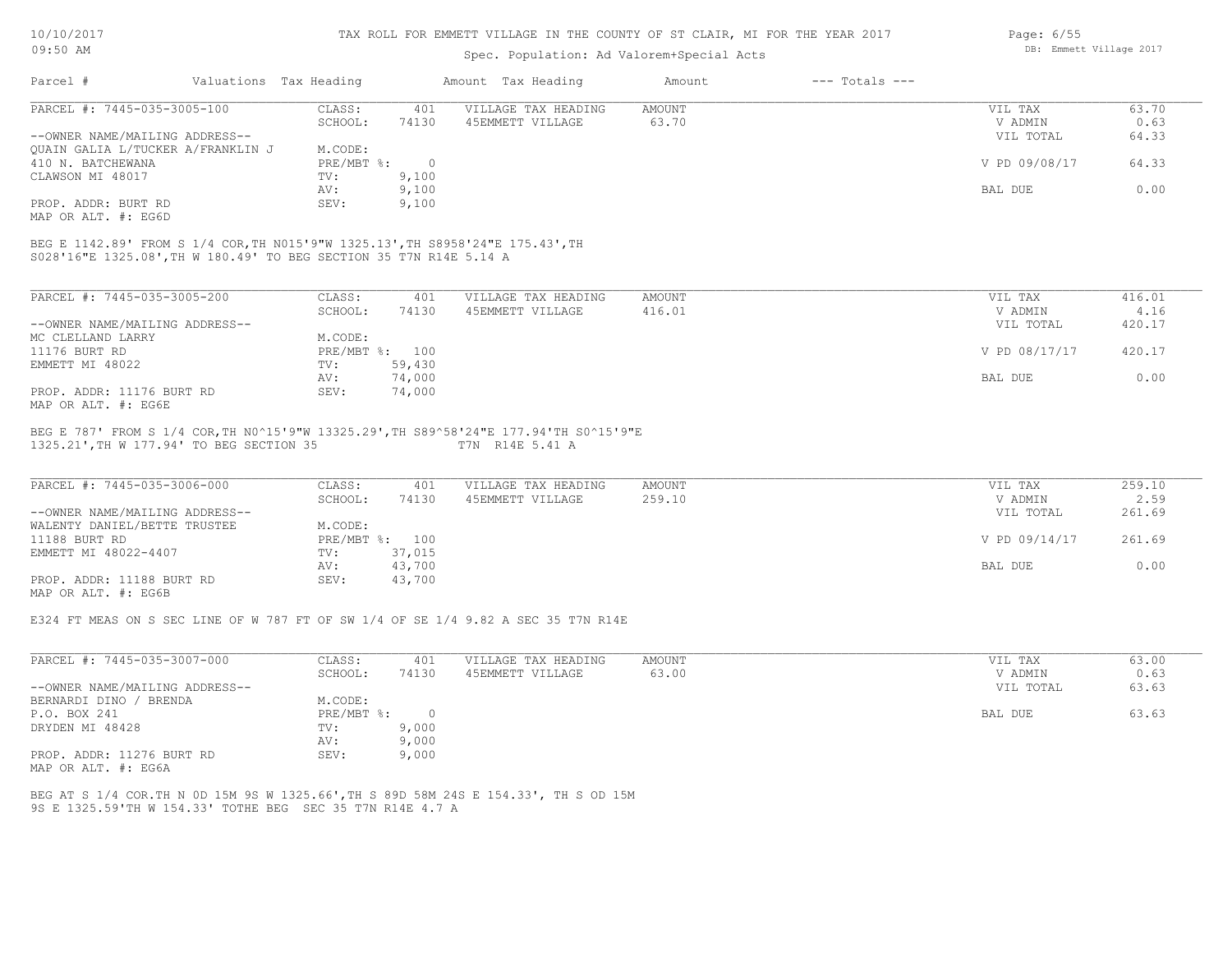#### TAX ROLL FOR EMMETT VILLAGE IN THE COUNTY OF ST CLAIR, MI FOR THE YEAR 2017

### Spec. Population: Ad Valorem+Special Acts

| Parcel #                       | Valuations Tax Heading |       | Amount Tax Heading  | Amount | $---$ Totals $---$ |           |       |
|--------------------------------|------------------------|-------|---------------------|--------|--------------------|-----------|-------|
| PARCEL #: 7445-035-3007-100    | CLASS:                 | 402   | VILLAGE TAX HEADING | AMOUNT |                    | VIL TAX   | 63.00 |
|                                | SCHOOL:                | 74130 | 45EMMETT VILLAGE    | 63.00  |                    | V ADMIN   | 0.63  |
| --OWNER NAME/MAILING ADDRESS-- |                        |       |                     |        |                    | VIL TOTAL | 63.63 |
| BERNARDI DINO JR               | M.CODE:                |       |                     |        |                    |           |       |
| P.O. BOX 241                   | PRE/MBT %:             |       |                     |        |                    | BAL DUE   | 63.63 |
| DRYDEN MI 48428                | TV:                    | 9,000 |                     |        |                    |           |       |
|                                | AV:                    | 9,000 |                     |        |                    |           |       |
| PROP. ADDR: BURT RD            | SEV:                   | 9,000 |                     |        |                    |           |       |
| MAP OR ALT. #: EG6A2           |                        |       |                     |        |                    |           |       |

S0^15'9"E 1325.52',TH W 154.33' TO BEG SECTION 35 T7N R14E 4.70 A BEG E 154.33' FROM S 1/4 COR,TH N0^15'9"W 1325.59',TH S89^58'24"E 154.33',TH

| PARCEL #: 7445-035-3007-200    | CLASS:     | 402    | VILLAGE TAX HEADING | AMOUNT | 33.57<br>VIL TAX       |
|--------------------------------|------------|--------|---------------------|--------|------------------------|
|                                | SCHOOL:    | 74130  | 45EMMETT VILLAGE    | 33.57  | 0.33<br>V ADMIN        |
| --OWNER NAME/MAILING ADDRESS-- |            |        |                     |        | 33.90<br>VIL TOTAL     |
| ADAMS DAVE/ CLIFFORD           | M.CODE:    |        |                     |        |                        |
| 25667 PRINCESS DR.             | PRE/MBT %: | $\cap$ |                     |        | V PD 08/16/17<br>33.90 |
| NEW BALTIMORE MI 48051         | TV:        | 4,796  |                     |        |                        |
|                                | AV:        | 9,000  |                     |        | 0.00<br>BAL DUE        |
| PROP. ADDR: BURT RD            | SEV:       | 9,000  |                     |        |                        |
| MAP OR ALT. #: EG6A3           |            |        |                     |        |                        |

 4.70 A S0^15'9"E 1325.44;,TH W 154.34' TO BEG SECTION 35 T7N R14E BEG E 308.66' FROM S 1/4 COR,TH N0^15'9"W 1325.52',TH S89^58'24"E 154.34',TH

| PARCEL #: 7445-036-1001-001    | CLASS:  | 102            | VILLAGE TAX HEADING | AMOUNT | VIL TAX       | 334.99 |
|--------------------------------|---------|----------------|---------------------|--------|---------------|--------|
|                                | SCHOOL: | 74130          | 45EMMETT VILLAGE    | 334.99 | V ADMIN       | 3.34   |
| --OWNER NAME/MAILING ADDRESS-- |         |                |                     |        | VIL TOTAL     | 338.33 |
| CENTENNIAL PINES FARMS, INC    | M.CODE: |                |                     |        |               |        |
| 2775 BRICKER RD                |         | PRE/MBT %: 100 |                     |        | V PD 08/16/17 | 338.33 |
| GOODELLS MI 48027              | TV:     | 47,857         |                     |        |               |        |
|                                | AV:     | 113,900        |                     |        | BAL DUE       | 0.00   |
| PROP. ADDR: 2775 BRICKER RD    | SEV:    | 113,900        |                     |        |               |        |
| MAP OR ALT. #: EG16A           |         |                |                     |        |               |        |

 T7N R14E 76.37 A SPLIT ON 10/14/2005 FROM 0S W 454.62', TH S 2D 24M 40S W 454.81', TH N 87D 5M 0S W 921.01' TO BEG SECTION 36 OF A 1482.39' RADIUS CV TO THE LEFT, L.C. BEARS S 24D 33M 40S W 82.72', TH N 75D 8M 40S W 2191.29', TH S 75D 8M 0S E 76.94' TO W'LY LINE OF M-19, SW'LY 82.73' ALG ARC BEG W 1/4 COR, TH N 2D 33M 5S E 2646.05', TH S 87D 1M 35S E 1315.31', TH S 2D 25M

74-19-036-1001-000;

DB: Emmett Village 2017

Page: 7/55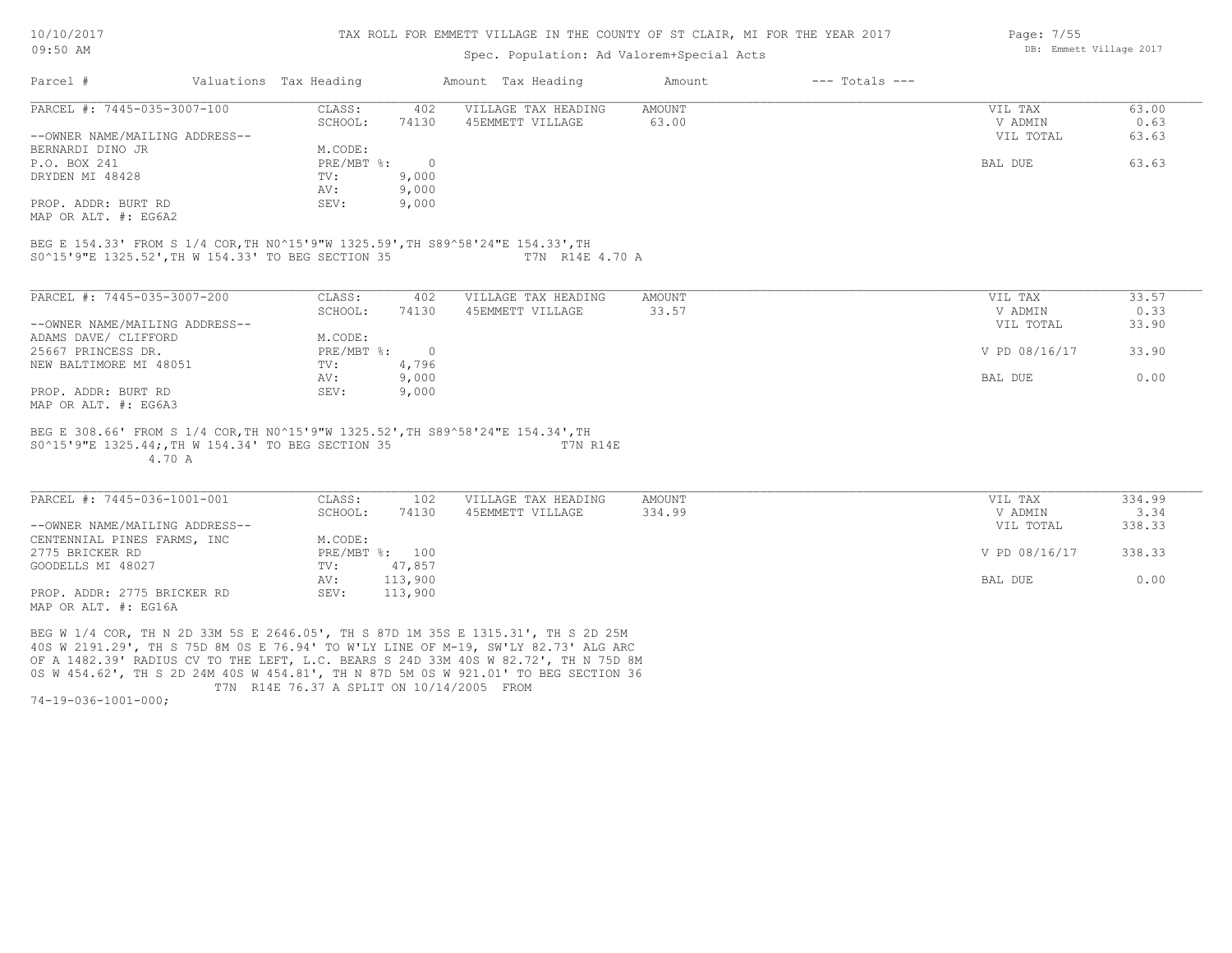### Spec. Population: Ad Valorem+Special Acts

| Parcel #                       | Valuations Tax Heading |        | Amount Tax Heading  | Amount | $---$ Totals $---$ |               |        |
|--------------------------------|------------------------|--------|---------------------|--------|--------------------|---------------|--------|
| PARCEL #: 7445-036-1001-101    | CLASS:                 | 401    | VILLAGE TAX HEADING | AMOUNT |                    | VIL TAX       | 372.82 |
|                                | SCHOOL:                | 74130  | 45EMMETT VILLAGE    | 372.82 |                    | V ADMIN       | 3.72   |
| --OWNER NAME/MAILING ADDRESS-- |                        |        |                     |        |                    | VIL TOTAL     | 376.54 |
| OLEJNIK ROBERT                 | M.CODE:                |        |                     |        |                    |               |        |
| 9901 RYNN RD                   | PRE/MBT %:             |        |                     |        |                    | V PD 07/27/17 | 376.54 |
| AVOCA MI 48006                 | TV:                    | 53,260 |                     |        |                    |               |        |
|                                | AV:                    | 66,200 |                     |        |                    | BAL DUE       | 0.00   |
| PROP. ADDR: 3257 KINNEY RD     | SEV:                   | 66,200 |                     |        |                    |               |        |
| MAP OR ALT. #: EG16B           |                        |        |                     |        |                    |               |        |

 3.85 A SPLIT 10/14/2005 FROM 74-19-036-1001-100, 74-19-036-1001-000; W 222.92', TH N 87D 5M 0S W 400' TO BEG SECTION 36 T7N R14E 1482.39' RADIUS CV TO THE LEFT, L.C. BEARS S 20D 10M 25S W 144.24' TH S 2D 25M 40S E 454.62' TO W'LY LNE OF M-19, TH SW'LY 144.3' ALG W'LY LINE OF M-19 & THE ARC OF A BEG S 87D 5M 0S E 921.01' FROM W 1/4 COR, TH N 2D 25M 40S E 454.81', TH S 75D 8M 0S

| PARCEL #: 7445-036-1002-000    | CLASS:     | 201    | VILLAGE TAX HEADING | AMOUNT | VIL TAX       | 444.10 |
|--------------------------------|------------|--------|---------------------|--------|---------------|--------|
|                                | SCHOOL:    | 74130  | 45EMMETT VILLAGE    | 444.10 | V ADMIN       | 4.44   |
| --OWNER NAME/MAILING ADDRESS-- |            |        |                     |        | VIL TOTAL     | 448.54 |
| GREENIA DANIEL                 | M.CODE:    |        |                     |        |               |        |
| P.O. BOX 155                   | PRE/MBT %: |        |                     |        | V PD 07/13/17 | 448.54 |
| 10820 DUNNIGAN RD              | TV:        | 63,444 |                     |        |               |        |
| EMMETT MI 48022                | AV:        | 76,600 |                     |        | BAL DUE       | 0.00   |
|                                | SEV:       | 76,600 |                     |        |               |        |
| PROP. ADDR: 10820 DUNNIGAN RD  |            |        |                     |        |               |        |

MAP OR ALT. #: EG14K1

T7N R14E 7.53 A 385.43', TH S 29D 9M W 240.92', TH N 50D 39M W 428.02' TO BEG SECTION 36 708.45' & S 50D 39M E 310.7' FROM N 1/4 COR, TH N 39D 21M E 250', TH S 48D 43M E 310.7', TH N 2D 22M E 408.45' TO BEG; AND BEG N 87D 8M W 1349.35' & S 2D 22M W S 2D 22M W 250', TH S 42D 50M 48S W 185.55', TH S 39D 21M W 250', TH N 50D 39M W BEG N 87D 8M W 1349.35' & S 2D 22M W 300' FROM N 1/4 COR, TH S 87D 8M E 519.05' TH

| PARCEL #: 7445-036-1002-100    | CLASS:       | 201   | VILLAGE TAX HEADING | AMOUNT | VIL TAX       | 28.95 |
|--------------------------------|--------------|-------|---------------------|--------|---------------|-------|
|                                | SCHOOL:      | 74130 | 45EMMETT VILLAGE    | 28.95  | V ADMIN       | 0.28  |
| --OWNER NAME/MAILING ADDRESS-- |              |       |                     |        | VIL TOTAL     | 29.23 |
| GREENIA DANIEL                 | M.CODE:      |       |                     |        |               |       |
| P.O. BOX 155                   | $PRE/MBT$ %: |       |                     |        | V PD 07/13/17 | 29.23 |
| 10820 DUNNIGAN RD              | TV:          | 4,136 |                     |        |               |       |
| EMMETT MI 48022                | AV:          | 8,300 |                     |        | BAL DUE       | 0.00  |
|                                | SEV:         | 8,300 |                     |        |               |       |
| PROP. ADDR: RYNN RD            |              |       |                     |        |               |       |

MAP OR ALT. #: EG14K2

 1.50 A TH N 2D 22M E 300', TH S 87D 3M E 219.05' TO BEG SECTION 36 T7N R14E BEG N 87D 8M W 1130.3' FROM N 1/4 COR, TH S 2D 22M W 300', TH N 87D 3M W 219.05', Page: 8/55 DB: Emmett Village 2017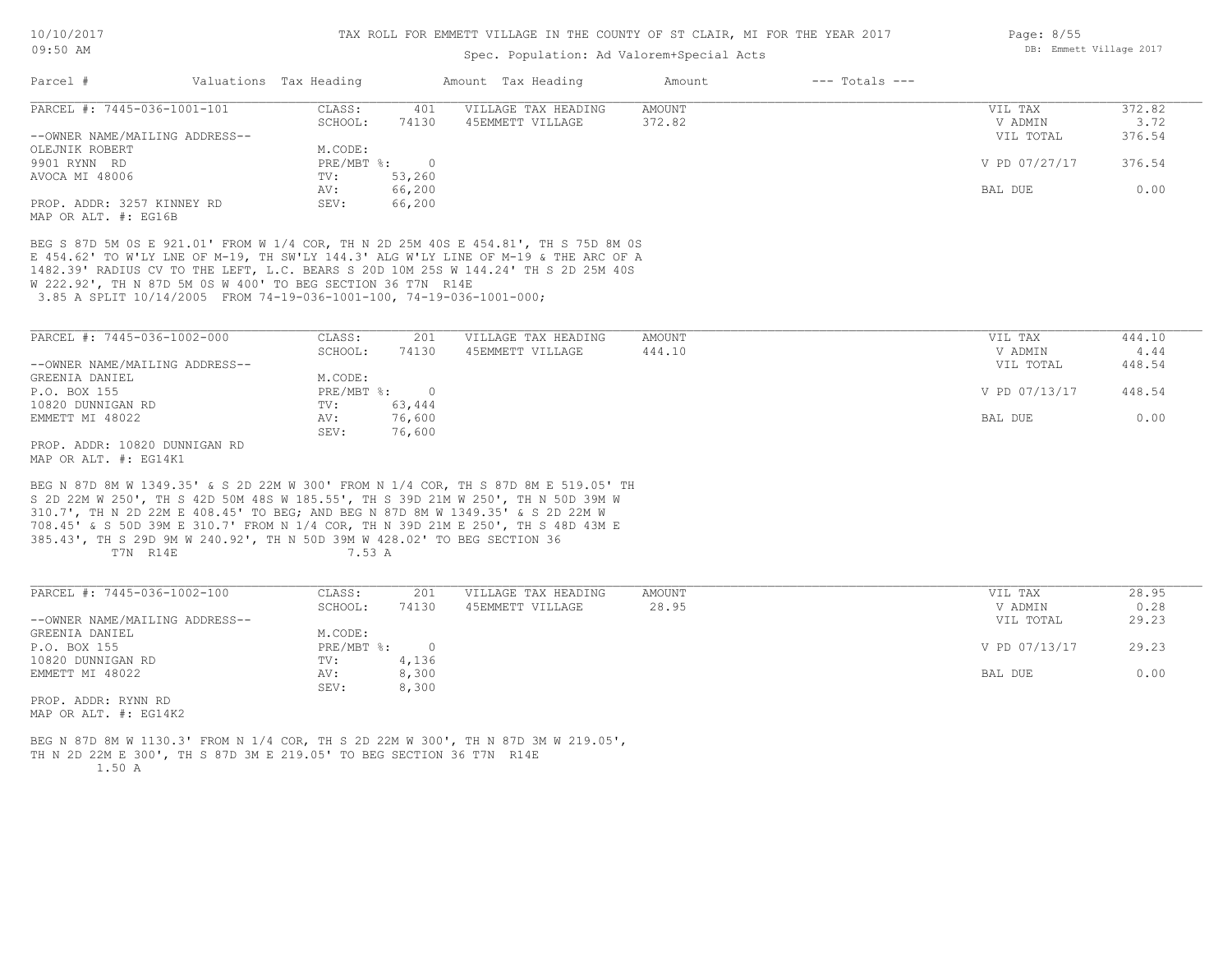#### TAX ROLL FOR EMMETT VILLAGE IN THE COUNTY OF ST CLAIR, MI FOR THE YEAR 2017

### Spec. Population: Ad Valorem+Special Acts

| PARCEL #: 7445-036-1003-000<br>509.51<br>AMOUNT<br>CLASS:<br>401<br>VILLAGE TAX HEADING<br>VIL TAX<br>74130<br>5.09<br>45EMMETT VILLAGE<br>509.51<br>SCHOOL:<br>V ADMIN<br>--OWNER NAME/MAILING ADDRESS--<br>514.60<br>VIL TOTAL<br>LEVIN PAUL/MICHELLE<br>M.CODE:<br>V PD 09/12/17<br>514.60<br>PRE/MBT %: 100<br>10835 RYNN RD<br>72,788<br>EMMETT MI 48022<br>TV:<br>0.00<br>100,300<br>BAL DUE<br>AV:<br>PROP. ADDR: 10835 RYNN RD<br>100,300<br>SEV:<br>MAP OR ALT. #: EG14C/F |
|-------------------------------------------------------------------------------------------------------------------------------------------------------------------------------------------------------------------------------------------------------------------------------------------------------------------------------------------------------------------------------------------------------------------------------------------------------------------------------------|
|                                                                                                                                                                                                                                                                                                                                                                                                                                                                                     |
|                                                                                                                                                                                                                                                                                                                                                                                                                                                                                     |
|                                                                                                                                                                                                                                                                                                                                                                                                                                                                                     |
|                                                                                                                                                                                                                                                                                                                                                                                                                                                                                     |
|                                                                                                                                                                                                                                                                                                                                                                                                                                                                                     |
|                                                                                                                                                                                                                                                                                                                                                                                                                                                                                     |
|                                                                                                                                                                                                                                                                                                                                                                                                                                                                                     |
|                                                                                                                                                                                                                                                                                                                                                                                                                                                                                     |
|                                                                                                                                                                                                                                                                                                                                                                                                                                                                                     |
|                                                                                                                                                                                                                                                                                                                                                                                                                                                                                     |

FT TO BEG. 3.09 A SEC 36 T7N R14E

| PARCEL #: 7445-036-1006-000        | CLASS:  | 401            | VILLAGE TAX HEADING | AMOUNT | VIL TAX   | 387.21 |
|------------------------------------|---------|----------------|---------------------|--------|-----------|--------|
|                                    | SCHOOL: | 74130          | 45EMMETT VILLAGE    | 387.21 | V ADMIN   | 3.87   |
| --OWNER NAME/MAILING ADDRESS--     |         |                |                     |        | VIL TOTAL | 391.08 |
| STAMM DAVID/LAURA/REYNOLDS CRYSTEL | M.CODE: |                |                     |        |           |        |
| 3405 KINNEY RD                     |         | PRE/MBT %: 100 |                     |        | BAL DUE   | 391.08 |
| EMMETT MI 48022                    | TV:     | 55,316         |                     |        |           |        |
|                                    | AV:     | 68,400         |                     |        |           |        |
| PROP. ADDR: 3405 KINNEY RD         | SEV:    | 68,400         |                     |        |           |        |
| MAP OR ALT. #: EG14H/J             |         |                |                     |        |           |        |

185.55',TH N222'E 250',TH S878'E 497.03' TO BEG SECTION 36 T7N R14E 7.71 A TO W'LY LINE M-19 FROM N 1/4 COR,TH S299'W 704.51' TH N4843'W 385.43',TH N4250'48"E W OF N 1/4 COR,TH S222'W 300',TH S878'E TO M-19 & BEG N878'W 330.65' & S252'W 300' THAT PART OF NW 1/4 LYING W OF NEW M-19 & N & E OF A LINE, BEG ON N SEC LINE 680.3'

| PARCEL #: 7445-036-1008-001         | CLASS:     | 401    | VILLAGE TAX HEADING | AMOUNT | VIL TAX       | 81.31 |
|-------------------------------------|------------|--------|---------------------|--------|---------------|-------|
|                                     | SCHOOL:    | 74130  | 45EMMETT VILLAGE    | 81.31  | V ADMIN       | 0.81  |
| --OWNER NAME/MAILING ADDRESS--      |            |        |                     |        | VIL TOTAL     | 82.12 |
| BIRKENSHAW ROBERT                   | M.CODE:    |        |                     |        |               |       |
| P.O. BOX 188                        | PRE/MBT %: |        |                     |        | V PD 09/08/17 | 82.12 |
| EMMETT MI 48022                     | TV:        | 11,617 |                     |        |               |       |
|                                     | AV:        | 12,500 |                     |        | BAL DUE       | 0.00  |
| PROP. ADDR: 3301 EMMETT RD          | SEV:       | 12,500 |                     |        |               |       |
| MAP OR ALT. $\#$ : EG14A/B/24/25/26 |            |        |                     |        |               |       |

19-036-1009-000, 19-036-1010-000; R14E 3.63 A SPLIT ON 11/21/2007 FROM 19-036-1008-000, 19-036-1007-000, PART OF N 1/2 OF SE 1/4 OF NW 1/4 LYING SW OF M-21 & E OF EMMETT RD SECTION 36 T7N 1/4 ALSO W 99' OF E 231' OF N 99' OF S 660' OF SE 1/4 OF NW 1/4 & E 393 FT OF THAT 594' OF THE E 132' OF THE SE 1/4 & N 66' OF THE S 660' OF E 132' OF SE 1/4 OF NW THE N 66' OF THE S 458' OF THE E 132' OF THE SE 1/4 OF NW 1/4 & THE N 136' OF THE S Page: 9/55 DB: Emmett Village 2017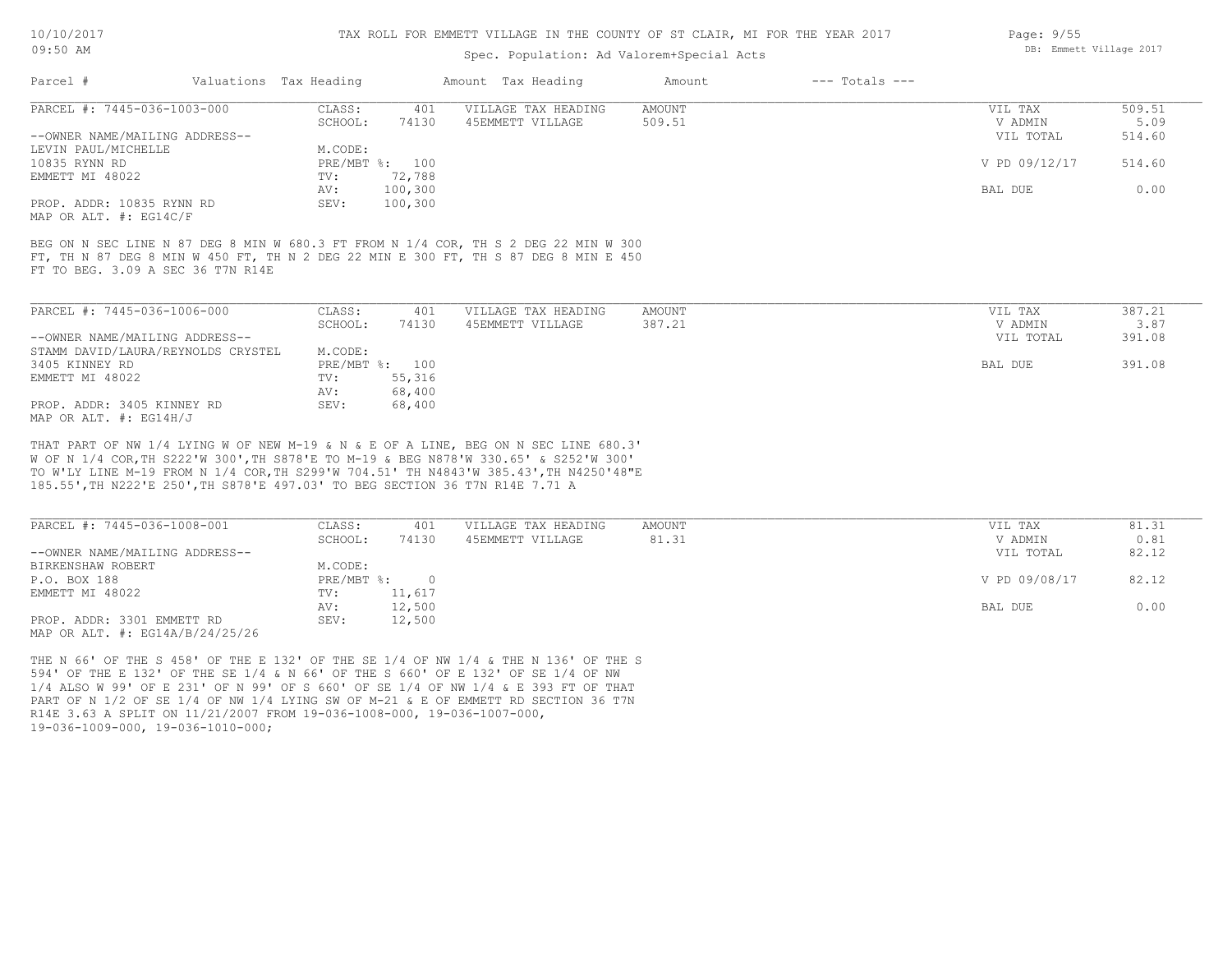| 10/10/2017 |  |
|------------|--|
| 09:50 AM   |  |

# Spec. Population: Ad Valorem+Special Acts

| Page: 10/55 |                         |  |
|-------------|-------------------------|--|
|             | DB: Emmett Village 2017 |  |

| Valuations Tax Heading<br>Amount Tax Heading<br>$---$ Totals $---$<br>Amount<br>172.73<br>CLASS:<br>201<br>VILLAGE TAX HEADING<br>AMOUNT<br>VIL TAX<br>74130<br>45EMMETT VILLAGE<br>172.73<br>SCHOOL:<br>V ADMIN<br>1.72<br>VIL TOTAL<br>174.45<br>M.CODE:<br>174.45<br>PRE/MBT %:<br>$\overline{0}$<br>BAL DUE<br>24,677<br>TV:<br>32,800<br>AV:<br>SEV:<br>32,800<br>THE N 227 FT OF THE S 392 FT OF THE E 132 FT OF THE SE 1/4 OF NW 1/4 .69 A SEC 36<br>PARCEL #: 7445-036-1012-000<br>CLASS:<br>305.88<br>401<br>VILLAGE TAX HEADING<br>AMOUNT<br>VIL TAX<br>SCHOOL:<br>45EMMETT VILLAGE<br>305.88<br>V ADMIN<br>3.05<br>74130<br>--OWNER NAME/MAILING ADDRESS--<br>VIL TOTAL<br>308.93<br>BECK DAVID J/GAIL R.<br>M.CODE:<br>308.93<br>PRE/MBT %: 100<br><b>BAL DUE</b><br>EMMETT MI 48022<br>43,698<br>TV:<br>54,500<br>AV:<br>PROP. ADDR: 10772 BRANDON RD<br>SEV:<br>54,500<br>MAP OR ALT. #: EG22<br>THAT PART OF S 1/2 OF SE 1/4 OF NW 1/4 LYING N & W OF BRANDON & EMMETT RDS, EXC W<br>946.9 FT & EXC E 132 FT OF N 495 FT THEREOF & EXC W 99 FT OF E 231 FT OF N 99 FT<br>PARCEL #: 7445-036-1012-100<br>CLASS:<br>VILLAGE TAX HEADING<br>AMOUNT<br>VIL TAX<br>55.25<br>402<br>55.25<br>74130<br>45EMMETT VILLAGE<br>V ADMIN<br>0.55<br>SCHOOL:<br>--OWNER NAME/MAILING ADDRESS--<br>VIL TOTAL<br>55.80<br>M.CODE:<br>10895 BRANDON RD<br>PRE/MBT %: 100<br>V PD 09/12/17<br>55.80<br>7,893<br>TV:<br>8,600<br><b>BAL DUE</b><br>0.00<br>AV:<br>SEV:<br>8,600<br>BEG S2^34'25"W 1983.26' & N87^4'W 231' FROM N 1/4 COR, TH N87^4'W 162', TH<br>S2^34'25"W 429.17', TH S87^4'W E 161', TH S4^1'50"W 190.65', TH ALG CURV TO LEFT<br>214.43', RADIUS 263.43', CHORD BEARING N56^10'54"E 208.56', TH N87^4'E 63.04', TH<br>N2^34'25"E 396', TH N87^4'W 99', TH N2^34'25"E 99' TO BEG SECTION 36 T7N R14E<br>2.80A<br>PARCEL #: 7445-036-1013-000<br>VILLAGE TAX HEADING<br>193.59<br>CLASS:<br>401<br>AMOUNT<br>VIL TAX<br>193.59<br>SCHOOL:<br>74130<br>45EMMETT VILLAGE<br>V ADMIN<br>1.93 |                                                | Spec. Population: Ad Valorem+Special Acts |  |  |
|---------------------------------------------------------------------------------------------------------------------------------------------------------------------------------------------------------------------------------------------------------------------------------------------------------------------------------------------------------------------------------------------------------------------------------------------------------------------------------------------------------------------------------------------------------------------------------------------------------------------------------------------------------------------------------------------------------------------------------------------------------------------------------------------------------------------------------------------------------------------------------------------------------------------------------------------------------------------------------------------------------------------------------------------------------------------------------------------------------------------------------------------------------------------------------------------------------------------------------------------------------------------------------------------------------------------------------------------------------------------------------------------------------------------------------------------------------------------------------------------------------------------------------------------------------------------------------------------------------------------------------------------------------------------------------------------------------------------------------------------------------------------------------------------------------------------------------------------------------------------------------------------------------------------------------------------------------------------------------------------------------|------------------------------------------------|-------------------------------------------|--|--|
|                                                                                                                                                                                                                                                                                                                                                                                                                                                                                                                                                                                                                                                                                                                                                                                                                                                                                                                                                                                                                                                                                                                                                                                                                                                                                                                                                                                                                                                                                                                                                                                                                                                                                                                                                                                                                                                                                                                                                                                                         | Parcel #                                       |                                           |  |  |
|                                                                                                                                                                                                                                                                                                                                                                                                                                                                                                                                                                                                                                                                                                                                                                                                                                                                                                                                                                                                                                                                                                                                                                                                                                                                                                                                                                                                                                                                                                                                                                                                                                                                                                                                                                                                                                                                                                                                                                                                         | PARCEL #: 7445-036-1011-000                    |                                           |  |  |
|                                                                                                                                                                                                                                                                                                                                                                                                                                                                                                                                                                                                                                                                                                                                                                                                                                                                                                                                                                                                                                                                                                                                                                                                                                                                                                                                                                                                                                                                                                                                                                                                                                                                                                                                                                                                                                                                                                                                                                                                         |                                                |                                           |  |  |
|                                                                                                                                                                                                                                                                                                                                                                                                                                                                                                                                                                                                                                                                                                                                                                                                                                                                                                                                                                                                                                                                                                                                                                                                                                                                                                                                                                                                                                                                                                                                                                                                                                                                                                                                                                                                                                                                                                                                                                                                         | --OWNER NAME/MAILING ADDRESS--                 |                                           |  |  |
|                                                                                                                                                                                                                                                                                                                                                                                                                                                                                                                                                                                                                                                                                                                                                                                                                                                                                                                                                                                                                                                                                                                                                                                                                                                                                                                                                                                                                                                                                                                                                                                                                                                                                                                                                                                                                                                                                                                                                                                                         | FULLERTON JAMES/S ET-AL                        |                                           |  |  |
|                                                                                                                                                                                                                                                                                                                                                                                                                                                                                                                                                                                                                                                                                                                                                                                                                                                                                                                                                                                                                                                                                                                                                                                                                                                                                                                                                                                                                                                                                                                                                                                                                                                                                                                                                                                                                                                                                                                                                                                                         | 21735 GREGORY                                  |                                           |  |  |
|                                                                                                                                                                                                                                                                                                                                                                                                                                                                                                                                                                                                                                                                                                                                                                                                                                                                                                                                                                                                                                                                                                                                                                                                                                                                                                                                                                                                                                                                                                                                                                                                                                                                                                                                                                                                                                                                                                                                                                                                         | DEARBORN MI 48124                              |                                           |  |  |
|                                                                                                                                                                                                                                                                                                                                                                                                                                                                                                                                                                                                                                                                                                                                                                                                                                                                                                                                                                                                                                                                                                                                                                                                                                                                                                                                                                                                                                                                                                                                                                                                                                                                                                                                                                                                                                                                                                                                                                                                         |                                                |                                           |  |  |
|                                                                                                                                                                                                                                                                                                                                                                                                                                                                                                                                                                                                                                                                                                                                                                                                                                                                                                                                                                                                                                                                                                                                                                                                                                                                                                                                                                                                                                                                                                                                                                                                                                                                                                                                                                                                                                                                                                                                                                                                         | PROP. ADDR: 3279 EMMETT RD                     |                                           |  |  |
|                                                                                                                                                                                                                                                                                                                                                                                                                                                                                                                                                                                                                                                                                                                                                                                                                                                                                                                                                                                                                                                                                                                                                                                                                                                                                                                                                                                                                                                                                                                                                                                                                                                                                                                                                                                                                                                                                                                                                                                                         | MAP OR ALT. #: EG23                            |                                           |  |  |
|                                                                                                                                                                                                                                                                                                                                                                                                                                                                                                                                                                                                                                                                                                                                                                                                                                                                                                                                                                                                                                                                                                                                                                                                                                                                                                                                                                                                                                                                                                                                                                                                                                                                                                                                                                                                                                                                                                                                                                                                         | T7N R14E                                       |                                           |  |  |
|                                                                                                                                                                                                                                                                                                                                                                                                                                                                                                                                                                                                                                                                                                                                                                                                                                                                                                                                                                                                                                                                                                                                                                                                                                                                                                                                                                                                                                                                                                                                                                                                                                                                                                                                                                                                                                                                                                                                                                                                         |                                                |                                           |  |  |
|                                                                                                                                                                                                                                                                                                                                                                                                                                                                                                                                                                                                                                                                                                                                                                                                                                                                                                                                                                                                                                                                                                                                                                                                                                                                                                                                                                                                                                                                                                                                                                                                                                                                                                                                                                                                                                                                                                                                                                                                         |                                                |                                           |  |  |
|                                                                                                                                                                                                                                                                                                                                                                                                                                                                                                                                                                                                                                                                                                                                                                                                                                                                                                                                                                                                                                                                                                                                                                                                                                                                                                                                                                                                                                                                                                                                                                                                                                                                                                                                                                                                                                                                                                                                                                                                         |                                                |                                           |  |  |
|                                                                                                                                                                                                                                                                                                                                                                                                                                                                                                                                                                                                                                                                                                                                                                                                                                                                                                                                                                                                                                                                                                                                                                                                                                                                                                                                                                                                                                                                                                                                                                                                                                                                                                                                                                                                                                                                                                                                                                                                         |                                                |                                           |  |  |
|                                                                                                                                                                                                                                                                                                                                                                                                                                                                                                                                                                                                                                                                                                                                                                                                                                                                                                                                                                                                                                                                                                                                                                                                                                                                                                                                                                                                                                                                                                                                                                                                                                                                                                                                                                                                                                                                                                                                                                                                         | 10772 BRANDON RD                               |                                           |  |  |
|                                                                                                                                                                                                                                                                                                                                                                                                                                                                                                                                                                                                                                                                                                                                                                                                                                                                                                                                                                                                                                                                                                                                                                                                                                                                                                                                                                                                                                                                                                                                                                                                                                                                                                                                                                                                                                                                                                                                                                                                         |                                                |                                           |  |  |
|                                                                                                                                                                                                                                                                                                                                                                                                                                                                                                                                                                                                                                                                                                                                                                                                                                                                                                                                                                                                                                                                                                                                                                                                                                                                                                                                                                                                                                                                                                                                                                                                                                                                                                                                                                                                                                                                                                                                                                                                         |                                                |                                           |  |  |
|                                                                                                                                                                                                                                                                                                                                                                                                                                                                                                                                                                                                                                                                                                                                                                                                                                                                                                                                                                                                                                                                                                                                                                                                                                                                                                                                                                                                                                                                                                                                                                                                                                                                                                                                                                                                                                                                                                                                                                                                         |                                                |                                           |  |  |
|                                                                                                                                                                                                                                                                                                                                                                                                                                                                                                                                                                                                                                                                                                                                                                                                                                                                                                                                                                                                                                                                                                                                                                                                                                                                                                                                                                                                                                                                                                                                                                                                                                                                                                                                                                                                                                                                                                                                                                                                         |                                                |                                           |  |  |
|                                                                                                                                                                                                                                                                                                                                                                                                                                                                                                                                                                                                                                                                                                                                                                                                                                                                                                                                                                                                                                                                                                                                                                                                                                                                                                                                                                                                                                                                                                                                                                                                                                                                                                                                                                                                                                                                                                                                                                                                         | THEREOF. 3.63 A SEC 36 T7N R14E                |                                           |  |  |
|                                                                                                                                                                                                                                                                                                                                                                                                                                                                                                                                                                                                                                                                                                                                                                                                                                                                                                                                                                                                                                                                                                                                                                                                                                                                                                                                                                                                                                                                                                                                                                                                                                                                                                                                                                                                                                                                                                                                                                                                         |                                                |                                           |  |  |
|                                                                                                                                                                                                                                                                                                                                                                                                                                                                                                                                                                                                                                                                                                                                                                                                                                                                                                                                                                                                                                                                                                                                                                                                                                                                                                                                                                                                                                                                                                                                                                                                                                                                                                                                                                                                                                                                                                                                                                                                         |                                                |                                           |  |  |
|                                                                                                                                                                                                                                                                                                                                                                                                                                                                                                                                                                                                                                                                                                                                                                                                                                                                                                                                                                                                                                                                                                                                                                                                                                                                                                                                                                                                                                                                                                                                                                                                                                                                                                                                                                                                                                                                                                                                                                                                         |                                                |                                           |  |  |
|                                                                                                                                                                                                                                                                                                                                                                                                                                                                                                                                                                                                                                                                                                                                                                                                                                                                                                                                                                                                                                                                                                                                                                                                                                                                                                                                                                                                                                                                                                                                                                                                                                                                                                                                                                                                                                                                                                                                                                                                         | PIERCE DENNIS R.TRUST                          |                                           |  |  |
|                                                                                                                                                                                                                                                                                                                                                                                                                                                                                                                                                                                                                                                                                                                                                                                                                                                                                                                                                                                                                                                                                                                                                                                                                                                                                                                                                                                                                                                                                                                                                                                                                                                                                                                                                                                                                                                                                                                                                                                                         |                                                |                                           |  |  |
|                                                                                                                                                                                                                                                                                                                                                                                                                                                                                                                                                                                                                                                                                                                                                                                                                                                                                                                                                                                                                                                                                                                                                                                                                                                                                                                                                                                                                                                                                                                                                                                                                                                                                                                                                                                                                                                                                                                                                                                                         |                                                |                                           |  |  |
|                                                                                                                                                                                                                                                                                                                                                                                                                                                                                                                                                                                                                                                                                                                                                                                                                                                                                                                                                                                                                                                                                                                                                                                                                                                                                                                                                                                                                                                                                                                                                                                                                                                                                                                                                                                                                                                                                                                                                                                                         | EMMETT MI 48022                                |                                           |  |  |
|                                                                                                                                                                                                                                                                                                                                                                                                                                                                                                                                                                                                                                                                                                                                                                                                                                                                                                                                                                                                                                                                                                                                                                                                                                                                                                                                                                                                                                                                                                                                                                                                                                                                                                                                                                                                                                                                                                                                                                                                         |                                                |                                           |  |  |
| 195.52<br>--OWNER NAME/MAILING ADDRESS--<br>VIL TOTAL                                                                                                                                                                                                                                                                                                                                                                                                                                                                                                                                                                                                                                                                                                                                                                                                                                                                                                                                                                                                                                                                                                                                                                                                                                                                                                                                                                                                                                                                                                                                                                                                                                                                                                                                                                                                                                                                                                                                                   | PROP. ADDR: BRANDON RD<br>MAP OR ALT. #: EG22B |                                           |  |  |

| HAZELMAN JACK E/MATILDA      | M.CODE: |                |               |        |
|------------------------------|---------|----------------|---------------|--------|
| 10782 BRANDON RD             |         | PRE/MBT %: 100 | V PD 07/20/17 | 195.52 |
| EMMETT MI 48022-4506         | TV:     | 27,657         |               |        |
|                              | AV:     | 34,500         | BAL DUE       | 0.00   |
| PROP. ADDR: 10782 BRANDON RD | SEV:    | 34,500         |               |        |

MAP OR ALT. #: EG21A

THE E 100 FT OF W 946.9 FT OF S 1/2 OF SE 1/4 OF NW 1/4 1.51 A SEC 36 T7N R14E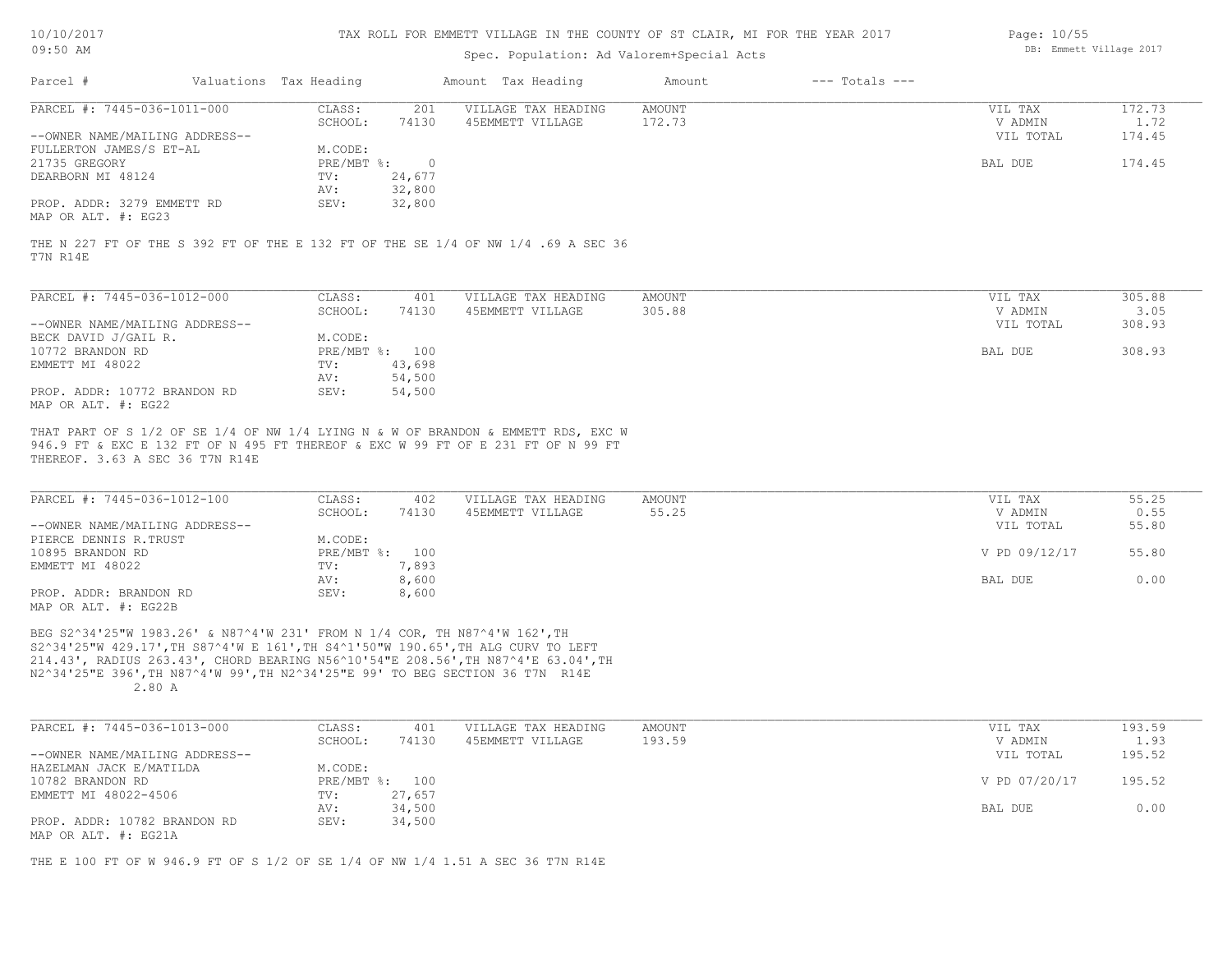### Spec. Population: Ad Valorem+Special Acts

| Parcel #                       | Valuations Tax Heading |                | Amount Tax Heading  | Amount | $---$ Totals $---$ |               |        |
|--------------------------------|------------------------|----------------|---------------------|--------|--------------------|---------------|--------|
| PARCEL #: 7445-036-1014-000    | CLASS:                 | 401            | VILLAGE TAX HEADING | AMOUNT |                    | VIL TAX       | 143.71 |
|                                | SCHOOL:                | 74130          | 45EMMETT VILLAGE    | 143.71 |                    | V ADMIN       | 1.43   |
| --OWNER NAME/MAILING ADDRESS-- |                        |                |                     |        |                    | VIL TOTAL     | 145.14 |
| MCNESKY GUY                    | M.CODE:                |                |                     |        |                    |               |        |
| 10786 BRANDON RD               |                        | PRE/MBT %: 100 |                     |        |                    | V PD 09/18/17 | 145.14 |
| EMMETT MI 48022                | TV:                    | 20,531         |                     |        |                    |               |        |
|                                | AV:                    | 25,400         |                     |        |                    | BAL DUE       | 0.00   |
| PROP. ADDR: 10786 BRANDON RD   | SEV:                   | 25,400         |                     |        |                    |               |        |
|                                |                        |                |                     |        |                    |               |        |

MAP OR ALT. #: EG21C

E70 FT OF W 846.9 FT OF S 1/2 OF SE 1/4 OF NW 1/4 1.06 A SEC 36 T7N R14E

| PARCEL #: 7445-036-1016-001    | CLASS:     | 401    | VILLAGE TAX HEADING | AMOUNT | VIL TAX       | 255.50 |
|--------------------------------|------------|--------|---------------------|--------|---------------|--------|
|                                | SCHOOL:    | 74130  | 45EMMETT VILLAGE    | 255.50 | V ADMIN       | 2.55   |
| --OWNER NAME/MAILING ADDRESS-- |            |        |                     |        | VIL TOTAL     | 258.05 |
| KEEGAN PATRICK V               | M.CODE:    |        |                     |        |               |        |
| 3207 QUAIN RD                  | PRE/MBT %: |        |                     |        | V PD 07/27/17 | 258.05 |
| EMMETT MI 48022                | TV:        | 36,501 |                     |        |               |        |
|                                | AV:        | 44,900 |                     |        | BAL DUE       | 0.00   |
| PROP. ADDR: 10806 BRANDON RD   | SEV:       | 44,900 |                     |        |               |        |
| MAP OR ALT. $\#$ : EG20/21B    |            |        |                     |        |               |        |

11/08/2007 FROM 19-036-1016-000, 19-036-1015-000; E 235' OF W 776.9' OF S 1/2 OF SE 1/4 OF NW 1/4 SECTION 36 T7N R14E 3.51 A SPLIT ON

| PARCEL #: 7445-036-1017-000    | CLASS:     | 708   | VILLAGE TAX HEADING | AMOUNT | VIL TAX   | 0.00 |
|--------------------------------|------------|-------|---------------------|--------|-----------|------|
|                                | SCHOOL:    | 74130 | 45EMMETT VILLAGE    | 0.00   | V ADMIN   | 0.00 |
| --OWNER NAME/MAILING ADDRESS-- |            |       |                     |        | VIL TOTAL | 0.00 |
| ARCHBISHOP OF DET CHURCH       | M.CODE:    |       |                     |        |           |      |
| 1234 WASHINGTON BLVD           | PRE/MBT %: |       |                     |        | BAL DUE   | 0.00 |
| DETROIT MI 48226-1825          | TV:        |       |                     |        |           |      |
|                                | AV:        |       |                     |        |           |      |
| PROP. ADDR: 10828 BRANDON RD   | SEV:       |       |                     |        |           |      |
| MAP OR ALT. #: EG19A           |            |       |                     |        |           |      |

80D 16M E 103.31' SECTION 36 T7N R14E 3.7 A S 87D 4M E 1356.82' & N 23D 9M E 378.97' FROM W 1/4 COR,TH S 71D 6M E 285' TH S ALL THAT PART OF THE W 541.9' OF SE 1/4 OF NW 1/4 LYING E OF M-19 & S OF A LINE BEG

| PARCEL #: 7445-036-1017-100    | CLASS:       | 704   | VILLAGE TAX HEADING | AMOUNT | VIL TAX   | 0.00 |
|--------------------------------|--------------|-------|---------------------|--------|-----------|------|
|                                | SCHOOL:      | 74130 | 45EMMETT VILLAGE    | 0.00   | V ADMIN   | 0.00 |
| --OWNER NAME/MAILING ADDRESS-- |              |       |                     |        | VIL TOTAL | 0.00 |
| YALE PUBLIC SCHOOLS            | M.CODE:      |       |                     |        |           |      |
| 198 SCHOOL DR                  | $PRE/MBT$ %: |       |                     |        | BAL DUE   | 0.00 |
| YALE MI 48097-3342             | TV:          |       |                     |        |           |      |
|                                | AV:          |       |                     |        |           |      |
| PROP. ADDR: BRANDON RD         | SEV:         |       |                     |        |           |      |
| MAP OR ALT, #: EG19B           |              |       |                     |        |           |      |

103.31',TH N 71D 6M W 285' TO BEG. SECTION 36 T7N R14E 7.84 A S 23D 4M W 373.72',TH N 87D 4M W 400.11',TH S 3D 12M 30S W 393.98',TH N 80D 16M 50D 35M E 217.85',TH S 2D 34M W 21.24', TH S 39D 25M W 18',TH S 50D 35M E 13.49',TH 323.25',TH S 87D 4M E 23.53', TH N 29D 12M E 550.15',TH N 79D 21M E 228.45',TH S BEG S 87D 4M E 1356.82' & N 23D 9M E 378.97' FROM W 1/4 COR,TH N 23D 9M E

Page: 11/55 DB: Emmett Village 2017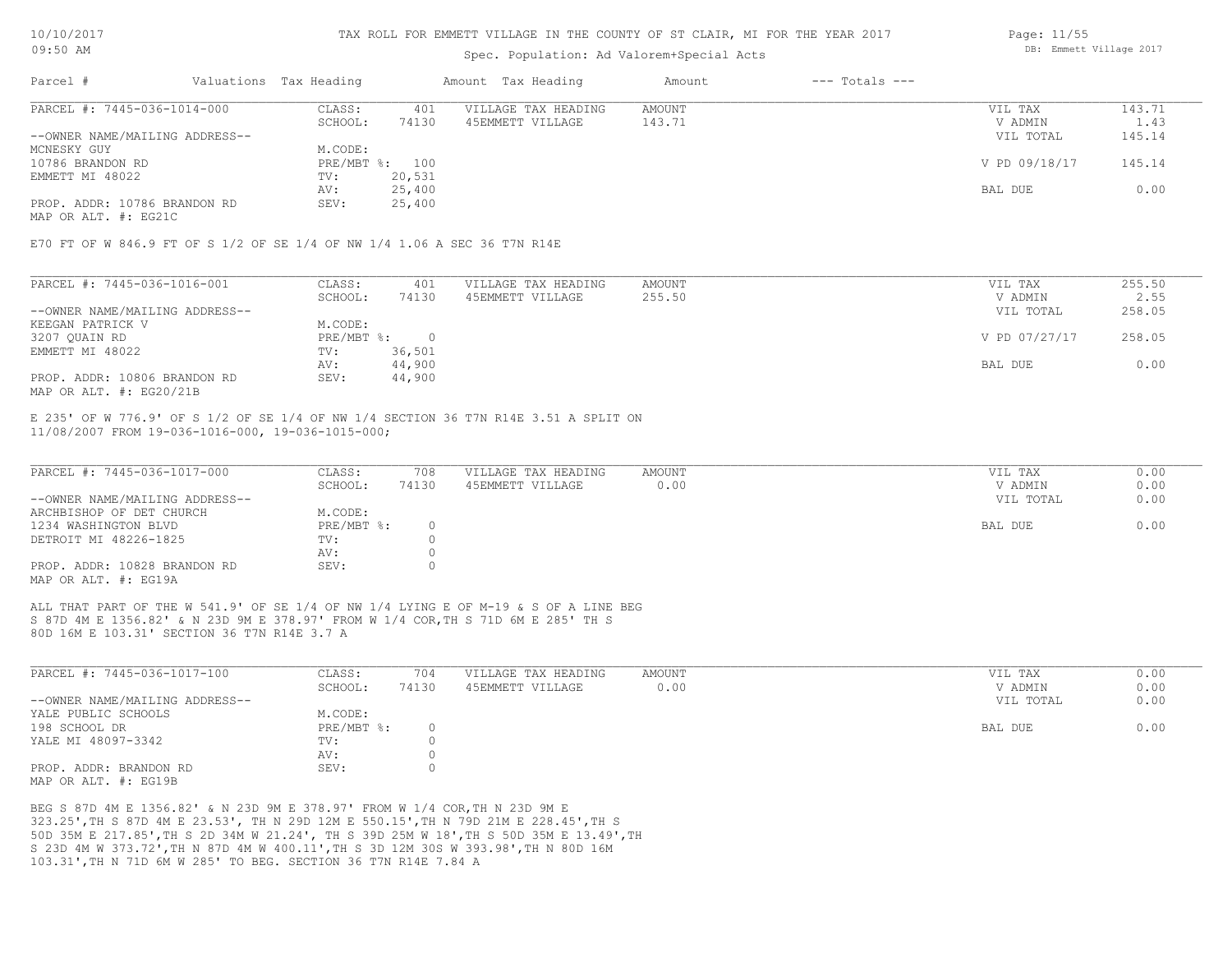### Spec. Population: Ad Valorem+Special Acts

| Parcel #                       | Valuations Tax Heading |        | Amount Tax Heading  | Amount | $---$ Totals $---$ |           |        |
|--------------------------------|------------------------|--------|---------------------|--------|--------------------|-----------|--------|
| PARCEL #: 7445-036-1018-000    | CLASS:                 | 401    | VILLAGE TAX HEADING | AMOUNT |                    | VIL TAX   | 280.52 |
|                                | SCHOOL:                | 74130  | 45EMMETT VILLAGE    | 280.52 |                    | V ADMIN   | 2.80   |
| --OWNER NAME/MAILING ADDRESS-- |                        |        |                     |        |                    | VIL TOTAL | 283.32 |
| BOURY DAVID / CHRISTINE        | M.CODE:                |        |                     |        |                    |           |        |
| 3301 KINNEY RD                 | PRE/MBT %: 100         |        |                     |        |                    | BAL DUE   | 283.32 |
| EMMETT MI 48022                | TV:                    | 40,075 |                     |        |                    |           |        |
|                                | AV:                    | 46,000 |                     |        |                    |           |        |
| PROP. ADDR: 3301 KINNEY RD     | SEV:                   | 46,000 |                     |        |                    |           |        |
| MAP OR ALT. #: EG17A           |                        |        |                     |        |                    |           |        |

M-19 1.08 A SEC 36 T7N R14E ON W LINE 1172.84 FT S OF C.L. M-21, TH S 79 DEG 37 MIN E TO M-19, & LYING W OF THAT PART OF N 241.75 FT OF S 695.25 FT OF E 1/2 OF NW 1/4 LYING S OF A LINE, BEG

| PARCEL #: 7445-036-1019-000    | CLASS:  | 401            | VILLAGE TAX HEADING | AMOUNT | VIL TAX       | 268.45 |
|--------------------------------|---------|----------------|---------------------|--------|---------------|--------|
|                                | SCHOOL: | 74130          | 45EMMETT VILLAGE    | 268.45 | V ADMIN       | 2.68   |
| --OWNER NAME/MAILING ADDRESS-- |         |                |                     |        | VIL TOTAL     | 271.13 |
| SCHEIBLE GERALD/AGNES          | M.CODE: |                |                     |        |               |        |
| 3319 KINNEY RD                 |         | PRE/MBT %: 100 |                     |        | V PD 07/27/17 | 271.13 |
| EMMETT MI 48022-3507           | TV:     | 38,351         |                     |        |               |        |
|                                | AV:     | 48,500         |                     |        | BAL DUE       | 0.00   |
| PROP. ADDR: 3319 KINNEY RD     | SEV:    | 48,500         |                     |        |               |        |
| MAP OR ALT. #: EG17B           |         |                |                     |        |               |        |

TH N 2 DEG 31 MIN E 146 FT TO BEG. 0.70 A SEC 36 T7N R14E 253.97 FT TH S 29 DEG 09 MIN W ALG M-19 152.74 FT, TH N 79 DEG 37 MIN W 184.85 FT BEG ON W LINE OF E 1/2 OF NW 1/4, 1026.84 FT S OF C.L. M-21, TH S 79 DEG 37 MIN E

| PARCEL #: 7445-036-1020-000    | CLASS:  | 401            | VILLAGE TAX HEADING | AMOUNT | VIL TAX       | 243.26 |
|--------------------------------|---------|----------------|---------------------|--------|---------------|--------|
|                                | SCHOOL: | 74130          | 45EMMETT VILLAGE    | 243.26 | V ADMIN       | 2.43   |
| --OWNER NAME/MAILING ADDRESS-- |         |                |                     |        | VIL TOTAL     | 245.69 |
| PERRY LEONARD/MARG TRUST       | M.CODE: |                |                     |        |               |        |
| 3323 KINNEY RD                 |         | PRE/MBT %: 100 |                     |        | V PD 08/07/17 | 245.69 |
| EMMETT MI 48022-3507           | TV:     | 34,752         |                     |        |               |        |
|                                | AV:     | 44,000         |                     |        | BAL DUE       | 0.00   |
| PROP. ADDR: 3323 KINNEY RD     | SEV:    | 44,000         |                     |        |               |        |
| MAP OR ALT. #: EG18            |         |                |                     |        |               |        |

DEG 9 MIN E TO BEG. 1.25 A SEC 36 T7N R14E W 370.84 FT, TH S 2 DEG 27 MIN E 132 FT, TH S 79 DEG 37 MIN E TO RD C.L. TH N 29 BEG ON C.L. M-19 S 29 DEG 9 MIN W 544.8 FT FROM INT WITH C.L. M-21, TH N 79 1/2 DEG

| PARCEL #: 7445-036-1021-000    | CLASS:     | 201     | VILLAGE TAX HEADING | AMOUNT | VIL TAX       | 818.60 |
|--------------------------------|------------|---------|---------------------|--------|---------------|--------|
|                                | SCHOOL:    | 74130   | 45EMMETT VILLAGE    | 818.60 | V ADMIN       | 8.18   |
| --OWNER NAME/MAILING ADDRESS-- |            |         |                     |        | VIL TOTAL     | 826.78 |
| AMTEC HOLDING LLC              | M.CODE:    |         |                     |        |               |        |
| 14220 BELLE RIVER RD           | PRE/MBT %: |         |                     |        | V PD 09/15/17 | 826.78 |
| ALLENTON MI 48002              | TV:        | 116,943 |                     |        |               |        |
|                                | AV:        | 126,700 |                     |        | BAL DUE       | 0.00   |
| PROP. ADDR: DUNNIGAN RD        | SEV:       | 126,700 |                     |        |               |        |
| MAP OR ALT. $\#$ : EG14G       |            |         |                     |        |               |        |

A SEC 36 T7N R14E 544.8 FT, TH N 79 DEG 30 MIN W 370.84 FT, TH N 2 DEG 27 MIN E 894.84 FT TO BEG. 8.5 FT ON C.L. OF M-21 TO INT OF C.L. OF RE-LOC M-19, TH S 29 DEG 9 MIN W ON SAID C.L. BEG AT INT OF W LINE OF E 1/2 OF NW 1/4 & C.L. OF M-21, TH S 50 DEG 39 MIN E 765.3

Page: 12/55 DB: Emmett Village 2017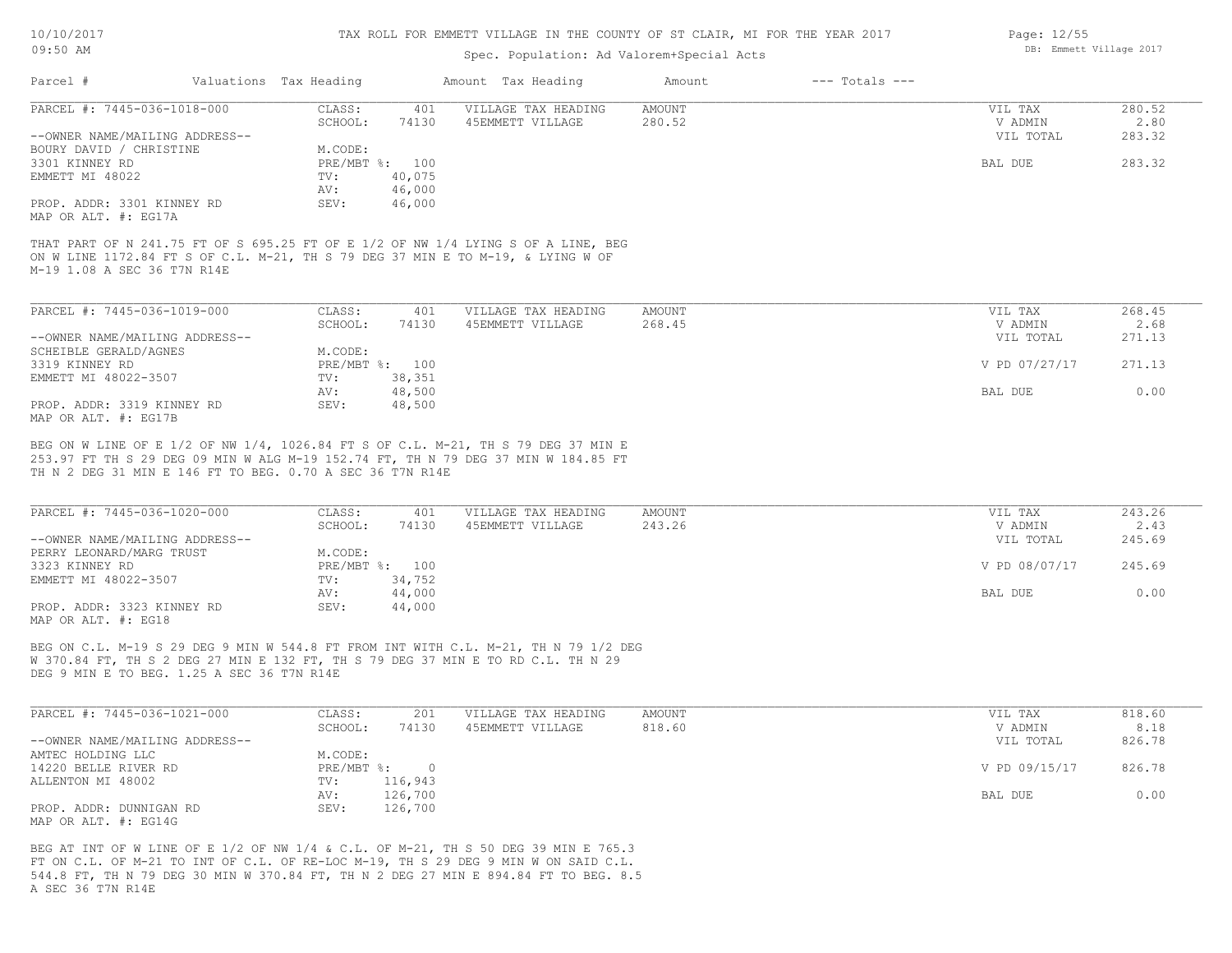#### TAX ROLL FOR EMMETT VILLAGE IN THE COUNTY OF ST CLAIR, MI FOR THE YEAR 2017

### Spec. Population: Ad Valorem+Special Acts

| Parcel #                       | Valuations Tax Heading |                | Amount Tax Heading  | Amount | $---$ Totals $---$ |               |        |
|--------------------------------|------------------------|----------------|---------------------|--------|--------------------|---------------|--------|
| PARCEL #: 7445-036-2001-000    | CLASS:                 | 101            | VILLAGE TAX HEADING | AMOUNT |                    | VIL TAX       | 148.54 |
|                                | SCHOOL:                | 74130          | 45EMMETT VILLAGE    | 148.54 |                    | V ADMIN       | 1.48   |
| --OWNER NAME/MAILING ADDRESS-- |                        |                |                     |        |                    | VIL TOTAL     | 150.02 |
| KEEGAN JAMES L/NANCY           | M.CODE:                |                |                     |        |                    |               |        |
| 3516 EMMETT RD                 |                        | PRE/MBT %: 100 |                     |        |                    | V PD 08/04/17 | 150.02 |
| EMMETT MI 48022-3900           | TV:                    | 21,221         |                     |        |                    |               |        |
|                                | AV:                    | 122,800        |                     |        |                    | BAL DUE       | 0.00   |
| PROP. ADDR: EMMETT RD          | SEV:                   | 122,800        |                     |        |                    |               |        |
| MAP OR ALT. #: EG10            |                        |                |                     |        |                    |               |        |

NW 1/4 OF NE 1/4 40 A SEC 36 T7N R14E

| PARCEL #: 7445-036-2002-000    | CLASS:  | 402            | VILLAGE TAX HEADING | AMOUNT | VIL TAX       | 140.00 |
|--------------------------------|---------|----------------|---------------------|--------|---------------|--------|
|                                | SCHOOL: | 74130          | 45EMMETT VILLAGE    | 140.00 | V ADMIN       | 1.40   |
| --OWNER NAME/MAILING ADDRESS-- |         |                |                     |        | VIL TOTAL     | 141.40 |
| KEEGAN JAMES L/NANCY           | M.CODE: |                |                     |        |               |        |
| 3516 EMMETT RD                 |         | PRE/MBT %: 100 |                     |        | V PD 08/04/17 | 141.40 |
| EMMETT MI 48022                | TV:     | 20,000         |                     |        |               |        |
|                                | AV:     | 20,000         |                     |        | BAL DUE       | 0.00   |
| PROP. ADDR: BRANDON RD         | SEV:    | 20,000         |                     |        |               |        |
| MAP OR ALT. #: EG9C            |         |                |                     |        |               |        |

W330 FT OF E 1/2 OF NE 1/4 20 A SEC 36 T7N R14E

| PARCEL #: 7445-036-2003-000    | CLASS:  | 401            | VILLAGE TAX HEADING | AMOUNT | VIL TAX       | 354.10 |
|--------------------------------|---------|----------------|---------------------|--------|---------------|--------|
|                                | SCHOOL: | 74130          | 45EMMETT VILLAGE    | 354.10 | V ADMIN       | 3.54   |
| --OWNER NAME/MAILING ADDRESS-- |         |                |                     |        | VIL TOTAL     | 357.64 |
| SIWAK JOSEPH/MELANIE           | M.CODE: |                |                     |        |               |        |
| 10580 BRANDON RD               |         | PRE/MBT %: 100 |                     |        | V PD 09/12/17 | 357.64 |
| EMMETT MI 48022                | TV:     | 50,587         |                     |        |               |        |
|                                | AV:     | 59,300         |                     |        | BAL DUE       | 0.00   |
| PROP. ADDR: 10580 BRANDON RD   | SEV:    | 59,300         |                     |        |               |        |
| MAP OR ALT. #: EG9D            |         |                |                     |        |               |        |

SECTION 36 T7N R14E 17.50 A N8958'27"E 330',TH S015'35"E 1979.69',TH S8952'W 165',TH S015'35"E 660' TO BEG BEG S8952'W 812.28' FROM E 1/4 COR,TH S8952'W 165',TH N015'35"W 2640.31',TH

| PARCEL #: 7445-036-2003-100    | CLASS:       | 401    | VILLAGE TAX HEADING | AMOUNT | VIL TAX       | 360.90 |
|--------------------------------|--------------|--------|---------------------|--------|---------------|--------|
|                                | SCHOOL:      | 74130  | 45EMMETT VILLAGE    | 360.90 | V ADMIN       | 3.60   |
| --OWNER NAME/MAILING ADDRESS-- |              |        |                     |        | VIL TOTAL     | 364.50 |
| DAENZER EDWARD/LISA            | M.CODE:      |        |                     |        |               |        |
| 10560 BRANDON RD               | $PRE/MBT$ %: | 100    |                     |        | V PD 09/08/17 | 364.50 |
| EMMETT MI 48022                | TV:          | 51,558 |                     |        |               |        |
|                                | AV:          | 97,000 |                     |        | BAL DUE       | 0.00   |
| PROP. ADDR: 10560 BRANDON RD   | SEV:         | 97,000 |                     |        |               |        |

MAP OR ALT. #: EG9E

165',TH S015'35"E 660' TO BEG SECTION 36 T7N R14E 2.5 A BEG S8952'W 647.28' FROM E 1/4 COR,TH S8952'W 165',TH N015'35"W 660',TH N8952'E Page: 13/55 DB: Emmett Village 2017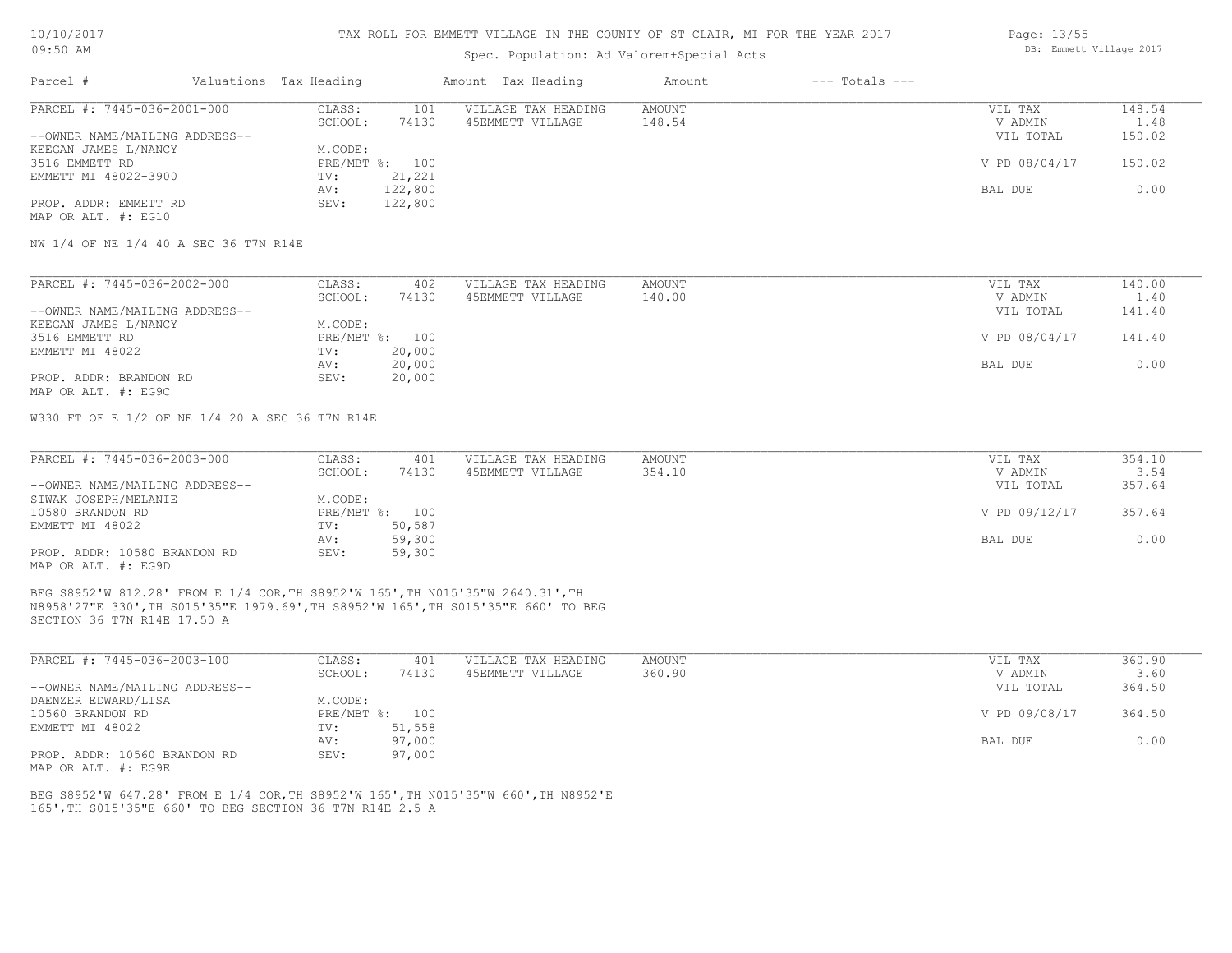| 10/10/2017 |  |
|------------|--|
| 09:50 AM   |  |

### Spec. Population: Ad Valorem+Special Acts

| Parcel #                       | Valuations Tax Heading |        | Amount Tax Heading  | Amount | $---$ Totals $---$ |               |        |
|--------------------------------|------------------------|--------|---------------------|--------|--------------------|---------------|--------|
| PARCEL #: 7445-036-2004-000    | CLASS:                 | 401    | VILLAGE TAX HEADING | AMOUNT |                    | VIL TAX       | 372.10 |
|                                | SCHOOL:                | 74130  | 45EMMETT VILLAGE    | 372.10 |                    | V ADMIN       | 3.72   |
| --OWNER NAME/MAILING ADDRESS-- |                        |        |                     |        |                    | VIL TOTAL     | 375.82 |
| SMIGELSKI PAUL/DIANE           | M.CODE:                |        |                     |        |                    |               |        |
| 10534 BRANDON RD               | PRE/MBT %: 100         |        |                     |        |                    | V PD 09/14/17 | 375.82 |
| EMMETT MI 48022-4500           | TV:                    | 53,158 |                     |        |                    |               |        |
|                                | AV:                    | 60,800 |                     |        |                    | BAL DUE       | 0.00   |
| PROP. ADDR: 10534 BRANDON RD   | SEV:                   | 60,800 |                     |        |                    |               |        |
| MAP OR ALT. #: EG9A            |                        |        |                     |        |                    |               |        |

| PARCEL #: 7445-036-2005-000    | CLASS:     | 401    | VILLAGE TAX HEADING | AMOUNT | VIL TAX       | 508.85 |
|--------------------------------|------------|--------|---------------------|--------|---------------|--------|
|                                | SCHOOL:    | 74130  | 45EMMETT VILLAGE    | 508.85 | V ADMIN       | 5.08   |
| --OWNER NAME/MAILING ADDRESS-- |            |        |                     |        | VIL TOTAL     | 513.93 |
| DONNELLON JOHN G.REV LIV.TRUST | M.CODE:    |        |                     |        |               |        |
| 10502 BRANDON RD               | PRE/MBT %: | 100    |                     |        | V PD 07/17/17 | 513.93 |
| EMMETT MI 48022-4500           | TV:        | 72,694 |                     |        |               |        |
|                                | AV:        | 87,900 |                     |        | BAL DUE       | 0.00   |
| PROP. ADDR: 10502 BRANDON RD   | SEV:       | 87,900 |                     |        |               |        |
| MAP OR ALT. #: EG9B            |            |        |                     |        |               |        |

E265' OF NE 1/4 OF SECTION 36 SECTION 36 T7N R14E 16.06 A

| PARCEL #: 7445-036-2006-001    | CLASS:  | 401            | VILLAGE TAX HEADING | AMOUNT | VIL TAX       | 761.48 |
|--------------------------------|---------|----------------|---------------------|--------|---------------|--------|
|                                | SCHOOL: | 74130          | 45EMMETT VILLAGE    | 761.48 | V ADMIN       | 7.61   |
| --OWNER NAME/MAILING ADDRESS-- |         |                |                     |        | VIL TOTAL     | 769.09 |
| MAISON MICHAEL D/DIANA L       | M.CODE: |                |                     |        |               |        |
| 10616 DUNNIGAN RD              |         | PRE/MBT %: 100 |                     |        | V PD 09/08/17 | 769.09 |
| EMMETT MI 48022                | TV:     | 108,784        |                     |        |               |        |
|                                | AV:     | 132,300        |                     |        | BAL DUE       | 0.00   |
| PROP. ADDR: 10616 DUNNIGAN RD  | SEV:    | 132,300        |                     |        |               |        |
| MAP OR ALT. #: EG11E           |         |                |                     |        |               |        |

EXC. THAT OF REMAINDER LYING S OF M-21 23.89 A SEC 36 T7N R14E SW 1/4 OF NE 1/4 EXC. W660 FT,OF S 825 FT, & EXC. N 132 FT,OF THE W 660 FT, &

| PARCEL #: 7445-036-2007-000    | CLASS:  | 401            | VILLAGE TAX HEADING | AMOUNT | VIL TAX       | 252.64 |
|--------------------------------|---------|----------------|---------------------|--------|---------------|--------|
|                                | SCHOOL: | 74130          | 45EMMETT VILLAGE    | 252.64 | V ADMIN       | 2.52   |
| --OWNER NAME/MAILING ADDRESS-- |         |                |                     |        | VIL TOTAL     | 255.16 |
| O'CONNOR PATRICK/LINDA         | M.CODE: |                |                     |        |               |        |
| 10676 BRANDON RD               |         | PRE/MBT %: 100 |                     |        | V PD 09/14/17 | 255.16 |
| EMMETT MI 48022-4502           | TV:     | 36,092         |                     |        |               |        |
|                                | AV:     | 47,700         |                     |        | BAL DUE       | 0.00   |
| PROP. ADDR: 10676 BRANDON RD   | SEV:    | 47,700         |                     |        |               |        |
| MAP OR ALT. #: EG11G           |         |                |                     |        |               |        |

SEC 36 T7N R14E THAT PART OF SW 1/4 OF NE 1/4 LYING S OF M-21 EXC E 330 FT & EXC W 660 FT. 1.52 A Page: 14/55 DB: Emmett Village 2017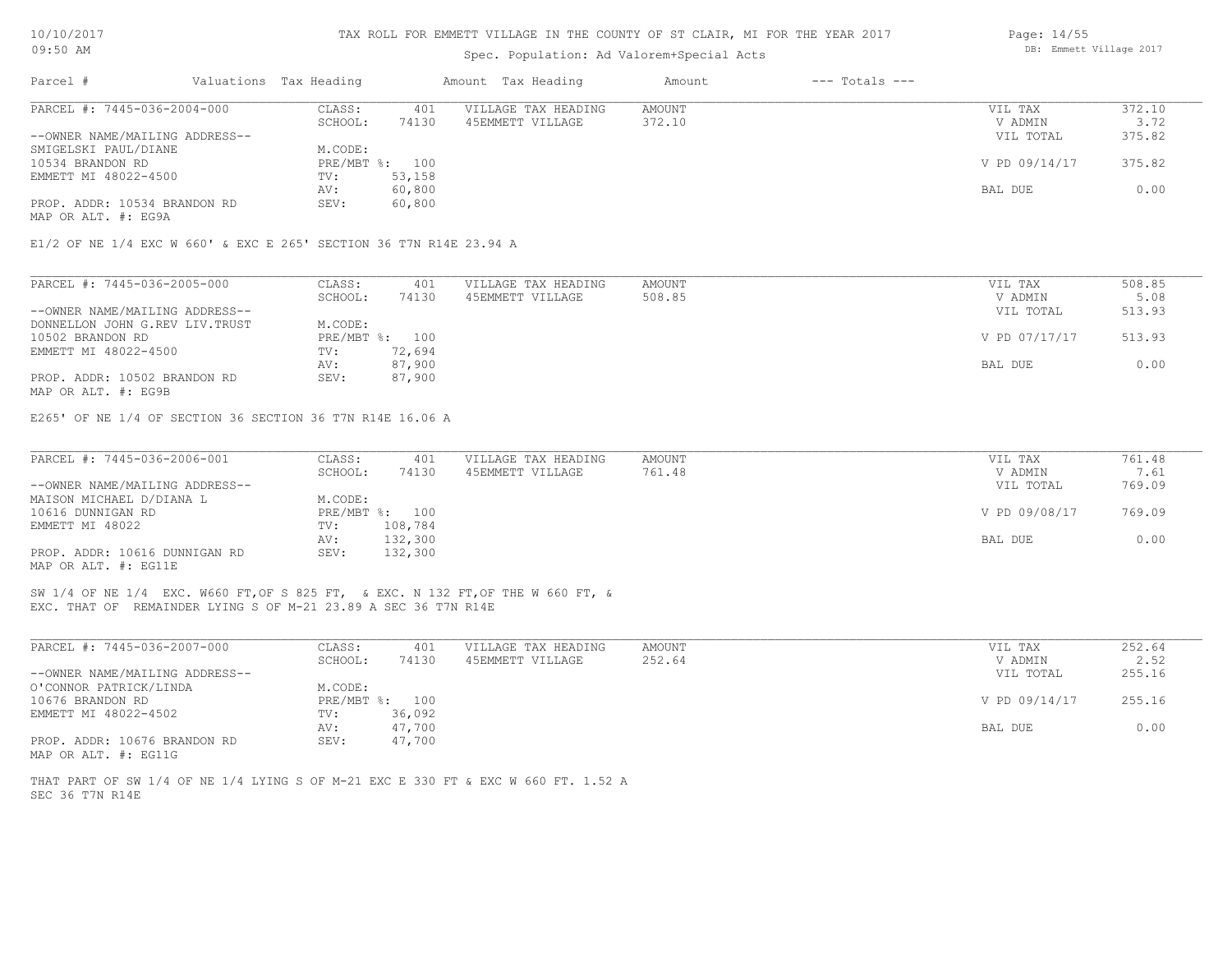### Spec. Population: Ad Valorem+Special Acts

| Parcel #                       | Valuations Tax Heading    |        | Amount Tax Heading  | Amount | $---$ Totals $---$ |               |       |
|--------------------------------|---------------------------|--------|---------------------|--------|--------------------|---------------|-------|
| PARCEL #: 7445-036-2008-001    | CLASS:                    | 402    | VILLAGE TAX HEADING | AMOUNT |                    | VIL TAX       | 49.77 |
|                                | SCHOOL:                   | 74130  | 45EMMETT VILLAGE    | 49.77  |                    | V ADMIN       | 0.49  |
| --OWNER NAME/MAILING ADDRESS-- |                           |        |                     |        |                    | VIL TOTAL     | 50.26 |
| COLLINS JAMES W./BRIDGET M.    | M.CODE:                   |        |                     |        |                    |               |       |
| COLLINS DANIEL                 | $PRE/MBT$ $\frac{1}{6}$ : |        |                     |        |                    | V PD 07/17/17 | 50.26 |
| 5622 OLD ORCHARD RD            | TV:                       | 7,111  |                     |        |                    |               |       |
| PRUDENVILLE MI 48651           | AV:                       | 10,900 |                     |        |                    | BAL DUE       | 0.00  |
|                                | SEV:                      | 10,900 |                     |        |                    |               |       |
| PROP. ADDR: BRANDON RD         |                           |        |                     |        |                    |               |       |
|                                |                           |        |                     |        |                    |               |       |

MAP OR ALT. #: EG11D1

01/19/2006 FROM 19-036-2008-000; 20M 37S E 209' TO BEG SECTION 36 T7N R14E 8.34 A SPLIT ON CURVE TO LEFT 77.18', TH S 0D 20M 37S E 235.89', TH S 89D 52M 0S W 209', TH S 0D A CURVE LEFT RADIUS = 2232.01' & CHORD BEARS S 54D 32M 56S E 77.18', TH ALG SAID TH N 0D 20M 37S W 193.8', TH N 89D 52M 0S E 146.88', TH S 53D 33M 29S E 562.52' TO 331.2', TH N 89D 55M 14S E 133', TH N 0D 20M 37S W 300', TH S 89D 55M 14S W 133', BEG S 89D 52M 0S W 2163.57' FROM E 1/4 COR, TH 89D 52M 0S W 451', TH N 0D 20M 37S W

| PARCEL #: 7445-036-2008-010    | CLASS:  | 401            | VILLAGE TAX HEADING | AMOUNT | VIL TAX       | 226.71 |
|--------------------------------|---------|----------------|---------------------|--------|---------------|--------|
|                                | SCHOOL: | 74130          | 45EMMETT VILLAGE    | 226.71 | V ADMIN       | 2.26   |
| --OWNER NAME/MAILING ADDRESS-- |         |                |                     |        | VIL TOTAL     | 228.97 |
| PRINGLE MARK/IRENE             | M.CODE: |                |                     |        |               |        |
| 10692 BRANDON RD               |         | PRE/MBT %: 100 |                     |        | V PD 09/12/17 | 228.97 |
| EMMETT MI 48022                | TV:     | 32,388         |                     |        |               |        |
|                                | AV:     | 40,900         |                     |        | BAL DUE       | 0.00   |
| PROP. ADDR: 10692 BRANDON RD   | SEV:    | 40,900         |                     |        |               |        |
| MAP OR ALT. #: EG11D2          |         |                |                     |        |               |        |

 1A SPLIT ON 01/19/2006 FROM 19-036-2008-000; W 209', TH N 89D 52M 0S E 209', TH S 0D 20M 37S E 209' TO BEG SECTION 36 T7N R14E BEG S 89D 52M 0S W 1954.57' FROM E 1/4 COR, TH S 89D 52M 0S W 209', TH N 0D 20M 37S

| PARCEL #: 7445-036-2009-000                  | CLASS:     | 402   | VILLAGE TAX HEADING | AMOUNT | VIL TAX       | 11.20 |
|----------------------------------------------|------------|-------|---------------------|--------|---------------|-------|
|                                              | SCHOOL:    | 74130 | 45EMMETT VILLAGE    | 11.20  | V ADMIN       | 0.11  |
| --OWNER NAME/MAILING ADDRESS--               |            |       |                     |        | VIL TOTAL     | 11.31 |
| REID WILLIAM                                 | M.CODE:    |       |                     |        |               |       |
| 3288 EMMETT RD                               | PRE/MBT %: |       |                     |        | V PD 09/14/17 | 11.31 |
| EMMETT MI 48022                              | TV:        | 1,600 |                     |        |               |       |
|                                              | AV:        | 1,600 |                     |        | BAL DUE       | 0.00  |
| PROP. ADDR: EMMETT RD                        | SEV:       | 1,600 |                     |        |               |       |
| $\cdots$ $\cdots$ $\cdots$ $\cdots$ $\cdots$ |            |       |                     |        |               |       |

MAP OR ALT. #: EG11F

R14E S50 FT OF N 990.5 FT OF E 100 FT OF W 133 FT OF SW 1/4 OF NE 1/4 0.15 A SEC 36 T7N Page: 15/55 DB: Emmett Village 2017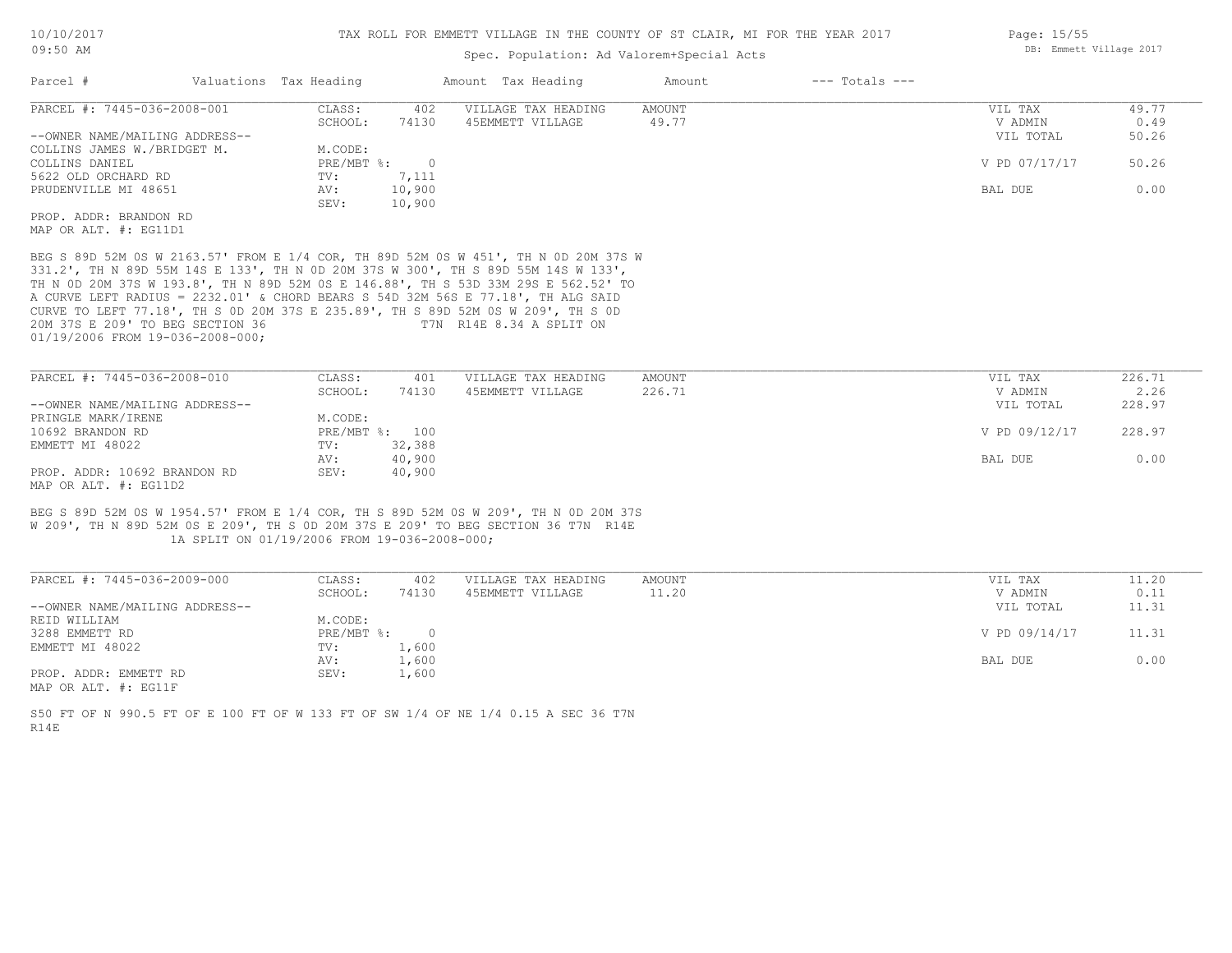|  | 10/10/2017 |
|--|------------|
|--|------------|

| Page: 16/55 |                        |  |
|-------------|------------------------|--|
|             | DB: Emmett Village 201 |  |

| 09:50 AM                                                      |  |                        | Spec. Population: Ad Valorem+Special Acts | DB: Emmett Village 2017                                                             |                 |                    |                                 |                        |
|---------------------------------------------------------------|--|------------------------|-------------------------------------------|-------------------------------------------------------------------------------------|-----------------|--------------------|---------------------------------|------------------------|
| Parcel #                                                      |  | Valuations Tax Heading |                                           | Amount Tax Heading                                                                  | Amount          | $---$ Totals $---$ |                                 |                        |
| PARCEL #: 7445-036-2010-000                                   |  | CLASS:                 | 401                                       | VILLAGE TAX HEADING                                                                 | AMOUNT          |                    | VIL TAX                         | 115.87                 |
|                                                               |  | SCHOOL:                | 74130                                     | 45EMMETT VILLAGE                                                                    | 115.87          |                    | V ADMIN                         | 1.15                   |
| --OWNER NAME/MAILING ADDRESS--                                |  |                        |                                           |                                                                                     |                 |                    | VIL TOTAL                       | 117.02                 |
| REID WILLIAM J/SAMANTHA                                       |  | M.CODE:                |                                           |                                                                                     |                 |                    |                                 |                        |
| 3288 EMMETT RD                                                |  | $PRE/MBT$ %:           | $\overline{0}$                            |                                                                                     |                 |                    | V PD 09/12/17                   | 117.02                 |
| EMMETT MI 48022                                               |  | TV:                    | 16,553                                    |                                                                                     |                 |                    |                                 |                        |
|                                                               |  | AV:                    | 20,900                                    |                                                                                     |                 |                    | BAL DUE                         | 0.00                   |
| PROP. ADDR: 3288 EMMETT RD                                    |  | SEV:                   | 20,900                                    |                                                                                     |                 |                    |                                 |                        |
| MAP OR ALT. #: EG11C                                          |  |                        |                                           |                                                                                     |                 |                    |                                 |                        |
| R14E                                                          |  |                        |                                           | S50 FT OF N 940.5 FT OF E 100 FT OF W 133 FT OF SW 1/4 OF NE 1/4 0.11 A SEC 36 T7N  |                 |                    |                                 |                        |
| PARCEL #: 7445-036-2011-000                                   |  | CLASS:                 | 402                                       | VILLAGE TAX HEADING                                                                 | AMOUNT          |                    | VIL TAX                         | 6.30                   |
|                                                               |  | SCHOOL:                | 74130                                     | 45EMMETT VILLAGE                                                                    | 6.30            |                    | V ADMIN                         | 0.06                   |
| --OWNER NAME/MAILING ADDRESS--                                |  |                        |                                           |                                                                                     |                 |                    | VIL TOTAL                       | 6.36                   |
| SWAMBA JOHN T./PAULINE                                        |  | M.CODE:                |                                           |                                                                                     |                 |                    |                                 |                        |
| 2687 MILLER RD                                                |  | PRE/MBT %:             | $\overline{0}$                            |                                                                                     |                 |                    | V PD 08/28/17                   | 6.36                   |
|                                                               |  | TV:                    | 900                                       |                                                                                     |                 |                    |                                 |                        |
| ALLENTON MI 48002                                             |  |                        |                                           |                                                                                     |                 |                    |                                 |                        |
|                                                               |  | AV:                    | 900                                       |                                                                                     |                 |                    | BAL DUE                         | 0.00                   |
| PROP. ADDR: 3294 EMMETT RD                                    |  | SEV:                   | 900                                       |                                                                                     |                 |                    |                                 |                        |
| MAP OR ALT. #: EG13                                           |  |                        |                                           |                                                                                     |                 |                    |                                 |                        |
| PARCEL #: 7445-036-2012-000<br>--OWNER NAME/MAILING ADDRESS-- |  | CLASS:<br>SCHOOL:      | 401<br>74130                              | VILLAGE TAX HEADING<br>45EMMETT VILLAGE                                             | AMOUNT<br>74.12 |                    | VIL TAX<br>V ADMIN<br>VIL TOTAL | 74.12<br>0.74<br>74.86 |
| SWAMBA JOHN T./PAULINE                                        |  | M.CODE:                |                                           |                                                                                     |                 |                    |                                 |                        |
| 2687 MILLER RD                                                |  | PRE/MBT %:             | $\overline{0}$                            |                                                                                     |                 |                    | V PD 08/28/17                   | 74.86                  |
| ALLENTON MI 48002                                             |  | TV:                    | 10,589                                    |                                                                                     |                 |                    |                                 |                        |
|                                                               |  | AV:                    | 13,200                                    |                                                                                     |                 |                    | BAL DUE                         | 0.00                   |
| PROP. ADDR: 3300 EMMETT RD<br>MAP OR ALT. #: EG12A            |  | SEV:                   | 13,200                                    |                                                                                     |                 |                    |                                 |                        |
| R14E 0.10 A                                                   |  |                        |                                           | S45' OF THE N 860.5' OF THE E 100' OF THE W 133' OF SW 1/4 OF NE 1/4 SECTION 36 T7N |                 |                    |                                 |                        |
| PARCEL #: 7445-036-2013-000                                   |  | CLASS:                 | 401                                       | VILLAGE TAX HEADING                                                                 | AMOUNT          |                    | VIL TAX                         | 110.11                 |
|                                                               |  | SCHOOL:                | 74130                                     | 45EMMETT VILLAGE                                                                    | 110.11          |                    | V ADMIN                         | 1.10                   |
| --OWNER NAME/MAILING ADDRESS--                                |  |                        |                                           |                                                                                     |                 |                    | VIL TOTAL                       | 111.21                 |
| DICKSON ALAN/SUSAN                                            |  | M.CODE:                |                                           |                                                                                     |                 |                    |                                 |                        |
| 3304 EMMETT RD                                                |  |                        | PRE/MBT %: 100                            |                                                                                     |                 |                    | BAL DUE                         | 111.21                 |
| EMMETT MI 48022-4511                                          |  | TV:                    | 15,730                                    |                                                                                     |                 |                    |                                 |                        |
|                                                               |  |                        |                                           |                                                                                     |                 |                    |                                 |                        |
|                                                               |  | AV:                    | 19,700                                    |                                                                                     |                 |                    |                                 |                        |
| PROP. ADDR: 3304 EMMETT RD                                    |  | SEV:                   | 19,700                                    |                                                                                     |                 |                    |                                 |                        |
| MAP OR ALT. #: EG12B                                          |  |                        |                                           |                                                                                     |                 |                    |                                 |                        |
|                                                               |  |                        |                                           | S75 FT OF N 815.5 FT OF E 100 FT OF W 133 FT OF SW 1/4 OF NE 1/4 0.17 A SEC 36 T7N  |                 |                    |                                 |                        |
|                                                               |  |                        |                                           |                                                                                     |                 |                    |                                 |                        |
| R14E                                                          |  |                        |                                           |                                                                                     |                 |                    |                                 |                        |
|                                                               |  |                        |                                           |                                                                                     |                 |                    |                                 |                        |
|                                                               |  |                        |                                           |                                                                                     |                 |                    |                                 |                        |
|                                                               |  |                        |                                           |                                                                                     |                 |                    |                                 |                        |
|                                                               |  |                        |                                           |                                                                                     |                 |                    |                                 |                        |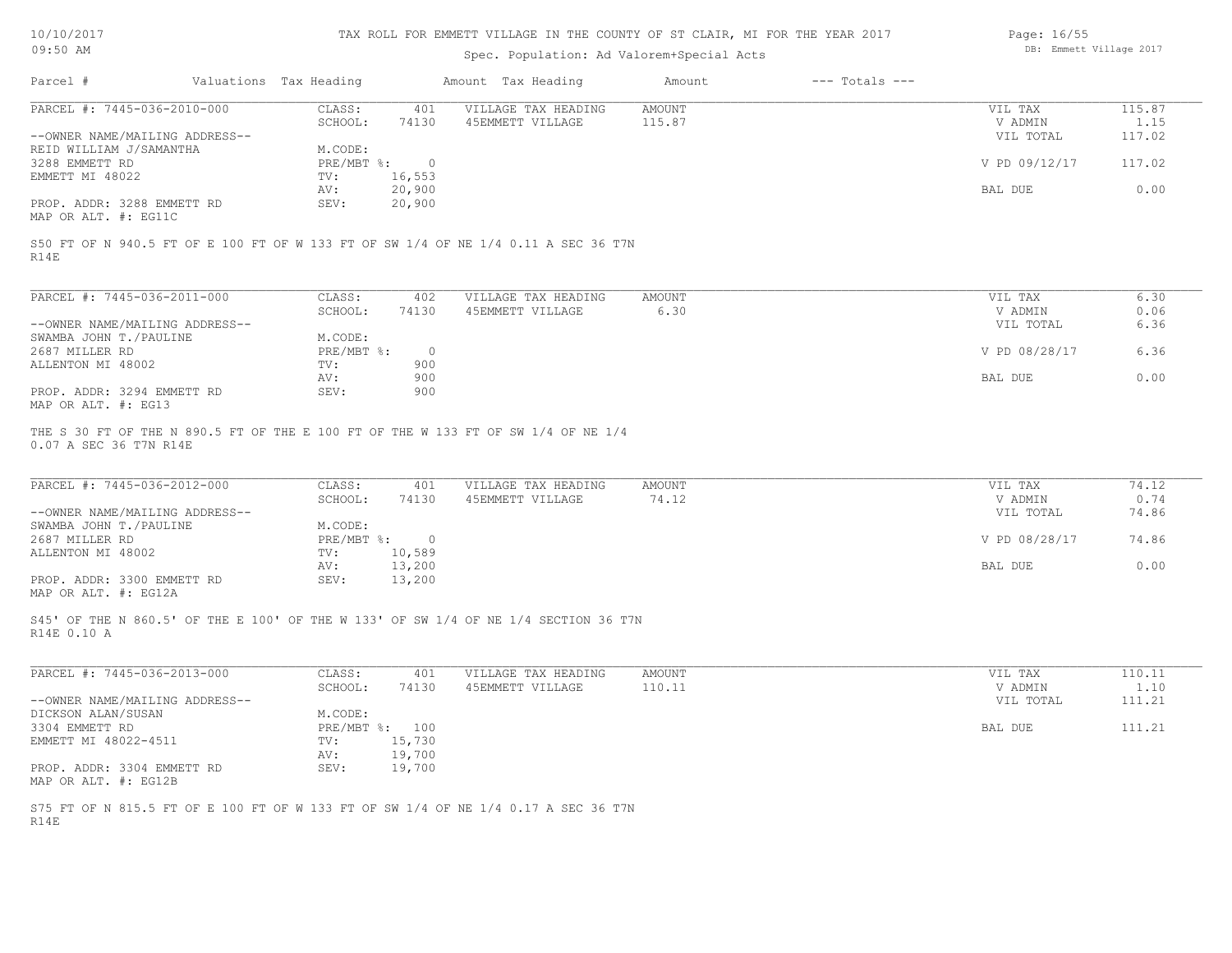#### TAX ROLL FOR EMMETT VILLAGE IN THE COUNTY OF ST CLAIR, MI FOR THE YEAR 2017

### Spec. Population: Ad Valorem+Special Acts

| Parcel #                       | Valuations Tax Heading |       | Amount Tax Heading  | Amount | $---$ Totals $---$ |           |       |
|--------------------------------|------------------------|-------|---------------------|--------|--------------------|-----------|-------|
| PARCEL #: 7445-036-2014-000    | CLASS:                 | 401   | VILLAGE TAX HEADING | AMOUNT |                    | VIL TAX   | 10.31 |
|                                | SCHOOL:                | 74130 | 45EMMETT VILLAGE    | 10.31  |                    | V ADMIN   | 0.10  |
| --OWNER NAME/MAILING ADDRESS-- |                        |       |                     |        |                    | VIL TOTAL | 10.41 |
| DICKSON ALAN/SUSAN             | M.CODE:                |       |                     |        |                    |           |       |
| 3304 EMMETT RD                 | PRE/MBT %: 100         |       |                     |        |                    | BAL DUE   | 10.41 |
| EMMETT MI 48022                | TV:                    | 1,474 |                     |        |                    |           |       |
|                                | AV:                    | 1,700 |                     |        |                    |           |       |
| PROP. ADDR: EMMETT RD          | SEV:                   | 1,700 |                     |        |                    |           |       |
| תוריאת .4. חזו תהוא            |                        |       |                     |        |                    |           |       |

MAP OR ALT. #: EG11B

R14E S50 FT OF N 740.5 FT OF E 100 FT OF W 133 FT OF SW 1/4 OF NE 1/4 0.11 A SEC 36 T7N

| PARCEL #: 7445-036-2015-000    | CLASS:     | 402    | VILLAGE TAX HEADING | AMOUNT | VIL TAX       | 43.89 |
|--------------------------------|------------|--------|---------------------|--------|---------------|-------|
|                                | SCHOOL:    | 74130  | 45EMMETT VILLAGE    | 43.89  | V ADMIN       | 0.43  |
| --OWNER NAME/MAILING ADDRESS-- |            |        |                     |        | VIL TOTAL     | 44.32 |
| BELL HELEN M/JOHN TRUST        | M.CODE:    |        |                     |        |               |       |
| 3841 COGLEY RD                 | PRE/MBT %: | $\cap$ |                     |        | V PD 09/14/17 | 44.32 |
| AVOCA MI 48006                 | TV:        | 6,270  |                     |        |               |       |
|                                | AV:        | 8,300  |                     |        | BAL DUE       | 0.00  |
| PROP. ADDR: 10696 DUNNIGAN RD  | SEV:       | 8,300  |                     |        |               |       |
| $\frac{1}{2}$                  |            |        |                     |        |               |       |

MAP OR ALT. #: EG11I

PART OF S 825 FT OF W 660 FT OF NE 1/4 LYING N OF M-21 2.12 A SEC 36 T7N R14E

| PARCEL #: 7445-036-2017-000    | CLASS:  | 401            | VILLAGE TAX HEADING | AMOUNT | VIL TAX       | 272.05 |
|--------------------------------|---------|----------------|---------------------|--------|---------------|--------|
|                                | SCHOOL: | 74130          | 45EMMETT VILLAGE    | 272.05 | V ADMIN       | 2.72   |
| --OWNER NAME/MAILING ADDRESS-- |         |                |                     |        | VIL TOTAL     | 274.77 |
| FRISBIE BRIAN                  | M.CODE: |                |                     |        |               |        |
| 3320 EMMETT RD                 |         | PRE/MBT %: 100 |                     |        | V PD 09/12/17 | 274.77 |
| EMMETT MI 48022                | TV:     | 38,865         |                     |        |               |        |
|                                | AV:     | 48,900         |                     |        | BAL DUE       | 0.00   |
| PROP. ADDR: 3320 EMMETT RD     | SEV:    | 48,900         |                     |        |               |        |
| MAP OR ALT. #: EG11H           |         |                |                     |        |               |        |

N132 FT OF W 660 FT OF SW 1/4 OF NE 1/4 2 A SEC 36 T7N R14E

| PARCEL #: 7445-036-3001-000      | CLASS:  | 101            | VILLAGE TAX HEADING | AMOUNT | VIL TAX       | 220.67 |
|----------------------------------|---------|----------------|---------------------|--------|---------------|--------|
|                                  | SCHOOL: | 74130          | 45EMMETT VILLAGE    | 220.67 | V ADMIN       | 2.20   |
| --OWNER NAME/MAILING ADDRESS--   |         |                |                     |        | VIL TOTAL     | 222.87 |
| EASTERN MICHIGAN GRAIN LLC       | M.CODE: |                |                     |        |               |        |
| THE STAR OF THE WEST MILLING CO. |         | PRE/MBT %: 100 |                     |        | V PD 09/13/17 | 222.87 |
| P.O. BOX 146                     | TV:     | 31,525         |                     |        |               |        |
| FRANKENMUTH MI 48734             | AV:     | 94,300         |                     |        | BAL DUE       | 0.00   |
|                                  | SEV:    | 94,300         |                     |        |               |        |

MAP OR ALT. #: EG61A PROP. ADDR: BRANDON RD

R14E 29.19 A 1307.26' & S330'46"W 1059.99' FROM E 1/4 COR,TH N8629' 14"W 1017.71' SECTION 36 T7N 380', TH N 2 30' E 475', TH W 100' TO BEG EXC THAT PART S OF A LINE, BEG N8713'20"W 242' TH W 66', TH S 242', TH W 441.95', TH S 2 30' W 231.81', TH N 87 13' 20" W LINE, TH S 2 DEG 28 MIN W 50 FT, TH N 87 DEG 05 MIN W 150 FT, TH N 2 DEG 28 MIN E LINE, TH N TO PTE 192 FT S OF E & W 1/4 LINE, TH W TO PTE 1153.45 FT E OF N & S 1/4 TH S 77 DEG 32 MIN E 618.45 FT, TH S 243.45 FT TO RR R/W, TH SE ON R/W TO E 1/8TH BEG 12.1 FT E OF INT 1/4 COR, TH S 178 FT, TH W 346 FT, TH S 2 DEG 30 MIN W 765 FT, Page: 17/55 DB: Emmett Village 2017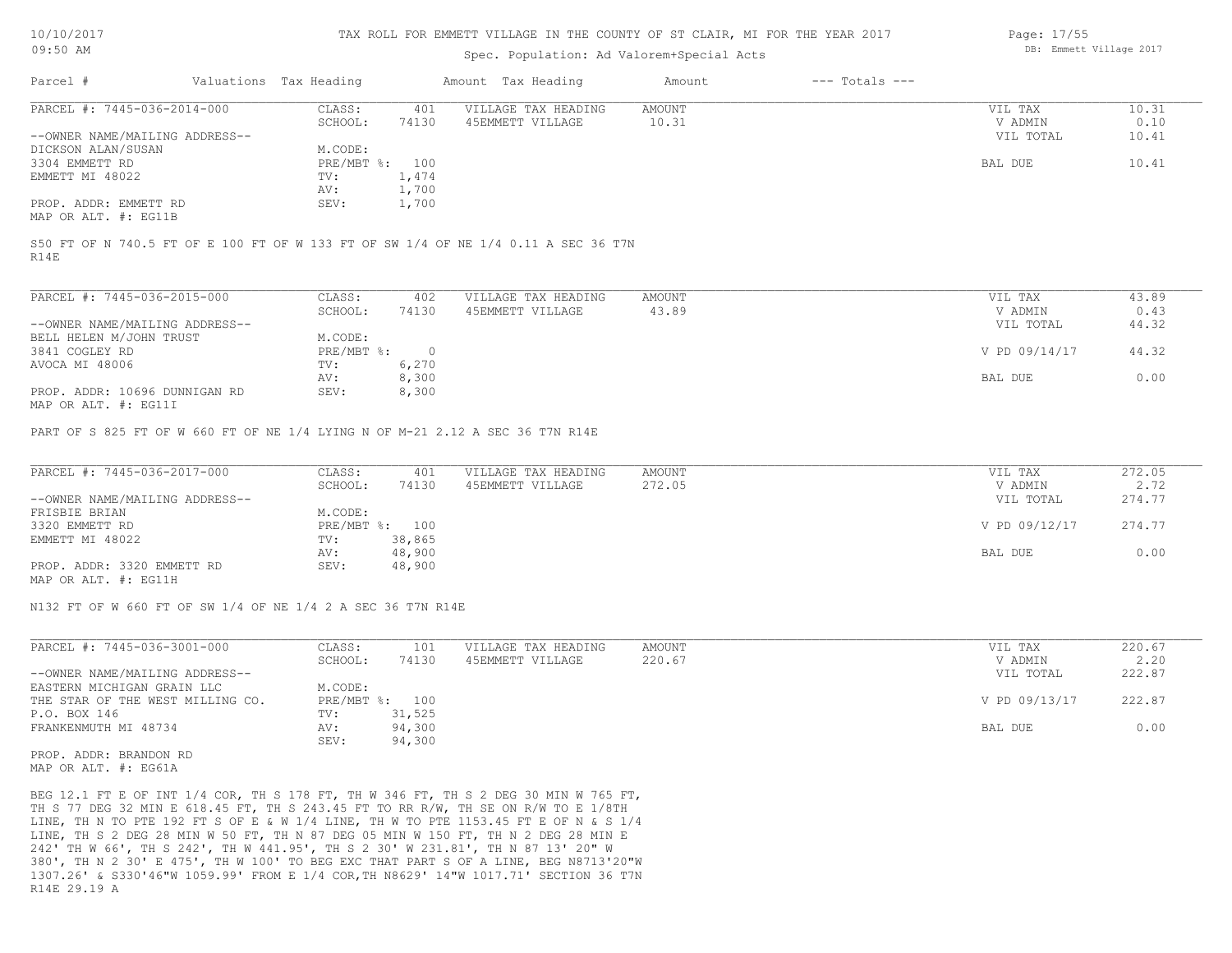## Spec. Population: Ad Valorem+Special Acts

| Parcel #                                                                                                                                                                                                                       | Valuations Tax Heading                                               |                                            | Amount Tax Heading                      | Amount           | $---$ Totals $---$ |                                                             |                                            |
|--------------------------------------------------------------------------------------------------------------------------------------------------------------------------------------------------------------------------------|----------------------------------------------------------------------|--------------------------------------------|-----------------------------------------|------------------|--------------------|-------------------------------------------------------------|--------------------------------------------|
| PARCEL #: 7445-036-3001-100                                                                                                                                                                                                    | CLASS:<br>SCHOOL:                                                    | 401<br>74130                               | VILLAGE TAX HEADING<br>45EMMETT VILLAGE | AMOUNT<br>325.06 |                    | VIL TAX<br>V ADMIN                                          | 325.06<br>3.25                             |
| --OWNER NAME/MAILING ADDRESS--                                                                                                                                                                                                 |                                                                      |                                            |                                         |                  |                    | VIL TOTAL                                                   | 328.31                                     |
| TOTON ANTHONY/LILLIAN                                                                                                                                                                                                          | M.CODE:                                                              |                                            |                                         |                  |                    |                                                             |                                            |
| 10729 BRANDON RD                                                                                                                                                                                                               | PRE/MBT %: 100                                                       |                                            |                                         |                  |                    | V PD 07/20/17                                               | 328.31                                     |
| EMMETT MI 48022-4508                                                                                                                                                                                                           | TV:<br>AV:                                                           | 46,438<br>64,700                           |                                         |                  |                    | BAL DUE                                                     | 0.00                                       |
| PROP. ADDR: 10729 BRANDON RD                                                                                                                                                                                                   | SEV:                                                                 | 64,700                                     |                                         |                  |                    |                                                             |                                            |
| MAP OR ALT. #: EG61H                                                                                                                                                                                                           |                                                                      |                                            |                                         |                  |                    |                                                             |                                            |
| BEG AT INT/SEC 1/4 COR, TH S 87 13' 20" E 112.10', TH S 87 13' 20" E 169.15', TH S<br>2 30' W 242.68', TH S 87 5' E 210.85', TH S 2 30' W 231.81', TH N 87 13' 20" W<br>380', TH N 2 30' E 475' TO BEG. SEC 36 T7N R14E 2.97 A |                                                                      |                                            |                                         |                  |                    |                                                             |                                            |
|                                                                                                                                                                                                                                |                                                                      |                                            |                                         |                  |                    |                                                             |                                            |
| PARCEL #: 7445-036-3002-000                                                                                                                                                                                                    | CLASS:                                                               | 401                                        | VILLAGE TAX HEADING                     | AMOUNT           |                    | VIL TAX                                                     | 383.86                                     |
| --OWNER NAME/MAILING ADDRESS--                                                                                                                                                                                                 | SCHOOL:                                                              | 74130                                      | 45EMMETT VILLAGE                        | 383.86           |                    | V ADMIN<br>VIL TOTAL                                        | 3.83<br>387.69                             |
| GRACE JOSEPH REV TRUST                                                                                                                                                                                                         | M.CODE:                                                              |                                            |                                         |                  |                    |                                                             |                                            |
| 10715 BRANDON RD                                                                                                                                                                                                               | PRE/MBT %: 100                                                       |                                            |                                         |                  |                    | V PD 08/22/17                                               | 387.69                                     |
| EMMETT MI 48022                                                                                                                                                                                                                | $\texttt{TV}$ :                                                      | 54,838                                     |                                         |                  |                    |                                                             |                                            |
|                                                                                                                                                                                                                                | AV:                                                                  | 69,500                                     |                                         |                  |                    | BAL DUE                                                     | 0.00                                       |
| PROP. ADDR: 10715 BRANDON RD<br>MAP OR ALT. #: EG61B                                                                                                                                                                           | SEV:                                                                 | 69,500                                     |                                         |                  |                    |                                                             |                                            |
| PARCEL #: 7445-036-3003-000<br>--OWNER NAME/MAILING ADDRESS--<br>PIERCE MICHAEL/VICI<br>10711 BRANDON RD<br>EMMETT MI 48022-4508<br>PROP. ADDR: 10711 BRANDON RD<br>MAP OR ALT. #: EG61C                                       | CLASS:<br>SCHOOL:<br>M.CODE:<br>PRE/MBT %: 100<br>TV:<br>AV:<br>SEV: | 401<br>74130<br>44,865<br>58,200<br>58,200 | VILLAGE TAX HEADING<br>45EMMETT VILLAGE | AMOUNT<br>314.05 |                    | VIL TAX<br>V ADMIN<br>VIL TOTAL<br>V PD 09/08/17<br>BAL DUE | 314.05<br>3.14<br>317.19<br>317.19<br>0.00 |
| BEG ON E & W 1/4 LINE 484.65 FT S 87 DEG 5 MIN E FROM NW COR OF SE 1/4, TH S 87 DEG<br>5 MIN E 150 FT TH S 3 DEG 22 MIN W 242 FT, TH N 87 DEG 5 MIN W 150 FT, TH N 3 DEG<br>22 MIN E 242 FT TO BEG. 0.83 A SEC 36 T7N R14E     |                                                                      |                                            |                                         |                  |                    |                                                             |                                            |
| PARCEL #: 7445-036-3004-000                                                                                                                                                                                                    | CLASS:                                                               | 401                                        | VILLAGE TAX HEADING                     | AMOUNT           |                    | VIL TAX                                                     | 294.37                                     |
|                                                                                                                                                                                                                                | SCHOOL:                                                              | 74130                                      | 45EMMETT VILLAGE                        | 294.37           |                    | V ADMIN                                                     | 2.94                                       |
| --OWNER NAME/MAILING ADDRESS--<br>COWHY BRENDA                                                                                                                                                                                 | M.CODE:                                                              |                                            |                                         |                  |                    | VIL TOTAL                                                   | 297.31                                     |
| 10695 BRANDON RD                                                                                                                                                                                                               | PRE/MBT %: 100                                                       |                                            |                                         |                  |                    | V PD 09/08/17                                               | 297.31                                     |
| EMMETT MI 48022-4503                                                                                                                                                                                                           | TV:                                                                  | 42,053                                     |                                         |                  |                    |                                                             |                                            |
|                                                                                                                                                                                                                                | AV:                                                                  | 52,000                                     |                                         |                  |                    | BAL DUE                                                     | 0.00                                       |
| PROP. ADDR: 10695 BRANDON RD                                                                                                                                                                                                   | SEV:                                                                 | 52,000                                     |                                         |                  |                    |                                                             |                                            |
| MAP OR ALT. #: EG61F                                                                                                                                                                                                           |                                                                      |                                            |                                         |                  |                    |                                                             |                                            |
| BEG ON E & W 1/4 LINE S 87 DEG 5 MIN E 634.65 FT FROM NW COR OF SE 1/4 TH S 2 DEG                                                                                                                                              |                                                                      |                                            |                                         |                  |                    |                                                             |                                            |
| 28 MIN W 242 FT TH S 87 DEG 05 MIN E 150 FT, TH N 2 DEG 28 MIN E 242 FT, TH N 87                                                                                                                                               |                                                                      |                                            |                                         |                  |                    |                                                             |                                            |
| DEG 05 MIN W 150 FT TO PLACE OF BEG. 0.83 A SEC 36 T7N R14E                                                                                                                                                                    |                                                                      |                                            |                                         |                  |                    |                                                             |                                            |
|                                                                                                                                                                                                                                |                                                                      |                                            |                                         |                  |                    |                                                             |                                            |

DB: Emmett Village 2017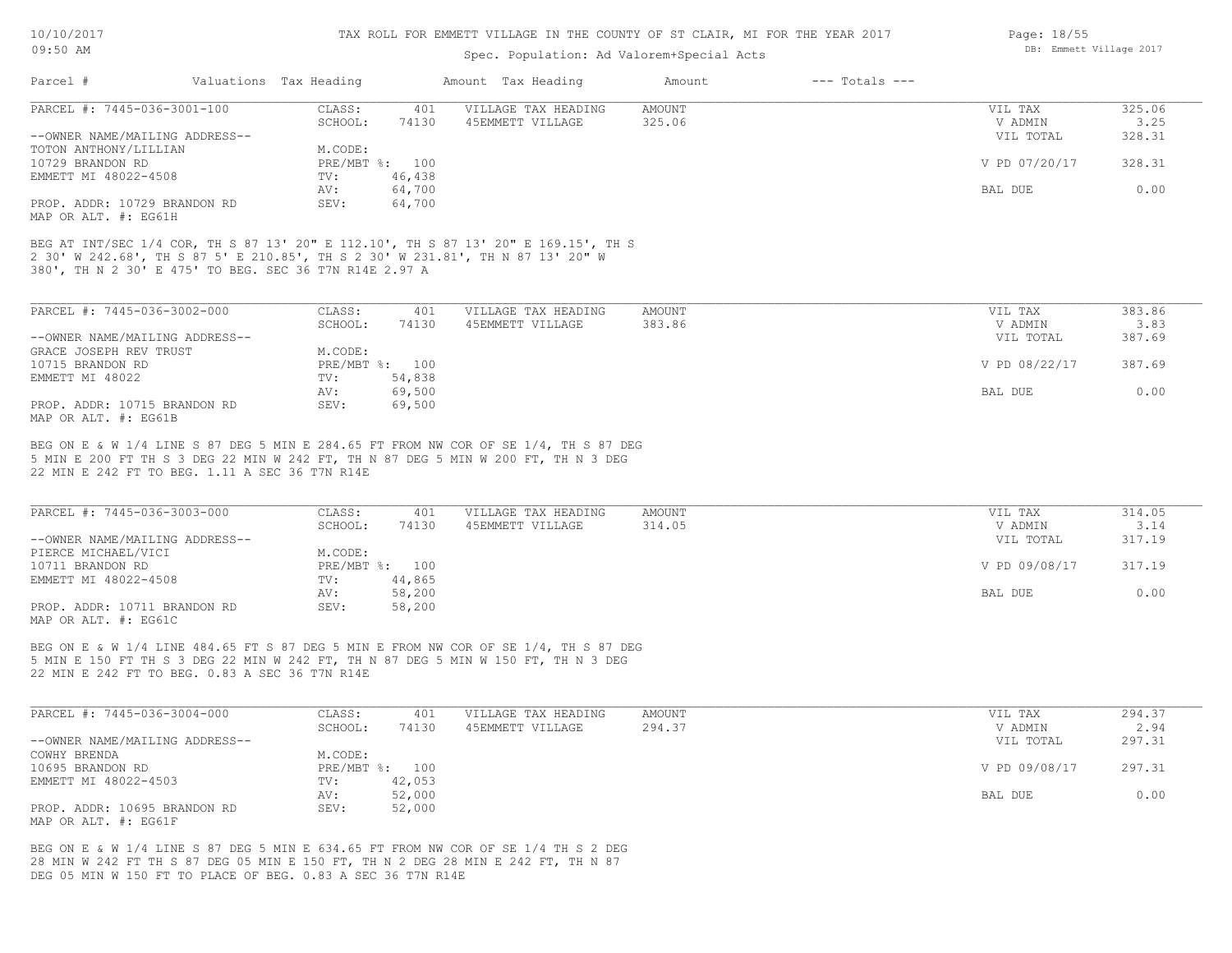### Spec. Population: Ad Valorem+Special Acts

| Parcel #                       | Valuations Tax Heading |       | Amount Tax Heading  | Amount | $---$ Totals $---$ |               |       |
|--------------------------------|------------------------|-------|---------------------|--------|--------------------|---------------|-------|
| PARCEL #: 7445-036-3005-000    | CLASS:                 | 402   | VILLAGE TAX HEADING | AMOUNT |                    | VIL TAX       | 17.37 |
|                                | SCHOOL:                | 74130 | 45EMMETT VILLAGE    | 17.37  |                    | V ADMIN       | 0.17  |
| --OWNER NAME/MAILING ADDRESS-- |                        |       |                     |        |                    | VIL TOTAL     | 17.54 |
| MORGAN GEORGE J                | M.CODE:                |       |                     |        |                    |               |       |
| 2496 STAPLETON RD              | PRE/MBT %:             |       |                     |        |                    | V PD 09/12/17 | 17.54 |
| GOODELLS MI 48027              | TV:                    | 2,482 |                     |        |                    |               |       |
|                                | AV:                    | 7,100 |                     |        |                    | BAL DUE       | 0.00  |
| PROP. ADDR: BRANDON RD         | SEV:                   | 7,100 |                     |        |                    |               |       |
| MAP OR ALT. #: EG61D           |                        |       |                     |        |                    |               |       |

DEG 22 MIN E 242 FT TO BEG. 0.85 A SEC 36 T7N R14E 5 MIN E 152.8 FT, TH S 3 DEG 22 MIN W 242 FT, TH S 87 DEG 5 MIN W 152.8 FT, TH N 3 BEG ON E & W 1/4 LINE S 87 DEG 5 MIN E 784.65 FT FROM NW COR OF SE 1/4, TH N 87 DEG

| PARCEL #: 7445-036-3006-000    | CLASS:  | 401            | VILLAGE TAX HEADING | AMOUNT | VIL TAX       | 246.77 |
|--------------------------------|---------|----------------|---------------------|--------|---------------|--------|
|                                | SCHOOL: | 74130          | 45EMMETT VILLAGE    | 246.77 | V ADMIN       | 2.46   |
| --OWNER NAME/MAILING ADDRESS-- |         |                |                     |        | VIL TOTAL     | 249.23 |
| ELSEY TIMOTHY K                | M.CODE: |                |                     |        |               |        |
| 10643 BRANDON RD               |         | PRE/MBT %: 100 |                     |        | V PD 09/12/17 | 249.23 |
| EMMETT MI 48022                | TV:     | 35,254         |                     |        |               |        |
|                                | AV:     | 46,000         |                     |        | BAL DUE       | 0.00   |
| PROP. ADDR: 10643 BRANDON RD   | SEV:    | 46,000         |                     |        |               |        |
| MAP OR ALT. #: EG61E           |         |                |                     |        |               |        |

E150 FT OF W 1153.45 FT OF N 242 FT OF SE 1/4 .84 A SEC 36 T7N R14E

| PARCEL #: 7445-036-3007-000    | CLASS:     | 201   | VILLAGE TAX HEADING | AMOUNT | VIL TAX       | 31.94 |
|--------------------------------|------------|-------|---------------------|--------|---------------|-------|
|                                | SCHOOL:    | 74130 | 45EMMETT VILLAGE    | 31.94  | V ADMIN       | 0.31  |
| --OWNER NAME/MAILING ADDRESS-- |            |       |                     |        | VIL TOTAL     | 32.25 |
| SOUTHEASTERN MICH GAS CO       | M.CODE:    |       |                     |        |               |       |
| PO BOX 5004                    | PRE/MBT %: |       |                     |        | V PD 08/28/17 | 32.25 |
| PORT HURON MI 48060            | TV:        | 4,563 |                     |        |               |       |
|                                | AV:        | 6,500 |                     |        | BAL DUE       | 0.00  |
| PROP. ADDR: BRANDON RD         | SEV:       | 6,500 |                     |        |               |       |
| MAP OR ALT. #: EG61G           |            |       |                     |        |               |       |

N192 FT OF W 1/2 OF SE 1/4 EXC W 1153.45 FT. 0.66 A SEC 36 T7N R14E

| PARCEL #: 7445-036-3008-001    | CLASS:     | 401    | VILLAGE TAX HEADING | AMOUNT | VIL TAX       | 322.43 |
|--------------------------------|------------|--------|---------------------|--------|---------------|--------|
|                                | SCHOOL:    | 74130  | 45EMMETT VILLAGE    | 322.43 | V ADMIN       | 3.22   |
| --OWNER NAME/MAILING ADDRESS-- |            |        |                     |        | VIL TOTAL     | 325.65 |
| WAITKUS MARTIN/JEAN            | M.CODE:    |        |                     |        |               |        |
| 10597 BRANDON RD               | PRE/MBT %: | 100    |                     |        | V PD 08/28/17 | 325.65 |
| EMMETT MI 48022                | TV:        | 46,062 |                     |        |               |        |
|                                | AV:        | 55,700 |                     |        | BAL DUE       | 0.00   |
| PROP. ADDR: 10597 BRANDON RD   | SEV:       | 55,700 |                     |        |               |        |

MAP OR ALT. #: EG60B/C

FROM 19-036-3008-000,19-036,3009-000; N 1320' OF W 330' OF E 1/2 OF SE 1/4 SECTION 36 T7N R14E 10 A SPLIT ON 08/22/2007 Page: 19/55 DB: Emmett Village 2017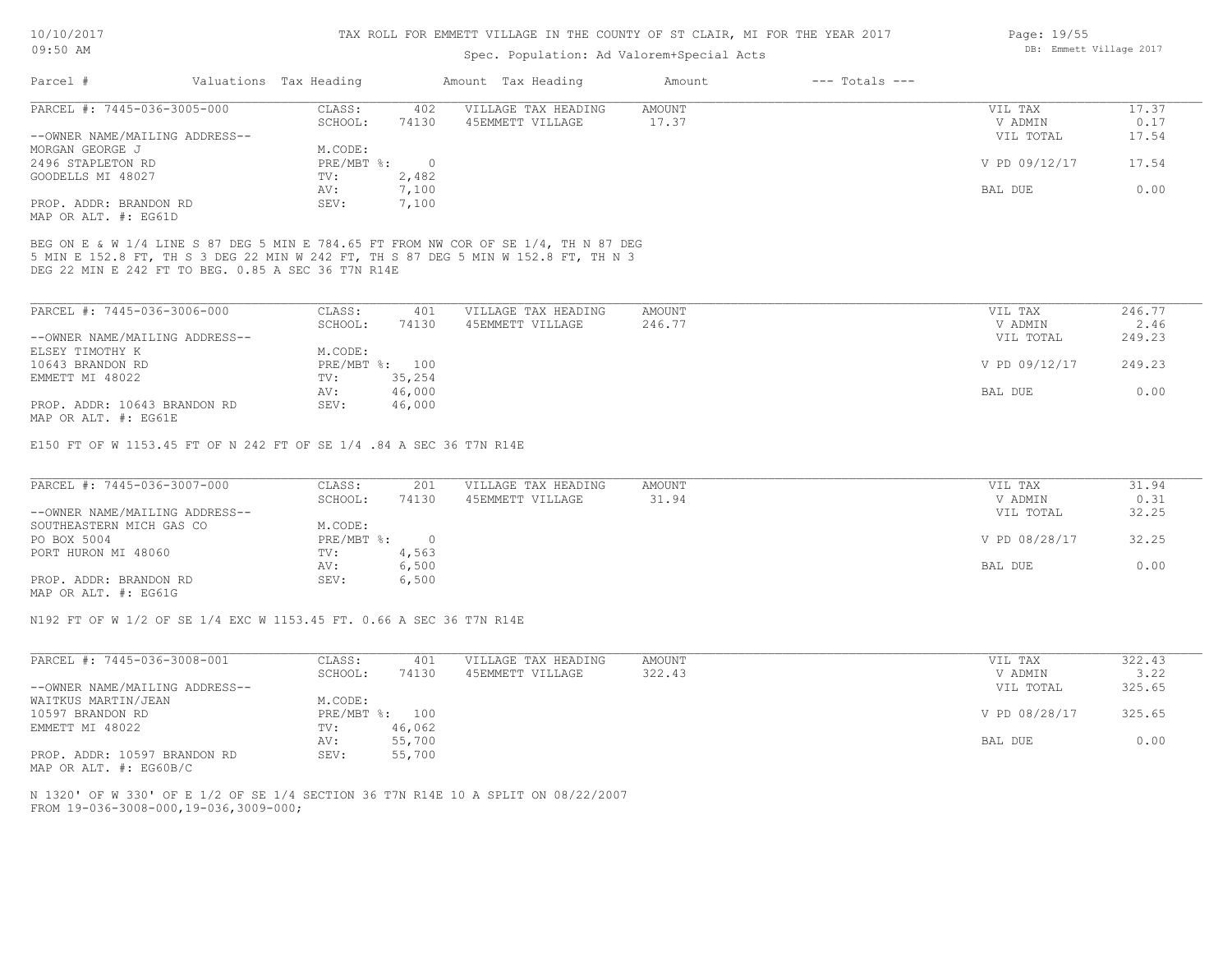### Spec. Population: Ad Valorem+Special Acts

| Page: 20/55 |                         |  |
|-------------|-------------------------|--|
|             | DB: Emmett Village 2017 |  |

| Parcel #                            | Valuations Tax Heading |         |                | Amount Tax Heading                                                                | Amount | $---$ Totals $---$ |               |        |
|-------------------------------------|------------------------|---------|----------------|-----------------------------------------------------------------------------------|--------|--------------------|---------------|--------|
| PARCEL #: 7445-036-3010-001         |                        | CLASS:  | 101            | VILLAGE TAX HEADING                                                               | AMOUNT |                    | VIL TAX       | 284.77 |
|                                     |                        | SCHOOL: | 74130          | 45EMMETT VILLAGE                                                                  | 284.77 |                    | V ADMIN       | 2.84   |
| --OWNER NAME/MAILING ADDRESS--      |                        |         |                |                                                                                   |        |                    | VIL TOTAL     | 287.61 |
| VANDERBOSSCHE ROBERT / JOANN LIFE E |                        | M.CODE: |                |                                                                                   |        |                    |               |        |
| 10541 BRANDON RD                    |                        |         | PRE/MBT %: 100 |                                                                                   |        |                    | V PD 07/20/17 | 287.61 |
| EMMETT MI 48022                     |                        | TV:     | 40,682         |                                                                                   |        |                    |               |        |
|                                     |                        | AV:     | 133,200        |                                                                                   |        |                    | BAL DUE       | 0.00   |
| PROP. ADDR: 10541 BRANDON RD        |                        | SEV:    | 133,200        |                                                                                   |        |                    |               |        |
| MAP OR ALT. $\#$ : EG60D/E          |                        |         |                |                                                                                   |        |                    |               |        |
|                                     |                        |         |                |                                                                                   |        |                    |               |        |
|                                     |                        |         |                | E 1/2 OF SE 1/4 AS MEAS ALG RD EXC E 330'AND EXC W 330' OF N 1320' SECTION 36 T7N |        |                    |               |        |

R14E 50 A SPLIT ON 08/22/2007 FROM 19-036-3010-000, 19-036-3010-250;

| PARCEL #: 7445-036-3011-000    | CLASS:       | 402    | VILLAGE TAX HEADING | AMOUNT | VIL TAX       | 428.64 |
|--------------------------------|--------------|--------|---------------------|--------|---------------|--------|
|                                | SCHOOL:      | 74130  | 45EMMETT VILLAGE    | 428.64 | V ADMIN       | 4.28   |
| --OWNER NAME/MAILING ADDRESS-- |              |        |                     |        | VIL TOTAL     | 432.92 |
| KESSLER CLAIR/IRENE TRUST      | M.CODE:      |        |                     |        |               |        |
| 10535 BRANDON RD               | $PRE/MBT$ %: | 100    |                     |        | V PD 09/12/17 | 432.92 |
| EMMETT MI 48022-4501           | TV:          | 61,235 |                     |        |               |        |
|                                | AV:          | 82,300 |                     |        | BAL DUE       | 0.00   |
| PROP. ADDR: 10535 BRANDON RD   | SEV:         | 82,300 |                     |        |               |        |
| MAP OR ALT. #: EG60A           |              |        |                     |        |               |        |

E330 FT OF SE 1/4 20 A SEC 36 T7N R14E

| PARCEL #: 7445-036-4001-000    | CLASS:     | 401    | VILLAGE TAX HEADING | AMOUNT | VIL TAX       | 178.48 |
|--------------------------------|------------|--------|---------------------|--------|---------------|--------|
|                                | SCHOOL:    | 74130  | 45EMMETT VILLAGE    | 178.48 | V ADMIN       | 1.78   |
| --OWNER NAME/MAILING ADDRESS-- |            |        |                     |        | VIL TOTAL     | 180.26 |
| MULLALLY MARY ALICE            | M.CODE:    |        |                     |        |               |        |
| 2924 SHENANDOAH                | PRE/MBT %: |        |                     |        | V PD 08/23/17 | 180.26 |
| ROYAL OAK MI 48073             | TV:        | 25,498 |                     |        |               |        |
|                                | AV:        | 31,700 |                     |        | BAL DUE       | 0.00   |
| PROP. ADDR: 10991 BRANDON RD   | SEV:       | 31,700 |                     |        |               |        |
| MAP OR ALT. $\#$ : EG43/44     |            |        |                     |        |               |        |

1.65 A S2^18'43"W 50',TH N87^0'W 9',TH N2^18'43"E 50' TO BEG SECTION 36 T7N R14E 291.37' & BEG S87^0'E 99' & S2^18'43"W 446.50' FROM W 1/4 COR,TH S87^0'E 9',TH FROM W 1/4 COR,TH S87^0'E 4.96', TH S1^31'4"W 291.45',TH N87^0'W 9',TH N2^18'43"E THE W 99' OF THE N 495' OF W 1/2 OF SW 1/4 & BEG S87^0'E 99' & S2^18'43"W 155.13'

| PARCEL #: 7445-036-4002-000    | CLASS:  | 401            | VILLAGE TAX HEADING | AMOUNT | VIL TAX       | 349.06 |
|--------------------------------|---------|----------------|---------------------|--------|---------------|--------|
|                                | SCHOOL: | 74130          | 45EMMETT VILLAGE    | 349.06 | V ADMIN       | 3.49   |
| --OWNER NAME/MAILING ADDRESS-- |         |                |                     |        | VIL TOTAL     | 352.55 |
| COOK JOHN D.JR/LAURA M.        | M.CODE: |                |                     |        |               |        |
| 10975 BRANDON RD               |         | PRE/MBT %: 100 |                     |        | V PD 09/12/17 | 352.55 |
| EMMETT MI 48022-4507           | TV:     | 49,867         |                     |        |               |        |
|                                | AV:     | 62,500         |                     |        | BAL DUE       | 0.00   |
| PROP. ADDR: 10975 BRANDON RD   | SEV:    | 62,500         |                     |        |               |        |
| MAP OR ALT. #: EG42            |         |                |                     |        |               |        |

R14E 1.54 A S1^31'4"W 291.45',TH N87^0'W 9',TH N2^18'43"E 291.37' TO BEG SECTION 36 T7N EXC BEG S87^0'E 99' & S2^18'43"W 155.13' FROM W 1/4 COR, TH S87^0'E 4.96',TH N0^4'13"E 158', TH N89^19'25"W 2.74', TH N0^4'13"E 287', TH N89^19'25"W 155' TO BEG BEG S89^19'25"E 99' FROM W 1/4 COR, TH S0^4'13"W 445' TH S89^19'25"E 157.74', TH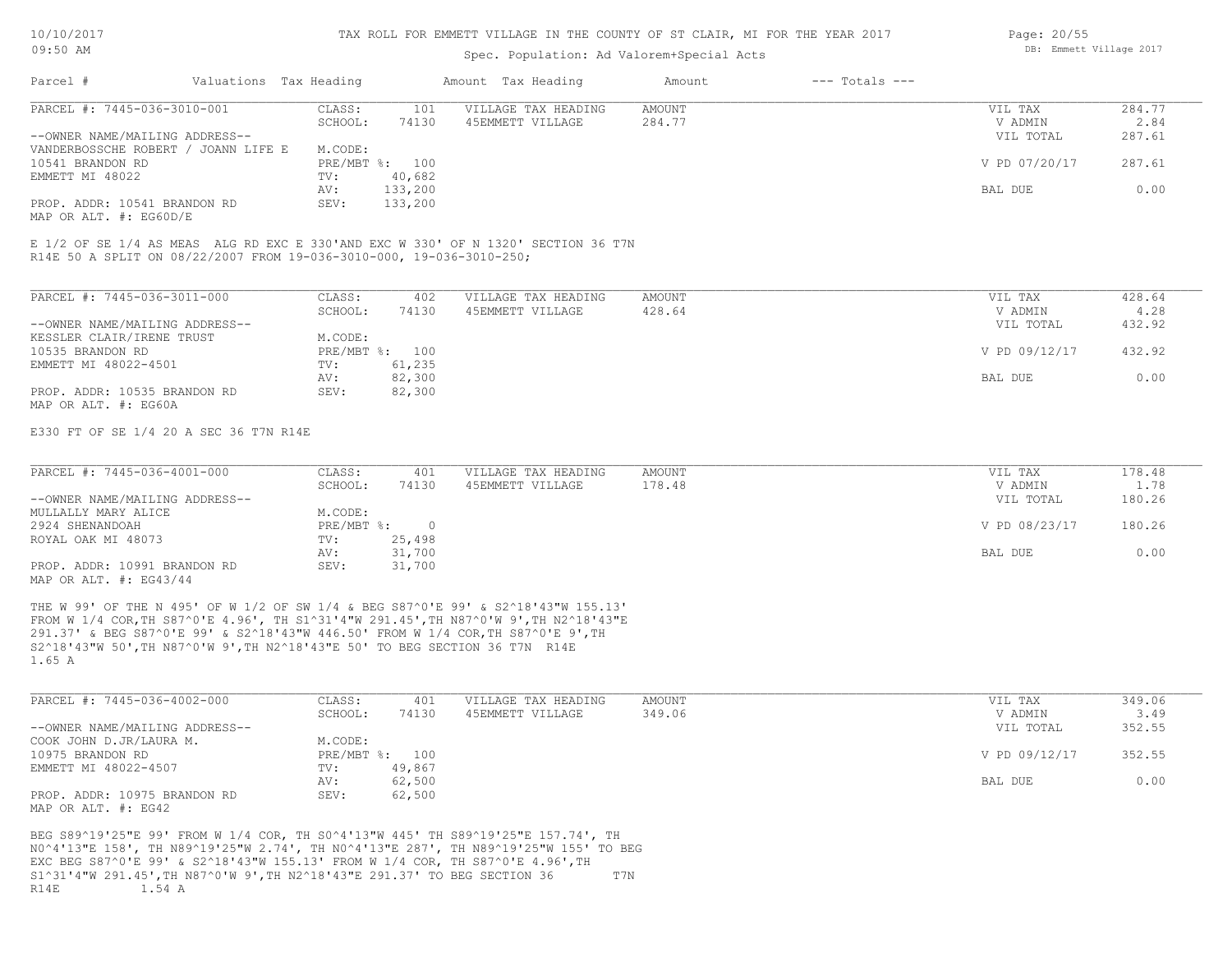## Spec. Population: Ad Valorem+Special Acts

|                                                                                                                                                                                                                                 |                                   | spec. ropulation. Ad valorem special Acts |                  |                    |                    |                |
|---------------------------------------------------------------------------------------------------------------------------------------------------------------------------------------------------------------------------------|-----------------------------------|-------------------------------------------|------------------|--------------------|--------------------|----------------|
| Parcel #<br>Valuations Tax Heading                                                                                                                                                                                              |                                   | Amount Tax Heading                        | Amount           | $---$ Totals $---$ |                    |                |
| PARCEL #: 7445-036-4003-000                                                                                                                                                                                                     | CLASS:<br>401<br>SCHOOL:<br>74130 | VILLAGE TAX HEADING<br>45EMMETT VILLAGE   | AMOUNT<br>252.61 |                    | VIL TAX<br>V ADMIN | 252.61<br>2.52 |
| --OWNER NAME/MAILING ADDRESS--                                                                                                                                                                                                  |                                   |                                           |                  |                    | VIL TOTAL          | 255.13         |
| RYAN JOSEPH/ROSEMARY                                                                                                                                                                                                            | M.CODE:                           |                                           |                  |                    |                    |                |
| 10965 BRANDON RD                                                                                                                                                                                                                | PRE/MBT %: 100                    |                                           |                  |                    | V PD 07/27/17      | 255.13         |
| EMMETT MI 48022-4507                                                                                                                                                                                                            | 36,088<br>TV:                     |                                           |                  |                    |                    |                |
|                                                                                                                                                                                                                                 | AV:<br>46,300                     |                                           |                  |                    | BAL DUE            | 0.00           |
| PROP. ADDR: 10965 BRANDON RD<br>MAP OR ALT. #: EG41                                                                                                                                                                             | SEV:<br>46,300                    |                                           |                  |                    |                    |                |
| THE E 83.32 FT OF THE W 340.06 FT OF THE N 281.82 FT OF THE W 1/2 OF SW 1/4 & BEG<br>S89*19'25"E 254' FROM W 1/4 COR; TH S 287'; TH E 86.06'; TH N 5/18'; TH W 83.32';<br>TH N 281.82'; TH W 2.74' TO POB .57 A SEC 36 T7N R14E |                                   |                                           |                  |                    |                    |                |
| PARCEL #: 7445-036-4004-000                                                                                                                                                                                                     | CLASS:<br>401                     | VILLAGE TAX HEADING                       | AMOUNT           |                    | VIL TAX            | 614.66         |
|                                                                                                                                                                                                                                 | 74130<br>SCHOOL:                  | 45EMMETT VILLAGE                          | 614.66           |                    | V ADMIN            | 6.14           |
| --OWNER NAME/MAILING ADDRESS--                                                                                                                                                                                                  |                                   |                                           |                  |                    | VIL TOTAL          | 620.80         |
| PIERCE DENNIS R./CECILIA REV.TRUST                                                                                                                                                                                              | M.CODE:                           |                                           |                  |                    |                    |                |
| PIERCE PATRICK R.                                                                                                                                                                                                               | PRE/MBT %: 100                    |                                           |                  |                    | V PD 09/12/17      | 620.80         |
| 10895 BRANDON RD                                                                                                                                                                                                                | 87,809<br>TV:                     |                                           |                  |                    |                    |                |
| EMMETT MI 48022                                                                                                                                                                                                                 | AV:<br>111,600                    |                                           |                  |                    | BAL DUE            | 0.00           |
| PROP. ADDR: 10895 BRANDON RD<br>MAP OR ALT. #: EG40A                                                                                                                                                                            | SEV:<br>111,600                   |                                           |                  |                    |                    |                |
| N0*14'8"E 236.67' TO POB. 4.12 A<br>PARCEL #: 7445-036-4004-100                                                                                                                                                                 | 401<br>CLASS:<br>SCHOOL:<br>74130 | VILLAGE TAX HEADING<br>45EMMETT VILLAGE   | AMOUNT<br>458.47 |                    | VIL TAX<br>V ADMIN | 458.47<br>4.58 |
| --OWNER NAME/MAILING ADDRESS--                                                                                                                                                                                                  |                                   |                                           |                  |                    | VIL TOTAL          | 463.05         |
| PIERCE PATRICK/NANCY                                                                                                                                                                                                            | M.CODE:                           |                                           |                  |                    |                    |                |
| 10951 BRANDON RD                                                                                                                                                                                                                | PRE/MBT %: 100                    |                                           |                  |                    | V PD 09/08/17      | 463.05         |
| EMMETT MI 48022                                                                                                                                                                                                                 | 65,497<br>TV:                     |                                           |                  |                    |                    |                |
|                                                                                                                                                                                                                                 | 80,900<br>AV:                     |                                           |                  |                    | BAL DUE            | 0.00           |
| PROP. ADDR: 10951 BRANDON RD<br>MAP OR ALT. #: EG40B                                                                                                                                                                            | SEV:<br>80,900                    |                                           |                  |                    |                    |                |
| W200' OF E 979.68' OF N 287' OF W 1/2 OF SW 1/4 SECTION 36 T7N R14E 1.3 A                                                                                                                                                       |                                   |                                           |                  |                    |                    |                |
| PARCEL #: 7445-036-4004-200                                                                                                                                                                                                     | CLASS:<br>401                     | VILLAGE TAX HEADING                       | <b>AMOUNT</b>    |                    | VIL TAX            | 508.85         |
|                                                                                                                                                                                                                                 | SCHOOL:<br>74130                  | 45EMMETT VILLAGE                          | 508.85           |                    | V ADMIN            | 5.08           |
| --OWNER NAME/MAILING ADDRESS--                                                                                                                                                                                                  |                                   |                                           |                  |                    | VIL TOTAL          | 513.93         |
| PIERCE RICHARD/ELIZABETH                                                                                                                                                                                                        | M.CODE:                           |                                           |                  |                    |                    |                |
| 10925 BRANDON RD                                                                                                                                                                                                                | PRE/MBT %: 100                    |                                           |                  |                    | V PD 09/14/17      | 513.93         |
| EMMETT MI 48022                                                                                                                                                                                                                 | TV:<br>72,694                     |                                           |                  |                    |                    |                |
|                                                                                                                                                                                                                                 | 91,600<br>AV:                     |                                           |                  |                    | BAL DUE            | 0.00           |
| PROP. ADDR: 10925 BRANDON RD<br>MAP OR ALT. #: EG40C                                                                                                                                                                            | 91,600<br>SEV:                    |                                           |                  |                    |                    |                |
|                                                                                                                                                                                                                                 |                                   |                                           |                  |                    |                    |                |

175' TO BEG. SEC 36 T7N R14E. 1.13 A. 237', TH N 89\* 32' W 20', TH S 50', TH N 89\* 32' W 155', TH N 287', TH S 89\* 32' E BEG AT INT/SEC OF W 1/8 LN & E & W 1/4 LN, TH N 89\* 32' W 604.68' TO BEG, TH S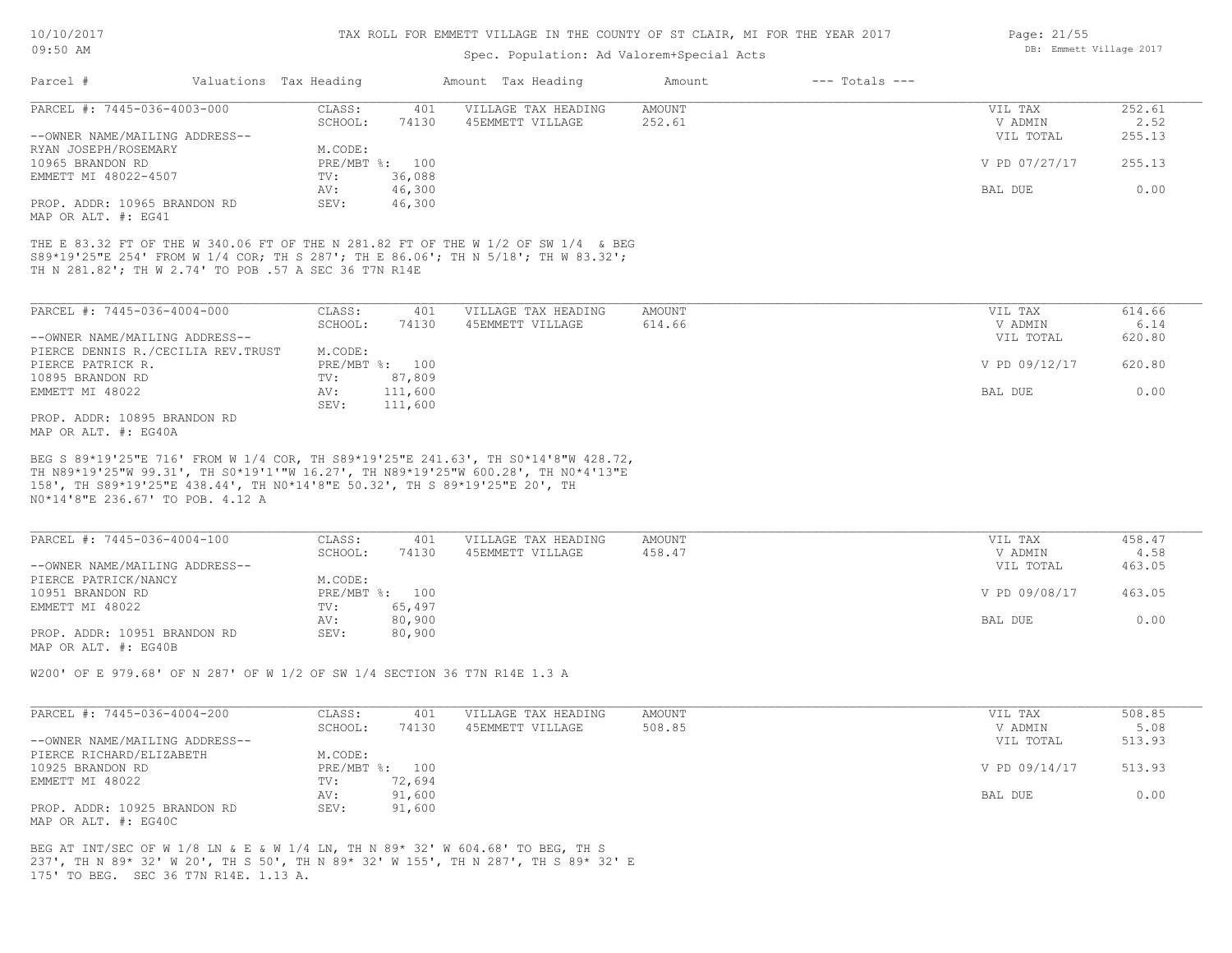#### TAX ROLL FOR EMMETT VILLAGE IN THE COUNTY OF ST CLAIR, MI FOR THE YEAR 2017

### Spec. Population: Ad Valorem+Special Acts

| Page: 22/55 |                         |  |
|-------------|-------------------------|--|
|             | DB: Emmett Village 2017 |  |

| Parcel #                       | Valuations Tax Heading |        | Amount Tax Heading  | Amount | $---$ Totals $---$ |               |        |
|--------------------------------|------------------------|--------|---------------------|--------|--------------------|---------------|--------|
| PARCEL #: 7445-036-4005-000    | CLASS:                 | 401    | VILLAGE TAX HEADING | AMOUNT |                    | VIL TAX       | 256.94 |
|                                | SCHOOL:                | 74130  | 45EMMETT VILLAGE    | 256.94 |                    | V ADMIN       | 2.56   |
| --OWNER NAME/MAILING ADDRESS-- |                        |        |                     |        |                    | VIL TOTAL     | 259.50 |
| SPENCER BETH                   | M.CODE:                |        |                     |        |                    |               |        |
| 3241 MAIN ST                   | PRE/MBT %: 100         |        |                     |        |                    | V PD 08/01/17 | 259.50 |
| EMMETT MI 48022                | TV:                    | 36,706 |                     |        |                    |               |        |
|                                | AV:                    | 45,100 |                     |        |                    | BAL DUE       | 0.00   |
| PROP. ADDR: 3241 MAIN ST       | SEV:                   | 45,100 |                     |        |                    |               |        |
|                                |                        |        |                     |        |                    |               |        |

MAP OR ALT. #: EG37

THE N 176 FT OF THE E 363 FT OF THE W 1/2 OF SW 1/4 1.33 A SEC 36 T7N R14E

| PARCEL #: 7445-036-4006-000    | CLASS:  | 401            | VILLAGE TAX HEADING | AMOUNT | VIL TAX       | 213.75 |
|--------------------------------|---------|----------------|---------------------|--------|---------------|--------|
|                                | SCHOOL: | 74130          | 45EMMETT VILLAGE    | 213.75 | V ADMIN       | 2.13   |
| --OWNER NAME/MAILING ADDRESS-- |         |                |                     |        | VIL TOTAL     | 215.88 |
| BULAR STEVEN/MAUREEN           | M.CODE: |                |                     |        |               |        |
| 3235 MAIN ST                   |         | PRE/MBT %: 100 |                     |        | V PD 09/25/17 | 215.88 |
| EMMETT MI 48022                | TV:     | 30,537         |                     |        |               |        |
|                                | AV:     | 36,800         |                     |        | BAL DUE       | 0.00   |
| PROP. ADDR: 3235 MAIN ST       | SEV:    | 36,800         |                     |        |               |        |
| MAP OR ALT. #: EG38            |         |                |                     |        |               |        |

T7N R14E THE S 111 FT OF THE N 287 FT OF THE E 363 FT OF THE W 1/2 OF SW 1/4 0.92 A SEC 36

| PARCEL #: 7445-036-4007-000                           | CLASS:         | 401    | VILLAGE TAX HEADING | AMOUNT | VIL TAX       | 201.18 |
|-------------------------------------------------------|----------------|--------|---------------------|--------|---------------|--------|
|                                                       | SCHOOL:        | 74130  | 45EMMETT VILLAGE    | 201.18 | V ADMIN       | 2.01   |
| --OWNER NAME/MAILING ADDRESS--                        |                |        |                     |        | VIL TOTAL     | 203.19 |
| MCCLELLAND WILLIAM/PATRICK                            | M.CODE:        |        |                     |        |               |        |
| 3227 MAIN ST                                          | PRE/MBT %: 100 |        |                     |        | V PD 08/28/17 | 203.19 |
| EMMETT MI 48022-4520                                  | TV:            | 28,741 |                     |        |               |        |
|                                                       | AV:            | 42,000 |                     |        | BAL DUE       | 0.00   |
| PROP. ADDR: 3227 MAIN ST                              | SEV:           | 42,000 |                     |        |               |        |
| $\cdots$ $\cdots$ $\cdots$ $\cdots$ $\cdots$ $\cdots$ |                |        |                     |        |               |        |

MAP OR ALT. #: EG39

R14E THE S 127 FT OF THE N 414 FT OF THE E 363 FT OF W 1/2 OF SW 1/4 1.05 A SEC 36 T7N

| PARCEL #: 7445-036-4008-001    | CLASS:           | 402   | VILLAGE TAX HEADING | AMOUNT | VIL TAX       | 44.80 |
|--------------------------------|------------------|-------|---------------------|--------|---------------|-------|
|                                | SCHOOL:          | 74130 | 45EMMETT VILLAGE    | 44.80  | V ADMIN       | 0.44  |
| --OWNER NAME/MAILING ADDRESS-- |                  |       |                     |        | VIL TOTAL     | 45.24 |
| VERNIER PATRICK/DOROTHY        | M.CODE:          |       |                     |        |               |       |
| PO BOX 24                      | $PRE/MBT$ $\div$ | 100   |                     |        | V PD 07/27/17 | 45.24 |
| EMMETT MI 48022                | TV:              | 6,400 |                     |        |               |       |
|                                | AV:              | 6,400 |                     |        | BAL DUE       | 0.00  |
| PROP. ADDR: 3219 MAIN ST       | SEV:             | 6,400 |                     |        |               |       |
| $\frac{1}{2}$                  |                  |       |                     |        |               |       |

MAP OR ALT. #: EG45B/A

SPLIT ON 11/08/2007 FROM 19-036-4008-000, 19-036-4009-000; N OF WALTER CHILLSON' ADDITION TO VILLAGE OF EMMETT SECTION 36 T7N R14E 1.00 A S 132' OF E 264' & 363' EXC N 414' & EXC 132' OF THAT PART OF W 1/2 OF SW 1/4 LYING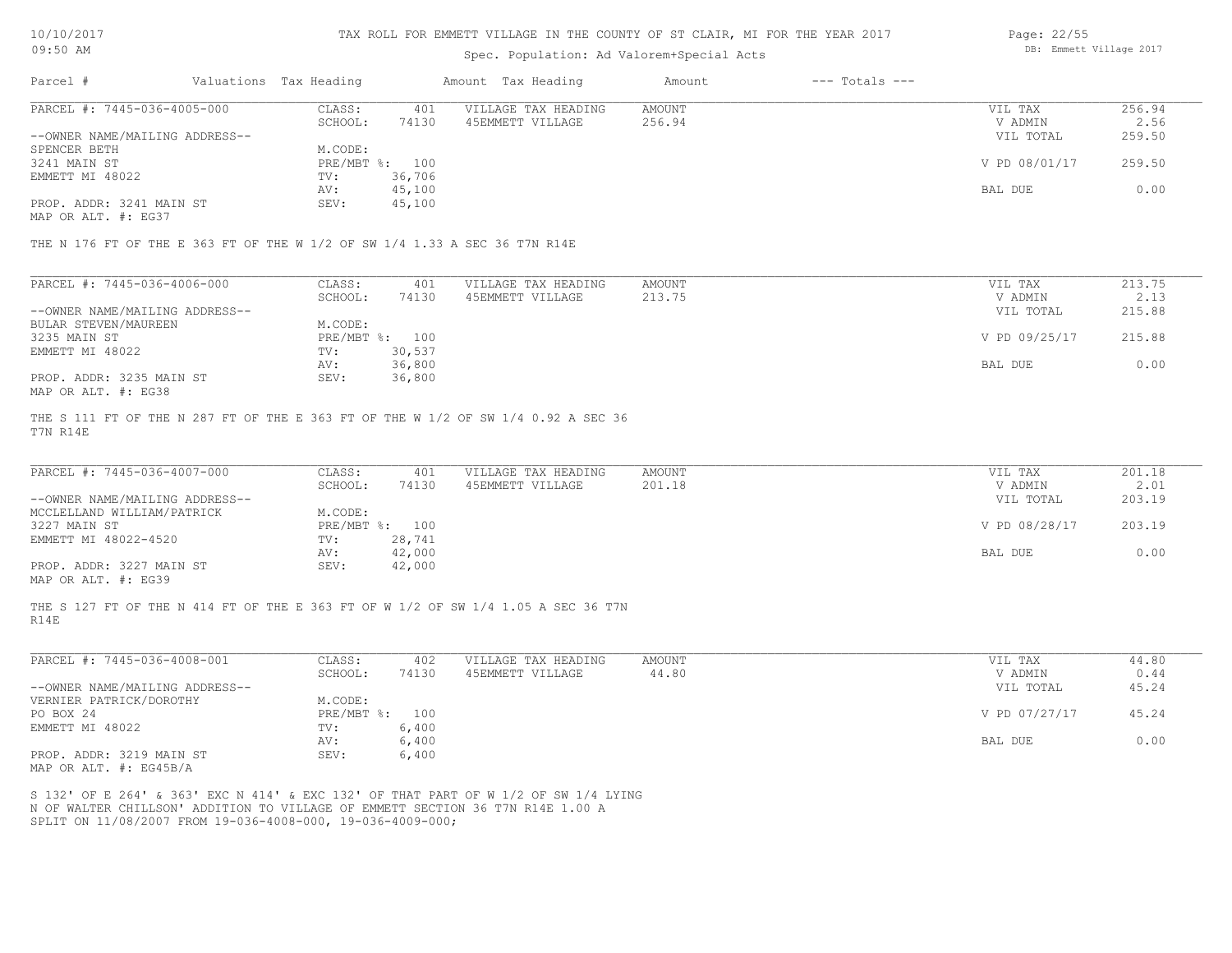| 10/10/2017 |  |
|------------|--|
| 09:50 AM   |  |

Page: 23/55

DB: Emmett Village 2017

## Spec. Population: Ad Valorem+Special Acts

| Parcel #                                                                                                                                                                                                                                                                                               | Valuations Tax Heading |                                        | Amount Tax Heading                                                                | Amount           | $---$ Totals $---$ |                                 |                      |
|--------------------------------------------------------------------------------------------------------------------------------------------------------------------------------------------------------------------------------------------------------------------------------------------------------|------------------------|----------------------------------------|-----------------------------------------------------------------------------------|------------------|--------------------|---------------------------------|----------------------|
| PARCEL #: 7445-036-4010-000<br>--OWNER NAME/MAILING ADDRESS--                                                                                                                                                                                                                                          | CLASS:                 | 708<br>SCHOOL:<br>74130                | VILLAGE TAX HEADING<br>45EMMETT VILLAGE                                           | AMOUNT<br>0.00   |                    | VIL TAX<br>V ADMIN<br>VIL TOTAL | 0.00<br>0.00<br>0.00 |
| OUR LADY OF MT CARMEL CH                                                                                                                                                                                                                                                                               |                        | M.CODE:                                |                                                                                   |                  |                    |                                 |                      |
| 10817 BRANDON RD                                                                                                                                                                                                                                                                                       |                        | PRE/MBT %:<br>$\circ$                  |                                                                                   |                  |                    | BAL DUE                         | 0.00                 |
| EMMETT MI 48022                                                                                                                                                                                                                                                                                        | TV:                    | $\circ$                                |                                                                                   |                  |                    |                                 |                      |
|                                                                                                                                                                                                                                                                                                        | AV:                    | $\circ$                                |                                                                                   |                  |                    |                                 |                      |
| PROP. ADDR: 10817 BRANDON RD<br>MAP OR ALT. #: EG28A                                                                                                                                                                                                                                                   | SEV:                   | $\circ$                                |                                                                                   |                  |                    |                                 |                      |
| W393 FT OF N 280 FT OF E 1/2 OF SW 1/4 & BEG N 87 DEG 5 MIN W 334.5 FT & S 2 DEG 30<br>MIN W 178 FT FROM INT 1/4 COR, TH N 87 DEG 5 MIN W 618 FT, TH S 2 DEG 30 MIN W<br>232.6', TH S875'E 618', TH N230'E 232.6' TO BEG & E 150' OF W 543' OF N 178' OF E 1/2<br>OF SW 1/4 SECTION 36 T7N R14E 5.94 A |                        |                                        |                                                                                   |                  |                    |                                 |                      |
| PARCEL #: 7445-036-4010-100                                                                                                                                                                                                                                                                            | CLASS:                 | 703                                    | VILLAGE TAX HEADING                                                               | AMOUNT           |                    | VIL TAX                         | 0.00                 |
|                                                                                                                                                                                                                                                                                                        |                        | SCHOOL:<br>74130                       | 45EMMETT VILLAGE                                                                  | 0.00             |                    | V ADMIN                         | 0.00                 |
| --OWNER NAME/MAILING ADDRESS--                                                                                                                                                                                                                                                                         |                        |                                        |                                                                                   |                  |                    | VIL TOTAL                       | 0.00                 |
| VILLAGE OF EMMETT                                                                                                                                                                                                                                                                                      |                        | M.CODE:                                |                                                                                   |                  |                    |                                 |                      |
| P.O. BOX 127<br>EMMETT MI 48022                                                                                                                                                                                                                                                                        | TV:                    | $PRE/MBT$ $\div$<br>$\circ$<br>$\circ$ |                                                                                   |                  |                    | BAL DUE                         | 0.00                 |
|                                                                                                                                                                                                                                                                                                        | AV:                    | $\circ$                                |                                                                                   |                  |                    |                                 |                      |
| PROP. ADDR: MAIN ST<br>MAP OR ALT. #: EG28B                                                                                                                                                                                                                                                            | SEV:                   | $\circ$                                |                                                                                   |                  |                    |                                 |                      |
| 76.39', TH S 2D 4M W 218.57', TH S 82D 14M E 59.12' TO BEG SECTION 36 T7N R14E 7<br>.00 A                                                                                                                                                                                                              |                        |                                        |                                                                                   |                  |                    |                                 |                      |
| PARCEL #: 7445-036-4011-000                                                                                                                                                                                                                                                                            | CLASS:                 | 401<br>SCHOOL:<br>74130                | VILLAGE TAX HEADING<br>45EMMETT VILLAGE                                           | AMOUNT<br>277.81 |                    | VIL TAX<br>V ADMIN              | 277.81<br>2.77       |
| --OWNER NAME/MAILING ADDRESS--                                                                                                                                                                                                                                                                         |                        |                                        |                                                                                   |                  |                    | VIL TOTAL                       | 280.58               |
| PIERCE KATHLEEN LIFE LEASE                                                                                                                                                                                                                                                                             |                        | M.CODE:                                |                                                                                   |                  |                    |                                 |                      |
| 3224 MAIN ST                                                                                                                                                                                                                                                                                           |                        | PRE/MBT %: 100                         |                                                                                   |                  |                    | V PD 08/07/17                   | 280.58               |
| EMMETT MI 48022-4519                                                                                                                                                                                                                                                                                   | TV:                    | 39,688                                 |                                                                                   |                  |                    | BAL DUE                         | 0.00                 |
| PROP. ADDR: 3224 MAIN ST<br>MAP OR ALT. #: EG27C                                                                                                                                                                                                                                                       | AV:<br>SEV:            | 49,000<br>49,000                       |                                                                                   |                  |                    |                                 |                      |
| N394.70 FT OF W 390 FT OF E 1/2 OF SW 1/4 EXC N 280 FT THEREOF. 1 A SEC 36 T7N R14E                                                                                                                                                                                                                    |                        |                                        |                                                                                   |                  |                    |                                 |                      |
| PARCEL #: 7445-036-4012-000                                                                                                                                                                                                                                                                            | CLASS:                 | 401                                    | VILLAGE TAX HEADING                                                               | AMOUNT           |                    | VIL TAX                         | 290.04               |
|                                                                                                                                                                                                                                                                                                        |                        | SCHOOL:<br>74130                       | 45EMMETT VILLAGE                                                                  | 290.04           |                    | V ADMIN                         | 2.90                 |
| --OWNER NAME/MAILING ADDRESS--                                                                                                                                                                                                                                                                         |                        |                                        |                                                                                   |                  |                    | VIL TOTAL                       | 292.94               |
| DONNELLON G JAMES JR                                                                                                                                                                                                                                                                                   |                        | M.CODE:                                |                                                                                   |                  |                    |                                 |                      |
| 3218 MAIN ST                                                                                                                                                                                                                                                                                           |                        | PRE/MBT %: 100<br>41,435               |                                                                                   |                  |                    | V PD 09/12/17                   | 292.94               |
| EMMETT MI 48022-4519                                                                                                                                                                                                                                                                                   | TV:<br>AV:             | 51,600                                 |                                                                                   |                  |                    | BAL DUE                         | 0.00                 |
| PROP. ADDR: 3218 MAIN ST<br>MAP OR ALT. #: EG29                                                                                                                                                                                                                                                        | SEV:                   | 51,600                                 |                                                                                   |                  |                    |                                 |                      |
| $1/4$ LYING N OF GTRR R/W. . 91 A SEC 36 T7N R14E                                                                                                                                                                                                                                                      |                        |                                        | THE S 111 FT OF THE N 505.7 FT OF THE W 356.15 FT OF ALL THAT PART OF E 1/2 OF SW |                  |                    |                                 |                      |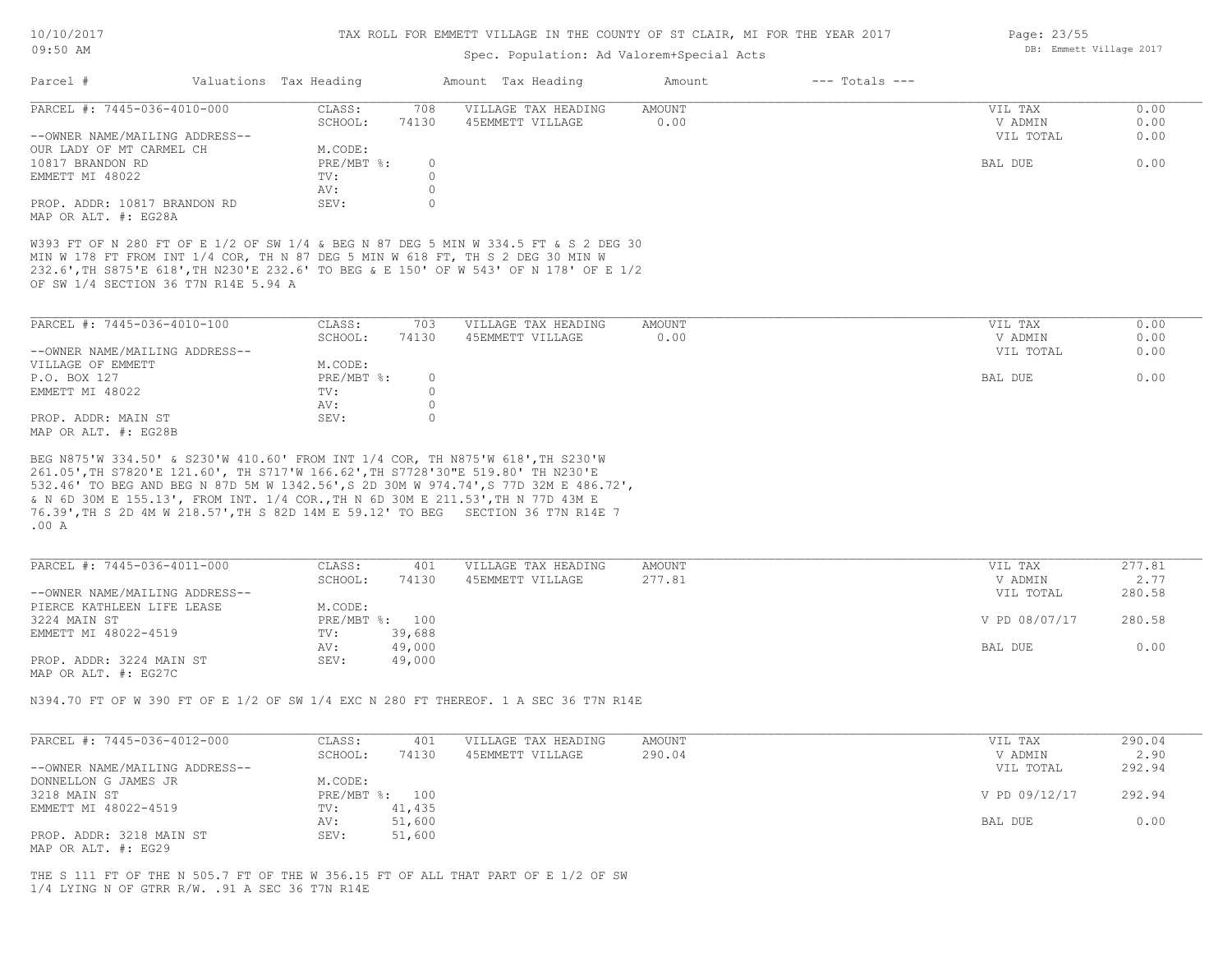### Spec. Population: Ad Valorem+Special Acts

| Parcel #                       | Valuations Tax Heading |        | Amount Tax Heading  | Amount | $---$ Totals $---$ |               |        |
|--------------------------------|------------------------|--------|---------------------|--------|--------------------|---------------|--------|
| PARCEL #: 7445-036-4013-000    | CLASS:                 | 401    | VILLAGE TAX HEADING | AMOUNT |                    | VIL TAX       | 205.52 |
|                                | SCHOOL:                | 74130  | 45EMMETT VILLAGE    | 205.52 |                    | V ADMIN       | 2.05   |
| --OWNER NAME/MAILING ADDRESS-- |                        |        |                     |        |                    | VIL TOTAL     | 207.57 |
| ZUKOWSKI ASHLEY                | M.CODE:                |        |                     |        |                    |               |        |
| 3208 MAIN ST                   | PRE/MBT %: 100         |        |                     |        |                    | V PD 09/12/17 | 207.57 |
| EMMETT MI 48022                | TV:                    | 29,361 |                     |        |                    |               |        |
|                                | AV:                    | 30,200 |                     |        |                    | BAL DUE       | 0.00   |
| PROP. ADDR: 3208 MAIN ST       | SEV:                   | 30,200 |                     |        |                    |               |        |
| MAP OR ALT. #: EG30            |                        |        |                     |        |                    |               |        |

TO THE PLACE OF BEG. 1.12 A SEC 36 T7N R14E MIN W 173.7 FT, TH N 76 DEG 35 MIN W 363.5 FT TO M-19, TH N 2 DEG 30 MIN E 100 FT M-19 WITH E & W 1/4 LINE OF SEC 36, TH S 88 DEG 18 MIN E 356.15 FT, TH S 2 DEG 17 BEG AT A PTE WHICH LIES S 2 DEG 30 MIN W 505.7 FT FROM THE INT/SEC OF THE E LINE OF

| PARCEL #: 7445-036-4014-000    | CLASS:     | 201       | VILLAGE TAX HEADING | AMOUNT | VIL TAX       | 91.81 |
|--------------------------------|------------|-----------|---------------------|--------|---------------|-------|
|                                | SCHOOL:    | 74130     | 45EMMETT VILLAGE    | 91.81  | V ADMIN       | 0.91  |
| --OWNER NAME/MAILING ADDRESS-- |            |           |                     |        | VIL TOTAL     | 92.72 |
| MALLOY WILLIAM                 | M.CODE:    |           |                     |        |               |       |
| 14950 SULLIVAN RD              | PRE/MBT %: | $\bigcap$ |                     |        | V PD 09/13/17 | 92.72 |
| CAPAC MI 48014                 | TV:        | 13,117    |                     |        |               |       |
|                                | AV:        | 15,600    |                     |        | BAL DUE       | 0.00  |
| PROP. ADDR: 3206 MAIN ST       | SEV:       | 15,600    |                     |        |               |       |
| MAP OR ALT. #: EG31            |            |           |                     |        |               |       |

35 MIN W 190 FT, TH N 2 DEG 30 MIN E 100 FT TO PLACE OF BEG. .42 A SEC 36 T7N R14E LINE OF SEC 36, TH S 76 DEG 35 MIN E 190 FT, TH S 2 DEG 30 MIN W 100 FT TH N 76 DEG BEG AT A PTE ON THE E LINE OF M-19, S 2 DEG 30 MIN W 605.7 FT FROM THE E & W 1/4

| PARCEL #: 7445-036-4015-000    | CLASS:  | 401            | VILLAGE TAX HEADING | AMOUNT | VIL TAX       | 403.05 |
|--------------------------------|---------|----------------|---------------------|--------|---------------|--------|
|                                | SCHOOL: | 74130          | 45EMMETT VILLAGE    | 403.05 | V ADMIN       | 4.03   |
| --OWNER NAME/MAILING ADDRESS-- |         |                |                     |        | VIL TOTAL     | 407.08 |
| MORAN ROBERT/PATRICIA          | M.CODE: |                |                     |        |               |        |
| PO BOX 16                      |         | PRE/MBT %: 100 |                     |        | V PD 09/12/17 | 407.08 |
| 3188 MAIN ST                   | TV:     | 57,579         |                     |        |               |        |
| EMMETT MI 48022                | AV:     | 72,500         |                     |        | BAL DUE       | 0.00   |
|                                | SEV:    | 72,500         |                     |        |               |        |
| PROP. ADDR: 3188 MAIN ST       |         |                |                     |        |               |        |

MAP OR ALT. #: EG32

OF BEG. 1.4 A SEC 36 T7N R14E FT TH N 81 DEG 30 MIN W 156.3 FT TO M-19, TH N 2 DEG 30 MIN E 142.6 FT TO THE PLACE S 76 DEG 35 MIN E 213.6 FT, TH S 2 DEG 4 MIN W 162.6 FT, TH S 89 DEG 18 MIN W 243.1 & W 1/4 LINE OF SEC 36, TH S 76 DEG 35 MIN E 190 FT, TH N 2 DEG 30 MIN E 100 FT, TH BEG AT A PTE ON THE E LINE OF M-19 WHICH LIES S 2 DEG 30 MIN W 705.7 FT FROM THE E

Page: 24/55 DB: Emmett Village 2017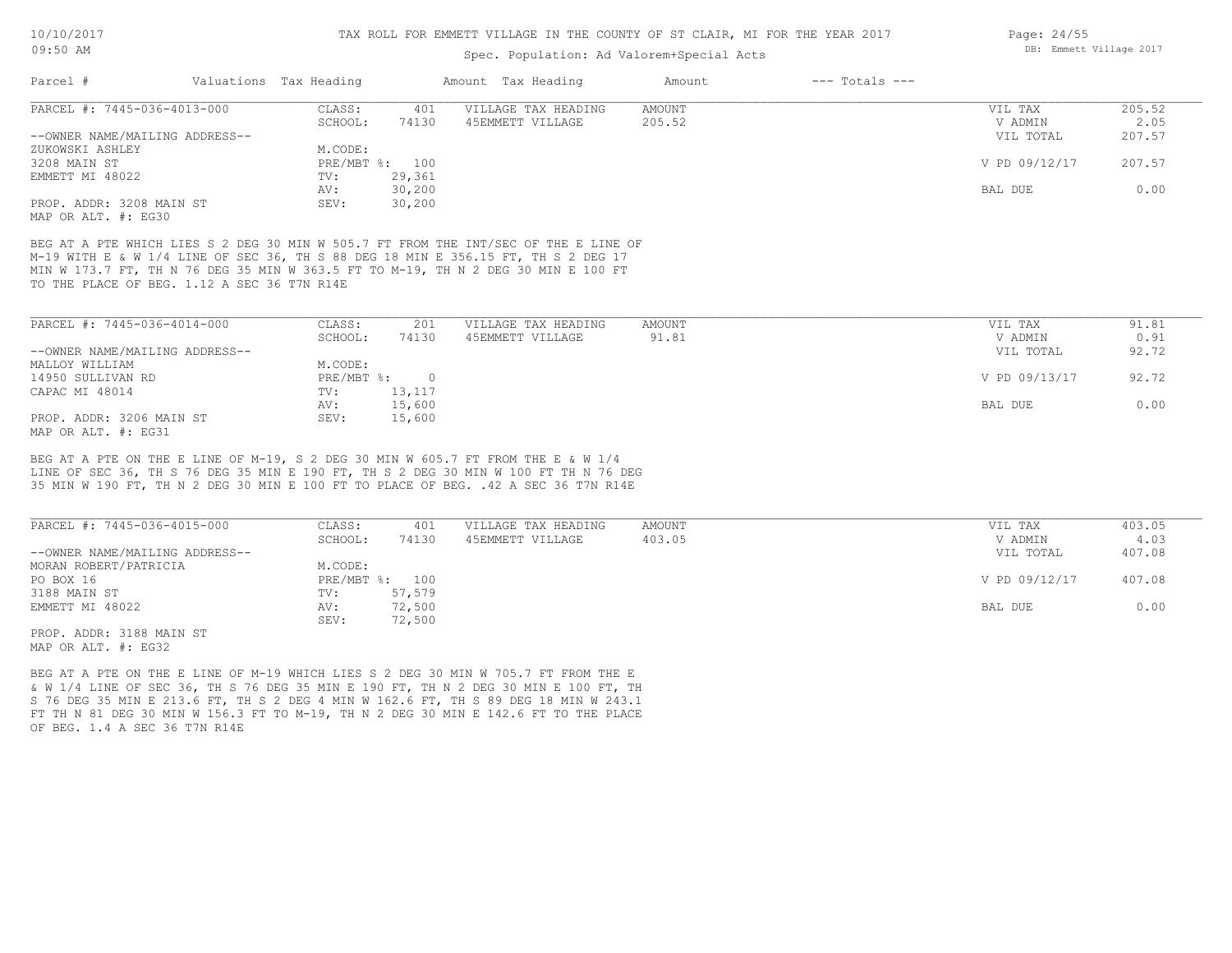### Spec. Population: Ad Valorem+Special Acts

| Parcel #                       | Valuations Tax Heading |        | Amount Tax Heading  | Amount | $---$ Totals $---$ |               |        |
|--------------------------------|------------------------|--------|---------------------|--------|--------------------|---------------|--------|
| PARCEL #: 7445-036-4016-000    | CLASS:                 | 201    | VILLAGE TAX HEADING | AMOUNT |                    | VIL TAX       | 195.64 |
|                                | SCHOOL:                | 74130  | 45EMMETT VILLAGE    | 195.64 |                    | V ADMIN       | 1.95   |
| --OWNER NAME/MAILING ADDRESS-- |                        |        |                     |        |                    | VIL TOTAL     | 197.59 |
| KRAUSS JAMES L/SAIMA L         | M.CODE:                |        |                     |        |                    |               |        |
| 11665 DUNN RD                  | PRE/MBT %:             |        |                     |        |                    | V PD 07/13/17 | 197.59 |
| MEMPHIS MI 48041               | TV:                    | 27,949 |                     |        |                    |               |        |
|                                | AV:                    | 28,100 |                     |        |                    | BAL DUE       | 0.00   |
| PROP. ADDR: 10842 MARY ST      | SEV:                   | 28,100 |                     |        |                    |               |        |
| MAP OR ALT. #: EG33            |                        |        |                     |        |                    |               |        |

R14E W 131.5 FT TO M-19, TH N 2 DEG 30 MIN E 132 FT TO PLACE OF BEG. .45 A SEC 36 T7N LINE, TH S 81 DEG 30 MIN E 156.3 FT, TH S 6 DEG 59 MIN W 148 FT, TH N 77 DEG 30 MIN BEG AT A PTE ON E LINE OF M-19 WHICH LIES S 2 DEG 30 MIN W 849.28 FT FROM E & W 1/4

| PARCEL #: 7445-036-4017-000    | CLASS:     | 705   | VILLAGE TAX HEADING | AMOUNT | VIL TAX   | 0.00 |
|--------------------------------|------------|-------|---------------------|--------|-----------|------|
|                                | SCHOOL:    | 74130 | 45EMMETT VILLAGE    | 0.00   | V ADMIN   | 0.00 |
| --OWNER NAME/MAILING ADDRESS-- |            |       |                     |        | VIL TOTAL | 0.00 |
| EMMETT LION'S CLUB INC         | M.CODE:    |       |                     |        |           |      |
| 3481 COGLEY RD                 | PRE/MBT %: |       |                     |        | BAL DUE   | 0.00 |
| AVOCA MI 48006                 | TV:        |       |                     |        |           |      |
|                                | AV:        |       |                     |        |           |      |
| PROP. ADDR: MARY ST            | SEV:       |       |                     |        |           |      |
| MAP OR ALT. #: EG34            |            |       |                     |        |           |      |

N 77 DEG 30 MIN W 126 FT TO THE PLACE OF BEG. .46 A SEC 36 T7N R14E 6 DEG 59 MIN E 148 FT, TH N 89 DEG 18 MIN E 133 FT, TH S 14 DEG 15 MIN W 170 FT TH 30 MIN W 981.28 FT TH S 77 DEG 33 MIN E 131.5 FT TO PLACE OF BEG OF THIS DESC, TH N FROM THE INT/SEC OF THE E LINE OF M-19 WITH THE E & W 1/4 LINE OF SEC 36, S 2 DEG

| PARCEL #: 7445-036-4018-000    | CLASS:     | 401   | VILLAGE TAX HEADING | AMOUNT | VIL TAX       | 55.41 |
|--------------------------------|------------|-------|---------------------|--------|---------------|-------|
|                                | SCHOOL:    | 74130 | 45EMMETT VILLAGE    | 55.41  | V ADMIN       | 0.55  |
| --OWNER NAME/MAILING ADDRESS-- |            |       |                     |        | VIL TOTAL     | 55.96 |
| BOYER MICHAEL                  | M.CODE:    |       |                     |        |               |       |
| MAPLE STREET STATION           | PRE/MBT %: |       |                     |        | V PD 09/14/17 | 55.96 |
| PO BOX 4385                    | TV:        | 7,916 |                     |        |               |       |
| DEARBORN MI 48126              | AV:        | 8,900 |                     |        | BAL DUE       | 0.00  |
|                                | SEV:       | 8,900 |                     |        |               |       |
| PROP. ADDR: MARY ST            |            |       |                     |        |               |       |

MAP OR ALT. #: EG35

FT TO THE PLACE OF BEG. . 49 A SEC 36 T7N R14E TH N 82 DEG 14 MIN W 15 FT, TH S 6 DEG 30 MIN W 148 FT TH N 77 DEG 30 MIN W 121.65 TH N 14 DEG 15 MIN E 170 FT TH N 89 DEG 18 MIN E 110 FT TH S 2 DEG 4 MIN W 55.6 FT, 30 MIN W 981.28 FT, TH S 77 DEG 30 MIN E 257.5 FT TO THE PLACE OF BEG OF THIS DESC, FROM THE INT-SEC OF THE E LINE OF M-19 WITH THE E & W 1/4 LINE OF SEC 36, S 2 DEG

Page: 25/55 DB: Emmett Village 2017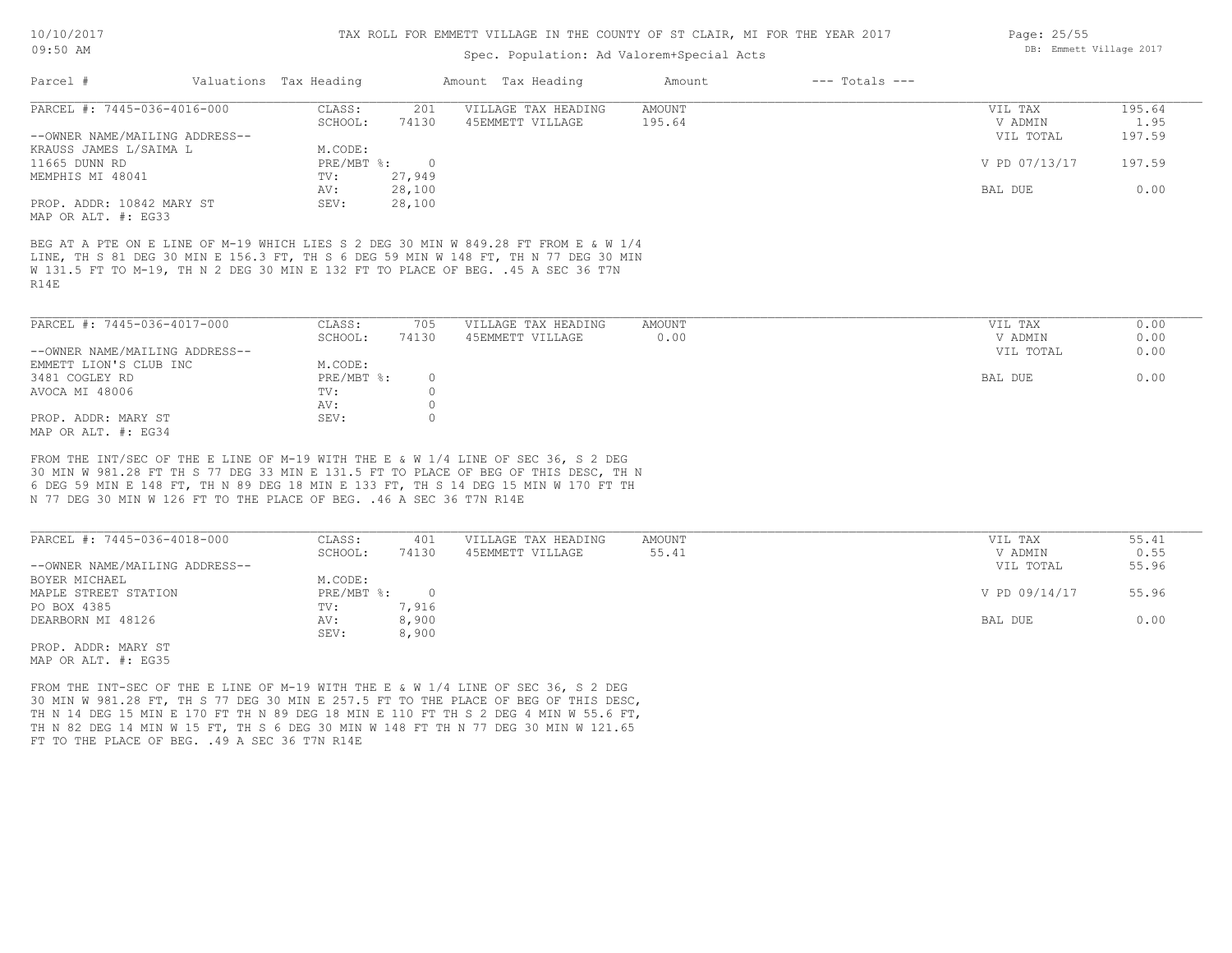#### TAX ROLL FOR EMMETT VILLAGE IN THE COUNTY OF ST CLAIR, MI FOR THE YEAR 2017

### Spec. Population: Ad Valorem+Special Acts

| Parcel #                       | Valuations Tax Heading |        | Amount Tax Heading  | Amount | $---$ Totals $---$ |               |        |
|--------------------------------|------------------------|--------|---------------------|--------|--------------------|---------------|--------|
| PARCEL #: 7445-036-4019-001    | CLASS:                 | 401    | VILLAGE TAX HEADING | AMOUNT |                    | VIL TAX       | 175.16 |
|                                | SCHOOL:                | 74130  | 45EMMETT VILLAGE    | 175.16 |                    | V ADMIN       | 1.75   |
| --OWNER NAME/MAILING ADDRESS-- |                        |        |                     |        |                    | VIL TOTAL     | 176.91 |
| VIVIANO CARLO                  | M.CODE:                |        |                     |        |                    |               |        |
| 28 GRATIOT AVE                 | $PRE/MBT$ %:           |        |                     |        |                    | V PD 09/12/17 | 176.91 |
| MARYSVILLE MI 48040            | TV:                    | 25,023 |                     |        |                    |               |        |
|                                | AV:                    | 26,000 |                     |        |                    | BAL DUE       | 0.00   |
| PROP. ADDR: 10808 MARY ST      | SEV:                   | 26,000 |                     |        |                    |               |        |
|                                |                        |        |                     |        |                    |               |        |

MAP OR ALT. #: EG36

74.81' TO THE BEG. 0.26 A SEC 36 T7N R14E N 6D 46M 1S E 148.98', TH S 82D 14M E 73.73', TH S 6D 30M W 155.13',TH N 77D 32M W N 87D 5M W 1342.56',S 2D 30M W 974.74', & S 77D 32M E 411.91',FROM INT. 1/4 COR.,TH

| PARCEL #: 7445-036-4021-000    | CLASS:  | 401            | VILLAGE TAX HEADING | AMOUNT | VIL TAX       | 100.03 |
|--------------------------------|---------|----------------|---------------------|--------|---------------|--------|
|                                | SCHOOL: | 74130          | 45EMMETT VILLAGE    | 100.03 | V ADMIN       | 1.00   |
| --OWNER NAME/MAILING ADDRESS-- |         |                |                     |        | VIL TOTAL     | 101.03 |
| WOOLMAN DAVID T                | M.CODE: |                |                     |        |               |        |
| 10807 BRANDON RD               |         | PRE/MBT %: 100 |                     |        | V PD 07/13/17 | 101.03 |
| EMMETT MI 48022-4505           | TV:     | 14,291         |                     |        |               |        |
|                                | AV:     | 17,700         |                     |        | BAL DUE       | 0.00   |
| PROP. ADDR: 10807 BRANDON RD   | SEV:    | 17,700         |                     |        |               |        |
| MAP OR ALT. #: EG27E           |         |                |                     |        |               |        |

E75 FT OF W 618 FT OF N 178 FT OF E 1/2 OF SW 1/4 0.31 A SEC 36 T7N R14E

| PARCEL #: 7445-036-4022-000    | CLASS:  | 401            | VILLAGE TAX HEADING | AMOUNT | VIL TAX   | 154.74 |
|--------------------------------|---------|----------------|---------------------|--------|-----------|--------|
|                                | SCHOOL: | 74130          | 45EMMETT VILLAGE    | 154.74 | V ADMIN   | 1.54   |
| --OWNER NAME/MAILING ADDRESS-- |         |                |                     |        | VIL TOTAL | 156.28 |
| STELZER EDWARD/MARG            | M.CODE: |                |                     |        |           |        |
| 10791 BRANDON RD               |         | PRE/MBT %: 100 |                     |        | BAL DUE   | 156.28 |
| EMMETT MI 48022-4508           | TV:     | 22,106         |                     |        |           |        |
|                                | AV:     | 27,100         |                     |        |           |        |
| PROP. ADDR: 10791 BRANDON RD   | SEV:    | 27,100         |                     |        |           |        |
| MAP OR ALT. #: EG27I           |         |                |                     |        |           |        |

E115 FT OF W 733 FT OF N 178 FT OF E 1/2 OF SW 1/4 0.47 A SEC 36 T7N R14E

| PARCEL #: 7445-036-4023-000    | CLASS:     | 401    | VILLAGE TAX HEADING | AMOUNT | VIL TAX       | 182.80 |
|--------------------------------|------------|--------|---------------------|--------|---------------|--------|
|                                | SCHOOL:    | 74130  | 45EMMETT VILLAGE    | 182.80 | V ADMIN       | 1.82   |
| --OWNER NAME/MAILING ADDRESS-- |            |        |                     |        | VIL TOTAL     | 184.62 |
| TWARDY RANDALL G               | M.CODE:    |        |                     |        |               |        |
| P.O. BOX 81                    | PRE/MBT %: |        |                     |        | V PD 07/13/17 | 184.62 |
| MEMPHIS MI 48041               | TV:        | 26,115 |                     |        |               |        |
|                                | AV:        | 32,500 |                     |        | BAL DUE       | 0.00   |
| PROP. ADDR: 10785 BRANDON RD   | SEV:       | 32,500 |                     |        |               |        |

MAP OR ALT. #: EG27F

E125' OF W 858' OF N 178' OF E 1/2 OF SW 1/4 SECTION 36 T7N R14E 0.51 A

Page: 26/55 DB: Emmett Village 2017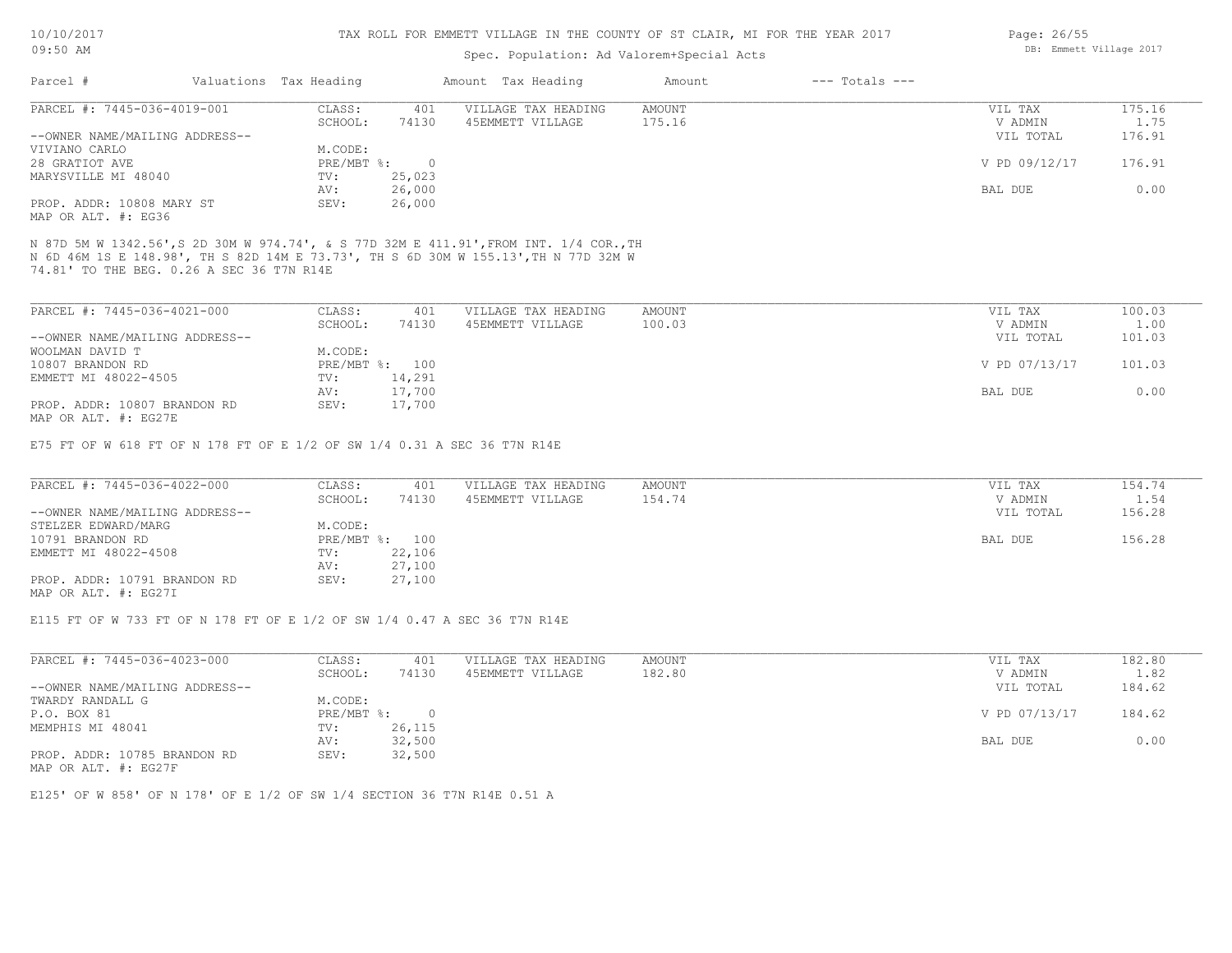### Spec. Population: Ad Valorem+Special Acts

| Parcel #                       | Valuations Tax Heading |       | Amount Tax Heading  | Amount | $---$ Totals $---$ |               |       |
|--------------------------------|------------------------|-------|---------------------|--------|--------------------|---------------|-------|
| PARCEL #: 7445-036-4024-000    | CLASS:                 | 401   | VILLAGE TAX HEADING | AMOUNT |                    | VIL TAX       | 34.30 |
|                                | SCHOOL:                | 74130 | 45EMMETT VILLAGE    | 34.30  |                    | V ADMIN       | 0.34  |
| --OWNER NAME/MAILING ADDRESS-- |                        |       |                     |        |                    | VIL TOTAL     | 34.64 |
| GRACE THERESA ANN TRUST        | M.CODE:                |       |                     |        |                    |               |       |
| 2039 N. LINCOLN AVE UNIT F     | PRE/MBT %:             |       |                     |        |                    | V PD 08/22/17 | 34.64 |
| CHICAGO IL 60614               | TV:                    | 4,900 |                     |        |                    |               |       |
|                                | AV:                    | 4,900 |                     |        |                    | BAL DUE       | 0.00  |
| PROP. ADDR: 10777 BRANDON RD   | SEV:                   | 4,900 |                     |        |                    |               |       |
|                                |                        |       |                     |        |                    |               |       |

MAP OR ALT. #: EG27G

#### E150 FT OF W 1008 FT OF N 178 FT OF E 1/2 OF SW 1/4 0.61 A SEC 36 T7N R14E

| PARCEL #: 7445-036-4025-000    | CLASS:     | 402   | VILLAGE TAX HEADING | AMOUNT | VIL TAX       | 34.30 |
|--------------------------------|------------|-------|---------------------|--------|---------------|-------|
|                                | SCHOOL:    | 74130 | 45EMMETT VILLAGE    | 34.30  | V ADMIN       | 0.34  |
| --OWNER NAME/MAILING ADDRESS-- |            |       |                     |        | VIL TOTAL     | 34.64 |
| GRACE THERESA ANN REV. TRUST   | M.CODE:    |       |                     |        |               |       |
| 2039 N. LINCOLN AVE UNIT F     | PRE/MBT %: |       |                     |        | V PD 08/22/17 | 34.64 |
| CHICAGO IL 60614               | TV:        | 4,900 |                     |        |               |       |
|                                | AV:        | 4,900 |                     |        | BAL DUE       | 0.00  |
| PROP. ADDR: BRANDON RD         | SEV:       | 4,900 |                     |        |               |       |
|                                |            |       |                     |        |               |       |

MAP OR ALT. #: EG27H

E150' OF W 1158' OF N 178' OF E 1/2 OF SW 1/4 SECTION 36 T7N R14E 0.61 A

| PARCEL #: 7445-036-4026-000    | CLASS:  | 401            | VILLAGE TAX HEADING | AMOUNT | VIL TAX       | 331.79 |
|--------------------------------|---------|----------------|---------------------|--------|---------------|--------|
|                                | SCHOOL: | 74130          | 45EMMETT VILLAGE    | 331.79 | V ADMIN       | 3.31   |
| --OWNER NAME/MAILING ADDRESS-- |         |                |                     |        | VIL TOTAL     | 335.10 |
| KINNEY FAMILY TRUST            | M.CODE: |                |                     |        |               |        |
| 10745 BRANDON RD               |         | PRE/MBT %: 100 |                     |        | V PD 08/28/17 | 335.10 |
| EMMETT MI 48022-4508           | TV:     | 47,399         |                     |        |               |        |
|                                | AV:     | 59,300         |                     |        | BAL DUE       | 0.00   |
| PROP. ADDR: 10745 BRANDON RD   | SEV:    | 59,300         |                     |        |               |        |
| ---- -- --- " ---- "           |         |                |                     |        |               |        |

MAP OR ALT. #: EG27A/B

R14E E183.9 FT OF N 178 FT OF SW 1/4 & W 12.1 FT OF N 178 FT OF SE 1/4 0.8 A SEC 36 T7N

| PARCEL #: 7445-036-4027-000      | CLASS:     | 201     | VILLAGE TAX HEADING | AMOUNT | VIL TAX       | 666.33 |
|----------------------------------|------------|---------|---------------------|--------|---------------|--------|
|                                  | SCHOOL:    | 74130   | 45EMMETT VILLAGE    | 666.33 | V ADMIN       | 6.66   |
| --OWNER NAME/MAILING ADDRESS--   |            |         |                     |        | VIL TOTAL     | 672.99 |
| EASTERN MICHIGAN GRAIN           | M.CODE:    |         |                     |        |               |        |
| THE STAR OF THE WEST MILLING CO. | PRE/MBT %: |         |                     |        | V PD 09/13/17 | 672.99 |
| P.O. BOX 146                     | TV:        | 95,191  |                     |        |               |        |
| FRANKENMUTH MI 48734             | AV:        | 118,000 |                     |        | BAL DUE       | 0.00   |
|                                  | SEV:       | 118,000 |                     |        |               |        |

MAP OR ALT. #: PROP. ADDR: 10668 MARY ST

403.67 TO BEG.T7N R14E 11.41 A. 1017.71',TH S 3D 36M 50S W 243.45',TH S 77D 32M 40S E 1030.67'TH N 3D 30M 46S E 20SW 1307.26'&S 3D 30M 46S W 1059.99 FROM E 1/4 COR. FROM 1/4 COR.TH 86D 29M 14S 52M E 243.45', TH N 77D 30M 30S W 769.35', TH S7 18M 30S W200;TO BEG. N 87D 13M COR.TH S77D 30M 30S E 550;,TH S 10D 10M W 41.58',TH N 77 30M 30S E 235.88' TH N 3D BEG. S 87D 5M E 1321.57;,TH S 2D 30M W 974.91',&S 77D 30M 30S E 855.35',FROM W 1/4 Page: 27/55 DB: Emmett Village 2017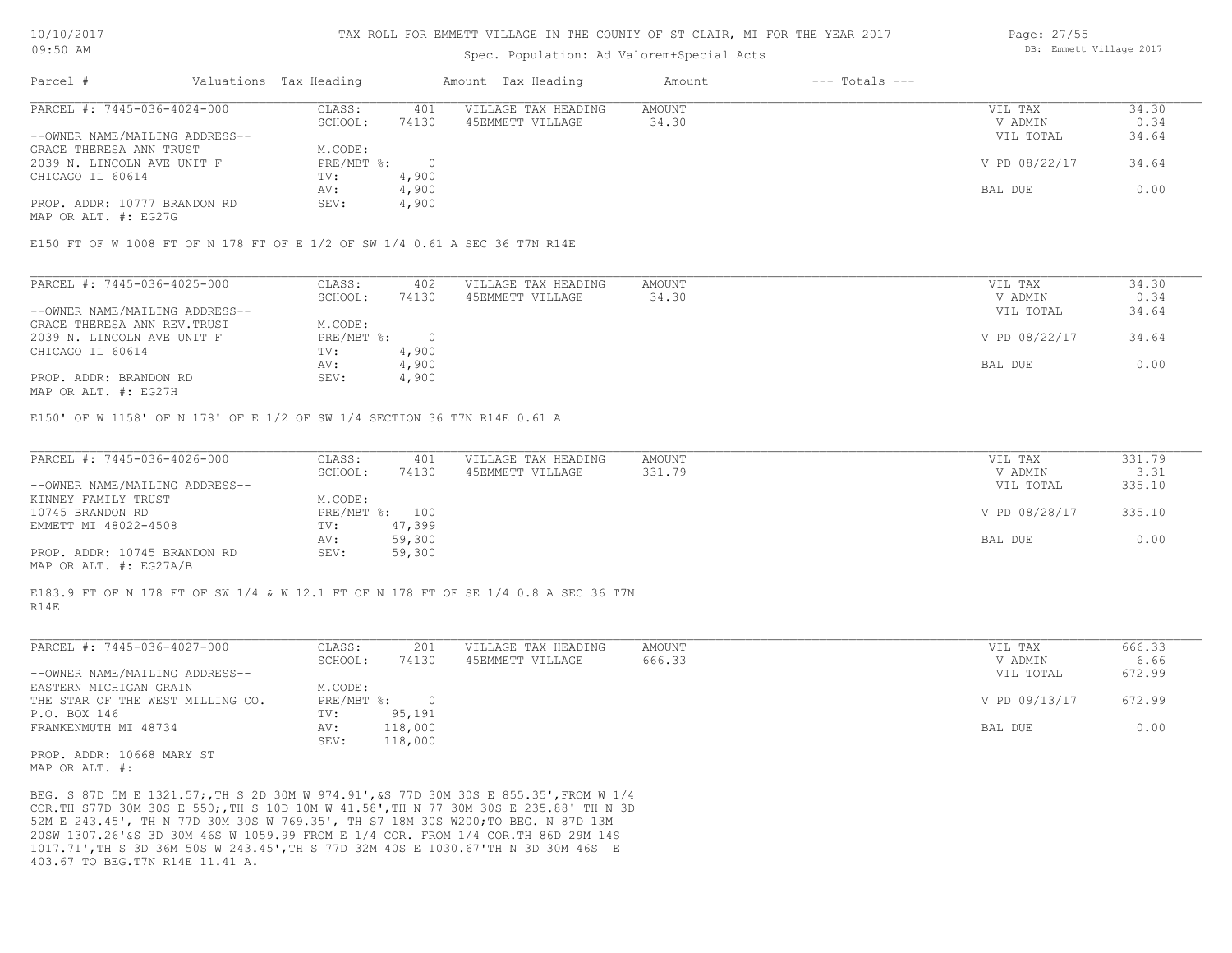#### TAX ROLL FOR EMMETT VILLAGE IN THE COUNTY OF ST CLAIR, MI FOR THE YEAR 2017

## Spec. Population: Ad Valorem+Special Acts

| Parcel #                       | Valuations Tax Heading |       | Amount Tax Heading  | Amount | $---$ Totals $---$ |           |      |
|--------------------------------|------------------------|-------|---------------------|--------|--------------------|-----------|------|
| PARCEL #: 7445-036-4027-100    | CLASS:                 | 703   | VILLAGE TAX HEADING | AMOUNT |                    | VIL TAX   | 0.00 |
|                                | SCHOOL:                | 74130 | 45EMMETT VILLAGE    | 0.00   |                    | V ADMIN   | 0.00 |
| --OWNER NAME/MAILING ADDRESS-- |                        |       |                     |        |                    | VIL TOTAL | 0.00 |
| VILLAGE OF EMMETT              | M.CODE:                |       |                     |        |                    |           |      |
| 3099 MAIN ST                   | PRE/MBT %:             |       |                     |        |                    | BAL DUE   | 0.00 |
| EMMETT MI 48022                | TV:                    |       |                     |        |                    |           |      |
|                                | AV:                    |       |                     |        |                    |           |      |
| PROP. ADDR: MARY ST            | SEV:                   |       |                     |        |                    |           |      |
|                                |                        |       |                     |        |                    |           |      |

MAP OR ALT. #: EG27D2

BEG. SECTION 36 T7N R14E 1.7 A S7730'30"E 368.75',TH N718' 30"E 200',TH N7730'30"W 368.75',TH S718'30"W 200' TO BEG S875'E 1321.57', S230'W 974.91' & S7730'30"E 486.6' FROM W 1/4 COR,TH

| PARCEL #: 7445-036-4028-001                                      | CLASS:         | 402    | VILLAGE TAX HEADING | AMOUNT | VIL TAX       | 431.90 |
|------------------------------------------------------------------|----------------|--------|---------------------|--------|---------------|--------|
|                                                                  | SCHOOL:        | 74130  | 45EMMETT VILLAGE    | 431.90 | V ADMIN       | 4.31   |
| --OWNER NAME/MAILING ADDRESS--                                   |                |        |                     |        | VIL TOTAL     | 436.21 |
| GROT STANLEY/SYLWIA                                              | M.CODE:        |        |                     |        |               |        |
| 11927 HIAWATHA                                                   | PRE/MBT %: 100 |        |                     |        | V PD 08/16/17 | 436.21 |
| UTICA MI 48315                                                   | TV:            | 61,700 |                     |        |               |        |
|                                                                  | AV:            | 61,700 |                     |        | BAL DUE       | 0.00   |
| PROP. ADDR: KINNEY RD                                            | SEV:           | 61,700 |                     |        |               |        |
| $M \land D$ $\land D \land T$ $m$ $\#$ , $D \land E \land \land$ |                |        |                     |        |               |        |

MAP OR ALT. #: EG59A

SECTION 36 T7N R16E 51.93 A SPLIT ON 10/05/2007 FROM 19-036-4028-000; 33D 27M 40S W 214.5', S 3D 6M 21S E 124.54', TH S 86D 39M 8S W 1105.88 TO BEG 40S W 313.5', S 30D 57M 40S W 132', S 49D 57M 40S W 726', S 73D 27M 40S W 247.5', S TH ALG COWHY DRAIN TH FOLLOWING SEVEN COURSES; S 37D 27M 40S W 107.87', S 61D 27M TH S 83D 49M 17S E 445.67', TH N 5D 59M 36S E 37.75', TH S 84D 0M 24S E 1234.32', 98.48', TH N 3D 26M 4S W 98.7', TH S 84D 0M 24S E 535.6', TH N 3D 26M 4S W 101.76', 29S W 250', TH N 85D 35M 34S E 70.38', TH N 3D 26M 4S W 49.5', TH N 85D 35M 34S E 39M 35S W 70.2', TH N 3D 58M 29S W 627.4', TH N 85D 35M 34S E 209.2', TH N 3D 58M BEG N 86D 39M 8S E 1382.76' FROM SW SEC COR, TH N 3D 58M 29S W 300.16', TH S 86D

| PARCEL #: 7445-036-4028-010        | CLASS:       | 703   | VILLAGE TAX HEADING | AMOUNT |         | VIL TAX   | 0.00 |
|------------------------------------|--------------|-------|---------------------|--------|---------|-----------|------|
|                                    | SCHOOL:      | 74130 | 45EMMETT VILLAGE    | 0.00   |         | V ADMIN   | 0.00 |
| --OWNER NAME/MAILING ADDRESS--     |              |       |                     |        |         | VIL TOTAL | 0.00 |
| SOUTH BRANCH PINE RIVER DRAIN      | M.CODE:      |       |                     |        |         |           |      |
| DRAINAGE DISTRICT                  | $PRE/MBT$ %: | 100   |                     |        | BAL DUE |           | 0.00 |
| ST CLAIR COUNTY DRAIN COMMISSIONER | TV:          |       |                     |        |         |           |      |
| 21 AIRPORT DR                      | AV:          |       |                     |        |         |           |      |
| SAINT CLAIR MI 48079               | SEV:         |       |                     |        |         |           |      |
|                                    |              |       |                     |        |         |           |      |

 $\_$  , and the state of the state of the state of the state of the state of the state of the state of the state of the state of the state of the state of the state of the state of the state of the state of the state of the

MAP OR ALT. #: EG59B PROP. ADDR: KINNEY RD

10/05/2007 FROM 19-036-4028-000; 1342.74', TH S 86D 39M 8S W 84.96' TO BEG SECTION 36 T7N R16E 21.16 A SPLIT ON 107.87', TH S 84D 0M 24S E 55.01', TH S 2D 57M 44S E 1093.74', TH S 86D 18M 37S W 49D 57M 40S E 726', N 30D 57M 40S E 132', N 61D 27M 40S E 313.5', N 37D 27M 40S E COURSE; N 3D 6M 21S W 124.54', N 33D 27M 40S E 214.5', N 73D 27M 40S E 247.5', N BEG N 86D 39M 8S E 2488.64' FROM SW SEC COR, TH ALG COWHY DRAIN FOLLOWING SEVEN

Page: 28/55 DB: Emmett Village 2017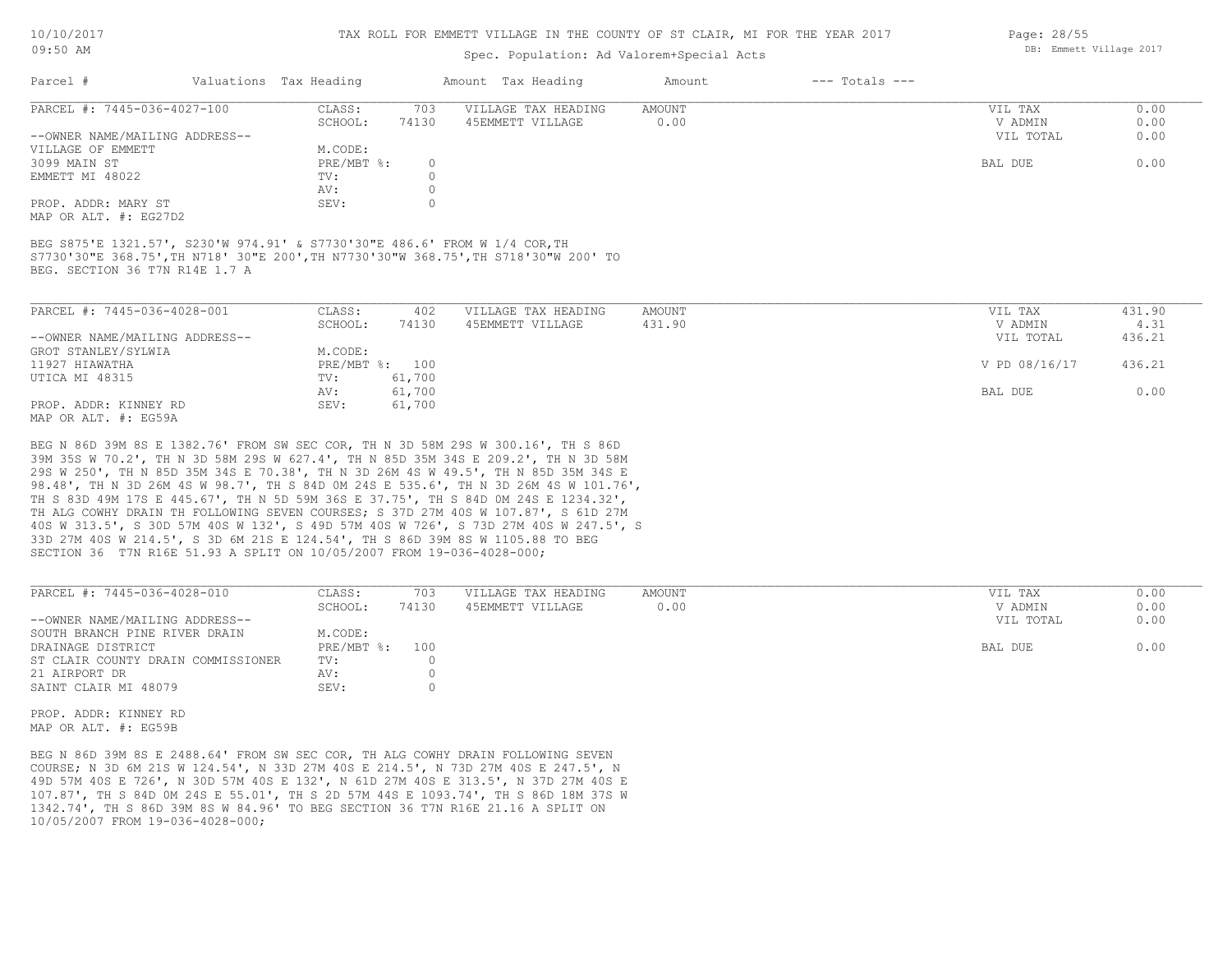#### TAX ROLL FOR EMMETT VILLAGE IN THE COUNTY OF ST CLAIR, MI FOR THE YEAR 2017

### Spec. Population: Ad Val

|        | OF ST CLAIR, MI FOR THE YEAR 2017 |                |  | Page: 29/55             |
|--------|-----------------------------------|----------------|--|-------------------------|
|        | orem+Special Acts.                |                |  | DB: Emmett Village 2017 |
| Amount |                                   | --- Totals --- |  |                         |

| PARCEL #: 7445-036-4029-000    | CLASS:     | 201    | VILLAGE TAX HEADING | AMOUNT | VIL TAX       | 203.41 |
|--------------------------------|------------|--------|---------------------|--------|---------------|--------|
|                                | SCHOOL:    | 74130  | 45EMMETT VILLAGE    | 203.41 | V ADMIN       | 2.03   |
| --OWNER NAME/MAILING ADDRESS-- |            |        |                     |        | VIL TOTAL     | 205.44 |
| PIERCE INVESMENT LLC           | M.CODE:    |        |                     |        |               |        |
| 10895 BRANDON RD               | PRE/MBT %: |        |                     |        | V PD 09/12/17 | 205.44 |
| EMMETT MI 48022                | TV:        | 29,059 |                     |        |               |        |
|                                | AV:        | 29,200 |                     |        | BAL DUE       | 0.00   |
| PROP. ADDR: 3120 MAIN ST       | SEV:       | 29,200 |                     |        |               |        |
|                                |            |        |                     |        |               |        |

MAP OR ALT. #: EG59C

OF MECHANIC ST. 1 A SEC 36 T7N R14E N250 FT OF W 176.20 FT OF THAT PART OF E 1/2 OF SW 1/4 LYING E OF E LINE M-19 & S

Parcel # Valuations Tax Heading Amount Tax Heading

| PARCEL #: 7445-036-4030-000    | CLASS:     | 401    | VILLAGE TAX HEADING | AMOUNT | VIL TAX   | 235.34 |
|--------------------------------|------------|--------|---------------------|--------|-----------|--------|
|                                | SCHOOL:    | 74130  | 45EMMETT VILLAGE    | 235.34 | V ADMIN   | 2.35   |
| --OWNER NAME/MAILING ADDRESS-- |            |        |                     |        | VIL TOTAL | 237.69 |
| THIERRY TIMOTHY F/DEBRA        | M.CODE:    |        |                     |        |           |        |
| 8995 MORRIS RD                 | PRE/MBT %: | $\Box$ |                     |        | BAL DUE   | 237.69 |
| GOODELLS MI 48027              | TV:        | 33,621 |                     |        |           |        |
|                                | AV:        | 41,500 |                     |        |           |        |
| PROP. ADDR: 3130 PATRICK ST    | SEV:       | 41,500 |                     |        |           |        |
| MAP OR ALT. #: EG58            |            |        |                     |        |           |        |

SEC 36 T7N R14E TO PATRICK ST TH N 2 DEG 30 MIN E ALG PATRICK ST 131.3 FT TO PLACE OF BEG. .28 A TH S 2 DEG 30 MIN W 113.91 FT TO JOHN ST TH N 87 DEG 30 MIN W ALG JOHN ST 98.48 FT BEG AT THE SW COR OF LOT 8 DUNEGANS ADDITION TO EMMETT, TH S 77 DEG 30 MIN E 100 FT

| PARCEL #: 7445-036-4031-000    | CLASS:       | 201   | VILLAGE TAX HEADING | AMOUNT | VIL TAX       | 28.00 |
|--------------------------------|--------------|-------|---------------------|--------|---------------|-------|
|                                | SCHOOL:      | 74130 | 45EMMETT VILLAGE    | 28.00  | V ADMIN       | 0.28  |
| --OWNER NAME/MAILING ADDRESS-- |              |       |                     |        | VIL TOTAL     | 28.28 |
| GAUTHIER FREDERICK JR/MARTHA   | M.CODE:      |       |                     |        |               |       |
| 1100 S. 15TH STREET            | $PRE/MBT$ %: |       |                     |        | V PD 07/13/17 | 28.28 |
| ST CLAIR MI 48079              | TV:          | 4,000 |                     |        |               |       |
|                                | AV:          | 4,000 |                     |        | BAL DUE       | 0.00  |
| PROP. ADDR: 10808 JOSEPH ST    | SEV:         | 4,000 |                     |        |               |       |
| MAP OR ALT. #: EG59B           |              |       |                     |        |               |       |

DEG 32 MIN W 435.6 FT TO BEG. 1 A SEC 36 T7N R14E 30 MIN W 100 FT TH S 77 DEG 32 MIN E 435.6 FT TH N 2 DEG 30 MIN E 100 FT, TH N 77 SAID S LINE 484.5 FT, TH S 2 DEG 30 MIN W 39.4 FT TO BEG OF THIS DESC, TH S 2 DEG BEG AT INT OF CENTER OF MAIN ST WITH S LINE OF GTRR R/W, TH S 77 DEG 32 MIN E ON

| PARCEL #: 7445-036-4036-001    | CLASS:  | 401            | VILLAGE TAX HEADING | AMOUNT | VIL TAX       | 465.67 |
|--------------------------------|---------|----------------|---------------------|--------|---------------|--------|
|                                | SCHOOL: | 74130          | 45EMMETT VILLAGE    | 465.67 | V ADMIN       | 4.65   |
| --OWNER NAME/MAILING ADDRESS-- |         |                |                     |        | VIL TOTAL     | 470.32 |
| THOMAS WILLIAM/JENNIFER        | M.CODE: |                |                     |        |               |        |
| 3079 WASHINGTON ST             |         | PRE/MBT %: 100 |                     |        | V PD 09/12/17 | 470.32 |
| EMMETT MI 48022                | TV:     | 66,525         |                     |        |               |        |
|                                | AV:     | 82,000         |                     |        | BAL DUE       | 0.00   |
| PROP. ADDR: 3079 WASHINGTON ST | SEV:    | 82,000         |                     |        |               |        |
| MAP OR ALT. #: EG57            |         |                |                     |        |               |        |

VILLAGE OF MT CROWLEY SEC 36 T7N R14E .35 A. 88\* 28' 30" W 280', TH N 1\* 41' 30" E 401.98' TO BEG.2.17A ALSO SE COR.OF LOTS 28 51" E 162.66', TH S 0\* 45' E 150', TH N 89\* 11' E 100', TH S 0\* 45' E 256.35', TH N BEG N 0\* 41' 2" W 993.38' & S 88\* 27' 51" E 695.86' FROM SW SEC COR, TH S 88\* 27'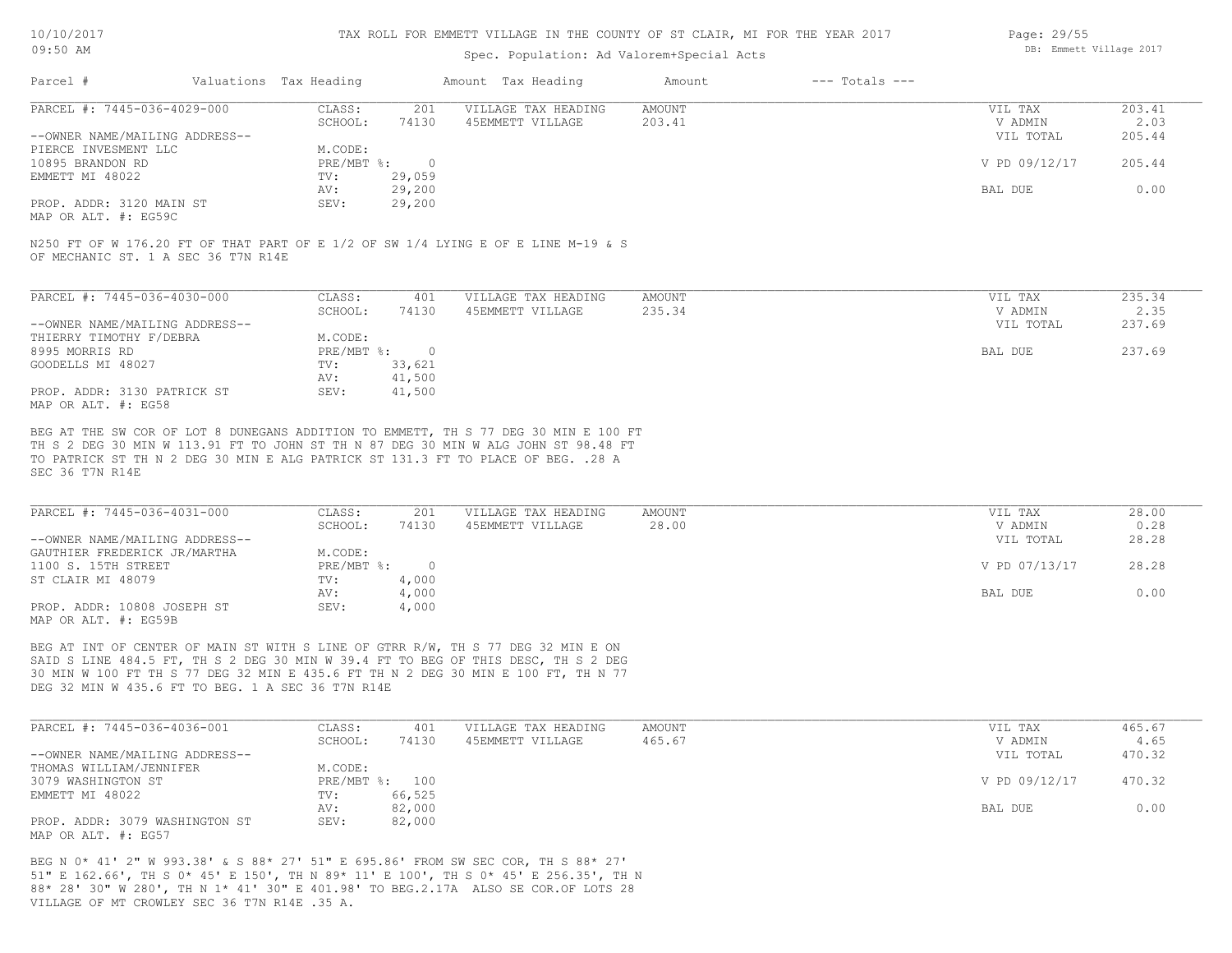| 10/10/2017 |  |
|------------|--|
| 09:50 AM   |  |

#### Spec. Population: Ad Valorem+Special Acts

| PARCEL #: 7445-036-4036-100                                                                                                                                                                                                                            | CLASS:<br>201                | VILLAGE TAX HEADING | <b>AMOUNT</b> | VIL TAX        | 193.90 |
|--------------------------------------------------------------------------------------------------------------------------------------------------------------------------------------------------------------------------------------------------------|------------------------------|---------------------|---------------|----------------|--------|
|                                                                                                                                                                                                                                                        | SCHOOL:<br>74130             | 45EMMETT VILLAGE    | 193.90        | V ADMIN        | 1.93   |
| --OWNER NAME/MAILING ADDRESS--                                                                                                                                                                                                                         |                              |                     |               | VIL TOTAL      | 195.83 |
| JRD INVESTMENTS, LLC                                                                                                                                                                                                                                   | M.CODE:                      |                     |               |                |        |
| P.O. BOX 337                                                                                                                                                                                                                                           | PRE/MBT %:<br>$\overline{0}$ |                     |               | V PD 07/13/17  | 195.83 |
| EMMETT MI 48022                                                                                                                                                                                                                                        | 27,700<br>TV:                |                     |               |                |        |
|                                                                                                                                                                                                                                                        | 27,700<br>AV:                |                     |               | <b>BAL DUE</b> | 0.00   |
| PROP. ADDR: WASHINGTON ST<br>MAP OR ALT. #: EG57B                                                                                                                                                                                                      | 27,700<br>SEV:               |                     |               |                |        |
| BEG N0^41'25"W 400' FROM SW SEC COR TH N0^41'25"W593.38', TH S88^27'51"E 695.86' TH<br>S1^41'30"W 401.98', TH S89^28'30"E 280', TH S0^45'E 165', TH S89^58'20"W 958.53' TO                                                                             |                              |                     |               |                |        |
| BEG SECTION 36                                                                                                                                                                                                                                         | T7N R14E                     | 10.26A              |               |                |        |
|                                                                                                                                                                                                                                                        |                              |                     |               |                |        |
|                                                                                                                                                                                                                                                        |                              |                     |               |                |        |
| PARCEL #: 7445-036-4037-000                                                                                                                                                                                                                            | CLASS:<br>402                | VILLAGE TAX HEADING | AMOUNT        | VIL TAX        | 11.66  |
|                                                                                                                                                                                                                                                        | 74130<br>SCHOOL:             | 45EMMETT VILLAGE    | 11.66         | V ADMIN        | 0.11   |
| --OWNER NAME/MAILING ADDRESS--                                                                                                                                                                                                                         |                              |                     |               | VIL TOTAL      | 11.77  |
|                                                                                                                                                                                                                                                        |                              |                     |               |                |        |
| PROSCH TINA M                                                                                                                                                                                                                                          | M.CODE:                      |                     |               |                |        |
| 10877 MECHANIC ST                                                                                                                                                                                                                                      | PRE/MBT %:<br>$\overline{0}$ |                     |               | V PD 09/12/17  | 11.77  |
| EMMETT MI 48022                                                                                                                                                                                                                                        | TV:<br>1,666                 |                     |               |                |        |
|                                                                                                                                                                                                                                                        |                              |                     |               | BAL DUE        | 0.00   |
|                                                                                                                                                                                                                                                        | 2,300<br>AV:                 |                     |               |                |        |
|                                                                                                                                                                                                                                                        | SEV:<br>2,300                |                     |               |                |        |
|                                                                                                                                                                                                                                                        |                              |                     |               |                |        |
|                                                                                                                                                                                                                                                        |                              |                     |               |                |        |
|                                                                                                                                                                                                                                                        |                              |                     |               |                |        |
|                                                                                                                                                                                                                                                        |                              |                     |               |                |        |
|                                                                                                                                                                                                                                                        |                              |                     |               |                |        |
|                                                                                                                                                                                                                                                        | CLASS:<br>401                | VILLAGE TAX HEADING | <b>AMOUNT</b> | VIL TAX        | 14.70  |
|                                                                                                                                                                                                                                                        | SCHOOL:<br>74130             | 45EMMETT VILLAGE    | 14.70         | V ADMIN        | 0.14   |
|                                                                                                                                                                                                                                                        |                              |                     |               | VIL TOTAL      | 14.84  |
|                                                                                                                                                                                                                                                        | M.CODE:                      |                     |               |                |        |
|                                                                                                                                                                                                                                                        | PRE/MBT %:<br>$\sim$ 0       |                     |               | BAL DUE        | 14.84  |
| PROP. ADDR: WASHINGTON ST<br>--OWNER NAME/MAILING ADDRESS--                                                                                                                                                                                            | 2,100<br>TV:                 |                     |               |                |        |
| MAP OR ALT. #: EG54/55<br>W100 FT OF E 265 FT OF THAT PART OF SW 1/4 LYING W OF M-19 & S OF VILLAGE OF MT<br>CROWLEY EXC S 835.1 FT. . 17 A SEC 36 T7N R14E<br>PARCEL #: 7445-036-4038-000<br>LEIGH BOGL KEVIN<br>1135 COURT ST<br>PORT HURON MI 48060 | 2,100<br>AV:                 |                     |               |                |        |

W OF M-19 & CONT 0.25 A. 0.25 A SEC 36 T7N R14E

| PARCEL #: 7445-036-4040-000    | CLASS:       | 401    | VILLAGE TAX HEADING | AMOUNT | VIL TAX       | 278.60 |
|--------------------------------|--------------|--------|---------------------|--------|---------------|--------|
|                                | SCHOOL:      | 74130  | 45EMMETT VILLAGE    | 278.60 | V ADMIN       | 2.78   |
| --OWNER NAME/MAILING ADDRESS-- |              |        |                     |        | VIL TOTAL     | 281.38 |
| RIX FRANK K. /<br>ROBERT H.    | M.CODE:      |        |                     |        |               |        |
| 3077 MAIN ST                   | $PRE/MBT$ %: | 100    |                     |        | V PD 09/12/17 | 281.38 |
| EMMETT MI 48022                | TV:          | 39,800 |                     |        |               |        |
|                                | AV:          | 39,800 |                     |        | BAL DUE       | 0.00   |
| PROP. ADDR: 3077 MAIN ST       | SEV:         | 39,800 |                     |        |               |        |
| MAP OR ALT. #: EG52            |              |        |                     |        |               |        |

LYING W OF M-19. .75 A SEC 36 T7N R14E LYING W OF M-19 & N 66' OF S 835.1' OF E 165' OF ALL THAT PART OF W 1/2 OF SW 1/4 THE N 66 FT OF THE S 769.1 FT OF THE E 330 FT OF ALL THAT PART OF W 1/2 OF SW 1/4 Page: 30/55 DB: Emmett Village 2017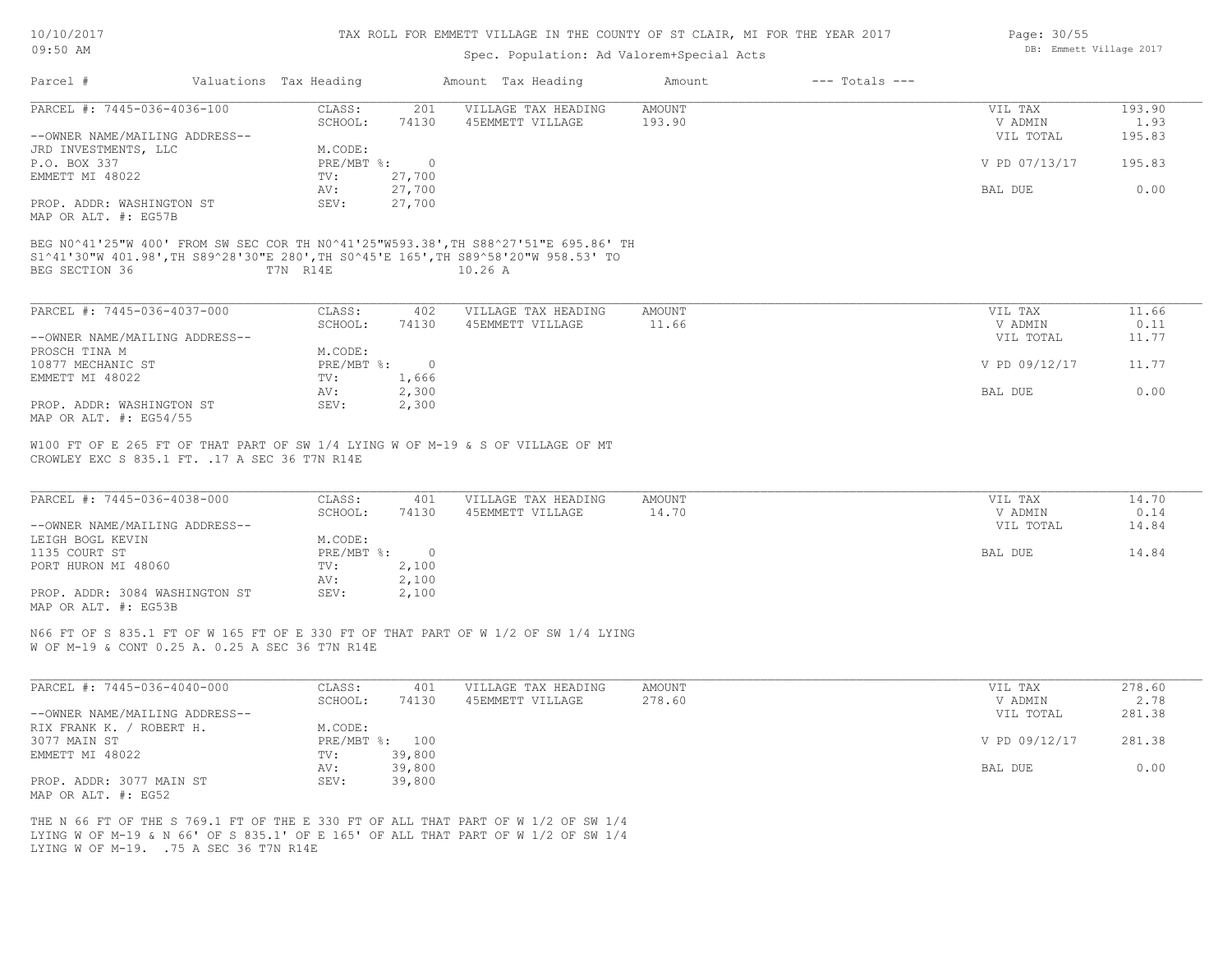| 10/10/2017 |  |
|------------|--|
| $09:50$ AM |  |

# Spec. Population: Ad Valorem+Special Acts

| Page: 31/55 |                         |  |
|-------------|-------------------------|--|
|             | DB: Emmett Village 2017 |  |

|                                                                                                                                 |                        |                | Spec. Population: Ad Valorem+Special Acts |               |                    |               |        |
|---------------------------------------------------------------------------------------------------------------------------------|------------------------|----------------|-------------------------------------------|---------------|--------------------|---------------|--------|
| Parcel #                                                                                                                        | Valuations Tax Heading |                | Amount Tax Heading                        | Amount        | $---$ Totals $---$ |               |        |
| PARCEL #: 7445-036-4041-000                                                                                                     | CLASS:                 | 401            | VILLAGE TAX HEADING                       | <b>AMOUNT</b> |                    | VIL TAX       | 295.09 |
|                                                                                                                                 | SCHOOL:                | 74130          | 45EMMETT VILLAGE                          | 295.09        |                    | V ADMIN       | 2.95   |
| --OWNER NAME/MAILING ADDRESS--                                                                                                  |                        |                |                                           |               |                    | VIL TOTAL     | 298.04 |
| NORAT ERIC D./AMY A.                                                                                                            | M.CODE:                |                |                                           |               |                    |               |        |
| 3069 MAIN ST                                                                                                                    |                        | PRE/MBT %: 100 |                                           |               |                    | V PD 09/12/17 | 298.04 |
| EMMETT MI 48022                                                                                                                 | TV:                    | 42,156         |                                           |               |                    |               |        |
|                                                                                                                                 | AV:                    | 53,000         |                                           |               |                    | BAL DUE       | 0.00   |
| PROP. ADDR: 3069 MAIN ST                                                                                                        | SEV:                   | 53,000         |                                           |               |                    |               |        |
| MAP OR ALT. #: EG51                                                                                                             |                        |                |                                           |               |                    |               |        |
| THE N 132 FT OF THE S 703.1 FT OF THE E 330 FT OF ALL THAT PART OF THE W 1/2 OF SW<br>1/4 LYING W OF M-19 1 A SEC 36 T7N R14E   |                        |                |                                           |               |                    |               |        |
|                                                                                                                                 |                        |                |                                           |               |                    |               |        |
| PARCEL #: 7445-036-4042-000                                                                                                     | CLASS:                 | 401            | VILLAGE TAX HEADING                       | AMOUNT        |                    | VIL TAX       | 218.79 |
|                                                                                                                                 | SCHOOL:                | 74130          | 45EMMETT VILLAGE                          | 218.79        |                    | V ADMIN       | 2.18   |
| --OWNER NAME/MAILING ADDRESS--                                                                                                  |                        |                |                                           |               |                    | VIL TOTAL     | 220.97 |
| ROSE-WHITE TANIA                                                                                                                | M.CODE:                |                |                                           |               |                    |               |        |
| 3057 MAIN ST                                                                                                                    |                        | PRE/MBT %: 100 |                                           |               |                    | V PD 09/12/17 | 220.97 |
| EMMETT MI 48022                                                                                                                 | TV:                    | 31,256         |                                           |               |                    |               |        |
|                                                                                                                                 | AV:                    | 39,600         |                                           |               |                    | BAL DUE       | 0.00   |
| PROP. ADDR: 3057 MAIN ST                                                                                                        | SEV:                   | 39,600         |                                           |               |                    |               |        |
| MAP OR ALT. #: EG50                                                                                                             |                        |                |                                           |               |                    |               |        |
| THE N 66 FT OF THE S 571.1 FT OF THE E 330 FT OF ALL THAT PART OF W 1/2 OF SW 1/4<br>LYING W OF M-19 .5 A SEC 36 T7N R14E       |                        |                |                                           |               |                    |               |        |
| PARCEL #: 7445-036-4043-000                                                                                                     | CLASS:                 | 401            | VILLAGE TAX HEADING                       | <b>AMOUNT</b> |                    | VIL TAX       | 139.62 |
|                                                                                                                                 | SCHOOL:                | 74130          | 45EMMETT VILLAGE                          | 139.62        |                    | V ADMIN       | 1.39   |
| --OWNER NAME/MAILING ADDRESS--                                                                                                  |                        |                |                                           |               |                    | VIL TOTAL     | 141.01 |
| TAYLOR RESA                                                                                                                     | M.CODE:                |                |                                           |               |                    |               |        |
| 8221 FARGO RD                                                                                                                   | $PRE/MBT$ $\div$       | $\overline{0}$ |                                           |               |                    | V PD 09/29/17 | 141.01 |
| YALE MI 48097                                                                                                                   | TV:                    | 19,946         |                                           |               |                    |               |        |
|                                                                                                                                 | AV:                    | 24,800         |                                           |               |                    | BAL DUE       | 0.00   |
| PROP. ADDR: 3025 MAIN ST<br>MAP OR ALT. #: EG49                                                                                 | SEV:                   | 24,800         |                                           |               |                    |               |        |
|                                                                                                                                 |                        |                |                                           |               |                    |               |        |
| THE N 78 FT OF THE S 288.5 FT OF THE E 165 FT OF ALL THAT PART OF THE W 1/2 OF SW<br>1/4 LYING W OF M-19 0.30 A SEC 36 T7N R14E |                        |                |                                           |               |                    |               |        |
| PARCEL #: 7445-036-4044-000                                                                                                     | CLASS:                 | 401            | VILLAGE TAX HEADING                       | <b>AMOUNT</b> |                    | VIL TAX       | 8.22   |
|                                                                                                                                 | SCHOOL:                | 74130          | 45EMMETT VILLAGE                          | 8.22          |                    | V ADMIN       | 0.08   |
| --OWNER NAME/MAILING ADDRESS--                                                                                                  |                        |                |                                           |               |                    | VIL TOTAL     | 8.30   |
| MUNEIO MICHAEL/KEVIN                                                                                                            | M.CODE:                |                |                                           |               |                    |               |        |
| 8393 KENDALL RD                                                                                                                 |                        | PRE/MBT %: 0   |                                           |               |                    | V PD 09/18/17 | 8.30   |
| COLUMBUS MI 48063                                                                                                               | TV:                    | 1,175          |                                           |               |                    |               |        |
|                                                                                                                                 | AV:                    | 1,200          |                                           |               |                    | BAL DUE       | 0.00   |
| PROP. ADDR: MAIN ST                                                                                                             | SEV:                   | 1,200          |                                           |               |                    |               |        |
| MAP OR ALT. #: EG48                                                                                                             |                        |                |                                           |               |                    |               |        |
|                                                                                                                                 |                        |                |                                           |               |                    |               |        |
| THE S 210.5' OF E 165' OF ALL THAT PART OF W 1/2 OF SW 1/4 LYING W OF M-19 & EXC                                                |                        |                |                                           |               |                    |               |        |
| THAT PART S & E OF A LINE, BEG S8647'35"W 125' FROM NE COR SECTION 2 T6N R14E, TH                                               |                        |                |                                           |               |                    |               |        |
| N3050'8"E 253.83' SECTION 36 T7N R14E 0.55 A                                                                                    |                        |                |                                           |               |                    |               |        |
|                                                                                                                                 |                        |                |                                           |               |                    |               |        |
|                                                                                                                                 |                        |                |                                           |               |                    |               |        |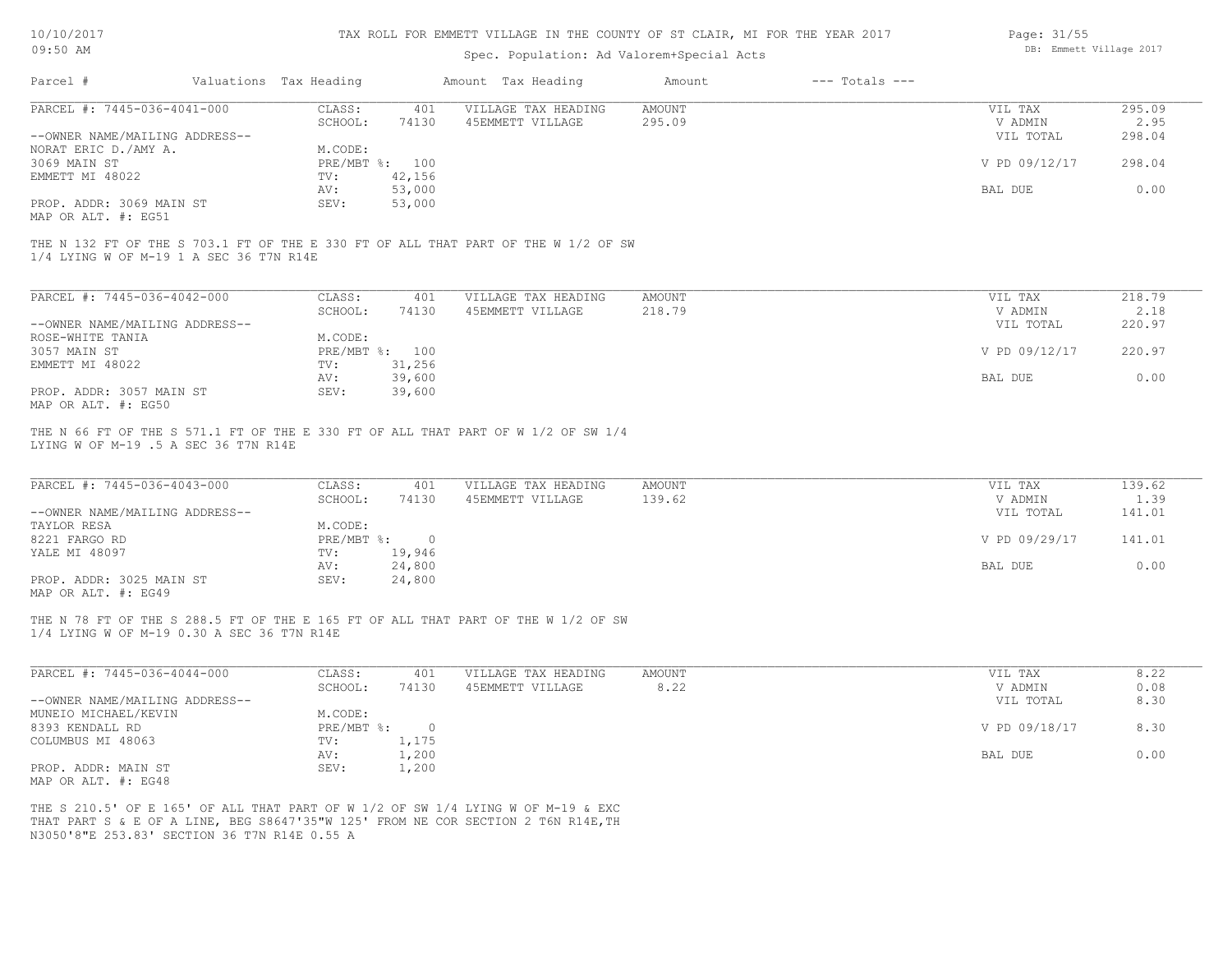#### TAX ROLL FOR EMMETT VILLAGE IN THE COUNTY OF ST CLAIR, MI FOR THE YEAR 2017

### Spec. Population: Ad Valorem+Special Acts

| Parcel #                       | Valuations Tax Heading |        | Amount Tax Heading  | Amount | $---$ Totals $---$ |               |        |
|--------------------------------|------------------------|--------|---------------------|--------|--------------------|---------------|--------|
| PARCEL #: 7445-036-4045-000    | CLASS:                 | 201    | VILLAGE TAX HEADING | AMOUNT |                    | VIL TAX       | 259.21 |
|                                | SCHOOL:                | 74130  | 45EMMETT VILLAGE    | 259.21 |                    | V ADMIN       | 2.59   |
| --OWNER NAME/MAILING ADDRESS-- |                        |        |                     |        |                    | VIL TOTAL     | 261.80 |
| JRD INVESTMENTS, LLC           | M.CODE:                |        |                     |        |                    |               |        |
| P.O.BOX 337                    | PRE/MBT %:             |        |                     |        |                    | V PD 08/16/17 | 261.80 |
| EMMETT MI 48022                | TV:                    | 37,030 |                     |        |                    |               |        |
|                                | AV:                    | 83,700 |                     |        |                    | BAL DUE       | 0.00   |
| PROP. ADDR: 11114 BURT RD      | SEV:                   | 83,700 |                     |        |                    |               |        |

MAP OR ALT. #: EG47A

S8958'20"W 558.95' TO BEG SECTION 36 T7N R14E 5.13 A BEG AT SW SEC COR,TH N041'25"W 400',TH N8958'20"E 558.53',TH S045'E 400',TH

| PARCEL #: 7445-036-4045-100    | CLASS:       | 401    | VILLAGE TAX HEADING | AMOUNT | 465.67<br>VIL TAX       |      |
|--------------------------------|--------------|--------|---------------------|--------|-------------------------|------|
|                                | SCHOOL:      | 74130  | 45EMMETT VILLAGE    | 465.67 | V ADMIN                 | 4.65 |
| --OWNER NAME/MAILING ADDRESS-- |              |        |                     |        | 470.32<br>VIL TOTAL     |      |
| LEENKNEGT MATTHEW/JESSICA      | M.CODE:      |        |                     |        |                         |      |
| 3035 MAIN ST                   | $PRE/MBT$ %: | 100    |                     |        | V PD 08/28/17<br>470.32 |      |
| EMMETT MI 48022                | TV:          | 66,525 |                     |        |                         |      |
|                                | AV:          | 81,500 |                     |        | BAL DUE                 | 0.00 |
| PROP. ADDR: 3035 KINNEY RD     | SEV:         | 81,500 |                     |        |                         |      |
| MAP OR ALT. #: EG47D           |              |        |                     |        |                         |      |

N216.6' OF S 505.1' OF E 330' OF SW 1/4 OF SW 1/4 SEC 36 T7N R14E 1.64 A

| PARCEL #: 7445-036-4045-200    | CLASS:     | 201    | VILLAGE TAX HEADING | AMOUNT | VIL TAX       | 110.69 |
|--------------------------------|------------|--------|---------------------|--------|---------------|--------|
|                                | SCHOOL:    | 74130  | 45EMMETT VILLAGE    | 110.69 | V ADMIN       | 1.10   |
| --OWNER NAME/MAILING ADDRESS-- |            |        |                     |        | VIL TOTAL     | 111.79 |
| MUNEIO MICHAEL/KEVIN           | M.CODE:    |        |                     |        |               |        |
| 8393 KENDALL RD                | PRE/MBT %: |        |                     |        | V PD 09/18/17 | 111.79 |
| COLUMBUS MI 48063              | TV:        | 15,814 |                     |        |               |        |
|                                | AV:        | 27,600 |                     |        | BAL DUE       | 0.00   |
| PROP. ADDR: 11110 BURT RD      | SEV:       | 27,600 |                     |        |               |        |
| MAP OR ALT. #: EG47E           |            |        |                     |        |               |        |

SECTION 36 T7N R14E 0.59 A PLAT,TH S876'E 101.34',TH S2 16'W 255.5',TH N876'W 101.19',TH N214'E 255.5' TO BEG. BEG S8526'E 28.02', S214'W 681.6' & S876'E 28' FROM SE COR LOT 28 MT CROWLEY

| PARCEL #: 7445-036-4045-300    | CLASS:       | 201    | VILLAGE TAX HEADING | AMOUNT | VIL TAX       | 156.70 |
|--------------------------------|--------------|--------|---------------------|--------|---------------|--------|
|                                | SCHOOL:      | 74130  | 45EMMETT VILLAGE    | 156.70 | V ADMIN       | 1.56   |
| --OWNER NAME/MAILING ADDRESS-- |              |        |                     |        | VIL TOTAL     | 158.26 |
| MELDRUM TODD LIVING TRUST      | M.CODE:      |        |                     |        |               |        |
| 332 STINSON                    | $PRE/MBT$ %: |        |                     |        | V PD 07/13/17 | 158.26 |
| MEMPHIS MI 48041               | TV:          | 22,386 |                     |        |               |        |
|                                | AV:          | 43,800 |                     |        | BAL DUE       | 0.00   |
| PROP. ADDR: 11112 BURT RD      | SEV:         | 43,800 |                     |        |               |        |
| MAP OR ALT. #: EG47F           |              |        |                     |        |               |        |

400',TH S8958'20"W 400' TO BEG SECTION 36 T7N R14E 3.67 A BEG N8958'20"E 558.95' FROM SW SEC COR,TH N045'W 400', TH N8958'20"E 400',TH S045'E Page: 32/55 DB: Emmett Village 2017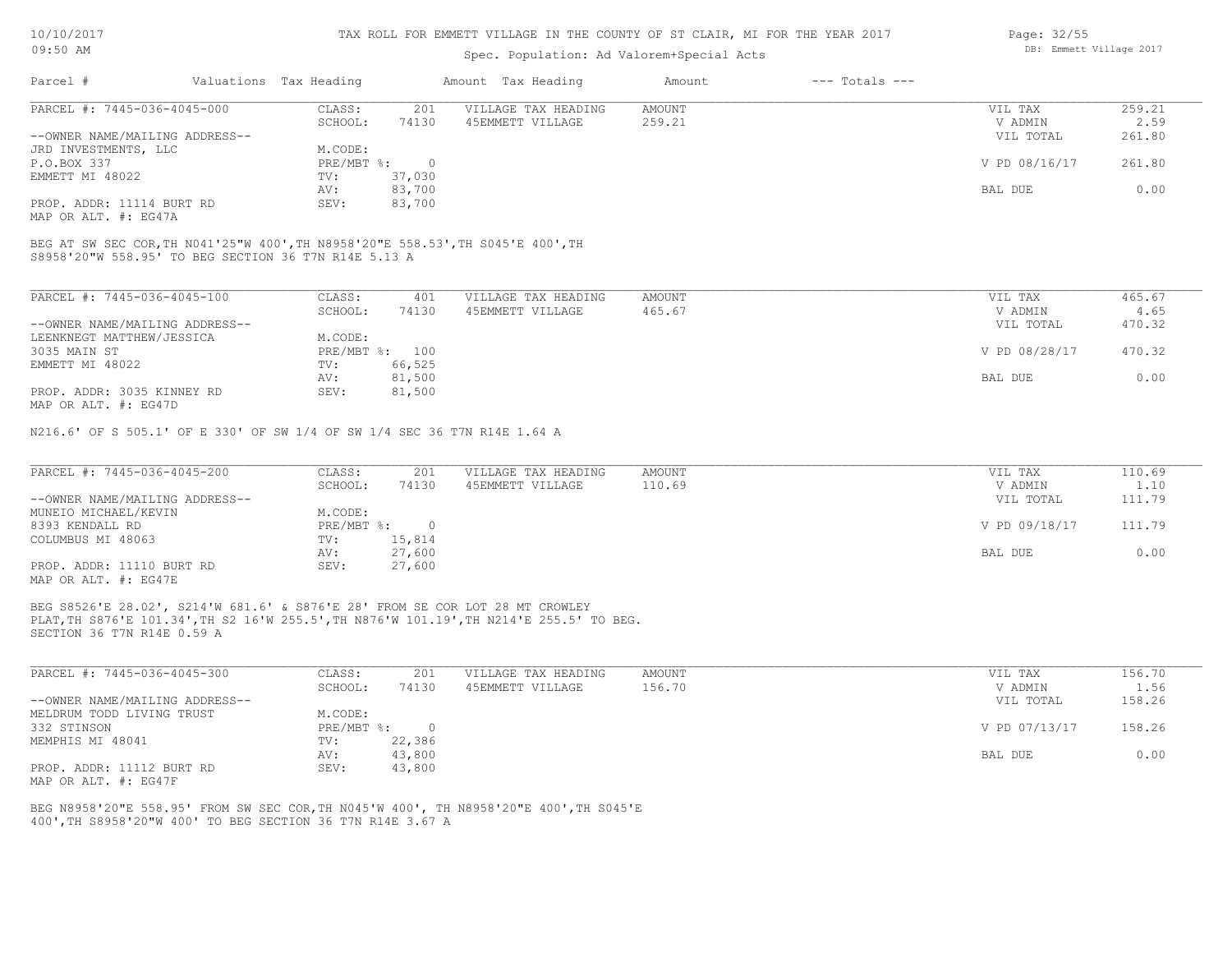### Spec. Population: Ad Valorem+Special Acts

| Page: 33/55 |                         |  |
|-------------|-------------------------|--|
|             | DB: Emmett Village 2017 |  |

| Parcel #                       | Valuations Tax Heading |        | Amount Tax Heading  | Amount | $---$ Totals $---$ |               |       |
|--------------------------------|------------------------|--------|---------------------|--------|--------------------|---------------|-------|
| PARCEL #: 7445-036-4046-000    | CLASS:                 | 402    | VILLAGE TAX HEADING | AMOUNT |                    | VIL TAX       | 63.75 |
|                                | SCHOOL:                | 74130  | 45EMMETT VILLAGE    | 63.75  |                    | V ADMIN       | 0.63  |
| --OWNER NAME/MAILING ADDRESS-- |                        |        |                     |        |                    | VIL TOTAL     | 64.38 |
| FANION BRIAN JR & SR           | M.CODE:                |        |                     |        |                    |               |       |
| 1406 S RIVERSIDE AVE           | PRE/MBT %:             |        |                     |        |                    | V PD 07/27/17 | 64.38 |
| SAINT CLAIR MI 48079           | TV:                    | 9,108  |                     |        |                    |               |       |
|                                | AV:                    | 15,900 |                     |        |                    | BAL DUE       | 0.00  |
| PROP. ADDR: WASHINGTON ST      | SEV:                   | 15,900 |                     |        |                    |               |       |
|                                |                        |        |                     |        |                    |               |       |

MAP OR ALT. #: EG46

OF MT CROWLEY EXC THE S 993 FT THEREOF & CONT 13.5 A. 13.5 A SEC 36 T7N R14E ALL THAT PART OF W 1/2 OF SW 1/4 LYING S OF GTRR R/W & W OF THE PLAT OF THE VILLAGE

| PARCEL #: 7445-217-0001-000    | CLASS:     | 201    | VILLAGE TAX HEADING | AMOUNT | 18.90<br>VIL TAX       |
|--------------------------------|------------|--------|---------------------|--------|------------------------|
|                                | SCHOOL:    | 74130  | 45EMMETT VILLAGE    | 18.90  | 0.18<br>V ADMIN        |
| --OWNER NAME/MAILING ADDRESS-- |            |        |                     |        | 19.08<br>VIL TOTAL     |
| BISCOS INN                     | M.CODE:    |        |                     |        |                        |
| P.O. BOX 188                   | PRE/MBT %: | $\cap$ |                     |        | V PD 09/08/17<br>19.08 |
| EMMETT MI 48022                | TV:        | 2,700  |                     |        |                        |
|                                | AV:        | 2,700  |                     |        | 0.00<br>BAL DUE        |
| PROP. ADDR: 3146 MAIN ST       | SEV:       | 2,700  |                     |        |                        |
| MAP OR ALT. $\#$ : EG62/64     |            |        |                     |        |                        |

LOT 1 DUNEGANS ADDITION TO VILLAGE OF EMMETT

| PARCEL #: 7445-217-0002-001                                                                                                                                                                                                                                                                                                                  | CLASS:       | 201    | VILLAGE TAX HEADING | AMOUNT | VIL TAX       | 109.39 |
|----------------------------------------------------------------------------------------------------------------------------------------------------------------------------------------------------------------------------------------------------------------------------------------------------------------------------------------------|--------------|--------|---------------------|--------|---------------|--------|
|                                                                                                                                                                                                                                                                                                                                              | SCHOOL:      | 74130  | 45EMMETT VILLAGE    | 109.39 | V ADMIN       | 1.09   |
| --OWNER NAME/MAILING ADDRESS--                                                                                                                                                                                                                                                                                                               |              |        |                     |        | VIL TOTAL     | 110.48 |
| BIRKENSHAW ROBERT                                                                                                                                                                                                                                                                                                                            | M.CODE:      |        |                     |        |               |        |
| P.O. BOX 188                                                                                                                                                                                                                                                                                                                                 | $PRE/MBT$ %: |        |                     |        | V PD 09/08/17 | 110.48 |
| EMMETT MI 48022                                                                                                                                                                                                                                                                                                                              | TV:          | 15,628 |                     |        |               |        |
|                                                                                                                                                                                                                                                                                                                                              | AV:          | 20,900 |                     |        | BAL DUE       | 0.00   |
| PROP. ADDR: 3146 MAIN ST                                                                                                                                                                                                                                                                                                                     | SEV:         | 20,900 |                     |        |               |        |
| $\cdots$ $\cdots$ $\cdots$ $\cdots$ $\cdots$ $\cdots$ $\cdots$ $\cdots$ $\cdots$ $\cdots$ $\cdots$ $\cdots$ $\cdots$ $\cdots$ $\cdots$ $\cdots$ $\cdots$ $\cdots$ $\cdots$ $\cdots$ $\cdots$ $\cdots$ $\cdots$ $\cdots$ $\cdots$ $\cdots$ $\cdots$ $\cdots$ $\cdots$ $\cdots$ $\cdots$ $\cdots$ $\cdots$ $\cdots$ $\cdots$ $\cdots$ $\cdots$ |              |        |                     |        |               |        |

MAP OR ALT. #: EG65/69/76A

#### 19-217-0002-000, 19-217-0006-000, 19-217-0012-000; LOT 3, 12 &14 DUNEGANS ADDITION TO VILLAGE OF EMMETT SPLIT ON 11/21/2007 FROM

| PARCEL #: 7445-217-0003-000    | CLASS:       | 201    | VILLAGE TAX HEADING | AMOUNT | VIL TAX       | 220.46 |
|--------------------------------|--------------|--------|---------------------|--------|---------------|--------|
|                                | SCHOOL:      | 74130  | 45EMMETT VILLAGE    | 220.46 | V ADMIN       | 2.20   |
| --OWNER NAME/MAILING ADDRESS-- |              |        |                     |        | VIL TOTAL     | 222.66 |
| FENECH RICHARD                 | M.CODE:      |        |                     |        |               |        |
| 3132 MAIN ST                   | $PRE/MBT$ %: | 100    |                     |        | V PD 09/14/17 | 222.66 |
| EMMETT MI 48022                | TV:          | 31,495 |                     |        |               |        |
|                                | AV:          | 33,000 |                     |        | BAL DUE       | 0.00   |
| PROP. ADDR: 3132 MAIN ST       | SEV:         | 33,000 |                     |        |               |        |

MAP OR ALT. #: EG66

LOT 4 DUNEGANS ADDITION TO VILLAGE OF EMMETT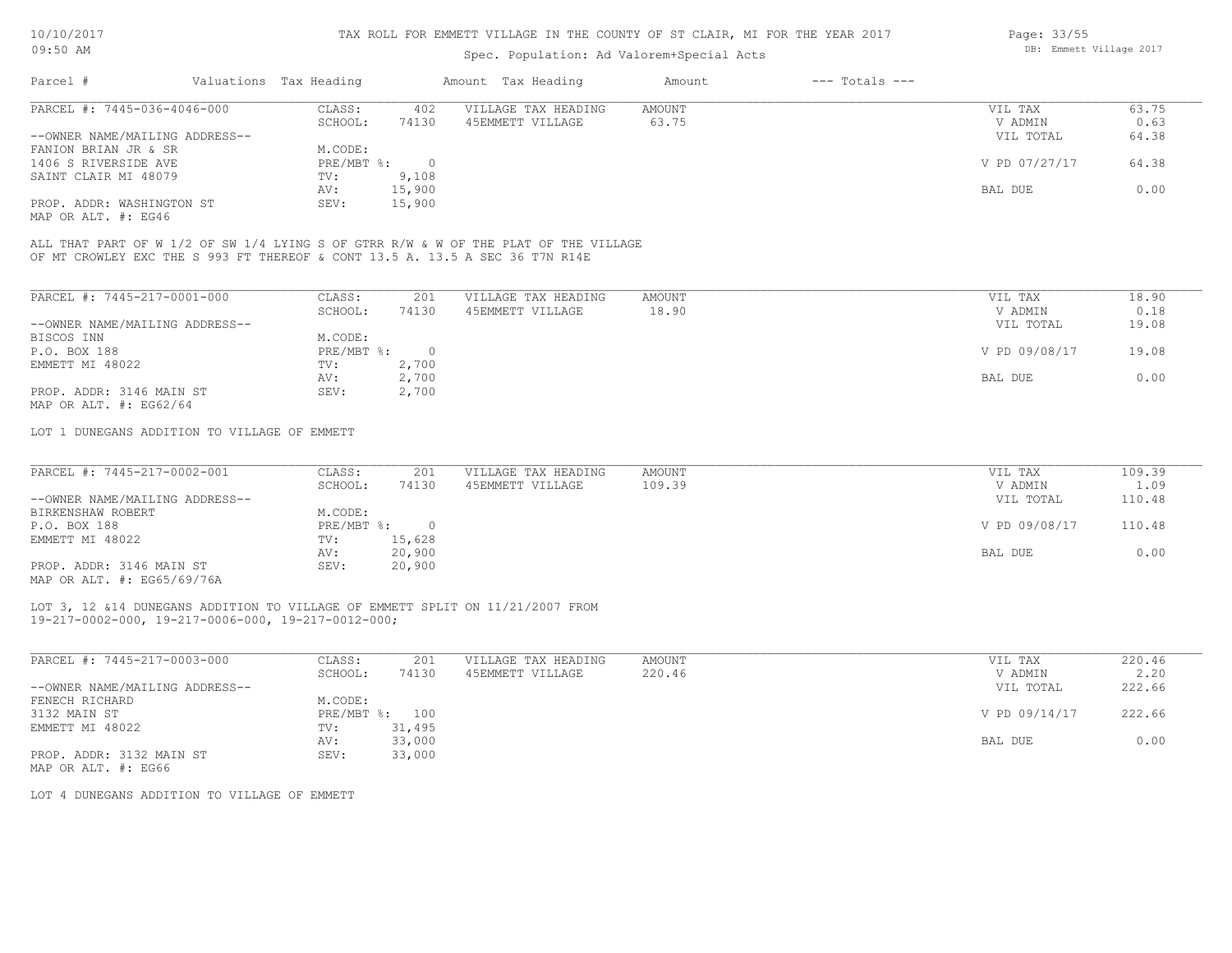#### TAX ROLL FOR EMMETT VILLAGE IN THE COUNTY OF ST CLAIR, MI FOR THE YEAR 2017

## Spec. Population: Ad Valorem+Special Acts

| Parcel #                       | Valuations Tax Heading |       | Amount Tax Heading  | Amount | $---$ Totals $---$ |           |      |
|--------------------------------|------------------------|-------|---------------------|--------|--------------------|-----------|------|
| PARCEL #: 7445-217-0004-000    | CLASS:                 | 705   | VILLAGE TAX HEADING | AMOUNT |                    | VIL TAX   | 0.00 |
|                                | SCHOOL:                | 74130 | 45EMMETT VILLAGE    | 0.00   |                    | V ADMIN   | 0.00 |
| --OWNER NAME/MAILING ADDRESS-- |                        |       |                     |        |                    | VIL TOTAL | 0.00 |
| GLEASON BUTLER MEM HALL        | M.CODE:                |       |                     |        |                    |           |      |
| 3128 MAIN ST                   | PRE/MBT %:             |       |                     |        |                    | BAL DUE   | 0.00 |
| EMMETT MI 48022                | TV:                    |       |                     |        |                    |           |      |
|                                | AV:                    |       |                     |        |                    |           |      |
| PROP. ADDR: 3128 MAIN ST       | SEV:                   |       |                     |        |                    |           |      |

MAP OR ALT. #: EG67

LOT 5 DUNEGANS ADDITION TO VILLAGE OF EMMETT

| PARCEL #: 7445-217-0005-000    | CLASS:     | 201    | VILLAGE TAX HEADING | AMOUNT | VIL TAX       | 298.69 |
|--------------------------------|------------|--------|---------------------|--------|---------------|--------|
|                                | SCHOOL:    | 74130  | 45EMMETT VILLAGE    | 298.69 | V ADMIN       | 2.98   |
| --OWNER NAME/MAILING ADDRESS-- |            |        |                     |        | VIL TOTAL     | 301.67 |
| BISCOS INC                     | M.CODE:    |        |                     |        |               |        |
| P.O. BOX 188                   | PRE/MBT %: |        |                     |        | V PD 09/08/17 | 301.67 |
| EMMETT MI 48022                | TV:        | 42,671 |                     |        |               |        |
|                                | AV:        | 72,700 |                     |        | BAL DUE       | 0.00   |
| PROP. ADDR: 3146 MAIN ST       | SEV:       | 72,700 |                     |        |               |        |

MAP OR ALT. #: EG68

LOTS 2, 6 & 7 DUNEGANS ADDITION TO VILLAGE OF EMMETT

| PARCEL #: 7445-217-0007-000      | CLASS:  | 401            | VILLAGE TAX HEADING | AMOUNT | VIL TAX   | 84.91 |
|----------------------------------|---------|----------------|---------------------|--------|-----------|-------|
|                                  | SCHOOL: | 74130          | 45EMMETT VILLAGE    | 84.91  | V ADMIN   | 0.84  |
| --OWNER NAME/MAILING ADDRESS--   |         |                |                     |        | VIL TOTAL | 85.75 |
| GODD TODD HENRY/WILLETT MURIEL M | M.CODE: |                |                     |        |           |       |
| 10821 JOSEPH ST                  |         | PRE/MBT %: 100 |                     |        | BAL DUE   | 85.75 |
| EMMETT MI 48022                  | TV:     | 12,131         |                     |        |           |       |
|                                  | AV:     | 15,000         |                     |        |           |       |
| PROP. ADDR: 10821 JOSEPH ST      | SEV:    | 15,000         |                     |        |           |       |
| MAP OR ALT. #: EG70              |         |                |                     |        |           |       |

LOT 8 DUNEGANS ADDITION TO VILLAGE OF EMMETT

| PARCEL #: 7445-217-0008-000    | CLASS:                    | 401     | VILLAGE TAX HEADING | AMOUNT | VIL TAX   | 121.80 |
|--------------------------------|---------------------------|---------|---------------------|--------|-----------|--------|
|                                | SCHOOL:                   | 74130   | 45EMMETT VILLAGE    | 121.80 | V ADMIN   | 1.21   |
| --OWNER NAME/MAILING ADDRESS-- |                           |         |                     |        | VIL TOTAL | 123.01 |
| HENDERSON SCOTT                | M.CODE:                   |         |                     |        |           |        |
| 10817 JOSEPH ST                | $PRE/MBT$ $\frac{1}{6}$ : | $100 -$ |                     |        | BAL DUE   | 123.01 |
| EMMETT MI 48022                | TV:                       | 17,400  |                     |        |           |        |
|                                | AV:                       | 17,400  |                     |        |           |        |
| PROP. ADDR: 10817 JOSEPH ST    | SEV:                      | 17,400  |                     |        |           |        |
| MAP OR ALT. $\#$ : EG71/72     |                           |         |                     |        |           |        |

LOT 9 DUNEGANS ADDITION TO VILLAGE OF EMMETT

Page: 34/55 DB: Emmett Village 2017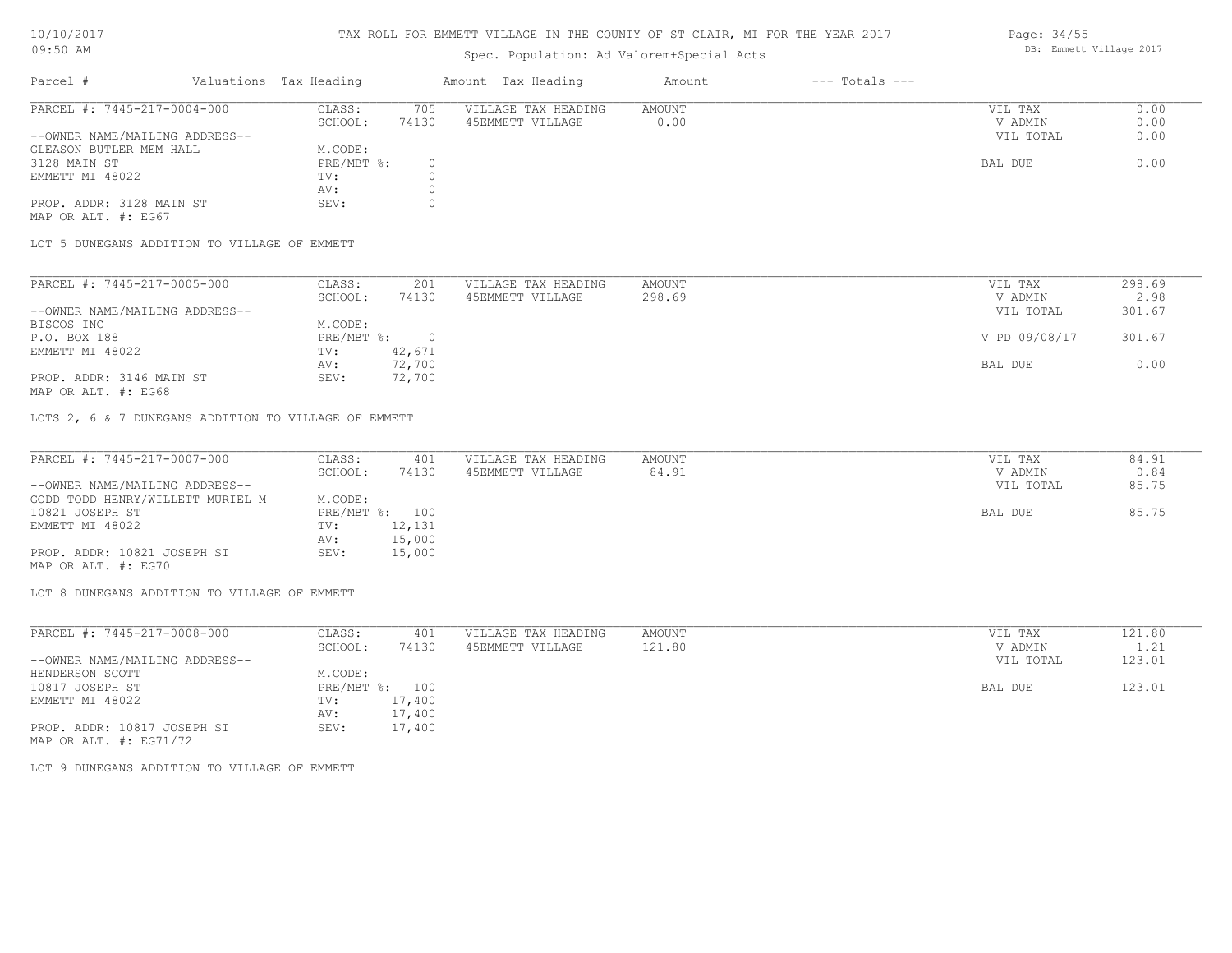## Spec. Population: Ad Valorem+Special Acts

| Parcel #                       | Valuations Tax Heading |       | Amount Tax Heading  | Amount | $---$ Totals $---$ |               |       |
|--------------------------------|------------------------|-------|---------------------|--------|--------------------|---------------|-------|
| PARCEL #: 7445-217-0010-000    | CLASS:                 | 201   | VILLAGE TAX HEADING | AMOUNT |                    | VIL TAX       | 48.73 |
|                                | SCHOOL:                | 74130 | 45EMMETT VILLAGE    | 48.73  |                    | V ADMIN       | 0.48  |
| --OWNER NAME/MAILING ADDRESS-- |                        |       |                     |        |                    | VIL TOTAL     | 49.21 |
| GAUTHIER FREDERICK J/MARTHA E  | M.CODE:                |       |                     |        |                    |               |       |
| 1100 S. 15TH STREET            | PRE/MBT %:             |       |                     |        |                    | V PD 07/13/17 | 49.21 |
| ST. CLAIR MI 48079             | TV:                    | 6,962 |                     |        |                    |               |       |
|                                | AV:                    | 7,000 |                     |        |                    | BAL DUE       | 0.00  |
| PROP. ADDR: JOSEPH ST          | SEV:                   | 7,000 |                     |        |                    |               |       |

MAP OR ALT. #: EG73/74

LOT 11 DUNEGANS ADDITION TO VILLAGE OF EMMETT

| PARCEL #: 7445-217-0011-000    | CLASS:     | 705   | VILLAGE TAX HEADING | AMOUNT | VIL TAX   | 0.00 |
|--------------------------------|------------|-------|---------------------|--------|-----------|------|
|                                | SCHOOL:    | 74130 | 45EMMETT VILLAGE    | 0.00   | V ADMIN   | 0.00 |
| --OWNER NAME/MAILING ADDRESS-- |            |       |                     |        | VIL TOTAL | 0.00 |
| GLEASON BUTLER MEM HALL        | M.CODE:    |       |                     |        |           |      |
| 3128 MAIN ST                   | PRE/MBT %: |       |                     |        | BAL DUE   | 0.00 |
| EMMETT MI 48022                | TV:        |       |                     |        |           |      |
|                                | AV:        |       |                     |        |           |      |
| PROP. ADDR: MECHANIC ST        | SEV:       |       |                     |        |           |      |
| MAP OR ALT. #: EG75            |            |       |                     |        |           |      |

LOT 13 DUNEGANS ADDITION TO VILLAGE OF EMMETT

| PARCEL #: 7445-218-0002-000    | CLASS:       | 702   | VILLAGE TAX HEADING | AMOUNT | VIL TAX   | 0.00 |
|--------------------------------|--------------|-------|---------------------|--------|-----------|------|
|                                | SCHOOL:      | 74130 | 45EMMETT VILLAGE    | 0.00   | V ADMIN   | 0.00 |
| --OWNER NAME/MAILING ADDRESS-- |              |       |                     |        | VIL TOTAL | 0.00 |
| M-19 R/W 77023                 | M.CODE:      |       |                     |        |           |      |
| EMMETT MI 48022                | $PRE/MBT$ %: |       |                     |        | BAL DUE   | 0.00 |
|                                | TV:          |       |                     |        |           |      |
| PROP. ADDR: JOSEPH ST          | AV:          |       |                     |        |           |      |
| MAP OR ALT. #: EG59D           | SEV:         |       |                     |        |           |      |

ADDITION THAT PART OF M-19 R/W LYING WITHIN LOTS 15, 18, 19, 22, 23 & 26 DUNEGANS FIRST

| PARCEL #: 7445-538-0001-000    | CLASS:     | 201    | VILLAGE TAX HEADING | AMOUNT | VIL TAX       | 126.09 |
|--------------------------------|------------|--------|---------------------|--------|---------------|--------|
|                                | SCHOOL:    | 74130  | 45EMMETT VILLAGE    | 126.09 | V ADMIN       | 1.26   |
| --OWNER NAME/MAILING ADDRESS-- |            |        |                     |        | VIL TOTAL     | 127.35 |
| EMMETT HARDWARE INC.           | M.CODE:    |        |                     |        |               |        |
| 10256 WEBB RD                  | PRE/MBT %: | $\Box$ |                     |        | V PD 07/17/17 | 127.35 |
| GOODELLS MI 48027              | TV:        | 18,013 |                     |        |               |        |
|                                | AV:        | 28,600 |                     |        | BAL DUE       | 0.00   |
| PROP. ADDR: 3147 MAIN ST       | SEV:       | 28,600 |                     |        |               |        |
| MAP OR ALT. #: EG77            |            |        |                     |        |               |        |

 $\_$  , and the state of the state of the state of the state of the state of the state of the state of the state of the state of the state of the state of the state of the state of the state of the state of the state of the

N1/2 OF LOT 1 VILLAGE OF MT CROWLEY ALTERATIONS & EXTENSION

Page: 35/55 DB: Emmett Village 2017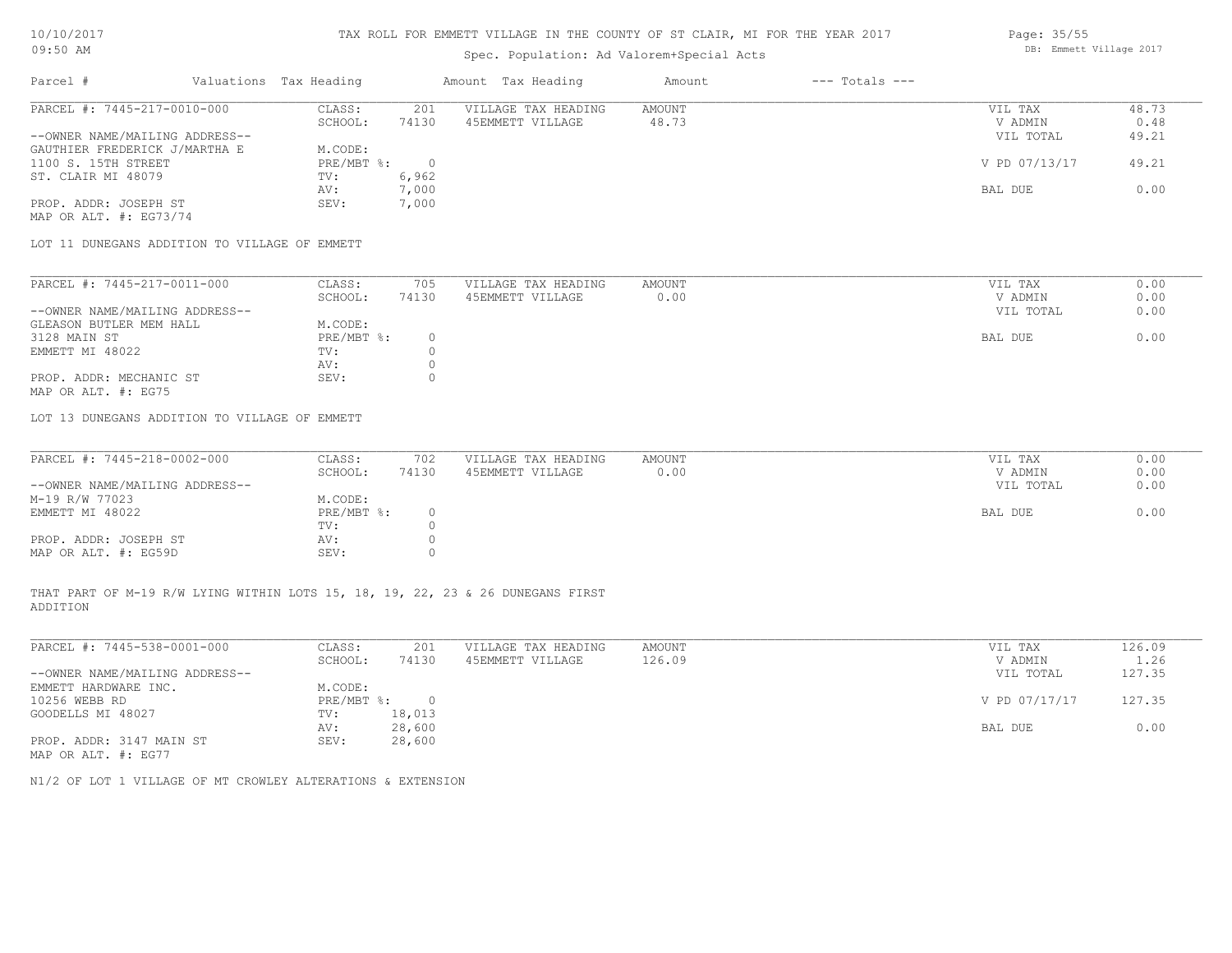### Spec. Population: Ad Valorem+Special Acts

| Parcel #                       | Valuations Tax Heading |        | Amount Tax Heading  | Amount | $---$ Totals $---$ |               |        |
|--------------------------------|------------------------|--------|---------------------|--------|--------------------|---------------|--------|
| PARCEL #: 7445-538-0002-000    | CLASS:                 | 201    | VILLAGE TAX HEADING | AMOUNT |                    | VIL TAX       | 305.90 |
|                                | SCHOOL:                | 74130  | 45EMMETT VILLAGE    | 305.90 |                    | V ADMIN       | 3.05   |
| --OWNER NAME/MAILING ADDRESS-- |                        |        |                     |        |                    | VIL TOTAL     | 308.95 |
| HARTZELL HOLDINGS, LLC         | M.CODE:                |        |                     |        |                    |               |        |
| WHISTLE DINER                  | PRE/MBT %:             |        |                     |        |                    | V PD 07/27/17 | 308.95 |
| P.O. BOX 145                   | TV:                    | 43,700 |                     |        |                    |               |        |
| EMMETT MI 48022                | AV:                    | 43,700 |                     |        |                    | BAL DUE       | 0.00   |
|                                | SEV:                   | 43,700 |                     |        |                    |               |        |
|                                |                        |        |                     |        |                    |               |        |

MAP OR ALT. #: EG78 PROP. ADDR: 3143 MAIN ST

S1/2 OF LOT 1 VILLAGE OF MT CROWLEY ALTERATIONS & EXTENSION

| PARCEL #: 7445-538-0004-001    | CLASS:     | 201    | VILLAGE TAX HEADING | AMOUNT | VIL TAX       | 35.00 |
|--------------------------------|------------|--------|---------------------|--------|---------------|-------|
|                                | SCHOOL:    | 74130  | 45EMMETT VILLAGE    | 35.00  | V ADMIN       | 0.35  |
| --OWNER NAME/MAILING ADDRESS-- |            |        |                     |        | VIL TOTAL     | 35.35 |
| HESS RICHARD                   | M.CODE:    |        |                     |        |               |       |
| 3137 MAIN ST                   | PRE/MBT %: | $\cap$ |                     |        | V PD 08/23/17 | 35.35 |
| PO BOX 312                     | TV:        | 5,000  |                     |        |               |       |
| EMMETT MI 48022                | AV:        | 5,000  |                     |        | BAL DUE       | 0.00  |
|                                | SEV:       | 5,000  |                     |        |               |       |
| PROP. ADDR: MAIN ST            |            |        |                     |        |               |       |

MAP OR ALT. #: EG79/80

02/01/2008 FROM 19-538-004-000, 19-538-0003-000; LOT 2 & N 1/2 OF LOT 3 VILLAGE OF MT CROWLEY ALTERATIONS & EXTENSION SPLIT ON

| PARCEL #: 7445-538-0005-000                           | CLASS:     | 201    | VILLAGE TAX HEADING | AMOUNT | VIL TAX       | 11.79 |
|-------------------------------------------------------|------------|--------|---------------------|--------|---------------|-------|
|                                                       | SCHOOL:    | 74130  | 45EMMETT VILLAGE    | 11.79  | V ADMIN       | 0.11  |
| --OWNER NAME/MAILING ADDRESS--                        |            |        |                     |        | VIL TOTAL     | 11.90 |
| HESS RICHARD C                                        | M.CODE:    |        |                     |        |               |       |
| P.O. BOX 312                                          | PRE/MBT %: | $\cap$ |                     |        | V PD 08/23/17 | 11.90 |
| EMMETT MI 48022                                       | TV:        | 1,685  |                     |        |               |       |
|                                                       | AV:        | 1,700  |                     |        | BAL DUE       | 0.00  |
| PROP. ADDR: MAIN ST                                   | SEV:       | 1,700  |                     |        |               |       |
| $\cdots$ $\cdots$ $\cdots$ $\cdots$ $\cdots$ $\cdots$ |            |        |                     |        |               |       |

 $\_$  , and the state of the state of the state of the state of the state of the state of the state of the state of the state of the state of the state of the state of the state of the state of the state of the state of the

MAP OR ALT. #: EG81

ALTERATIONS & EXTENSION THE N 37 FT OF THE S 60 FT OF THE E 66 FT OF LOT 4 VILLAGE OF MT CROWLEY

| PARCEL #: 7445-538-0006-000    | CLASS:       | 201    | VILLAGE TAX HEADING | AMOUNT | VIL TAX       | 131.43 |
|--------------------------------|--------------|--------|---------------------|--------|---------------|--------|
|                                | SCHOOL:      | 74130  | 45EMMETT VILLAGE    | 131.43 | V ADMIN       | 1.31   |
| --OWNER NAME/MAILING ADDRESS-- |              |        |                     |        | VIL TOTAL     | 132.74 |
| HESS RICHARD C                 | M.CODE:      |        |                     |        |               |        |
| P.O. BOX 312                   | $PRE/MBT$ %: |        |                     |        | V PD 08/23/17 | 132.74 |
| EMMETT MI 48022                | TV:          | 18,776 |                     |        |               |        |
|                                | AV:          | 28,900 |                     |        | BAL DUE       | 0.00   |
| PROP. ADDR: 3137 MAIN ST       | SEV:         | 28,900 |                     |        |               |        |
| MAP OR ALT. #: EG82            |              |        |                     |        |               |        |

CROWLEY ALTERATIONS & EXTENSION S1/2 OF LOT 3 ALSO LOT 4 EXC THE S 60 FT OF THE E 86 FT THEREOF. VILLAGE OF MT Page: 36/55 DB: Emmett Village 2017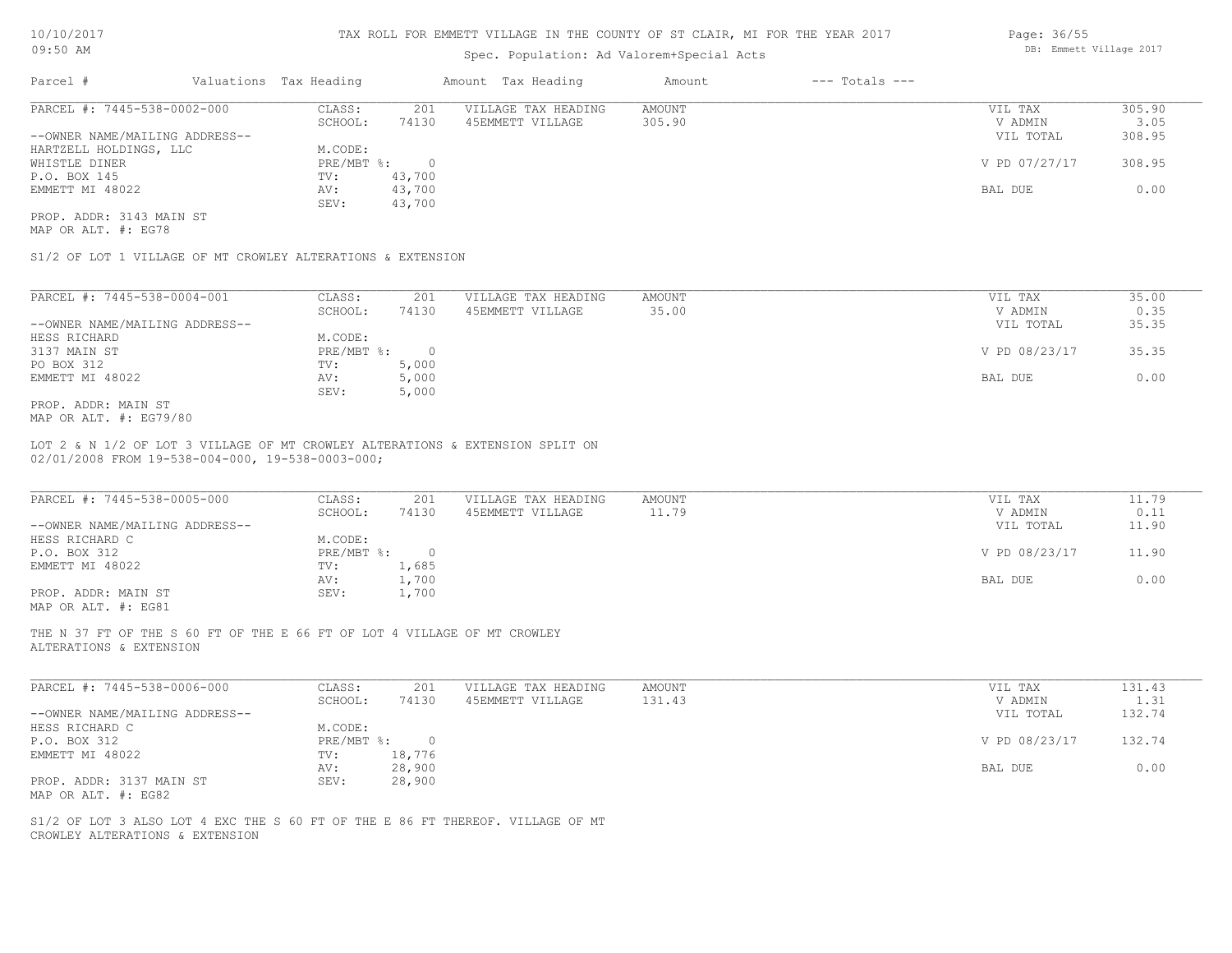| 10/10/2017 |  |
|------------|--|
| 09:50 AM   |  |

### Spec. Population: Ad Valorem+Special Acts

| Parcel #                       | Valuations Tax Heading |       | Amount Tax Heading  | Amount | $---$ Totals $---$ |               |      |
|--------------------------------|------------------------|-------|---------------------|--------|--------------------|---------------|------|
| PARCEL #: 7445-538-0007-000    | CLASS:                 | 201   | VILLAGE TAX HEADING | AMOUNT |                    | VIL TAX       | 7.70 |
|                                | SCHOOL:                | 74130 | 45EMMETT VILLAGE    | 7.70   |                    | V ADMIN       | 0.07 |
| --OWNER NAME/MAILING ADDRESS-- |                        |       |                     |        |                    | VIL TOTAL     | 7.77 |
| HESS RICHARD C                 | M.CODE:                |       |                     |        |                    |               |      |
| P.O. BOX 312                   | PRE/MBT %:             | - 0   |                     |        |                    | V PD 08/23/17 | 7.77 |
| EMMETT MI 48022                | TV:                    | 1,100 |                     |        |                    |               |      |
|                                | AV:                    | 1,100 |                     |        |                    | BAL DUE       | 0.00 |
| PROP. ADDR: MAIN ST            | SEV:                   | 1,100 |                     |        |                    |               |      |
| MAP OR ALT. #: EG83            |                        |       |                     |        |                    |               |      |

CROWLEY ALTERATIONS & EXTENSION W20 FT OF E 86 FT OF S 60 FT & THE S 23 FT OF THE E 66 FT OF LOT 4 VILLAGE OF MT

| PARCEL #: 7445-538-0008-000    | CLASS:     | 703   | VILLAGE TAX HEADING | AMOUNT | VIL TAX   | 0.00 |
|--------------------------------|------------|-------|---------------------|--------|-----------|------|
|                                | SCHOOL:    | 74130 | 45EMMETT VILLAGE    | 0.00   | V ADMIN   | 0.00 |
| --OWNER NAME/MAILING ADDRESS-- |            |       |                     |        | VIL TOTAL | 0.00 |
| VILLAGE OF EMMETT              | M.CODE:    |       |                     |        |           |      |
| 3119 MAIN ST                   | PRE/MBT %: |       |                     |        | BAL DUE   | 0.00 |
| EMMETT MI 48022-4518           | TV:        |       |                     |        |           |      |
|                                | AV:        |       |                     |        |           |      |
| PROP. ADDR: 3119 MAIN ST       | SEV:       |       |                     |        |           |      |
| MAP OR ALT. $\#$ : EG84/85     |            |       |                     |        |           |      |

LOT 5 & N 31 FT OF LOT 6 VILLAGE OF MT CROWLEY ALTERATIONS & EXTENSION

| PARCEL #: 7445-538-0009-000    | CLASS:     | 703   | VILLAGE TAX HEADING | AMOUNT | VIL TAX   | 0.00 |
|--------------------------------|------------|-------|---------------------|--------|-----------|------|
|                                | SCHOOL:    | 74130 | 45EMMETT VILLAGE    | 0.00   | V ADMIN   | 0.00 |
| --OWNER NAME/MAILING ADDRESS-- |            |       |                     |        | VIL TOTAL | 0.00 |
| VILLAGE OF EMMETT              | M.CODE:    |       |                     |        |           |      |
| EMMETT MI 48022                | PRE/MBT %: |       |                     |        | BAL DUE   | 0.00 |
|                                | TV:        |       |                     |        |           |      |
| PROP. ADDR: 3099 MAIN ST       | AV:        |       |                     |        |           |      |
| MAP OR ALT. #: EG86            | SEV:       |       |                     |        |           |      |

EXTENSION LOT 6 EXC N 31 FT THEREOF & N 10 FT OF LOT 7 VILLAGE OF MT CROWLEY ALTERATIONS &

| PARCEL #: 7445-538-0010-000    | CLASS:     | 703   | VILLAGE TAX HEADING | AMOUNT | VIL TAX   | 0.00 |
|--------------------------------|------------|-------|---------------------|--------|-----------|------|
|                                | SCHOOL:    | 74130 | 45EMMETT VILLAGE    | 0.00   | V ADMIN   | 0.00 |
| --OWNER NAME/MAILING ADDRESS-- |            |       |                     |        | VIL TOTAL | 0.00 |
| VILLAGE OF EMMETT FIRE HALL    | M.CODE:    |       |                     |        |           |      |
| 3109 MAIN ST                   | PRE/MBT %: |       |                     |        | BAL DUE   | 0.00 |
| EMMETT MI 48022                | TV:        |       |                     |        |           |      |
|                                | AV:        |       |                     |        |           |      |
| PROP. ADDR: 3109 MAIN ST       | SEV:       |       |                     |        |           |      |
| MAP OR ALT. #: EG87A           |            |       |                     |        |           |      |

EXTENSION LOT 7 EXC N 10 FT & N 38.2 FT OF LOT 8 VILLAGE OF MT CROWLEY ALTERATIONS & Page: 37/55 DB: Emmett Village 2017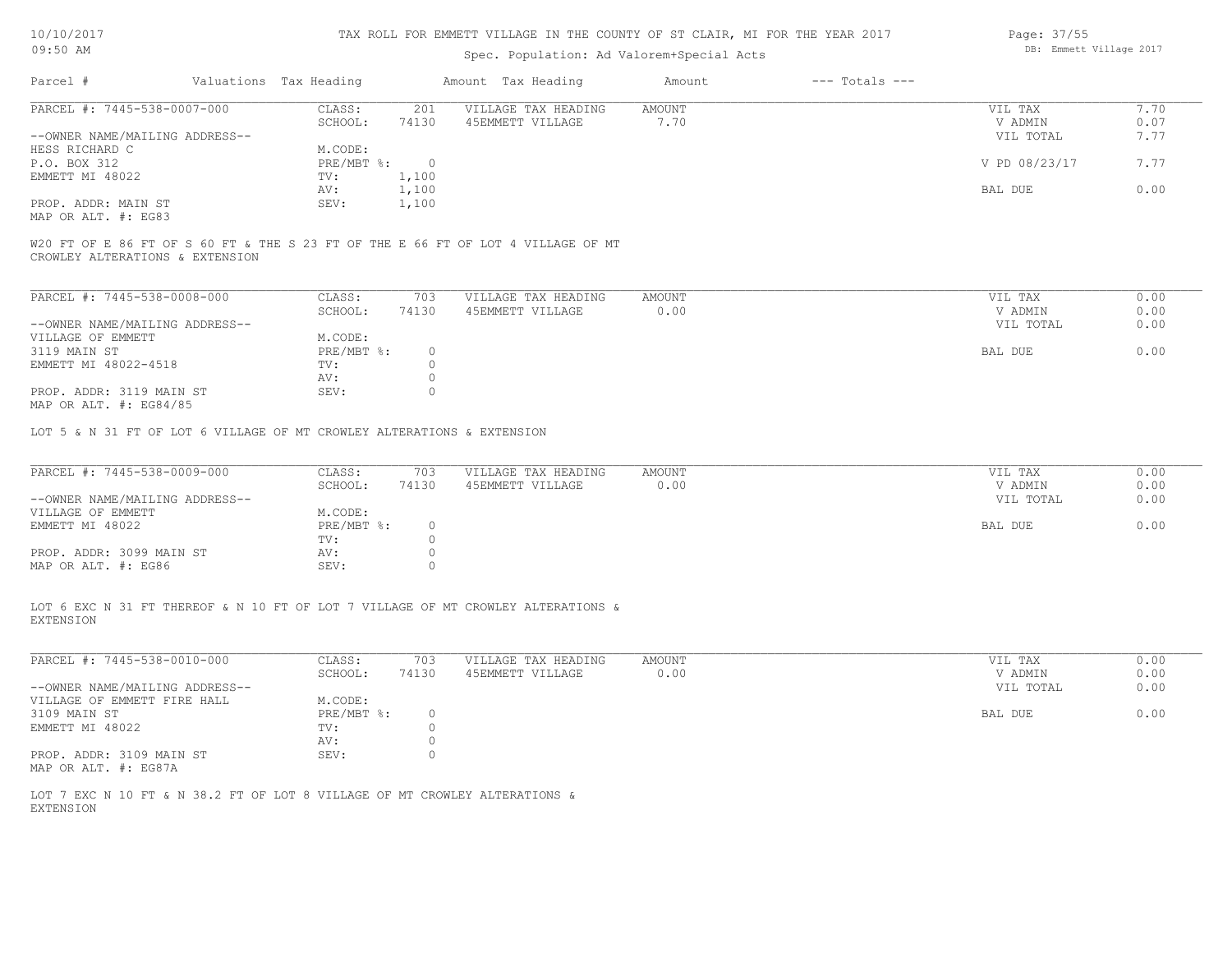### Spec. Population: Ad Valorem+Special Acts

| Parcel #                       | Valuations Tax Heading |                | Amount Tax Heading  | Amount | $---$ Totals $---$ |               |        |
|--------------------------------|------------------------|----------------|---------------------|--------|--------------------|---------------|--------|
| PARCEL #: 7445-538-0011-000    | CLASS:                 | 401            | VILLAGE TAX HEADING | AMOUNT |                    | VIL TAX       | 183.52 |
|                                | SCHOOL:                | 74130          | 45EMMETT VILLAGE    | 183.52 |                    | V ADMIN       | 1.83   |
| --OWNER NAME/MAILING ADDRESS-- |                        |                |                     |        |                    | VIL TOTAL     | 185.35 |
| PATTERSON LISA REGINA          | M.CODE:                |                |                     |        |                    |               |        |
| 3093 MAIN ST                   |                        | PRE/MBT %: 100 |                     |        |                    | V PD 09/08/17 | 185.35 |
| EMMETT MI 48022                | TV:                    | 26,218         |                     |        |                    |               |        |
|                                | AV:                    | 32,500         |                     |        |                    | BAL DUE       | 0.00   |
| PROP. ADDR: 3093 MAIN ST       | SEV:                   | 32,500         |                     |        |                    |               |        |
|                                |                        |                |                     |        |                    |               |        |

MAP OR ALT. #: EG87B

CROWLEY ALTERATIONS & EXTENSION SEC 36 LYING W OF M-19 & S OF SAID PLAT, OWNED & OCC AS ONE LOT VILLAGE OF MT LOT 8 EXC N 38.2 FT ALSO N 72.2 FT OF E 165 FT OF THAT PART OF W 1/2 OF SW 1/2 OF

| PARCEL #: 7445-538-0012-000    | CLASS:       | 401   | VILLAGE TAX HEADING | AMOUNT | VIL TAX   | 14.70 |
|--------------------------------|--------------|-------|---------------------|--------|-----------|-------|
|                                | SCHOOL:      | 74130 | 45EMMETT VILLAGE    | 14.70  | V ADMIN   | 0.14  |
| --OWNER NAME/MAILING ADDRESS-- |              |       |                     |        | VIL TOTAL | 14.84 |
| PROSCH TINA M                  | M.CODE:      |       |                     |        |           |       |
| 10877 MECHANIC ST              | $PRE/MBT$ %: |       |                     |        | BAL DUE   | 14.84 |
| EMMETT MI 48022                | TV:          | 2,100 |                     |        |           |       |
|                                | AV:          | 2,100 |                     |        |           |       |
| PROP. ADDR: WASHINGTON ST      | SEV:         | 2,100 |                     |        |           |       |
| MAP OR ALT. #: EG87C           |              |       |                     |        |           |       |

LOT 9 VILLAGE OF MT CROWLEY ALTERATIONS & EXTENSION

| PARCEL #: 7445-538-0013-000    | CLASS:  | 401            | VILLAGE TAX HEADING | AMOUNT | VIL TAX   | 336.11 |
|--------------------------------|---------|----------------|---------------------|--------|-----------|--------|
|                                | SCHOOL: | 74130          | 45EMMETT VILLAGE    | 336.11 | V ADMIN   | 3.36   |
| --OWNER NAME/MAILING ADDRESS-- |         |                |                     |        | VIL TOTAL | 339.47 |
| PROSCH TINA M                  | M.CODE: |                |                     |        |           |        |
| 10877 MECHANIC ST              |         | PRE/MBT %: 100 |                     |        | BAL DUE   | 339.47 |
| EMMETT MI 48022                | TV:     | 48,017         |                     |        |           |        |
|                                | AV:     | 60,500         |                     |        |           |        |
| PROP. ADDR: 10877 MECHANIC ST  | SEV:    | 60,500         |                     |        |           |        |
|                                |         |                |                     |        |           |        |

MAP OR ALT. #: EG88

LOTS 10, 11 & 12 VILLAGE OF MT CROWLEY ALTERATIONS & EXTENSION

| PARCEL #: 7445-538-0014-000    | CLASS:       | 401    | VILLAGE TAX HEADING | AMOUNT | VIL TAX       | 159.05 |
|--------------------------------|--------------|--------|---------------------|--------|---------------|--------|
|                                | SCHOOL:      | 74130  | 45EMMETT VILLAGE    | 159.05 | V ADMIN       | 1.59   |
| --OWNER NAME/MAILING ADDRESS-- |              |        |                     |        | VIL TOTAL     | 160.64 |
| HORON RICHARD L/MONIQUE        | M.CODE:      |        |                     |        |               |        |
| 10876 MECHANIC ST              | $PRE/MBT$ %: | 100    |                     |        | V PD 09/12/17 | 160.64 |
| EMMETT MI 48022                | TV:          | 22,722 |                     |        |               |        |
|                                | AV:          | 28,200 |                     |        | BAL DUE       | 0.00   |
| PROP. ADDR: 10876 MECHANIC ST  | SEV:         | 28,200 |                     |        |               |        |
|                                |              |        |                     |        |               |        |

MAP OR ALT. #: EG89

LOTS 13, 14 & 15 VILLAGE OF MT CROWLEY ALTERATIONS & EXTENSION

Page: 38/55 DB: Emmett Village 2017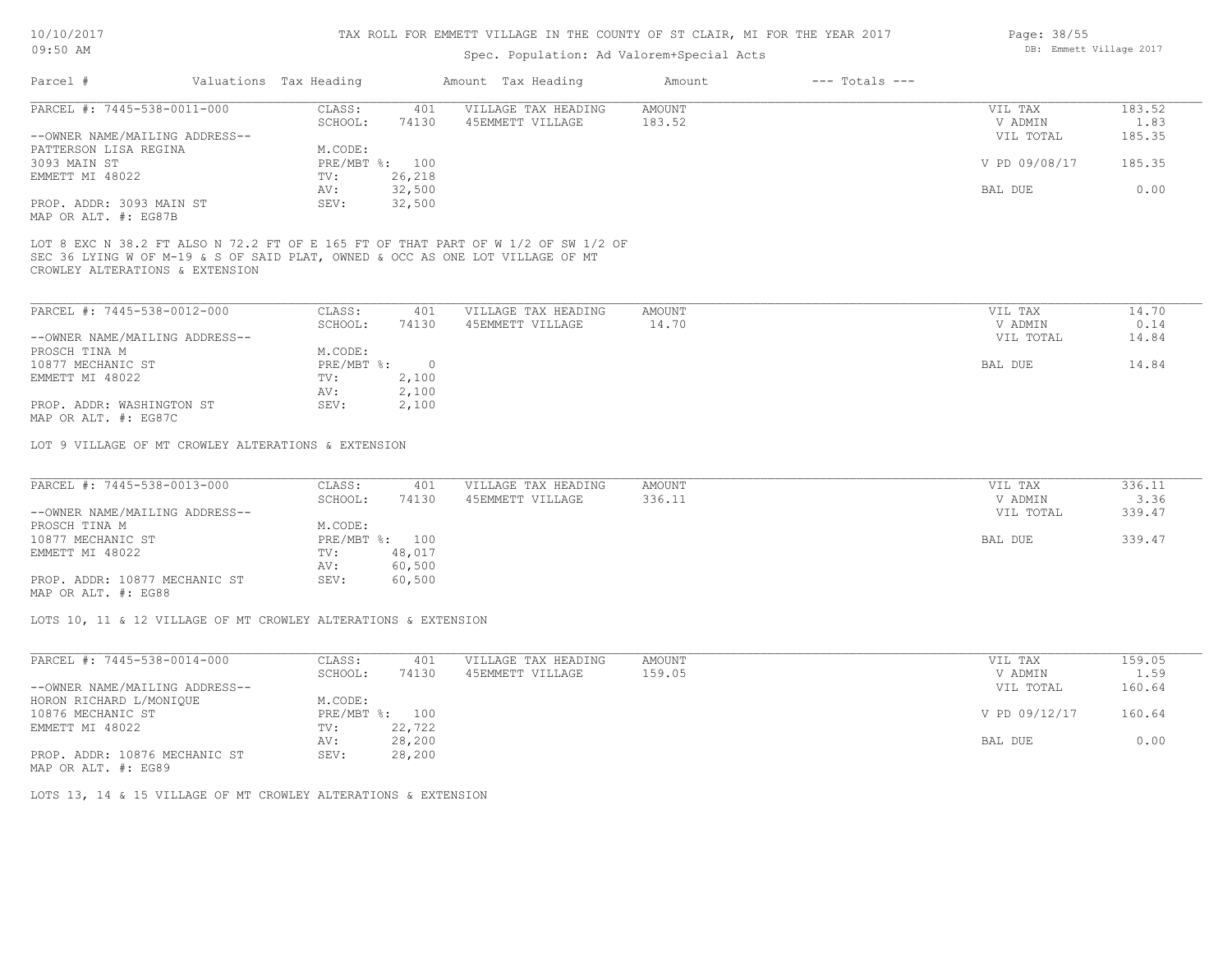#### TAX ROLL FOR EMMETT VILLAGE IN THE COUNTY OF ST CLAIR, MI FOR THE YEAR 2017

### Spec. Population: Ad Valorem+Special Acts

| Parcel #                       | Valuations Tax Heading |       | Amount Tax Heading  | Amount | $---$ Totals $---$ |           |      |
|--------------------------------|------------------------|-------|---------------------|--------|--------------------|-----------|------|
| PARCEL #: 7445-538-0015-000    | CLASS:                 | 705   | VILLAGE TAX HEADING | AMOUNT |                    | VIL TAX   | 0.00 |
|                                | SCHOOL:                | 74130 | 45EMMETT VILLAGE    | 0.00   |                    | V ADMIN   | 0.00 |
| --OWNER NAME/MAILING ADDRESS-- |                        |       |                     |        |                    | VIL TOTAL | 0.00 |
| FRONTIER COMMUNICATION         | M.CODE:                |       |                     |        |                    |           |      |
| 401 MERRRITT 7                 | PRE/MBT %:             |       |                     |        |                    | BAL DUE   | 0.00 |
| NORWALK CT 06851               | TV:                    |       |                     |        |                    |           |      |
|                                | AV:                    |       |                     |        |                    |           |      |
| PROP. ADDR: 3147 WASHINGTON ST | SEV:                   |       |                     |        |                    |           |      |

MAP OR ALT. #: EG90

LOTS 16 & 17 VILLAGE OF MT CROWLEY ALTERATIONS & EXTENSION

| PARCEL #: 7445-538-0016-000    | CLASS:     | 401   | VILLAGE TAX HEADING | AMOUNT | VIL TAX       | 10.66 |
|--------------------------------|------------|-------|---------------------|--------|---------------|-------|
|                                | SCHOOL:    | 74130 | 45EMMETT VILLAGE    | 10.66  | V ADMIN       | 0.10  |
| --OWNER NAME/MAILING ADDRESS-- |            |       |                     |        | VIL TOTAL     | 10.76 |
| WENDLING HELEN M TRUST         | M.CODE:    |       |                     |        |               |       |
| 10256 WEBB RD                  | PRE/MBT %: |       |                     |        | V PD 07/17/17 | 10.76 |
| GOODELLS MI 48027              | TV:        | 1,524 |                     |        |               |       |
|                                | AV:        | 4,900 |                     |        | BAL DUE       | 0.00  |
| PROP. ADDR: JOSEPH ST          | SEV:       | 4,900 |                     |        |               |       |
|                                |            |       |                     |        |               |       |

MAP OR ALT. #: EG91

LOT 18 VILLAGE OF MT CROWLEY ALTERATIONS & EXTENSION

| PARCEL #: 7445-538-0017-000    | CLASS:     | 401   | VILLAGE TAX HEADING | AMOUNT | VIL TAX   | 17.50 |
|--------------------------------|------------|-------|---------------------|--------|-----------|-------|
|                                | SCHOOL:    | 74130 | 45EMMETT VILLAGE    | 17.50  | V ADMIN   | 0.17  |
| --OWNER NAME/MAILING ADDRESS-- |            |       |                     |        | VIL TOTAL | 17.67 |
| ST CLAIR COUNTY TREASURER      | M.CODE:    |       |                     |        |           |       |
| 200 GRAND RIVER SUITE 101      | PRE/MBT %: |       |                     |        | BAL DUE   | 17.67 |
| PORT HURON MI 48060            | TV:        | 2,500 |                     |        |           |       |
|                                | AV:        | 2,500 |                     |        |           |       |
| PROP. ADDR: JOSEPH ST          | SEV:       | 2,500 |                     |        |           |       |
| MAP OR ALT. #: EG92            |            |       |                     |        |           |       |

LOT 19 VILLAGE OF MT CROWLEY ALTERATIONS & EXTENSION

| PARCEL #: 7445-538-0018-001    | CLASS:       | 401    | VILLAGE TAX HEADING | AMOUNT | VIL TAX   | 114.05 |
|--------------------------------|--------------|--------|---------------------|--------|-----------|--------|
|                                | SCHOOL:      | 74130  | 45EMMETT VILLAGE    | 114.05 | V ADMIN   | 1.14   |
| --OWNER NAME/MAILING ADDRESS-- |              |        |                     |        | VIL TOTAL | 115.19 |
| HADER DAVID P.                 | M.CODE:      |        |                     |        |           |        |
| PO BOX 86                      | $PRE/MBT$ %: | 100    |                     |        | BAL DUE   | 115.19 |
| EMMETT MI 48022                | TV:          | 16,293 |                     |        |           |        |
|                                | AV:          | 18,000 |                     |        |           |        |
| PROP. ADDR: 3137 WASHINGTON ST | SEV:         | 18,000 |                     |        |           |        |
| MAP OR ALT. #: EG93A/B/C/D/E   |              |        |                     |        |           |        |

11/08/2007 FROM 19-538-0018-000, 19-538-0019-000, 19-538-0020-000; LOTS 20, 21, 22 & 23 VILLAGE OF MT CROWLEY ALTERATIONS & EXTENSION SPLIT ON Page: 39/55 DB: Emmett Village 2017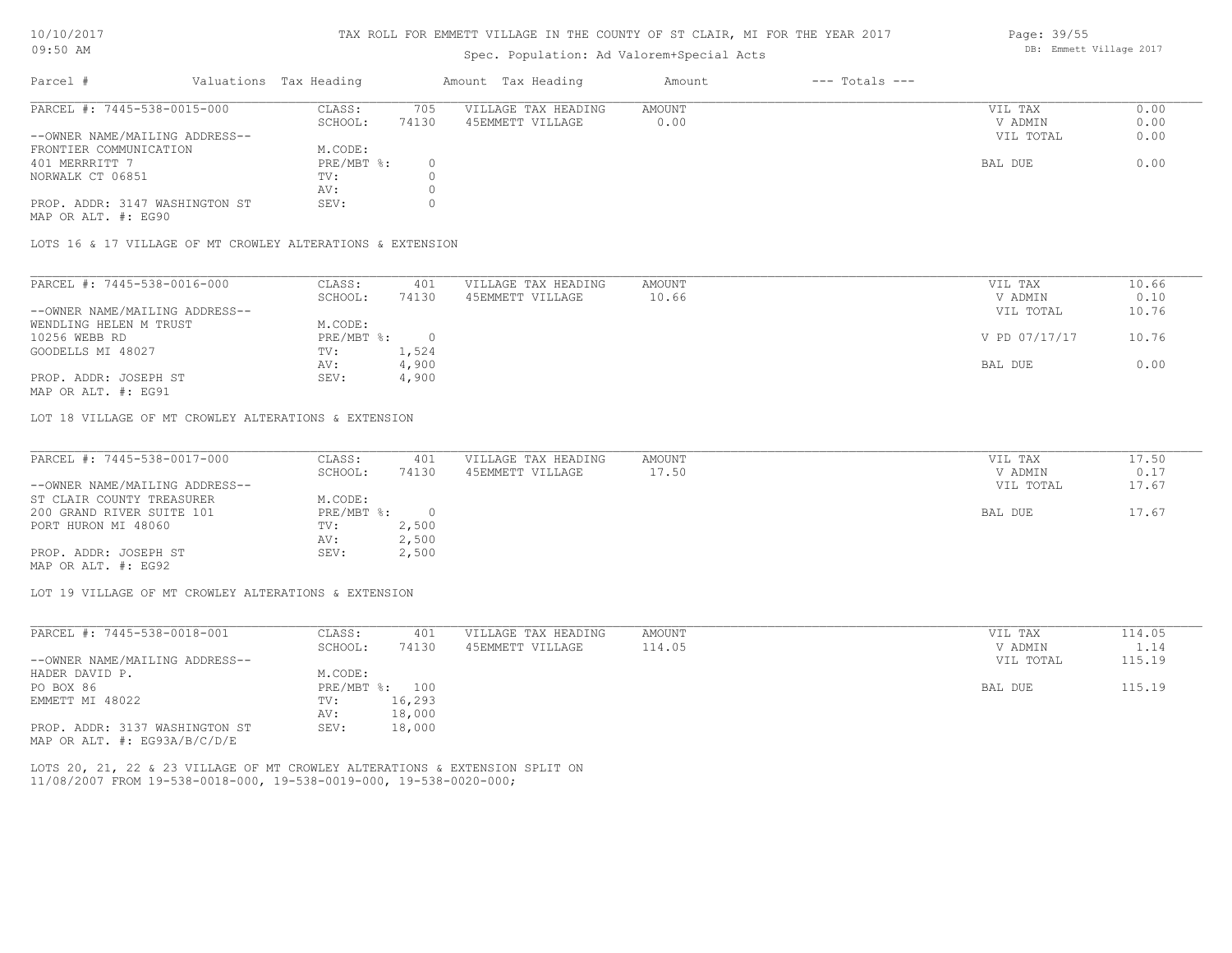| 10/10/2017 |  |
|------------|--|
| 09:50 AM   |  |

## Spec. Population: Ad Valorem+Special Acts

| Page: 40/55 |                         |  |
|-------------|-------------------------|--|
|             | DB: Emmett Village 2017 |  |

| Parcel #                                             | Valuations Tax Heading |                  | Amount Tax Heading  | Amount        | $---$ Totals $---$ |               |        |
|------------------------------------------------------|------------------------|------------------|---------------------|---------------|--------------------|---------------|--------|
| PARCEL #: 7445-538-0021-000                          | CLASS:                 | 401              | VILLAGE TAX HEADING | AMOUNT        |                    | VIL TAX       | 16.80  |
|                                                      | SCHOOL:                | 74130            | 45EMMETT VILLAGE    | 16.80         |                    | V ADMIN       | 0.16   |
| --OWNER NAME/MAILING ADDRESS--                       |                        |                  |                     |               |                    | VIL TOTAL     | 16.96  |
| DENMAN ENTERPRISES, LLC                              | M.CODE:                |                  |                     |               |                    |               |        |
| PO BOX 5309                                          | PRE/MBT %:             | $\Omega$         |                     |               |                    | BAL DUE       | 16.96  |
| OCALA FL 34478                                       | TV:                    | 2,400            |                     |               |                    |               |        |
|                                                      | AV:                    | 2,400            |                     |               |                    |               |        |
| PROP. ADDR: WASHINGTON ST                            | SEV:                   | 2,400            |                     |               |                    |               |        |
| MAP OR ALT. #: EG93F                                 |                        |                  |                     |               |                    |               |        |
| LOT 24 VILLAGE OF MT CROWLEY ALTERATIONS & EXTENSION |                        |                  |                     |               |                    |               |        |
|                                                      |                        |                  |                     |               |                    |               |        |
|                                                      |                        |                  |                     |               |                    |               |        |
| PARCEL #: 7445-538-0022-001                          | CLASS:                 | 401              | VILLAGE TAX HEADING | <b>AMOUNT</b> |                    | VIL TAX       | 230.66 |
|                                                      | SCHOOL:                | 74130            | 45EMMETT VILLAGE    | 230.66        |                    | V ADMIN       | 2.30   |
| --OWNER NAME/MAILING ADDRESS--                       |                        |                  |                     |               |                    | VIL TOTAL     | 232.96 |
| PRATT ROBERT/KATHLEEN                                | M.CODE:                |                  |                     |               |                    |               |        |
| 3119 WASHINGTON ST                                   | PRE/MBT %: 100<br>TV:  |                  |                     |               |                    | V PD 09/12/17 | 232.96 |
| EMMETT MI 48022                                      |                        | 32,952           |                     |               |                    |               |        |
| PROP. ADDR: 3119 WASHINGTON ST                       | AV:<br>SEV:            | 46,900<br>46,900 |                     |               |                    | BAL DUE       | 0.00   |

| PARCEL #: 7445-864-0001-001    | CLASS:       | 401    | VILLAGE TAX HEADING | AMOUNT | VIL TAX       | 225.98 |
|--------------------------------|--------------|--------|---------------------|--------|---------------|--------|
|                                | SCHOOL:      | 74130  | 45EMMETT VILLAGE    | 225.98 | V ADMIN       | 2.25   |
| --OWNER NAME/MAILING ADDRESS-- |              |        |                     |        | VIL TOTAL     | 228.23 |
| KOROTKO JOAN                   | M.CODE:      |        |                     |        |               |        |
| 3207 MAIN ST                   | $PRE/MBT$ %: | 100    |                     |        | V PD 08/28/17 | 228.23 |
| EMMETT MI 48022                | TV:          | 32,284 |                     |        |               |        |
|                                | AV:          | 40,200 |                     |        | BAL DUE       | 0.00   |
| PROP. ADDR: 3207 MAIN ST       | SEV:         | 40,200 |                     |        |               |        |
| MAP OR ALT. #:                 |              |        |                     |        |               |        |

02/01/2007 FROM 19-864-0001-000, 19-864-0005-000; LOTS 1, 2, 11 & 12 WATTERS CHILLSONS ADDITION TO THE VILLAGE OF EMMETT SPLIT ON

| PARCEL #: 7445-864-0003-000    | CLASS:     | 201     | VILLAGE TAX HEADING | AMOUNT   | VIL TAX       | .,289.67 |
|--------------------------------|------------|---------|---------------------|----------|---------------|----------|
|                                | SCHOOL:    | 74130   | 45EMMETT VILLAGE    | 1,289.67 | V ADMIN       | 12.89    |
| --OWNER NAME/MAILING ADDRESS-- |            |         |                     |          | VIL TOTAL     | 1,302.56 |
| LAKESTONE BANK & TRUST         | M.CODE:    |         |                     |          |               |          |
| P.O. BOX 250                   | PRE/MBT %: |         |                     |          | V PD 07/27/17 | 1,302.56 |
| LAPEER MI 48446                | TV:        | 184,239 |                     |          |               |          |
|                                | AV:        | 197,600 |                     |          | BAL DUE       | 0.00     |
| PROP. ADDR: 3177 MAIN ST       | SEV:       | 197,600 |                     |          |               |          |

MAP OR ALT. #: EG99

LOTS 3 TO 10 & LOTS 19 TO 24 WATTERS CHILLSONS ADDITION TO VILLAGE OF EMMETT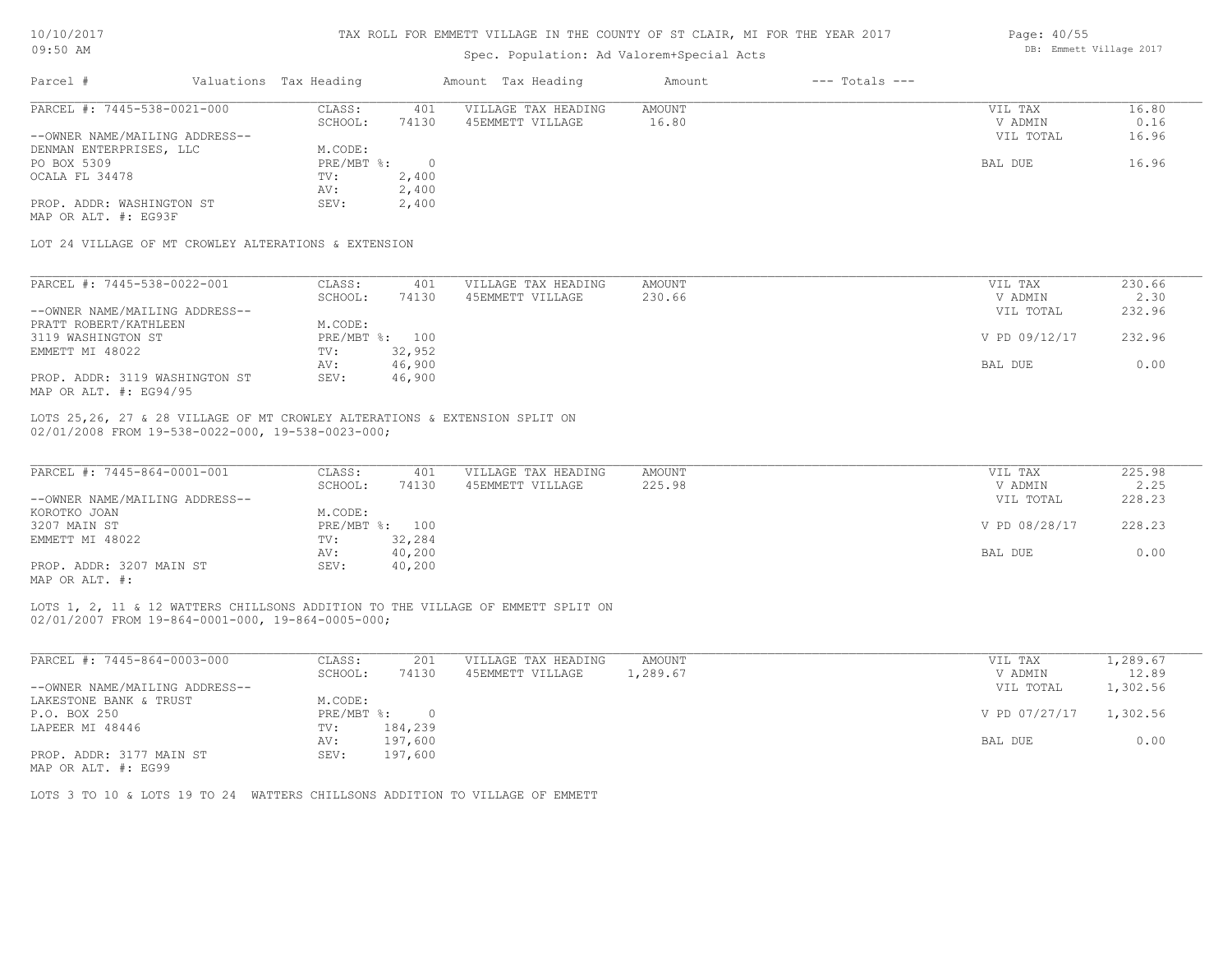#### TAX ROLL FOR EMMETT VILLAGE IN THE COUNTY OF ST CLAIR, MI FOR THE YEAR 2017

### Spec. Population: Ad Valorem+Special Acts

| Parcel #                       | Valuations Tax Heading |                | Amount Tax Heading  | Amount | $---$ Totals $---$ |               |        |
|--------------------------------|------------------------|----------------|---------------------|--------|--------------------|---------------|--------|
| PARCEL #: 7445-864-0006-000    | CLASS:                 | 401            | VILLAGE TAX HEADING | AMOUNT |                    | VIL TAX       | 246.14 |
|                                | SCHOOL:                | 74130          | 45EMMETT VILLAGE    | 246.14 |                    | V ADMIN       | 2.46   |
| --OWNER NAME/MAILING ADDRESS-- |                        |                |                     |        |                    | VIL TOTAL     | 248.60 |
| VERNIER PATRICK/DOROTHY        | M.CODE:                |                |                     |        |                    |               |        |
| PO BOX 24                      |                        | PRE/MBT %: 100 |                     |        |                    | V PD 09/08/17 | 248.60 |
| EMMETT MI 48022                | TV:                    | 35,164         |                     |        |                    |               |        |
|                                | AV:                    | 41,600         |                     |        |                    | BAL DUE       | 0.00   |
| PROP. ADDR: 10880 PROSPECT ST  | SEV:                   | 41,600         |                     |        |                    |               |        |
| MAP OR ALT. #: EG102           |                        |                |                     |        |                    |               |        |

A OWNED AND OCC AS ONE PARCEL N230'E 124.02',TH S8953'23"E 198',TH S230'W 123.64' TO BEG SECTION 36 T7N R14E 0.56 LOTS 13,14 & 15 WATTERS CHILLSON'S ADDITION & BEG AT NE COR LOT 13, TH W 198', TH

| PARCEL #: 7445-864-0007-000         | CLASS:     | 401    | VILLAGE TAX HEADING | AMOUNT | VIL TAX       | 154.74 |
|-------------------------------------|------------|--------|---------------------|--------|---------------|--------|
|                                     | SCHOOL:    | 74130  | 45EMMETT VILLAGE    | 154.74 | V ADMIN       | 1.54   |
| --OWNER NAME/MAILING ADDRESS--      |            |        |                     |        | VIL TOTAL     | 156.28 |
| PIERCE D.R/PATRICK R./CECILA M.WARD | M.CODE:    |        |                     |        |               |        |
| 10895 BRANDON RD                    | PRE/MBT %: |        |                     |        | V PD 09/12/17 | 156.28 |
| EMMETT MI 48022                     | TV:        | 22,106 |                     |        |               |        |
|                                     | AV:        | 27,200 |                     |        | BAL DUE       | 0.00   |
| PROP. ADDR: 10890 PROSPECT ST       | SEV:       | 27,200 |                     |        |               |        |
| MAP OR ALT. #: EG103/104            |            |        |                     |        |               |        |

PARCEL T7NR14E WATTERS CHILLSONS ADDITION TO VILLAGE OF EMMETT OWNED & OCCUPIED AS ONE S0\*19'10"W 238.42', TH N89\*16'22"W 132', TH N0\*19'19"E 238.30' TO POB SEC 36 0\*4'13"E 50' & S89\*19'25"E 626.03' FROM W 1/4 COR, TH S89\*19'25"E 132', TH LOTS 16 & 17 & PRT SEC 36 DEXC AS BEG S0\*4'13"W 495', S89\*19'25"E 99', TH N

| PARCEL #: 7445-864-0007-200        | CLASS:     | 401   | VILLAGE TAX HEADING | AMOUNT | VIL TAX       | 31.20 |
|------------------------------------|------------|-------|---------------------|--------|---------------|-------|
|                                    | SCHOOL:    | 74130 | 45EMMETT VILLAGE    | 31.20  | V ADMIN       | 0.31  |
| --OWNER NAME/MAILING ADDRESS--     |            |       |                     |        | VIL TOTAL     | 31.51 |
| PIERCE D.R./CECILIA WARD/PAT TRUST | M.CODE:    |       |                     |        |               |       |
| 10895 BRANDON RD                   | PRE/MBT %: |       |                     |        | V PD 09/12/17 | 31.51 |
| EMMETT MI 48022                    | TV:        | 4,458 |                     |        |               |       |
|                                    | AV:        | 7,000 |                     |        | BAL DUE       | 0.00  |
| PROP. ADDR: PROSPECT ST            | SEV:       | 7,000 |                     |        |               |       |
| MAP OR ALT. #: EG104               |            |       |                     |        |               |       |

EMMETT OWNED & OCCUPIED AS ONE PARCEL. TH N0\*19'10"E 279.50' TO POB. SECT 36 T7N R14E WATTERS CILLSON'S ADD TO VILAGE OF S0\*19'10"W 238.3', TH N89\*16'22"W 66'; TH S0\*19'10"W 41.25', TH N89\*19'25"W 104', N0\*4'13"E 50', & S89\*19'25"E 456.03' FROM W 1/4 COR, TH S89\*19'25"E 170', TH PRT LOTS 18 & 30 & PRT SEC 36 DESC AS BEG S0\*4'13"W 495', S89\*19'25"E 99',

Page: 41/55 DB: Emmett Village 2017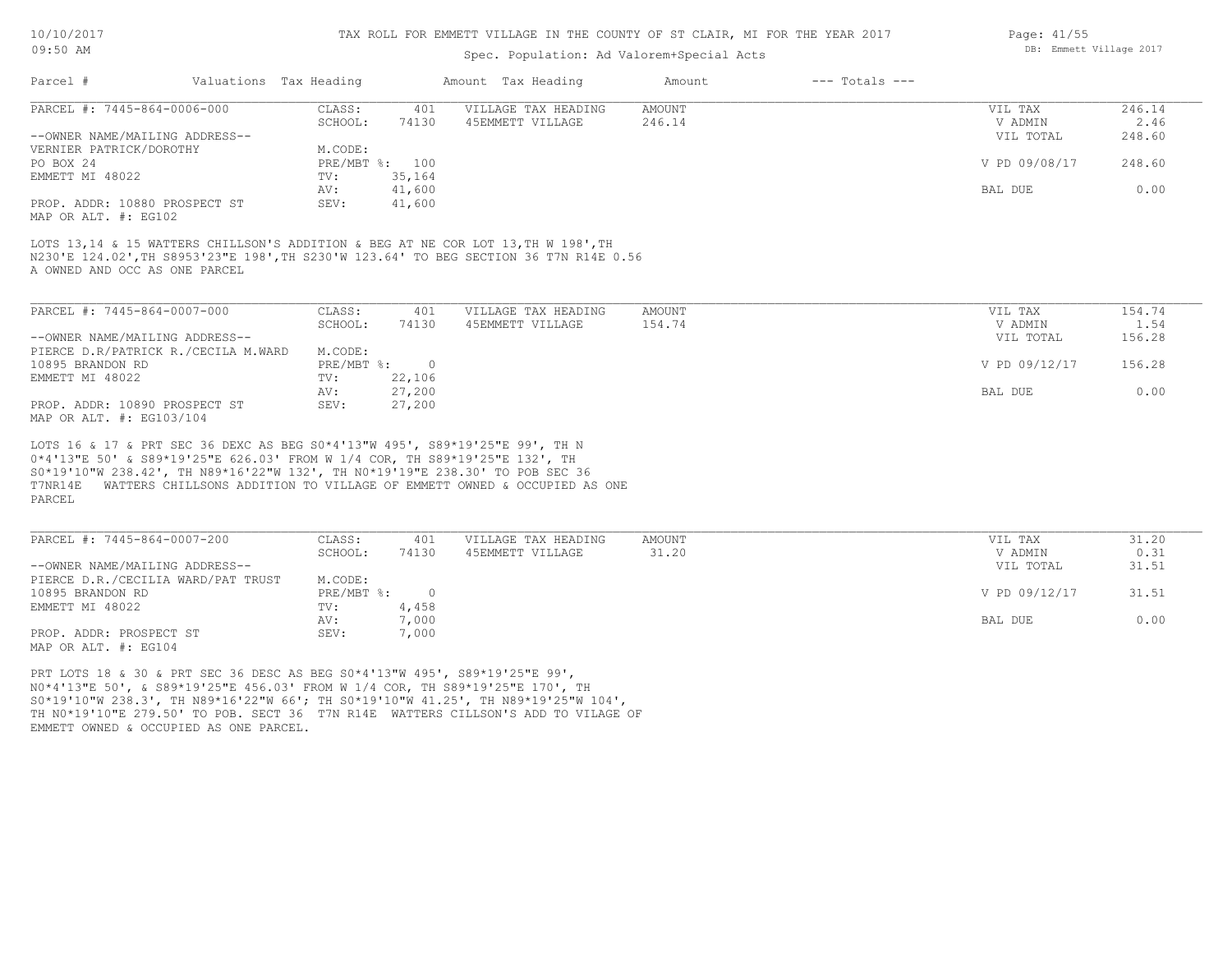| UYIJU ALMI                                                                                                                                                                                                                                                                                                                  |                   | Spec. Population: Ad Valorem+Special Acts |                                         |                        |                    |                    |               |
|-----------------------------------------------------------------------------------------------------------------------------------------------------------------------------------------------------------------------------------------------------------------------------------------------------------------------------|-------------------|-------------------------------------------|-----------------------------------------|------------------------|--------------------|--------------------|---------------|
| Parcel #<br>Valuations Tax Heading                                                                                                                                                                                                                                                                                          |                   |                                           | Amount Tax Heading                      | Amount                 | $---$ Totals $---$ |                    |               |
| PARCEL #: 7445-864-0008-000                                                                                                                                                                                                                                                                                                 | CLASS:<br>SCHOOL: | 401<br>74130                              | VILLAGE TAX HEADING<br>45EMMETT VILLAGE | <b>AMOUNT</b><br>31.17 |                    | VIL TAX<br>V ADMIN | 31.17<br>0.31 |
| --OWNER NAME/MAILING ADDRESS--                                                                                                                                                                                                                                                                                              |                   |                                           |                                         |                        |                    | VIL TOTAL          | 31.48         |
| PIERCE DENNIS/CECILIA/PATRICK TRUST                                                                                                                                                                                                                                                                                         | M.CODE:           |                                           |                                         |                        |                    |                    |               |
| 10895 BRANDON RD                                                                                                                                                                                                                                                                                                            | PRE/MBT %: 100    |                                           |                                         |                        |                    | V PD 09/12/17      | 31.48         |
| EMMETT MI 48022                                                                                                                                                                                                                                                                                                             | TV:               | 4,453                                     |                                         |                        |                    |                    |               |
|                                                                                                                                                                                                                                                                                                                             | AV:               | 7,300                                     |                                         |                        |                    | BAL DUE            | 0.00          |
| PROP. ADDR: 10900 PROSPECT ST                                                                                                                                                                                                                                                                                               | SEV:              | 7,300                                     |                                         |                        |                    |                    |               |
| MAP OR ALT. #: EG116/120                                                                                                                                                                                                                                                                                                    |                   |                                           |                                         |                        |                    |                    |               |
| PRT LOT 30 & PRT SEC 36 DESC AS BEG S0*4'13"W 495' FROM W 1'4 COR, TH S89*19'25"E<br>99', TH NO*4'13"E 50', TH S89*19'25"E 116.03', TH SO*19'10"W 279.5' TH N89*19'25"W<br>213.81', TH NO*4'13"E 229.5' TO POB WATTERS CHILLSON'S ADDITION TO VILLAGE OF<br>EMMETT ' SEC 36 T7N R14E OWNED & OCC AS 1 PARCEL                |                   |                                           |                                         |                        |                    |                    |               |
| PARCEL #: 7445-864-0008-200                                                                                                                                                                                                                                                                                                 | CLASS:            | 401                                       | VILLAGE TAX HEADING                     | AMOUNT                 |                    | VIL TAX            | 31.17         |
|                                                                                                                                                                                                                                                                                                                             | SCHOOL:           | 74130                                     | 45EMMETT VILLAGE                        | 31.17                  |                    | V ADMIN            | 0.31          |
| --OWNER NAME/MAILING ADDRESS--                                                                                                                                                                                                                                                                                              |                   |                                           |                                         |                        |                    | VIL TOTAL          | 31.48         |
| PIERCE DENNIS/CECILIA/PATRICK TRUST                                                                                                                                                                                                                                                                                         | M.CODE:           |                                           |                                         |                        |                    |                    |               |
| 10895 BRANDON RD                                                                                                                                                                                                                                                                                                            | PRE/MBT %:        | $\Omega$                                  |                                         |                        |                    | V PD 09/12/17      | 31.48         |
|                                                                                                                                                                                                                                                                                                                             |                   |                                           |                                         |                        |                    |                    |               |
| EMMETT MI 48022                                                                                                                                                                                                                                                                                                             | TV:               | 4,453                                     |                                         |                        |                    |                    |               |
|                                                                                                                                                                                                                                                                                                                             | AV:               | 7,100                                     |                                         |                        |                    | BAL DUE            | 0.00          |
| PROP. ADDR: PROSPECT ST<br>MAP OR ALT. #: EG117                                                                                                                                                                                                                                                                             | SEV:              | 7,100                                     |                                         |                        |                    |                    |               |
|                                                                                                                                                                                                                                                                                                                             |                   |                                           |                                         |                        |                    |                    |               |
| PRT LOT 30 & PRT SEC 36 DESC AS BEG S0*4'13"W 495', S89*19'25"E 99', N0*4'13"E 50',<br>& S89*19'25"E 116.03' FROM W 1/4 COR, TH S89*19'25"E 170', TH S0*19'10"W 279.5', TH<br>N89*19'25"W 170'; TH N0*19'10"E 279.5' TO POB. SECT 36 T7N R14E WATTERS CHILLSON'S<br>ADD TO VILAGE OF EMMETT OWNED & OCCUPIED AS ONE PARCEL. |                   |                                           |                                         |                        |                    |                    |               |
| PARCEL #: 7445-864-0008-400                                                                                                                                                                                                                                                                                                 | CLASS:            | 401                                       | VILLAGE TAX HEADING                     | <b>AMOUNT</b>          |                    | VIL TAX            | 31.17         |
|                                                                                                                                                                                                                                                                                                                             | SCHOOL:           | 74130                                     | 45EMMETT VILLAGE                        | 31.17                  |                    | V ADMIN            | 0.31          |
| --OWNER NAME/MAILING ADDRESS--                                                                                                                                                                                                                                                                                              |                   |                                           |                                         |                        |                    | VIL TOTAL          | 31.48         |
| PIERCE CECILIA M.WARD TRUST                                                                                                                                                                                                                                                                                                 | M.CODE:           |                                           |                                         |                        |                    |                    |               |
| 10895 BRANDON RD                                                                                                                                                                                                                                                                                                            | PRE/MBT %:        | $\Omega$                                  |                                         |                        |                    | V PD 09/12/17      | 31.48         |
| EMMETT MI 48022                                                                                                                                                                                                                                                                                                             | TV:               | 4,453                                     |                                         |                        |                    |                    |               |
|                                                                                                                                                                                                                                                                                                                             | AV:               | 7,100                                     |                                         |                        |                    | BAL DUE            | 0.00          |
| PROP. ADDR: PROSPECT ST<br>MAP OR ALT. #: EG116                                                                                                                                                                                                                                                                             | SEV:              | 7,100                                     |                                         |                        |                    |                    |               |
|                                                                                                                                                                                                                                                                                                                             |                   |                                           |                                         |                        |                    |                    |               |
| PRT LOT 30 & PRT SEC 36 DESC AS BEG S0*4'13"W 495', S89*19'25"E 99', N0*4'13"E 50',<br>& S89*19'25"E 286.03' FROM W 1/4 COR, TH S89*19'25"E 170', TH S0*19'10"W 279.5', TH                                                                                                                                                  |                   |                                           |                                         |                        |                    |                    |               |

| PARCEL #: 7445-864-0013-000                     | CLASS:     | 401   | VILLAGE TAX HEADING | AMOUNT | VIL TAX   | 17.05 |
|-------------------------------------------------|------------|-------|---------------------|--------|-----------|-------|
|                                                 | SCHOOL:    | 74130 | 45EMMETT VILLAGE    | 17.05  | V ADMIN   | 0.17  |
| --OWNER NAME/MAILING ADDRESS--                  |            |       |                     |        | VIL TOTAL | 17.22 |
| HOFMAN CARL A                                   | M.CODE:    |       |                     |        |           |       |
| P.O. BOX 73                                     | PRE/MBT %: |       |                     |        | BAL DUE   | 17.22 |
| EMMETT MI 48022                                 | TV:        | 2,437 |                     |        |           |       |
|                                                 | AV:        | 3,900 |                     |        |           |       |
| PROP. ADDR: MARY ST<br>MAP OR ALT. #: EG107/109 | SEV:       | 3,900 |                     |        |           |       |

LOT 25 WATTERS CHILLSONS ADDITION TO VILLAGE OF EMMETT

Page: 42/55 DB: Emmett Village 2017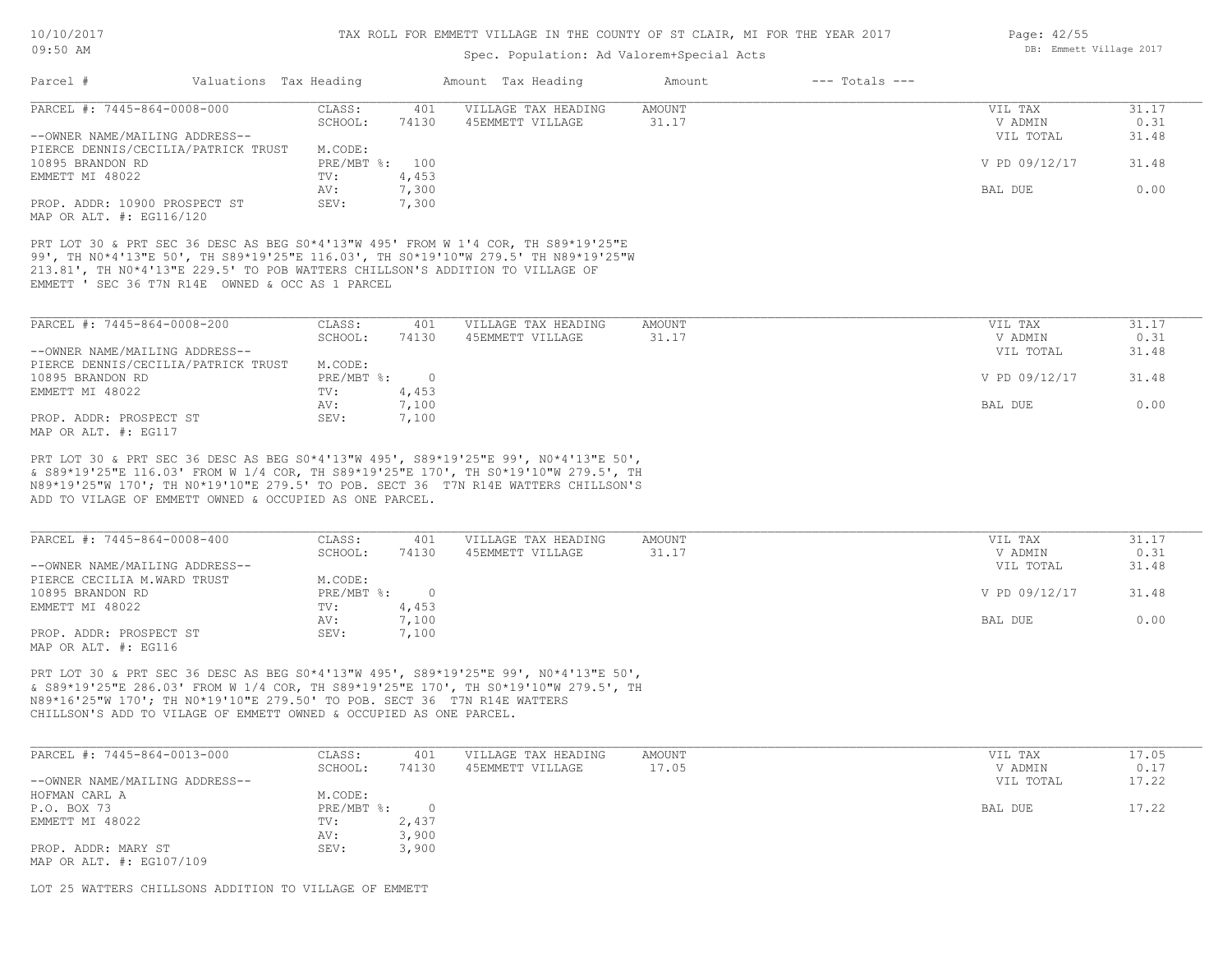|  | 10/10/2017 |  |  |  |  |
|--|------------|--|--|--|--|
|--|------------|--|--|--|--|

| $\pm$ $\vee$ $\prime$ $\pm$ $\vee$ $\pm$              |                                                        |              |                | things a strategy that the course of the content has foll the following the state of the state of the state of |               |                    | DB: Emmett Village 2017 |        |  |
|-------------------------------------------------------|--------------------------------------------------------|--------------|----------------|----------------------------------------------------------------------------------------------------------------|---------------|--------------------|-------------------------|--------|--|
| $09:50$ AM                                            |                                                        |              |                |                                                                                                                |               |                    |                         |        |  |
| Parcel #                                              | Valuations Tax Heading                                 |              |                | Amount Tax Heading                                                                                             | Amount        | $---$ Totals $---$ |                         |        |  |
| PARCEL #: 7445-864-0014-000                           |                                                        | CLASS:       | 401            | VILLAGE TAX HEADING                                                                                            | <b>AMOUNT</b> |                    | VIL TAX                 | 97.87  |  |
|                                                       |                                                        | SCHOOL:      | 74130          | 45EMMETT VILLAGE                                                                                               | 97.87         |                    | V ADMIN                 | 0.97   |  |
| --OWNER NAME/MAILING ADDRESS--                        |                                                        |              |                |                                                                                                                |               |                    | VIL TOTAL               | 98.84  |  |
| HOFMAN CARL A                                         |                                                        | M.CODE:      |                |                                                                                                                |               |                    |                         |        |  |
| P.O. 73                                               |                                                        | $PRE/MBT$ %: | $\circ$        |                                                                                                                |               |                    | BAL DUE                 | 98.84  |  |
| EMMETT MI 48022                                       |                                                        | TV:          | 13,982         |                                                                                                                |               |                    |                         |        |  |
|                                                       |                                                        | AV:          | 17,000         |                                                                                                                |               |                    |                         |        |  |
| PROP. ADDR: 10888 MARY ST                             |                                                        | SEV:         | 17,000         |                                                                                                                |               |                    |                         |        |  |
| MAP OR ALT. #: EG110                                  |                                                        |              |                |                                                                                                                |               |                    |                         |        |  |
|                                                       | LOT 26 WATTERS CHILLSONS ADDITION TO VILLAGE OF EMMETT |              |                |                                                                                                                |               |                    |                         |        |  |
|                                                       |                                                        |              |                |                                                                                                                |               |                    |                         |        |  |
| PARCEL #: 7445-864-0015-001                           |                                                        | CLASS:       | 401            | VILLAGE TAX HEADING                                                                                            | <b>AMOUNT</b> |                    | VIL TAX                 | 26.01  |  |
|                                                       |                                                        | SCHOOL:      | 74130          | 45EMMETT VILLAGE                                                                                               | 26.01         |                    | V ADMIN                 | 0.26   |  |
| --OWNER NAME/MAILING ADDRESS--                        |                                                        |              |                |                                                                                                                |               |                    | VIL TOTAL               | 26.27  |  |
| MCGUIRE JEAN M.TRUST                                  |                                                        | M.CODE:      |                |                                                                                                                |               |                    |                         |        |  |
| P.O. BOX 56                                           |                                                        | $PRE/MBT$ %: | $\overline{0}$ |                                                                                                                |               |                    | V PD 08/16/17           | 26.27  |  |
| GOODELLS MI 48027                                     |                                                        | TV:          | 3,717          |                                                                                                                |               |                    |                         |        |  |
|                                                       |                                                        | AV:          | 24,000         |                                                                                                                |               |                    | BAL DUE                 | 0.00   |  |
| PROP. ADDR: 10894 MARY ST<br>MAP OR ALT. #: EG111/112 |                                                        | SEV:         | 24,000         |                                                                                                                |               |                    |                         |        |  |
| FROM 19-864-0015-000, 19-864-0016-000;                |                                                        |              |                | LOTS 27 & 28 WATTERS CHILLSONS ADDITION TO VILLAGE OF EMMETT SPLIT ON 10/02/2007                               |               |                    |                         |        |  |
| PARCEL #: 7445-864-0017-000                           |                                                        | CLASS:       | 401            | VILLAGE TAX HEADING                                                                                            | <b>AMOUNT</b> |                    | VIL TAX                 | 201.89 |  |
|                                                       |                                                        | SCHOOL:      | 74130          | 45EMMETT VILLAGE                                                                                               | 201.89        |                    | V ADMIN                 | 2.01   |  |
| --OWNER NAME/MAILING ADDRESS--                        |                                                        |              |                |                                                                                                                |               |                    | VIL TOTAL               | 203.90 |  |
| DOUTRY ROBERT                                         |                                                        | M.CODE:      |                |                                                                                                                |               |                    |                         |        |  |
| 3435 BREEN RD                                         |                                                        |              | PRE/MBT %: 0   |                                                                                                                |               |                    | BAL DUE                 | 203.90 |  |
| EMMETT MI 48022                                       |                                                        | TV:          | 28,842         |                                                                                                                |               |                    |                         |        |  |
|                                                       |                                                        | AV:          | 37,000         |                                                                                                                |               |                    |                         |        |  |
| PROP. ADDR: 3195 2ND ST                               |                                                        | SEV:         | 37,000         |                                                                                                                |               |                    |                         |        |  |
| MAP OR ALT. #: EG113                                  |                                                        |              |                |                                                                                                                |               |                    |                         |        |  |
|                                                       |                                                        |              |                |                                                                                                                |               |                    |                         |        |  |
|                                                       |                                                        |              |                | S8.25 FT OF LOT 30 & LOT 29 EXC THE E 11 RDS OF S 5 RDS THEREOF. WATTERS CHILLSONS                             |               |                    |                         |        |  |

ADDITION TO VILLAGE OF EMMETT 2.492 A

| PARCEL #: 7445-864-0018-000    | CLASS:       | 401    | VILLAGE TAX HEADING | AMOUNT | 249.90<br>VIL TAX   |
|--------------------------------|--------------|--------|---------------------|--------|---------------------|
|                                | SCHOOL:      | 74130  | 45EMMETT VILLAGE    | 249.90 | 2.49<br>V ADMIN     |
| --OWNER NAME/MAILING ADDRESS-- |              |        |                     |        | 252.39<br>VIL TOTAL |
| HULL THOMAS H./ JESSICA L.     | M.CODE:      |        |                     |        |                     |
| 3187 2 ND ST                   | $PRE/MBT$ %: | 100    |                     |        | 252.39<br>BAL DUE   |
| EMMETT MI 48022                | TV:          | 35,700 |                     |        |                     |
|                                | AV:          | 35,700 |                     |        |                     |
| PROP. ADDR: 3187 2ND ST        | SEV:         | 35,700 |                     |        |                     |
| MAP OR ALT. #: EG114/115       |              |        |                     |        |                     |

VILLAGE OF EMMETT THE E 11 RDS OF LOT 29 EXC THE N 5 RDS THEREOF. WATTERS CHILLSONS ADDITION TO Page: 43/55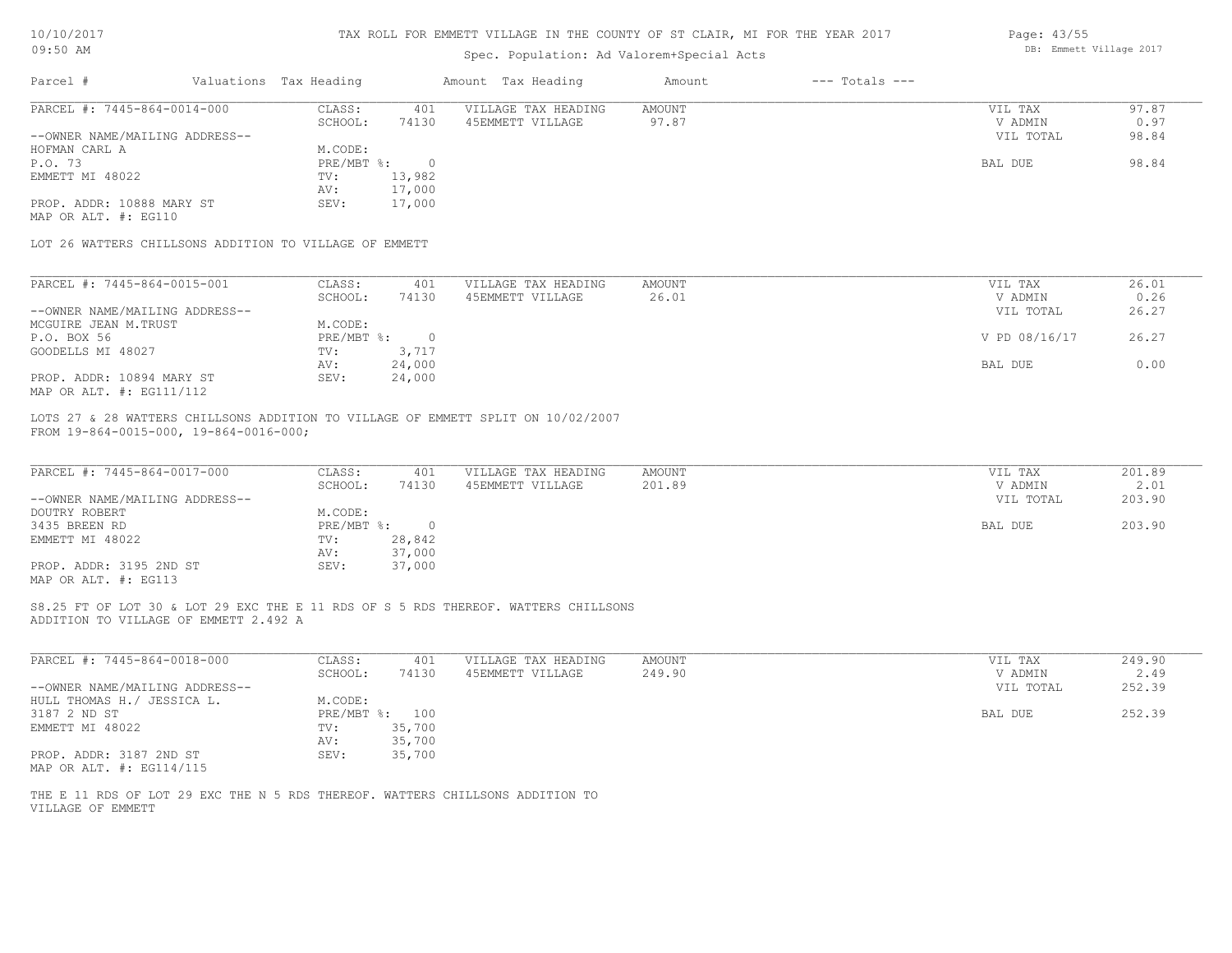## TAX ROLL FOR EMMETT VILLAGE IN THE COUNTY OF ST CLAIR, MI FOR THE YEAR 2017

## Spec. Population: Ad Valorem+Special Acts

| Page: 44/55 |                         |  |
|-------------|-------------------------|--|
|             | DB: Emmett Village 2017 |  |

| Parcel #                                                      | Valuations Tax Heading                                  | Amount Tax Heading                      | Amount           | $---$ Totals $---$ |                                 |                       |
|---------------------------------------------------------------|---------------------------------------------------------|-----------------------------------------|------------------|--------------------|---------------------------------|-----------------------|
| PARCEL #: 7445-870-0001-000<br>--OWNER NAME/MAILING ADDRESS-- | CLASS:<br>401<br>SCHOOL:<br>74130                       | VILLAGE TAX HEADING<br>45EMMETT VILLAGE | AMOUNT<br>9.91   |                    | VIL TAX<br>V ADMIN<br>VIL TOTAL | 9.91<br>0.09<br>10.00 |
| KEEGAN JAMES L/NANCY<br>3516 EMMETT RD<br>EMMETT MI 48022     | M.CODE:<br>PRE/MBT %:<br>$\overline{0}$<br>1,416<br>TV: |                                         |                  |                    | V PD 08/04/17                   | 10.00                 |
| PROP. ADDR: EMMETT RD<br>MAP OR ALT. #: EG121                 | AV:<br>1,700<br>SEV:<br>1,700                           |                                         |                  |                    | BAL DUE                         | 0.00                  |
| LOT 1 MARTIN F WEIR SUBDIVISION                               |                                                         |                                         |                  |                    |                                 |                       |
| PARCEL #: 7445-870-0002-000                                   | CLASS:<br>401<br>SCHOOL:<br>74130                       | VILLAGE TAX HEADING<br>45EMMETT VILLAGE | AMOUNT<br>154.74 |                    | VIL TAX<br>V ADMIN              | 154.74<br>1.54        |
| --OWNER NAME/MAILING ADDRESS--<br>WELSH WILLIAM L/LAURA K     | M.CODE:                                                 |                                         |                  |                    | VIL TOTAL                       | 156.28                |
| 3427 EMMETT RD<br>EMMETT MI 48022-4516                        | PRE/MBT %: 100<br>22,106<br>TV:                         |                                         |                  |                    | V PD 09/12/17                   | 156.28                |
| PROP. ADDR: 3427 EMMETT RD<br>MAP OR ALT. #: EG122            | 28,300<br>AV:<br>SEV:<br>28,300                         |                                         |                  |                    | BAL DUE                         | 0.00                  |
| LOT 2 MARTIN F WEIR SUBDIVISION                               |                                                         |                                         |                  |                    |                                 |                       |
| PARCEL #: 7445-870-0003-000                                   | CLASS:<br>401<br>SCHOOL:<br>74130                       | VILLAGE TAX HEADING<br>45EMMETT VILLAGE | AMOUNT<br>227.43 |                    | VIL TAX<br>V ADMIN              | 227.43<br>2.27        |
| --OWNER NAME/MAILING ADDRESS--<br>BETHWAY DAVID J             | M.CODE:                                                 |                                         |                  |                    | VIL TOTAL                       | 229.70                |
| 3423 EMMETT RD<br>EMMETT MI 48022-4516                        | PRE/MBT %: 100<br>32,490<br>TV:                         |                                         |                  |                    | V PD 09/12/17                   | 229.70                |
| PROP. ADDR: 3423 EMMETT RD<br>MAP OR ALT. #: EG123            | 41,800<br>AV:<br>41,800<br>SEV:                         |                                         |                  |                    | <b>BAL DUE</b>                  | 0.00                  |
| LOT 3 MARTIN F WEIR SUBDIVISION                               |                                                         |                                         |                  |                    |                                 |                       |
| PARCEL #: 7445-870-0004-000                                   | CLASS:<br>401<br>SCHOOL:<br>74130                       | VILLAGE TAX HEADING<br>45EMMETT VILLAGE | AMOUNT<br>254.05 |                    | VIL TAX<br>V ADMIN              | 254.05<br>2.54        |
| --OWNER NAME/MAILING ADDRESS--<br>FOX BRIAN/MATHEWS JENNIFER  | M.CODE:                                                 |                                         |                  |                    | VIL TOTAL                       | 256.59                |
| 4425 KILGORE RD<br>AVOCA MI 48006-3820                        | PRE/MBT %: 0<br>36,294<br>TV:                           |                                         |                  |                    | V PD 09/12/17                   | 256.59                |
| PROP. ADDR: 3419 EMMETT RD<br>MAP OR ALT. #: EG124            | 46,200<br>AV:<br>SEV:<br>46,200                         |                                         |                  |                    | BAL DUE                         | 0.00                  |
| LOT 4 MARTIN F WEIR SUBDIVISION                               |                                                         |                                         |                  |                    |                                 |                       |
|                                                               |                                                         |                                         |                  |                    |                                 |                       |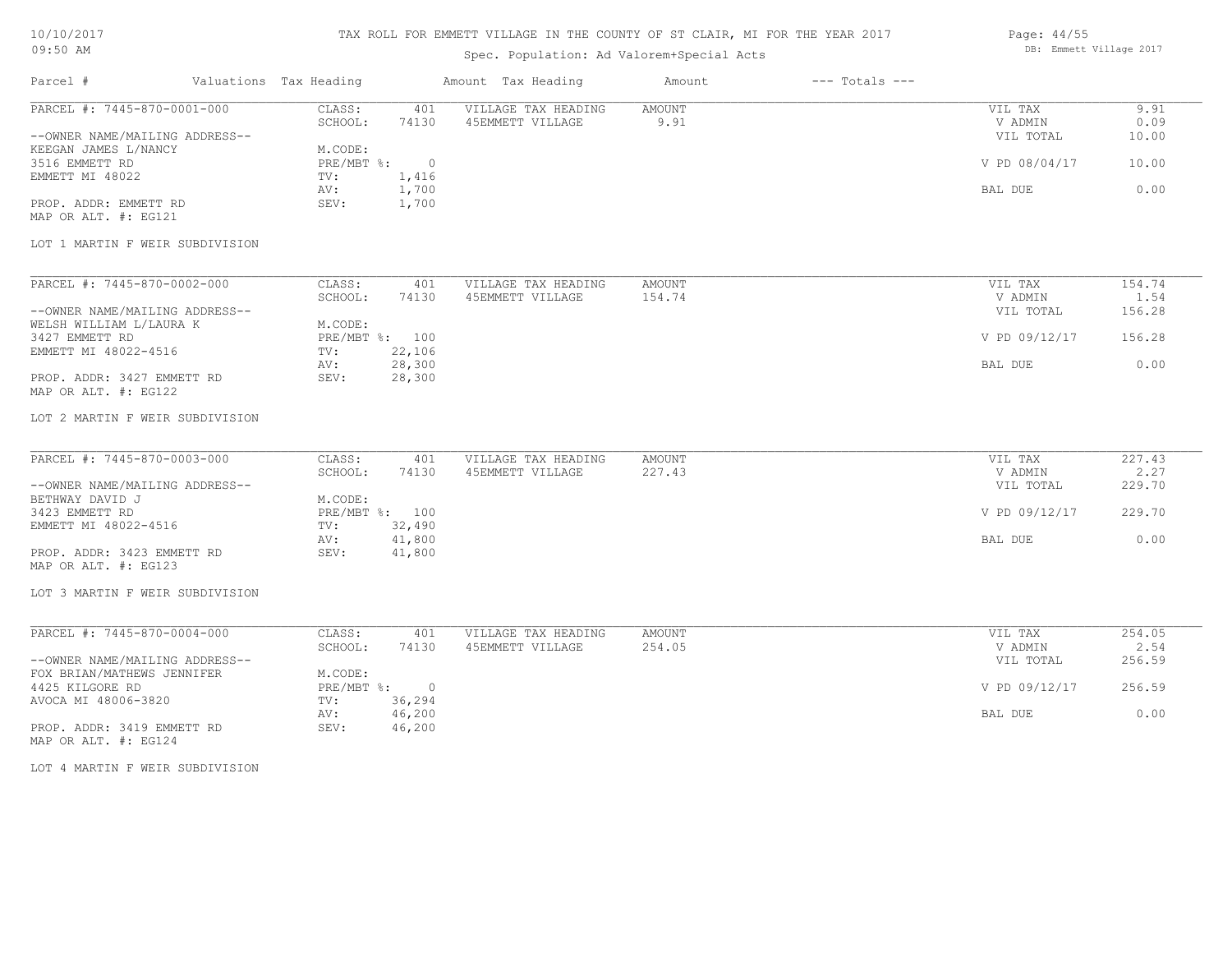#### TAX ROLL FOR EMMETT VILLAGE IN THE COUNTY OF ST CLAIR, MI FOR THE YEAR 2017

### Spec. Population: Ad Valorem+Special Acts

| Page: 45/55 |                         |  |
|-------------|-------------------------|--|
|             | DB: Emmett Village 2017 |  |

| Parcel #                        | Valuations Tax Heading |                | Amount Tax Heading  | Amount | $---$ Totals $---$ |               |        |
|---------------------------------|------------------------|----------------|---------------------|--------|--------------------|---------------|--------|
| PARCEL #: 7445-870-0005-000     | CLASS:                 | 401            | VILLAGE TAX HEADING | AMOUNT |                    | VIL TAX       | 203.67 |
|                                 | SCHOOL:                | 74130          | 45EMMETT VILLAGE    | 203.67 |                    | V ADMIN       | 2.03   |
| --OWNER NAME/MAILING ADDRESS--  |                        |                |                     |        |                    | VIL TOTAL     | 205.70 |
| MC CARTY PATRICK/EVELYN         | M.CODE:                |                |                     |        |                    |               |        |
| 3415 EMMETT RD                  |                        | PRE/MBT %: 100 |                     |        |                    | V PD 08/28/17 | 205.70 |
| EMMETT MI 48022-4516            | TV:                    | 29,097         |                     |        |                    |               |        |
|                                 | AV:                    | 37,300         |                     |        |                    | BAL DUE       | 0.00   |
| PROP. ADDR: 3415 EMMETT RD      | SEV:                   | 37,300         |                     |        |                    |               |        |
| MAP OR ALT. #: EG125            |                        |                |                     |        |                    |               |        |
| LOT 5 MARTIN F WEIR SUBDIVISION |                        |                |                     |        |                    |               |        |
|                                 |                        |                |                     |        |                    |               |        |

| PARCEL #: 7445-870-0006-001    | CLASS:  | 401            | VILLAGE TAX HEADING | AMOUNT | VIL TAX       | 364.90 |
|--------------------------------|---------|----------------|---------------------|--------|---------------|--------|
|                                | SCHOOL: | 74130          | 45EMMETT VILLAGE    | 364.90 | V ADMIN       | 3.64   |
| --OWNER NAME/MAILING ADDRESS-- |         |                |                     |        | VIL TOTAL     | 368.54 |
| SCHADE VIRGINIA                | M.CODE: |                |                     |        |               |        |
| 3395 EMMETT RD                 |         | PRE/MBT %: 100 |                     |        | V PD 09/08/17 | 368.54 |
| EMMETT MI 48022                | TV:     | 52,129         |                     |        |               |        |
|                                | AV:     | 66,100         |                     |        | BAL DUE       | 0.00   |
| PROP. ADDR: 3395 EMMETT RD     | SEV:    | 66,100         |                     |        |               |        |
| MAP OR ALT. #: EG126/127       |         |                |                     |        |               |        |

19-870-0007-000; LOT 6 & LOT 7 MARTIN F WEIR SUBDIVISION SPLIT ON 07/24/2007 FROM 19-870-0006-000,

| PARCEL #: 7445-870-0009-001    | CLASS:  | 401            | VILLAGE TAX HEADING | AMOUNT | VIL TAX       | 264.13 |
|--------------------------------|---------|----------------|---------------------|--------|---------------|--------|
|                                | SCHOOL: | 74130          | 45EMMETT VILLAGE    | 264.13 | V ADMIN       | 2.64   |
| --OWNER NAME/MAILING ADDRESS-- |         |                |                     |        | VIL TOTAL     | 266.77 |
| CHENCHICK DANIEL J.            | M.CODE: |                |                     |        |               |        |
| 3379 EMMETT RD                 |         | PRE/MBT %: 100 |                     |        | V PD 08/22/17 | 266.77 |
| EMMETT MI 48022                | TV:     | 37,734         |                     |        |               |        |
|                                | AV:     | 47,600         |                     |        | BAL DUE       | 0.00   |
| PROP. ADDR: 3379 EMMETT RD     | SEV:    | 47,600         |                     |        |               |        |
| MAP OR ALT. #: EG128/129/130   |         |                |                     |        |               |        |

LOTS 8, 9 & 10 MARTIN F WEIR SUBDIVISION SPLIT ON 11/08/2007 FROM 19-870-0009-000,

19-870-0008-000, 19-870-0010-000;

| PARCEL #: 7445-870-0011-000    | CLASS:     | 401    | VILLAGE TAX HEADING | AMOUNT | VIL TAX       | 220.23 |
|--------------------------------|------------|--------|---------------------|--------|---------------|--------|
|                                | SCHOOL:    | 74130  | 45EMMETT VILLAGE    | 220.23 | V ADMIN       | 2.20   |
| --OWNER NAME/MAILING ADDRESS-- |            |        |                     |        | VIL TOTAL     | 222.43 |
| HULL JAMES                     | M.CODE:    |        |                     |        |               |        |
| 11933 BRYCE RD                 | PRE/MBT %: |        |                     |        | V PD 09/12/17 | 222.43 |
| EMMETT MI 48022                | TV:        | 31,462 |                     |        |               |        |
|                                | AV:        | 40,000 |                     |        | BAL DUE       | 0.00   |
| PROP. ADDR: 3365 EMMETT RD     | SEV:       | 40,000 |                     |        |               |        |
| MAP OR ALT. #: EG131           |            |        |                     |        |               |        |

LOT 11 MARTIN F WEIR SUBDIVISION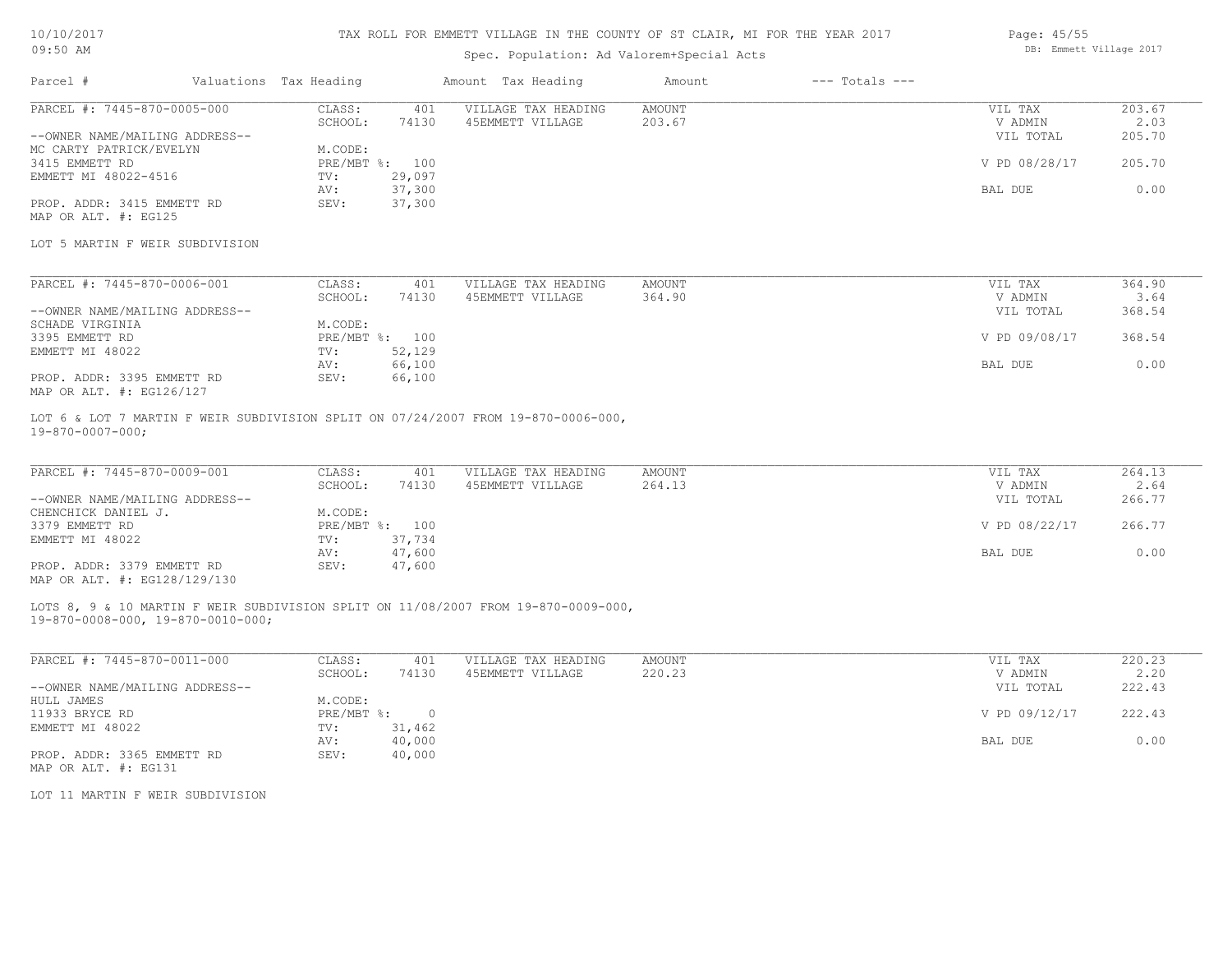### TAX ROLL FOR EMMETT VILLAGE IN THE COUNTY OF ST CLAIR, MI FOR THE YEAR 2017

## Spec. Population: Ad Valorem+Special Acts

| Page: 46/55 |                         |  |
|-------------|-------------------------|--|
|             | DB: Emmett Village 2017 |  |

| Parcel #                       | Valuations Tax Heading |        | Amount Tax Heading  | Amount | $---$ Totals $---$ |               |        |
|--------------------------------|------------------------|--------|---------------------|--------|--------------------|---------------|--------|
| PARCEL #: 7445-870-0012-000    | CLASS:                 | 401    | VILLAGE TAX HEADING | AMOUNT |                    | VIL TAX       | 183.63 |
|                                | SCHOOL:                | 74130  | 45EMMETT VILLAGE    | 183.63 |                    | V ADMIN       | 1.83   |
| --OWNER NAME/MAILING ADDRESS-- |                        |        |                     |        |                    | VIL TOTAL     | 185.46 |
| FRISBIE BRIAN / LISA           | M.CODE:                |        |                     |        |                    |               |        |
| 3359 EMMETT RD                 | PRE/MBT %: 100         |        |                     |        |                    | V PD 07/20/17 | 185.46 |
| EMMETT MI 48022                | TV:                    | 26,234 |                     |        |                    |               |        |
|                                | AV:                    | 27,800 |                     |        |                    | BAL DUE       | 0.00   |
| PROP. ADDR: 3359 EMMETT RD     | SEV:                   | 27,800 |                     |        |                    |               |        |
| MAP OR ALT. #: EG132           |                        |        |                     |        |                    |               |        |

#### LOT 12 MARTIN F WEIR SUBDIVISION

| PARCEL #: 7445-870-0013-001      | CLASS:     | 401   | VILLAGE TAX HEADING | AMOUNT | VIL TAX       | 38.01 |
|----------------------------------|------------|-------|---------------------|--------|---------------|-------|
|                                  | SCHOOL:    | 74130 | 45EMMETT VILLAGE    | 38.01  | V ADMIN       | 0.38  |
| --OWNER NAME/MAILING ADDRESS--   |            |       |                     |        | VIL TOTAL     | 38.39 |
| MCINTYRE DENNIS/WEBB MICHAEL     | M.CODE:    |       |                     |        |               |       |
| 1217 ALLEN RD                    | PRE/MBT %: |       |                     |        | V PD 09/12/17 | 38.39 |
| SMITHS CREEK MI 48074            | TV:        | 5,430 |                     |        |               |       |
|                                  | AV:        | 7,200 |                     |        | BAL DUE       | 0.00  |
| PROP. ADDR: DUNNIGAN RD          | SEV:       | 7,200 |                     |        |               |       |
| MAP OR ALT. #: EG133/134/135/136 |            |       |                     |        |               |       |

#### LOT 13,14,15, & 16 MARTIN F WEIR SUBDIVISION

| PARCEL #: 7445-870-0017-000    | CLASS:     | 401   | VILLAGE TAX HEADING | AMOUNT | VIL TAX       | 8.40 |
|--------------------------------|------------|-------|---------------------|--------|---------------|------|
|                                | SCHOOL:    | 74130 | 45EMMETT VILLAGE    | 8.40   | V ADMIN       | 0.08 |
| --OWNER NAME/MAILING ADDRESS-- |            |       |                     |        | VIL TOTAL     | 8.48 |
| NEUMANN DONALD J./DONNA        | M.CODE:    |       |                     |        |               |      |
| 5575 GLEASON RD                | PRE/MBT %: |       |                     |        | V PD 09/14/17 | 8.48 |
| EMMETT MI 48022                | TV:        | 1,200 |                     |        |               |      |
|                                | AV:        | 1,200 |                     |        | BAL DUE       | 0.00 |
| PROP. ADDR: EMMETT RD          | SEV:       | 1,200 |                     |        |               |      |
| MAP OR ALT. #: EG137           |            |       |                     |        |               |      |

#### LOT 17 MARTIN F WEIR SUBDIVISION

| PARCEL #: 7445-870-0017-500    | CLASS:     | 401   | VILLAGE TAX HEADING | AMOUNT | VIL TAX       | 28.70 |
|--------------------------------|------------|-------|---------------------|--------|---------------|-------|
|                                | SCHOOL:    | 74130 | 45EMMETT VILLAGE    | 28.70  | V ADMIN       | 0.28  |
| --OWNER NAME/MAILING ADDRESS-- |            |       |                     |        | VIL TOTAL     | 28.98 |
| NEUMANN DONALD/DONNA           | M.CODE:    |       |                     |        |               |       |
| 5575 GLEASON RD                | PRE/MBT %: |       |                     |        | V PD 09/14/17 | 28.98 |
| EMMETT MI 48022                | TV:        | ,100  |                     |        |               |       |
|                                | AV:        | 4,100 |                     |        | BAL DUE       | 0.00  |
| PROP. ADDR: DUNNIGAN RD        | SEV:       | 4,100 |                     |        |               |       |

MAP OR ALT. #: EG138

LOT 18 MARTIN F WEIR SUBDIVISION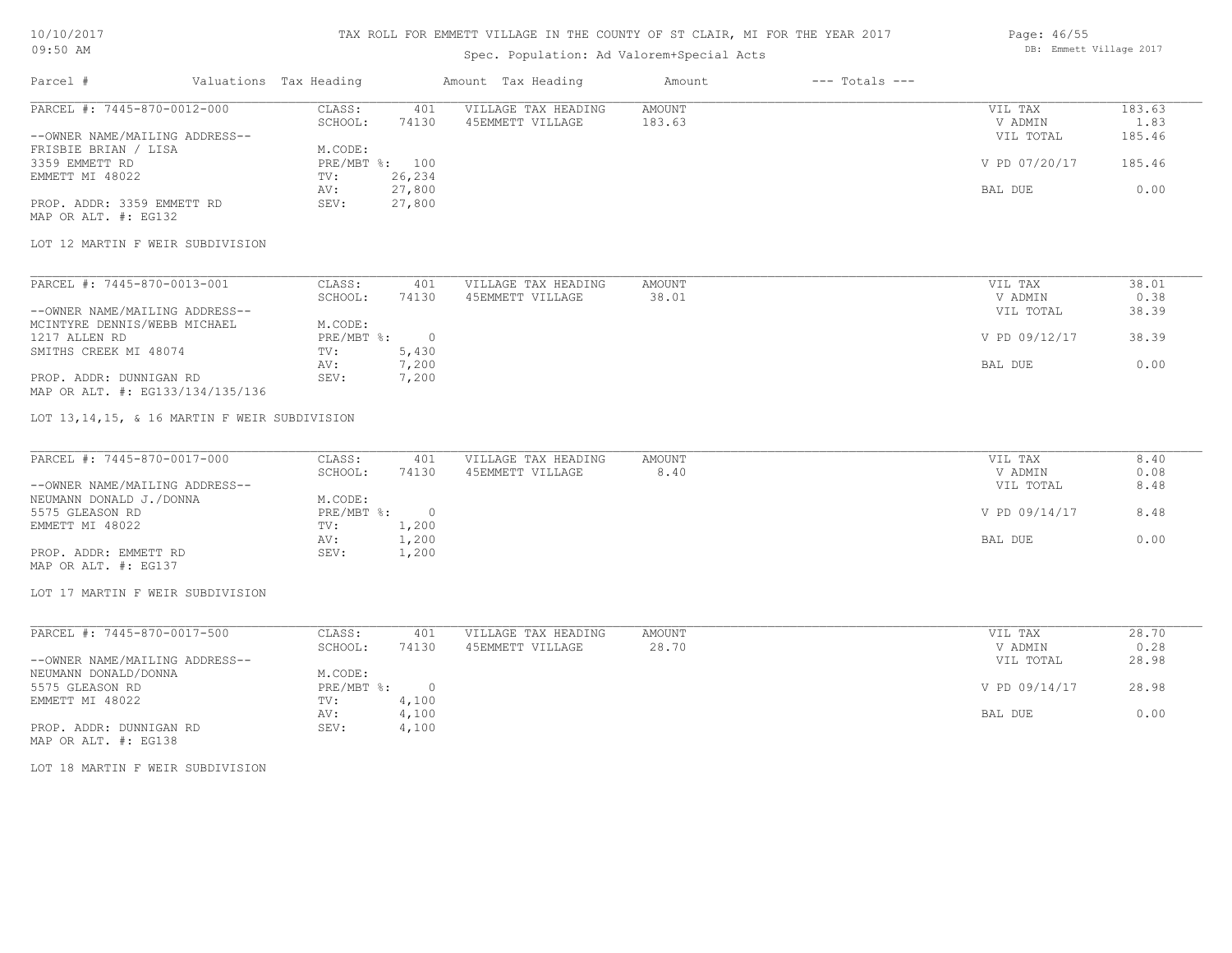#### TAX ROLL FOR EMMETT VILLAGE IN THE COUNTY OF ST CLAIR, MI FOR THE YEAR 2017

### Spec. Population: Ad Valorem+Special Acts

| Page: 47/55 |                         |  |
|-------------|-------------------------|--|
|             | DB: Emmett Village 2017 |  |

| Parcel #                       | Valuations Tax Heading |        | Amount Tax Heading  | Amount | $---$ Totals $---$ |               |       |
|--------------------------------|------------------------|--------|---------------------|--------|--------------------|---------------|-------|
| PARCEL #: 7445-870-0018-000    | CLASS:                 | 401    | VILLAGE TAX HEADING | AMOUNT |                    | VIL TAX       | 76.30 |
|                                | SCHOOL:                | 74130  | 45EMMETT VILLAGE    | 76.30  |                    | V ADMIN       | 0.76  |
| --OWNER NAME/MAILING ADDRESS-- |                        |        |                     |        |                    | VIL TOTAL     | 77.06 |
| BTS INVESTMENTS LLC            | M.CODE:                |        |                     |        |                    |               |       |
| 8423 HEWITT RD                 | PRE/MBT %:             |        |                     |        |                    | V PD 09/13/17 | 77.06 |
| AVOCA MI 48006                 | TV:                    | 10,900 |                     |        |                    |               |       |
|                                | AV:                    | 21,500 |                     |        |                    | BAL DUE       | 0.00  |
| PROP. ADDR: 3340 KINNEY RD     | SEV:                   | 21,500 |                     |        |                    |               |       |
| MAP OR ALT. #: EG139           |                        |        |                     |        |                    |               |       |

LOT 19 MARTIN F WEIR SUBDIVISION

| PARCEL #: 7445-870-0019-001      | CLASS:  | 401            | VILLAGE TAX HEADING | AMOUNT | VIL TAX       | 458.47 |
|----------------------------------|---------|----------------|---------------------|--------|---------------|--------|
|                                  | SCHOOL: | 74130          | 45EMMETT VILLAGE    | 458.47 | V ADMIN       | 4.58   |
| --OWNER NAME/MAILING ADDRESS--   |         |                |                     |        | VIL TOTAL     | 463.05 |
| SZYSKA JOSEPH/MARY               | M.CODE: |                |                     |        |               |        |
| 3418 KINNEY RD                   |         | PRE/MBT %: 100 |                     |        | V PD 09/12/17 | 463.05 |
| EMMETT MI 48022                  | TV:     | 65,497         |                     |        |               |        |
|                                  | AV:     | 77,800         |                     |        | BAL DUE       | 0.00   |
| PROP. ADDR: 3418 KINNEY RD       | SEV:    | 77,800         |                     |        |               |        |
| MAP OR ALT. #: EG140/141/142/143 |         |                |                     |        |               |        |

19-870-0019-000, 19-870-0020-000, 19-870-0021-000, 19-870-0022-000; LOTS 20, 21, 22 & 23 MARTIN F WEIR SUBDIVISION SPLIT ON 11/21/2007 FROM

| PARCEL #: 7445-900-1000-000    | CLASS:     | 352   | VILLAGE TAX HEADING | AMOUNT | VIL TAX   | 0.00 |
|--------------------------------|------------|-------|---------------------|--------|-----------|------|
|                                | SCHOOL:    | 74130 | 45EMMETT VILLAGE    | 0.00   | V ADMIN   | 0.00 |
| --OWNER NAME/MAILING ADDRESS-- |            |       |                     |        | VIL TOTAL | 0.00 |
| EASTERN MICHIGAN GRAIN         | M.CODE:    |       |                     |        |           |      |
| PO BOX 146                     | PRE/MBT %: |       |                     |        | BAL DUE   | 0.00 |
| FRANKENMUTH MI 48734           | TV:        |       |                     |        |           |      |
|                                | AV:        |       |                     |        |           |      |
| PROP. ADDR: 10668 MARY ST      | SEV:       |       |                     |        |           |      |
| MAP OR ALT. #:                 |            |       |                     |        |           |      |

403.67 TO BEG.T7N R14E 11.41 A. 1017.71',TH S 3D 36M 50S W 243.45',TH S 77D 32M 40S E 1030.67'TH N 3D 30M 46S E 20SW 1307.26'&S 3D 30M 46S W 1059.99 FROM E 1/4 COR. FROM 1/4 COR.TH 86D 29M 14S 52M E 243.45', TH N 77D 30M 30S W 769.35', TH S7 18M 30S W200;TO BEG. N 87D 13M COR.TH S77D 30M 30S E 550;,TH S 10D 10M W 41.58',TH N 77 30M 30S E 235.88' TH N 3D BEG. S 87D 5M E 1321.57;,TH S 2D 30M W 974.91',&S 77D 30M 30S E 855.35',FROM W 1/4

| PARCEL #: 7445-901-1001-000      | CLASS:         | 352   | VILLAGE TAX HEADING | AMOUNT | VIL TAX   | 0.00 |
|----------------------------------|----------------|-------|---------------------|--------|-----------|------|
|                                  | SCHOOL:        | 74130 | 45EMMETT VILLAGE    | 0.00   | V ADMIN   | 0.00 |
| --OWNER NAME/MAILING ADDRESS--   |                |       |                     |        | VIL TOTAL | 0.00 |
| EASTERN MICHIGAN GRAIN INC       | M.CODE:        |       |                     |        |           |      |
| THE STAR OF THE WEST MILLING CO. | PRE/MBT %: 100 |       |                     |        | BAL DUE   | 0.00 |
| 953-IFT                          | TV:            |       |                     |        |           |      |
| P.O. BOX 146                     | AV:            |       |                     |        |           |      |
| FRANKENMUTH MI 48734             | SEV:           |       |                     |        |           |      |

MAP OR ALT. #:

PERSONAL PROPERTY IFT 953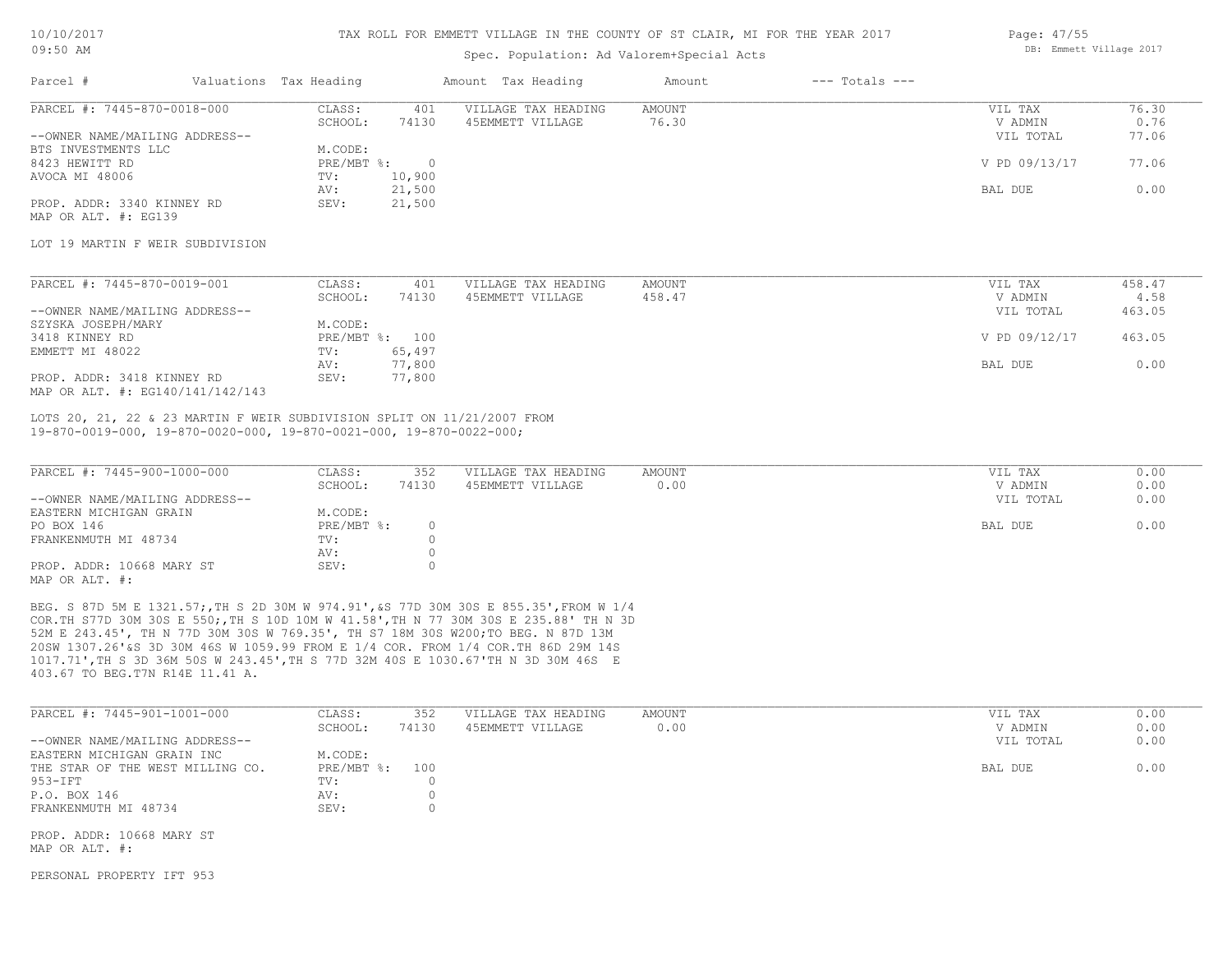## TAX ROLL FOR EMMETT VILLAGE IN THE COUNTY OF ST CLAIR, MI FOR THE YEAR 2017

## Spec. Population: Ad Valorem+Special Acts

| Parcel #                       | Valuations Tax Heading |                | Amount Tax Heading  | Amount   | $---$ Totals $---$ |               |          |
|--------------------------------|------------------------|----------------|---------------------|----------|--------------------|---------------|----------|
| PARCEL #: 7445-999-0002-000    | CLASS:                 | 251            | VILLAGE TAX HEADING | AMOUNT   |                    | VIL TAX       | 0.00     |
|                                | SCHOOL:                | 74130          | 45EMMETT VILLAGE    | 0.00     |                    | V ADMIN       | 0.00     |
| --OWNER NAME/MAILING ADDRESS-- |                        |                |                     |          |                    | VIL TOTAL     | 0.00     |
| BISCOS INN                     | M.CODE:                |                |                     |          |                    |               |          |
| PO BOX 188                     | $PRE/MBT$ %:           | 100            |                     |          |                    | BAL DUE       | 0.00     |
| 3146 MAIN ST                   | TV:                    |                |                     |          |                    |               |          |
| EMMETT MI 48022                | AV:                    |                |                     |          |                    |               |          |
|                                | SEV:                   | $\Omega$       |                     |          |                    |               |          |
| PROP. ADDR: 3146 MAIN ST       |                        |                |                     |          |                    |               |          |
| MAP OR ALT. #:                 |                        |                |                     |          |                    |               |          |
| PERSONAL PROPERTY              |                        |                |                     |          |                    |               |          |
| PARCEL #: 7445-999-0003-075    | CLASS:                 | 551            | VILLAGE TAX HEADING | AMOUNT   |                    | VIL TAX       | 2,410.80 |
|                                | SCHOOL:                | 74130          | 45EMMETT VILLAGE    | 2,410.80 |                    | V ADMIN       | 24.10    |
| --OWNER NAME/MAILING ADDRESS-- |                        |                |                     |          |                    | VIL TOTAL     | 2,434.90 |
| DTE ELECTRIC COMPANY           | M.CODE:                |                |                     |          |                    |               |          |
| P.O. BOX 33017                 | $PRE/MBT$ %:           | $\overline{0}$ |                     |          |                    | V PD 08/28/17 | 2,434.90 |
| DETROIT MI 48232               | TV:                    | 344,400        |                     |          |                    |               |          |
|                                | AV:                    | 344,400        |                     |          |                    | BAL DUE       | 0.00     |
| PROP. ADDR: VILLAGE OF EMMETT  | SEV:                   | 344,400        |                     |          |                    |               |          |
| MAP OR ALT. #:                 |                        |                |                     |          |                    |               |          |
| DEDOOMAT DRODERW               |                        |                |                     |          |                    |               |          |

#### PERSONAL PROPERTY

| PARCEL #: 7445-999-0005-000    | CLASS:     | 251   | VILLAGE TAX HEADING | AMOUNT | 0.00<br>VIL TAX   |
|--------------------------------|------------|-------|---------------------|--------|-------------------|
|                                | SCHOOL:    | 74130 | 45EMMETT VILLAGE    | 0.00   | 0.00<br>V ADMIN   |
| --OWNER NAME/MAILING ADDRESS-- |            |       |                     |        | 0.00<br>VIL TOTAL |
| GREENIA SHELL SERVICE          | M.CODE:    |       |                     |        |                   |
| PO BOX 155                     | PRE/MBT %: | 100   |                     |        | 0.00<br>BAL DUE   |
| 10820 DUNNIGAN RD              | TV:        |       |                     |        |                   |
| EMMETT MI 48022                | AV:        |       |                     |        |                   |
|                                | SEV:       |       |                     |        |                   |
| PROP. ADDR: 10820 DUNNIGAN RD  |            |       |                     |        |                   |

 $\_$  , and the state of the state of the state of the state of the state of the state of the state of the state of the state of the state of the state of the state of the state of the state of the state of the state of the

# MAP OR ALT. #:

### PERSONAL PROPERTY

| PARCEL #: 7445-999-0012-000    | CLASS:     | 551      | VILLAGE TAX HEADING | AMOUNT | VIL TAX       | 404.60 |
|--------------------------------|------------|----------|---------------------|--------|---------------|--------|
|                                | SCHOOL:    | 74130    | 45EMMETT VILLAGE    | 404.60 | V ADMIN       | 4.04   |
| --OWNER NAME/MAILING ADDRESS-- |            |          |                     |        | VIL TOTAL     | 408.64 |
| SEMCO ENERGY, INC.             | M.CODE:    |          |                     |        |               |        |
| 1411 3RD ST STE A              | PRE/MBT %: | $\Omega$ |                     |        | V PD 08/28/17 | 408.64 |
| PORT HURON MI 48061-5004       | TV:        | 57,800   |                     |        |               |        |
|                                | AV:        | 57,800   |                     |        | BAL DUE       | 0.00   |
| PROP. ADDR: VILLAGE OF EMMETT  | SEV:       | 57,800   |                     |        |               |        |
| MAP OR ALT. #:                 |            |          |                     |        |               |        |

PERSONAL PROPERTY

Page: 48/55 DB: Emmett Village 2017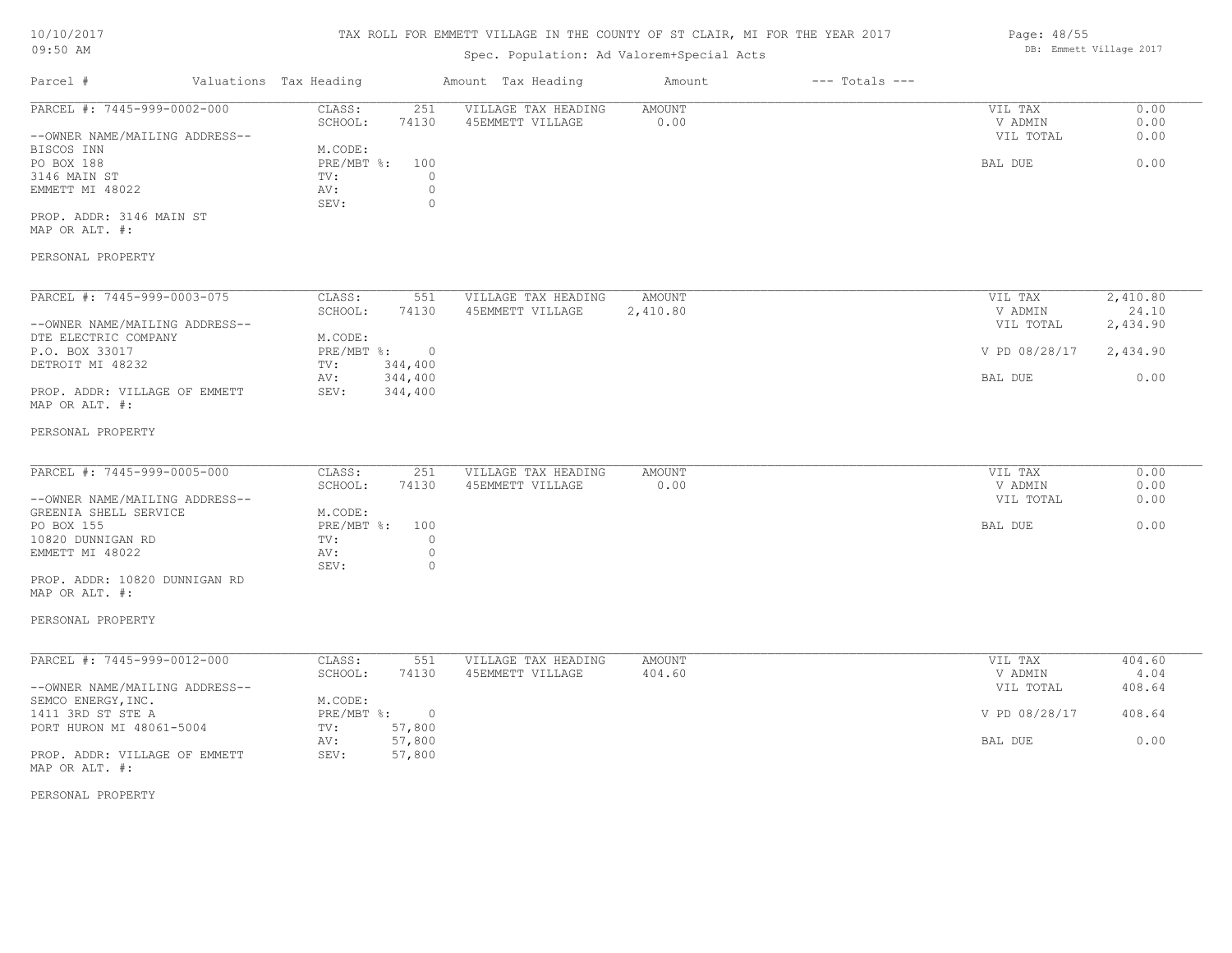## TAX ROLL FOR EMMETT VILLAGE IN THE COUNTY OF ST CLAIR, MI FOR THE YEAR 2017

## Spec. Population: Ad Valorem+Special Acts

| Parcel #                       | Valuations Tax Heading |       | Amount Tax Heading  | Amount | $---$ Totals $---$ |           |      |
|--------------------------------|------------------------|-------|---------------------|--------|--------------------|-----------|------|
| PARCEL #: 7445-999-0013-000    | CLASS:                 | 251   | VILLAGE TAX HEADING | AMOUNT |                    | VIL TAX   | 0.00 |
|                                | SCHOOL:                | 74130 | 45EMMETT VILLAGE    | 0.00   |                    | V ADMIN   | 0.00 |
| --OWNER NAME/MAILING ADDRESS-- |                        |       |                     |        |                    | VIL TOTAL | 0.00 |
| EMMETT HARDWARE                | M.CODE:                |       |                     |        |                    |           |      |
| 2775 BRICKER                   | PRE/MBT %: 100         |       |                     |        |                    | BAL DUE   | 0.00 |
| GOODELLS MI 48027              | TV:                    |       |                     |        |                    |           |      |
|                                | AV:                    |       |                     |        |                    |           |      |
| PROP. ADDR: 3147 MAIN ST       | SEV:                   |       |                     |        |                    |           |      |
|                                |                        |       |                     |        |                    |           |      |

MAP OR ALT. #:

PERSONAL PROPERTY

| PARCEL #: 7445-999-0014-000     | CLASS:     | 351    | VILLAGE TAX HEADING | AMOUNT | VIL TAX       | 424.90 |
|---------------------------------|------------|--------|---------------------|--------|---------------|--------|
|                                 | SCHOOL:    | 74130  | 45EMMETT VILLAGE    | 424.90 | V ADMIN       | 4.24   |
| --OWNER NAME/MAILING ADDRESS--  |            |        |                     |        | VIL TOTAL     | 429.14 |
| EASTERN MICHIGAN GRAIN LLC      | M.CODE:    |        |                     |        |               |        |
| THE STAR OF THE WEST MILLING CO | PRE/MBT %: | 100    |                     |        | V PD 09/13/17 | 429.14 |
| P.O. BOX 146                    | TV:        | 60,700 |                     |        |               |        |
| FRANKENMUTH MI 48734            | AV:        | 60,700 |                     |        | BAL DUE       | 0.00   |
|                                 | SEV:       | 60,700 |                     |        |               |        |
| PROP. ADDR: 10730 MARY ST       |            |        |                     |        |               |        |

MAP OR ALT. #:

PROPERTY

PERSONAL

 $\_$  , and the state of the state of the state of the state of the state of the state of the state of the state of the state of the state of the state of the state of the state of the state of the state of the state of the

| PARCEL #: 7445-999-0015-000    | CLASS:       | 251   | VILLAGE TAX HEADING | AMOUNT | VIL TAX       | 21.00 |
|--------------------------------|--------------|-------|---------------------|--------|---------------|-------|
|                                | SCHOOL:      | 74130 | 45EMMETT VILLAGE    | 21.00  | V ADMIN       | 0.21  |
| --OWNER NAME/MAILING ADDRESS-- |              |       |                     |        | VIL TOTAL     | 21.21 |
| FREEDOM DISPOSAL               | M.CODE:      |       |                     |        |               |       |
| P.O. BOX 113                   | $PRE/MBT$ %: | 100   |                     |        | V PD 09/14/17 | 21.21 |
| EMMETT MI 48022                | TV:          | 3,000 |                     |        |               |       |
|                                | AV:          | 3,000 |                     |        | BAL DUE       | 0.00  |
| PROP. ADDR: VARIOUS LOCATIONS  | SEV:         | 3,000 |                     |        |               |       |
| MAP OR ALT. #:                 |              |       |                     |        |               |       |

PERSONAL PROPERTY

| PARCEL #: 7445-999-0016-000    | CLASS:  | 251            | VILLAGE TAX HEADING | AMOUNT | VIL TAX       | 13.30 |
|--------------------------------|---------|----------------|---------------------|--------|---------------|-------|
|                                | SCHOOL: | 74130          | 45EMMETT VILLAGE    | 13.30  | V ADMIN       | 0.13  |
| --OWNER NAME/MAILING ADDRESS-- |         |                |                     |        | VIL TOTAL     | 13.43 |
| JEFF'S RUBBISH DISPOSAL        | M.CODE: |                |                     |        |               |       |
| P.O.BOX 337                    |         | PRE/MBT %: 100 |                     |        | V PD 07/13/17 | 13.43 |
| EMMETT MI 48022                | TV:     | 1,900          |                     |        |               |       |
|                                | AV:     | 1,900          |                     |        | BAL DUE       | 0.00  |
| PROP. ADDR: VARIOUS LOCATIONS  | SEV:    | 1,900          |                     |        |               |       |
| MAP OR ALT. #:                 |         |                |                     |        |               |       |

PERSONAL PROPERTY

Page: 49/55 DB: Emmett Village 2017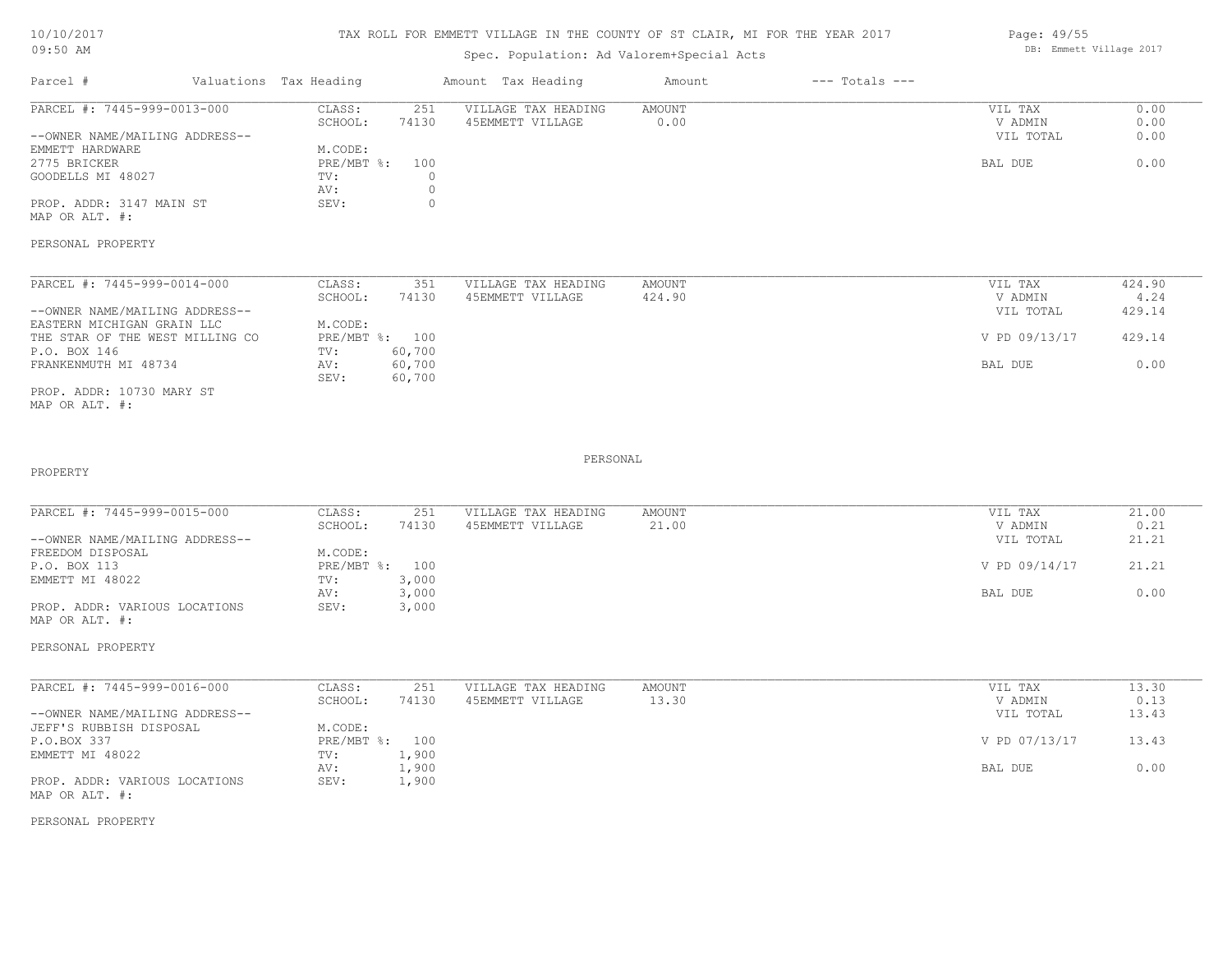## TAX ROLL FOR EMMETT VILLAGE IN THE COUNTY OF ST CLAIR, MI FOR THE YEAR 2017

## Spec. Population: Ad Valorem+Special Acts

| Parcel #                       | Valuations Tax Heading |       | Amount Tax Heading  | Amount | $---$ Totals $---$ |           |      |
|--------------------------------|------------------------|-------|---------------------|--------|--------------------|-----------|------|
| PARCEL #: 7445-999-0017-000    | CLASS:                 | 251   | VILLAGE TAX HEADING | AMOUNT |                    | VIL TAX   | 0.00 |
|                                | SCHOOL:                | 74130 | 45EMMETT VILLAGE    | 0.00   |                    | V ADMIN   | 0.00 |
| --OWNER NAME/MAILING ADDRESS-- |                        |       |                     |        |                    | VIL TOTAL | 0.00 |
| WASTE MANAGEMENT               | M.CODE:                |       |                     |        |                    |           |      |
| MARVIN F.POER & CO.            | $PRE/MBT$ %:           | 100   |                     |        |                    | BAL DUE   | 0.00 |
| P.O. BOX 802206                | TV:                    |       |                     |        |                    |           |      |
| DALLAS TX 75380-2206           | AV:                    |       |                     |        |                    |           |      |
|                                | SEV:                   |       |                     |        |                    |           |      |
| PROP. ADDR: VARIOUS LOCATIONS  |                        |       |                     |        |                    |           |      |

MAP OR ALT. #:

### PERSONAL PROPERTY

| PARCEL #: 7445-999-0018-000    | CLASS:     | 251   | VILLAGE TAX HEADING | AMOUNT | VIL TAX<br>0.00   |
|--------------------------------|------------|-------|---------------------|--------|-------------------|
|                                | SCHOOL:    | 74130 | 45EMMETT VILLAGE    | 0.00   | 0.00<br>V ADMIN   |
| --OWNER NAME/MAILING ADDRESS-- |            |       |                     |        | 0.00<br>VIL TOTAL |
| HARTZELL HOLDING LLC           | M.CODE:    |       |                     |        |                   |
| WHISTLE DINER                  | PRE/MBT %: | 100   |                     |        | 0.00<br>BAL DUE   |
| P.O.145                        | TV:        |       |                     |        |                   |
| EMMETT MI 48022                | AV:        |       |                     |        |                   |
|                                | SEV:       |       |                     |        |                   |
| PROP. ADDR: 3134 MAIN STREET   |            |       |                     |        |                   |

#### MAP OR ALT. #:

#### PERSONAL PROPERTY

| PARCEL #: 7445-999-0019-000    | CLASS:         | 251   | VILLAGE TAX HEADING | AMOUNT | VIL TAX   | 0.00 |
|--------------------------------|----------------|-------|---------------------|--------|-----------|------|
|                                | SCHOOL:        | 74130 | 45EMMETT VILLAGE    | 0.00   | V ADMIN   | 0.00 |
| --OWNER NAME/MAILING ADDRESS-- |                |       |                     |        | VIL TOTAL | 0.00 |
| XEROX FINANCIAL SERVICES LLC   | M.CODE:        |       |                     |        |           |      |
| TAX DEPARTMENT XRX2-040A       | PRE/MBT %: 100 |       |                     |        | BAL DUE   | 0.00 |
| P.O. BOX 909                   | TV:            |       |                     |        |           |      |
| WEBSTER NY 14580               | AV:            |       |                     |        |           |      |
|                                | SEV:           |       |                     |        |           |      |
|                                |                |       |                     |        |           |      |

MAP OR ALT. #: PROP. ADDR: 3177 MAIN ST

| PARCEL #: 7445-999-0020-000    | CLASS:         | 251   | VILLAGE TAX HEADING | AMOUNT | VIL TAX       | 16.80 |
|--------------------------------|----------------|-------|---------------------|--------|---------------|-------|
|                                | SCHOOL:        | 74130 | 45EMMETT VILLAGE    | 16.80  | V ADMIN       | 0.16  |
| --OWNER NAME/MAILING ADDRESS-- |                |       |                     |        | VIL TOTAL     | 16.96 |
| FENECH ELIZABETH M/RICHARD S   | M.CODE:        |       |                     |        |               |       |
| SCOOTERS PUB                   | PRE/MBT %: 100 |       |                     |        | V PD 09/14/17 | 16.96 |
| PO BOX 93                      | TV:            | 2,400 |                     |        |               |       |
| 3132 MAIN ST                   | AV:            | 2,400 |                     |        | BAL DUE       | 0.00  |
| EMMETT MI 48022                | SEV:           | 2,400 |                     |        |               |       |

MAP OR ALT. #: PROP. ADDR: 3132 MAIN ST

PERSONAL PROPERTY

Page: 50/55 DB: Emmett Village 2017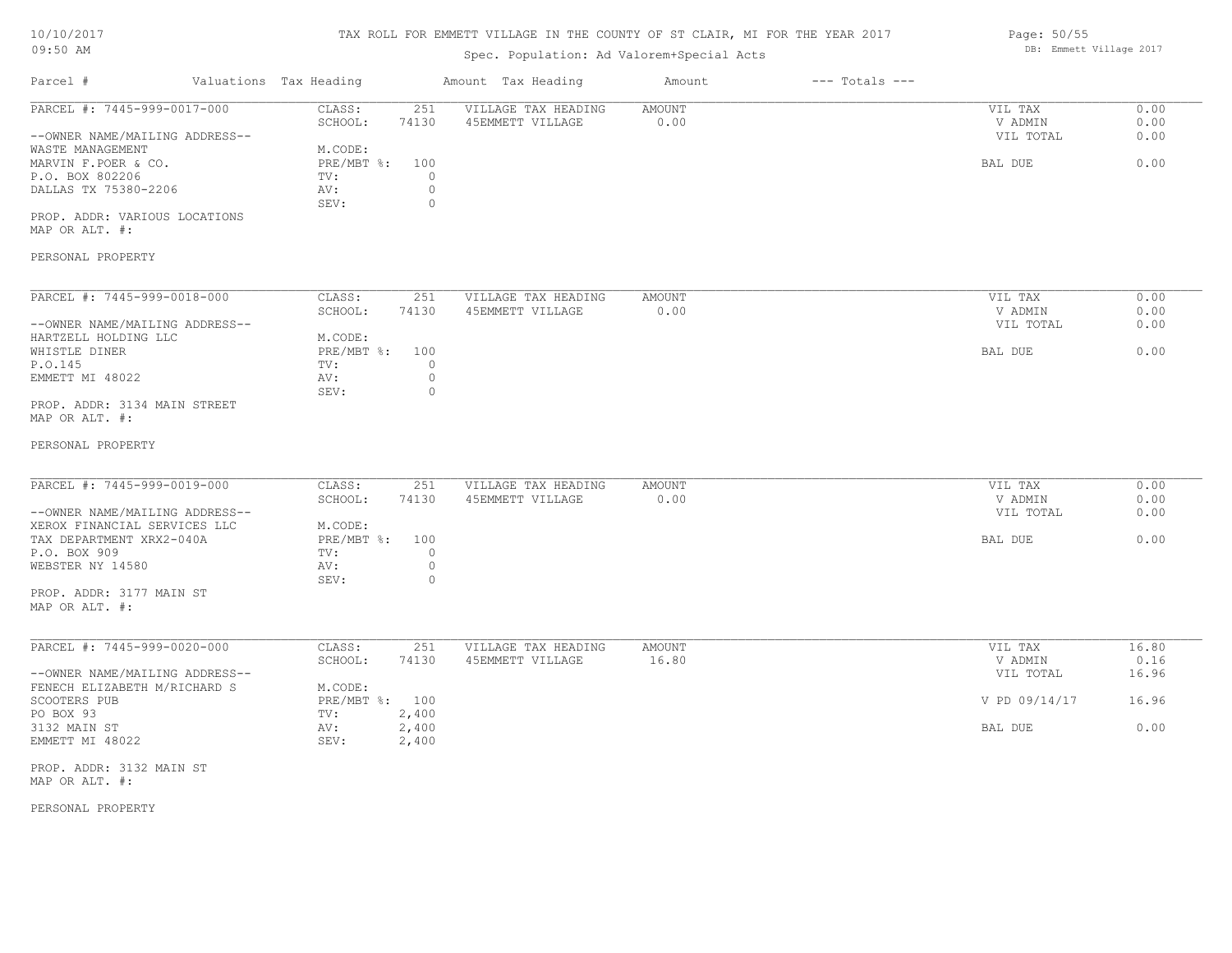#### TAX ROLL FOR EMMETT VILLAGE IN THE COUNTY OF ST CLAIR, MI FOR THE YEAR 2017

Page: 51/55

| 09:50 AM                            |                                   | Spec. Population: Ad Valorem+Special Acts |                              | DB: Emmett Village 2017 |              |
|-------------------------------------|-----------------------------------|-------------------------------------------|------------------------------|-------------------------|--------------|
| Parcel #                            | Valuations Tax Heading            | Amount Tax Heading                        | $---$ Totals $---$<br>Amount |                         |              |
| PARCEL #: 7445-999-0024-000         | CLASS:<br>251<br>SCHOOL:<br>74130 | VILLAGE TAX HEADING<br>45EMMETT VILLAGE   | AMOUNT<br>0.00               | VIL TAX<br>V ADMIN      | 0.00<br>0.00 |
| --OWNER NAME/MAILING ADDRESS--      |                                   |                                           |                              | VIL TOTAL               | 0.00         |
| MORAN WELDING                       | M.CODE:                           |                                           |                              |                         |              |
| 3188 MAIN ST                        | PRE/MBT %:<br>100                 |                                           |                              | BAL DUE                 | 0.00         |
| EMMETT MI 48022                     | $\circ$<br>TV:                    |                                           |                              |                         |              |
|                                     | $\circ$<br>AV:                    |                                           |                              |                         |              |
|                                     | $\circ$                           |                                           |                              |                         |              |
| PROP. ADDR: 3188 MAIN ST            | SEV:                              |                                           |                              |                         |              |
| MAP OR ALT. #:                      |                                   |                                           |                              |                         |              |
| PARCEL #: 7445-999-0059-000         | CLASS:<br>251                     | VILLAGE TAX HEADING                       | AMOUNT                       | VIL TAX                 | 0.00         |
|                                     | SCHOOL:<br>74040                  |                                           |                              | V ADMIN                 | 0.00         |
| --OWNER NAME/MAILING ADDRESS--      |                                   |                                           |                              | VIL TOTAL               | 0.00         |
| EMMETT BLD & LANDSCAPE SUPPLIES LLC | M.CODE:                           |                                           |                              |                         |              |
|                                     | PRE/MBT %:<br>100                 |                                           |                              | BAL DUE                 | 0.00         |
| 420 NORTH ST APT 17                 |                                   |                                           |                              |                         |              |
| YALE MI 48097--299                  | $\circ$<br>TV:                    |                                           |                              |                         |              |
|                                     | $\circ$<br>AV:                    |                                           |                              |                         |              |
| PROP. ADDR: 11114 BURT RD           | $\circ$<br>SEV:                   |                                           |                              |                         |              |
| MAP OR ALT. #:                      |                                   |                                           |                              |                         |              |
| PARCEL #: 7445-999-0062-000         | CLASS:<br>251                     | VILLAGE TAX HEADING                       | AMOUNT                       | VIL TAX                 | 0.00         |
|                                     |                                   | 45EMMETT VILLAGE                          |                              |                         |              |
|                                     | SCHOOL:<br>74130                  |                                           | 0.00                         | V ADMIN                 | 0.00         |
| --OWNER NAME/MAILING ADDRESS--      |                                   |                                           |                              | VIL TOTAL               | 0.00         |
| TODD MELDRUM                        | M.CODE:                           |                                           |                              |                         |              |
| STONE YARD                          | $PRE/MBT$ $\div$ :<br>100         |                                           |                              | BAL DUE                 | 0.00         |
| 332 STINSON RD                      | $\circ$<br>TV:                    |                                           |                              |                         |              |
| MEMPHIS MI 48041                    | $\circ$<br>AV:                    |                                           |                              |                         |              |
|                                     | SEV:<br>$\circ$                   |                                           |                              |                         |              |
| PROP. ADDR: 11112 BURT RD           |                                   |                                           |                              |                         |              |
| MAP OR ALT. #:                      |                                   |                                           |                              |                         |              |
| PERSONAL PROPERTY                   |                                   |                                           |                              |                         |              |
|                                     |                                   |                                           |                              |                         |              |
| PARCEL #: 7445-999-0066-000         | CLASS:<br>251                     | VILLAGE TAX HEADING                       | AMOUNT                       | VIL TAX                 | 0.00         |
|                                     | SCHOOL:<br>74130                  | 45EMMETT VILLAGE                          | 0.00                         | V ADMIN                 | 0.00         |
| --OWNER NAME/MAILING ADDRESS--      |                                   |                                           |                              | VIL TOTAL               | 0.00         |
| PBG MICHIGAN LLC PEPSI BOTTLING     | M.CODE:                           |                                           |                              |                         |              |
| ATTN=TAX DEPT, 3A-300               | PRE/MBT %:<br>100                 |                                           |                              | BAL DUE                 | 0.00         |
| P.O. BOX 660634                     | TV:<br>$\circ$                    |                                           |                              |                         |              |
| DALLAS TX 75266--063                | $\circ$<br>AV:                    |                                           |                              |                         |              |
|                                     | SEV:<br>$\circ$                   |                                           |                              |                         |              |
| PROP. ADDR: VARIOUS LOCATIONS       |                                   |                                           |                              |                         |              |
| MAP OR ALT. #:                      |                                   |                                           |                              |                         |              |
|                                     |                                   |                                           |                              |                         |              |
| PERSONAL PROPERTY VILLAGE OF EMMETT |                                   |                                           |                              |                         |              |
|                                     |                                   |                                           |                              |                         |              |
| PARCEL #: 7445-999-0070-000         | CLASS:<br>251                     | VILLAGE TAX HEADING                       | AMOUNT                       | VIL TAX                 | 0.00         |
|                                     | SCHOOL:<br>74130                  | 45EMMETT VILLAGE                          | 0.00                         | V ADMIN                 | 0.00         |
| --OWNER NAME/MAILING ADDRESS--      |                                   |                                           |                              | VIL TOTAL               | 0.00         |
| PITNEY BOWES GLOBAL FIN.LLC         | M.CODE:                           |                                           |                              |                         |              |
| 5310 CYPRESS CENTER DR.             | $PRE/MBT$ %:<br>100               |                                           |                              | BAL DUE                 | 0.00         |
| TAMPA FL 33609                      | $\circ$<br>TV:                    |                                           |                              |                         |              |
|                                     | $\circ$<br>AV:                    |                                           |                              |                         |              |
|                                     |                                   |                                           |                              |                         |              |

MAP OR ALT. #: PROP. ADDR: 10730 MARY ST SEV: SEV: 0

AV: 0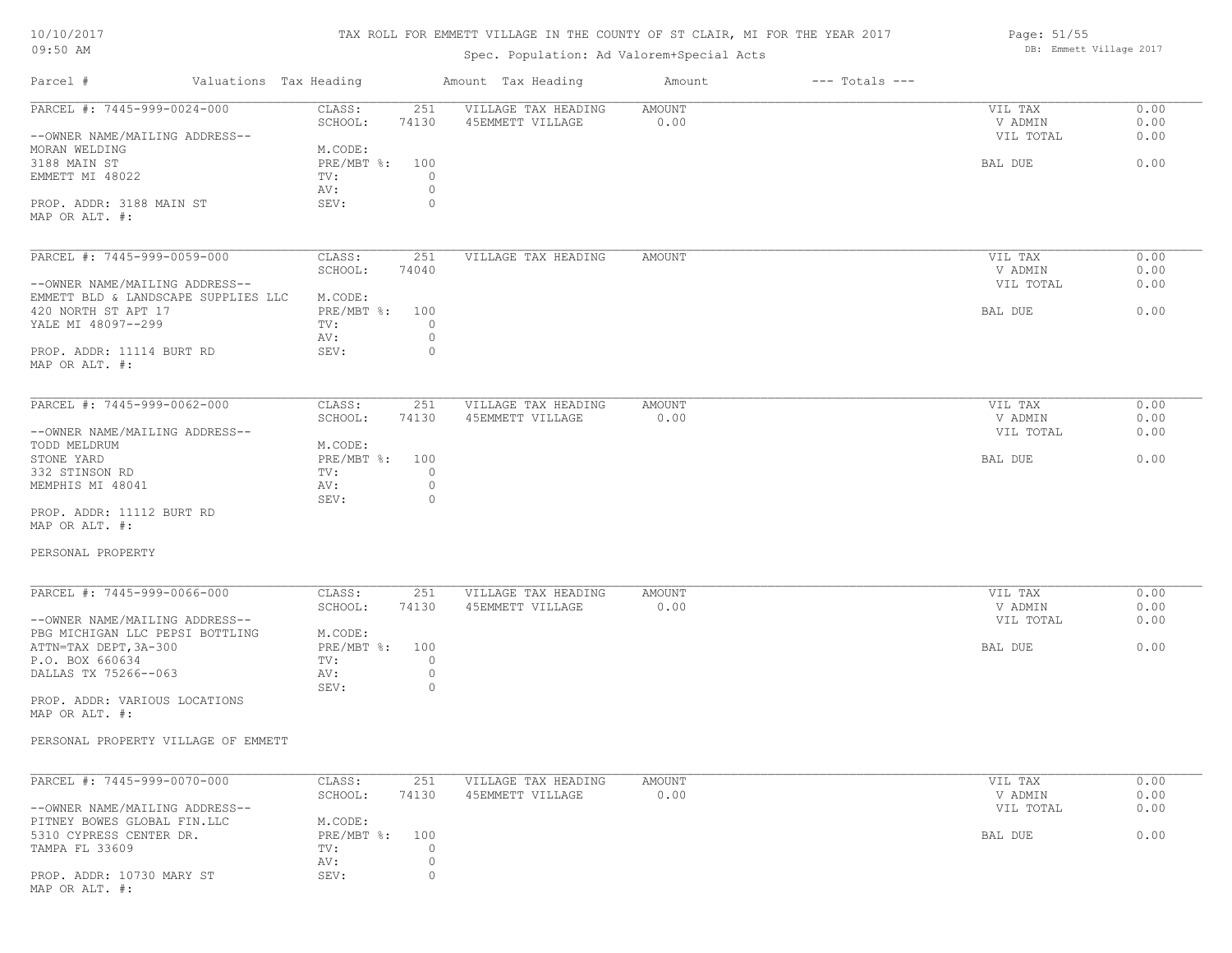## Spec. Population: Ad Valorem+Special Acts

Page: 52/55 DB: Emmett Village 2017

| TOTAL ALL DISTRICTS | REAL      | (BAL DUE) | PERSONAL | (BAL DUE) | EXEMPT   | (BAL DUE) |
|---------------------|-----------|-----------|----------|-----------|----------|-----------|
| PARCEL COUNT        | 164       |           | 19       |           | 14       |           |
| TAXABLE VALUE       | 5,052,238 |           | 470,200  |           | $\Omega$ |           |
| ASSESSED VALUE      | 6,729,000 |           | 470,200  |           | 0        |           |
| SEV VALUE           | 6,729,000 |           | 470,200  |           |          |           |
| PRE/MBT TAXABLE     | 3,572,753 |           | 68,000   |           |          |           |
| N PRE/MBT TAXABLE   | 1,479,485 |           | 402,200  |           | 0        |           |
| V 45EMMETT VILLAG   | 35,365.04 | 3,070.12  | 3,291.40 | 0.00      | 0.00     | 0.00      |
| * SP. ASSESSMENTS   | 0.00      | 0.00      | 0.00     | 0.00      | 0.00     | 0.00      |
| V ADMIN FEE         | 352.84    | 30.59     | 32.88    | 0.00      | 0.00     | 0.00      |
| V TOTALS            | 35,717.88 | 3,100.71  | 3,324.28 | 0.00      | 0.00     | 0.00      |
| GRAND TOTALS        | 35,717.88 | 3,100.71  | 3,324.28 | 0.00      | 0.00     | 0.00      |
|                     |           |           |          |           |          |           |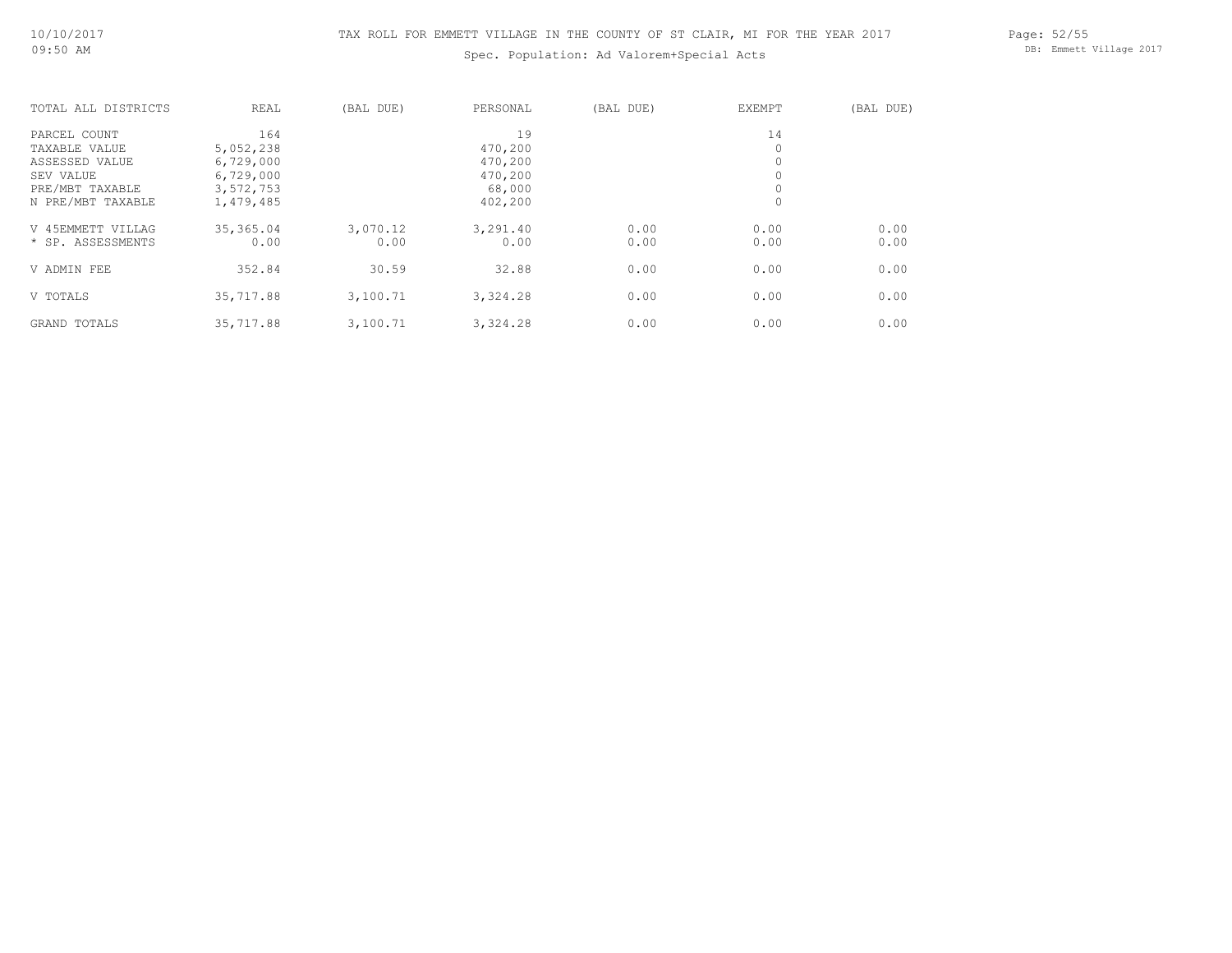## Spec. Population: Ad Valorem+Special Acts

Page: 53/55 DB: Emmett Village 2017

| TOTAL ALL DISTRICTS | LEASED LAND | (BAL DUE) | TOTAL     | (BAL DUE) |
|---------------------|-------------|-----------|-----------|-----------|
| PARCEL COUNT        | $\circ$     |           | 197       |           |
| TAXABLE VALUE       |             |           | 5,522,438 |           |
| ASSESSED VALUE      |             |           | 7,199,200 |           |
| SEV VALUE           |             |           | 7,199,200 |           |
| PRE/MBT TAXABLE     |             |           | 3,640,753 |           |
| NON PRE/MBT TAXABLE |             |           | 1,881,685 |           |
| V 45EMMETT VILLAGE  | 0.00        | 0.00      | 38,656.44 | 3,070.12  |
| * SP. ASSESSMENTS   | 0.00        | 0.00      | 0.00      | 0.00      |
| V ADMIN FEE         | 0.00        | 0.00      | 385.72    | 30.59     |
| V TOTALS            | 0.00        | 0.00      | 39,042.16 | 3,100.71  |
| GRAND TOTALS        | 0.00        | 0.00      | 39,042.16 | 3,100.71  |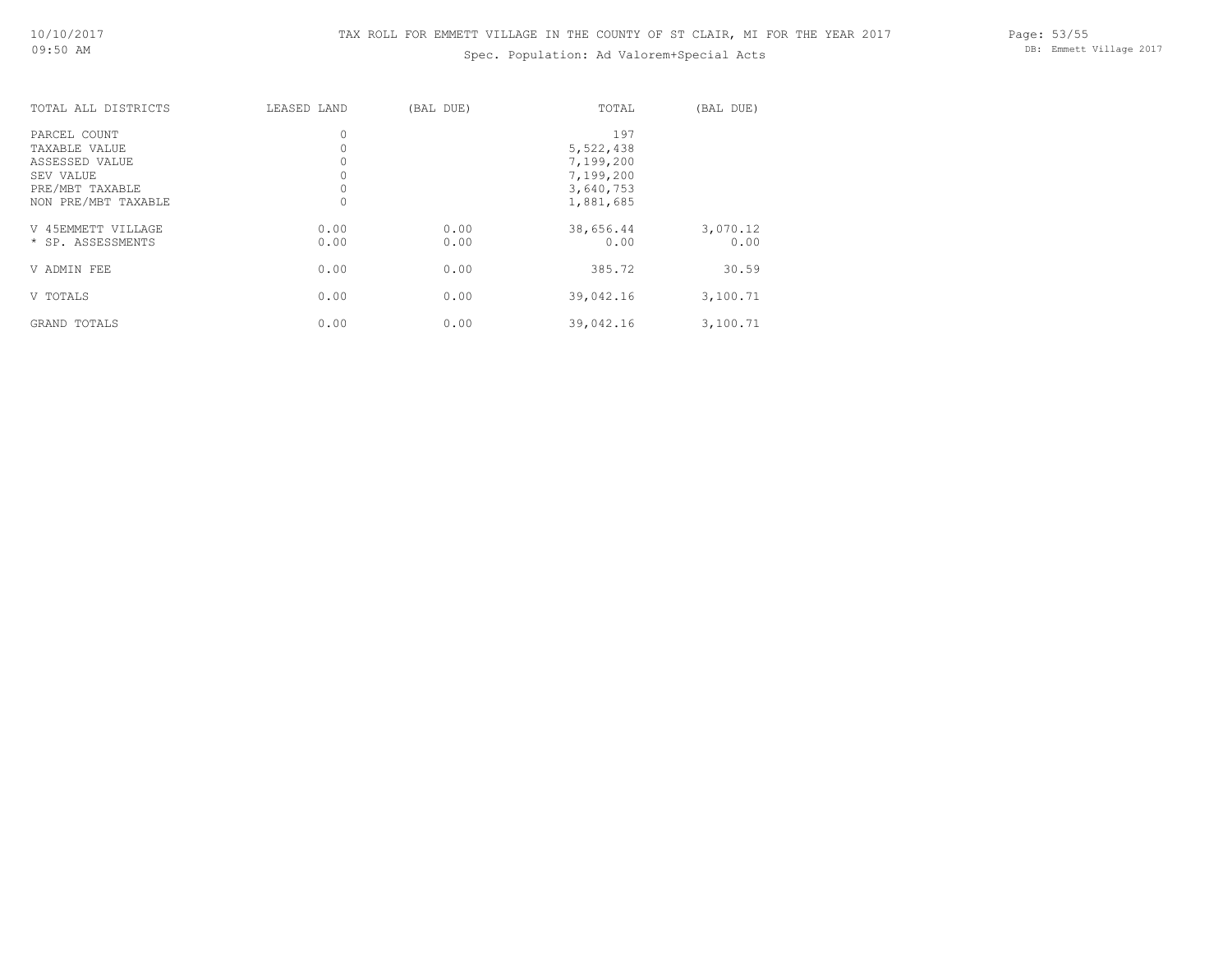Page: 54/55 DB: Emmett Village 2017

## Spec. Population: Ad Valorem+Special Acts

| SCHOOL DISTRICT 74130     | UNIT 45<br>REAL | PERSONAL | EXEMPT | LEASED LAND | TOTAL     |
|---------------------------|-----------------|----------|--------|-------------|-----------|
| PARCEL COUNT              | 164             | 18       | 14     | $\circ$     | 196       |
| TAXABLE VALUE             | 5,052,238       | 470,200  |        |             | 5,522,438 |
| ASSESSED VALUE            | 6,729,000       | 470,200  |        |             | 7,199,200 |
| SEV VALUE                 | 6,729,000       | 470,200  |        |             | 7,199,200 |
| PRE/MBT TAXABLE           | 3,572,753       | 68,000   |        |             | 3,640,753 |
| NON PRE/MBT TAXABLE       | 1,479,485       | 402,200  |        | $\Omega$    | 1,881,685 |
| 45EMMETT VILLAGE<br>(V)   | 35,365.04       | 3,291.40 | 0.00   | 0.00        | 38,656.44 |
| SP. ASSESSMENTS<br>$(* )$ | 0.00            | 0.00     | 0.00   | 0.00        | 0.00      |
| ADMIN FEE<br>(V)          | 352.84          | 32.88    | 0.00   | 0.00        | 385.72    |
| TOTALS<br>(V)             | 35,717.88       | 3,324.28 | 0.00   | 0.00        | 39,042.16 |
| GRAND TOTALS              | 35,717.88       | 3,324.28 | 0.00   | 0.00        | 39,042.16 |